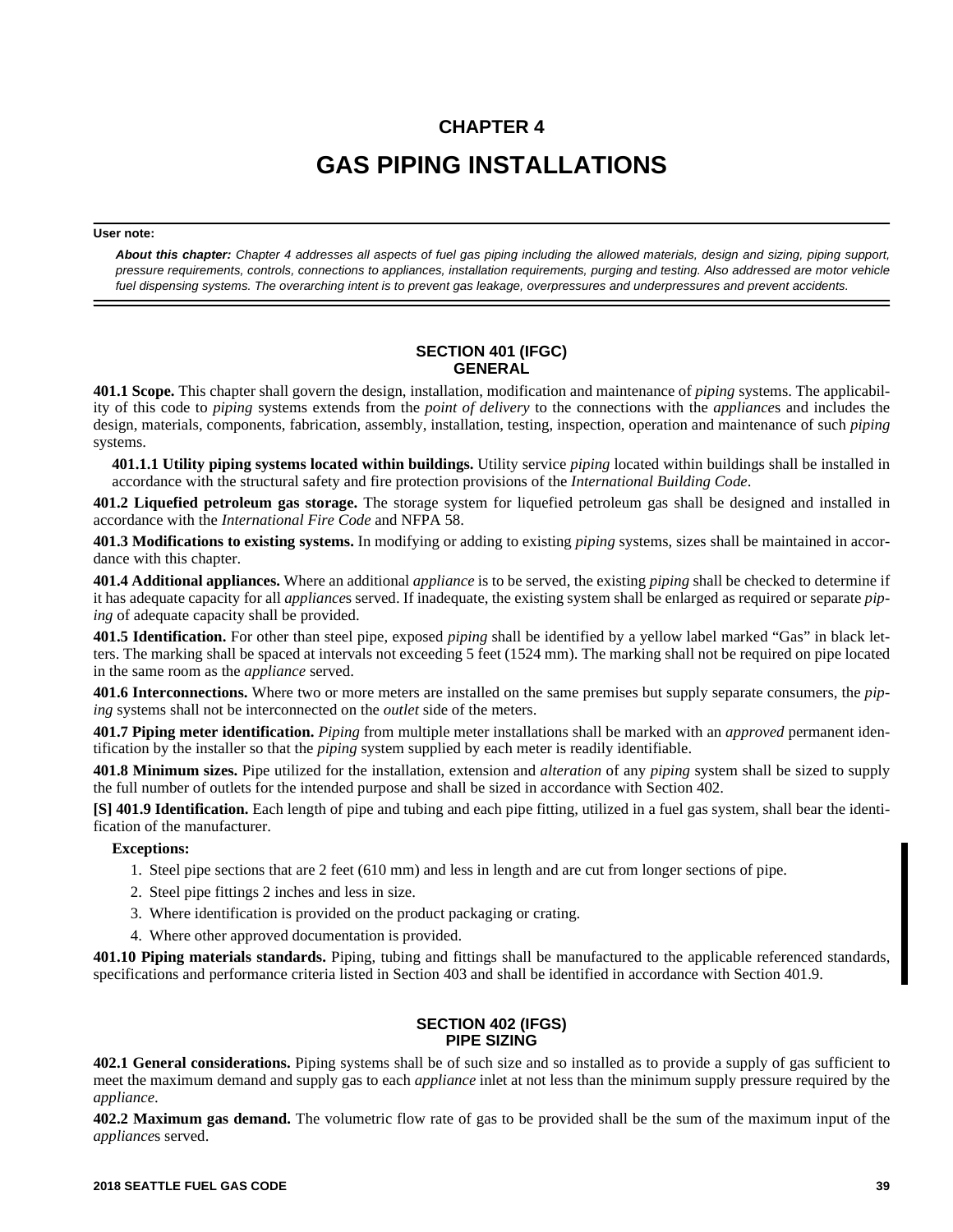The total connected hourly load shall be used as the basis for pipe sizing, assuming that all appliances could be operating at full capacity simultaneously. Where a diversity of load can be established, pipe sizing shall be permitted to be based on such loads.

The volumetric flow rate of gas to be provided shall be adjusted for altitude where the installation is above 2,000 feet (610 m) in elevation.

**402.3 Sizing.** Gas *piping* shall be sized in accordance with one of the following:

- 1. Pipe sizing tables or sizing equations in accordance with Section 402.4 or 402.5 as applicable.
- 2. The sizing tables included in a *listed piping* system's manufacturer's installation instructions.
- 3. Other *approved* engineering methods.

**402.4 Sizing tables and equations.** This section applies to piping materials other than noncorrugated stainless steel tubing. Where Tables 402.4(1) through 402.4(37) are used to size *piping* or tubing, the pipe length shall be determined in accordance with Section 402.4.1, 402.4.2 or 402.4.3.

Where Equations 4-1 and 4-2 are used to size *piping* or tubing, the pipe or tubing shall have smooth inside walls and the pipe length shall be determined in accordance with Section 402.4.1, 402.4.2 or 402.4.3.

1. Low-pressure gas equation [Less than 1-1/2 pounds per square inch (psi) (10.3 kPa)]:

$$
D = \frac{Q^{0.381}}{19.17 \left(\frac{\Delta H}{C_r \times L}\right)^{0.206}}
$$
 (Equation 4-1)

2. High-pressure gas equation [1-1/2 psi (10.3 kPa) and above]:

$$
D = \frac{Q^{0.381}}{18.93 \left[ \frac{(P_1^2 - P_2^2) \times Y}{C_r \times L} \right]^{0.206}}
$$
 (Equation 4-2)

where:

- $D =$  Inside diameter of pipe, inches (mm).
- $Q =$  Input rate *appliance*(s), cubic feet per hour at  $60^{\circ}F(16^{\circ}C)$  and 30-inch mercury column.

 $P_1$  = Upstream pressure, psia ( $P_1$  + 14.7).

 $P_2$  = Downstream pressure, psia ( $P_2$  + 14.7).

 $L =$  Equivalent length of pipe, feet.

DH= Pressure drop, inch water column  $(27.7$ -inch water column = 1 psi).

**TABLE 402.4** *Cr*  **AND** *Y* **VALUES FOR NATURAL GAS AND UNDILUTED PROPANE AT STANDARD CONDITIONS** 

| GAS               | <b>EQUATION FACTORS</b> |        |  |  |  |  |  |
|-------------------|-------------------------|--------|--|--|--|--|--|
|                   |                         |        |  |  |  |  |  |
| Natural gas       | 0.6094                  | 0.9992 |  |  |  |  |  |
| Undiluted propane | .2462                   | 0.9910 |  |  |  |  |  |

For SI: 1 cubic foot  $= 0.028$  m<sup>3</sup>, 1 foot  $= 305$  mm,

1-inch water column  $= 0.2488$  kPa.

1 pound per square inch =  $6.895$  kPa,

1 British thermal unit per hour = 0.293 W.

**402.4.1 Longest length method.** The pipe size of each section of gas *piping* shall be determined using the longest length of *piping* from the *point of delivery* to the most remote *outlet* and the load of the section.

**402.4.2 Branch length method.** Pipe shall be sized as follows:

- 1. Pipe size of each section of the longest pipe run from the *point of delivery* to the most remote *outlet* shall be determined using the longest run of *piping* and the load of the section.
- 2. The pipe size of each section of branch *piping* not previously sized shall be determined using the length of *piping* from the *point of delivery* to the most remote *outlet* in each branch and the load of the section.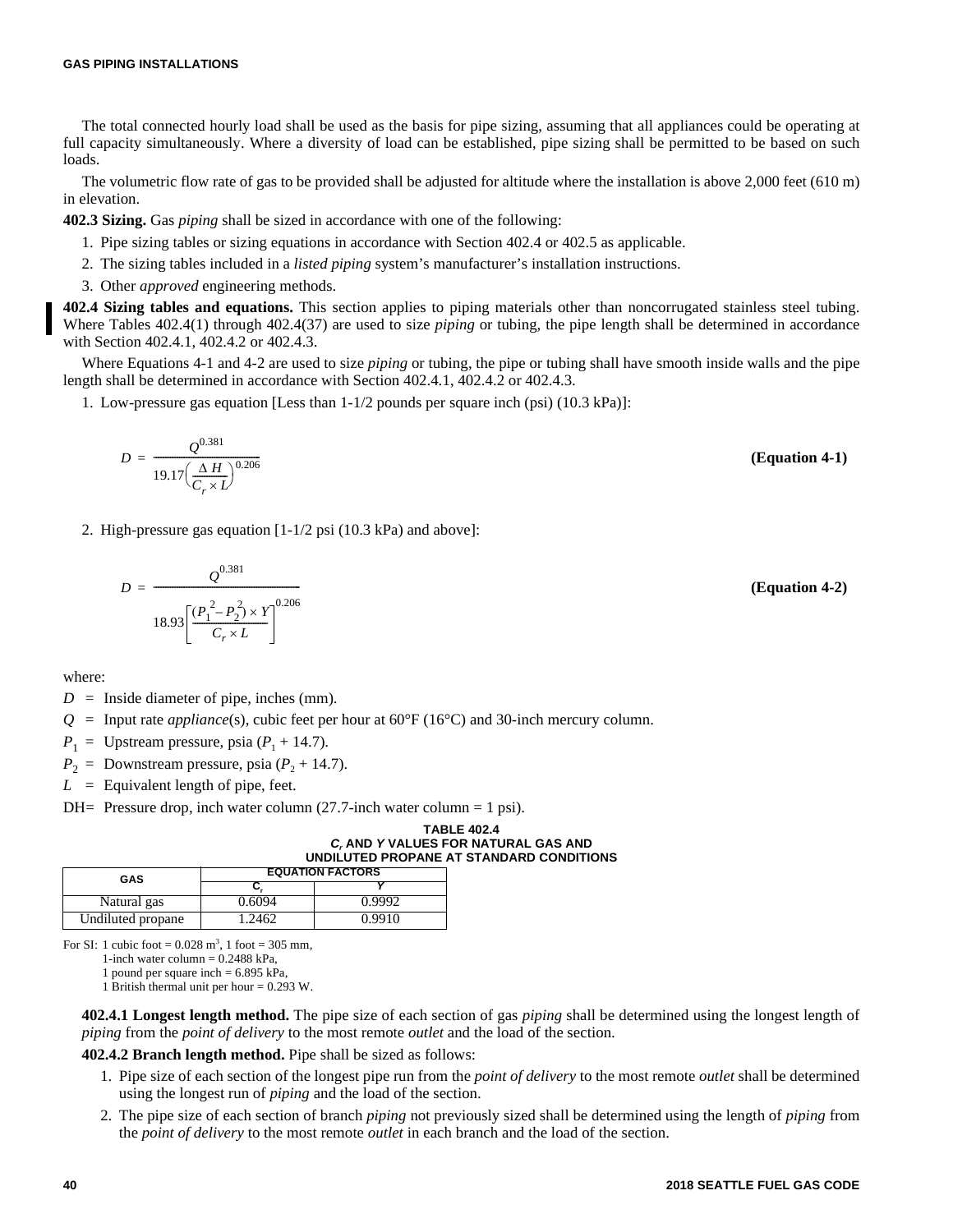#### **TABLE 402.4(1) SCHEDULE 40 METALLIC PIPE**

|                            | <b>Gas Natural</b>             |
|----------------------------|--------------------------------|
|                            | Inlet Pressure Less than 2 psi |
| Pressure Drop 0.3 in. w.c. |                                |
| Specific Gravity 0.60      |                                |

|                  | PIPE SIZE (inch) |       |              |           |           |              |                                        |       |        |        |        |         |         |         |
|------------------|------------------|-------|--------------|-----------|-----------|--------------|----------------------------------------|-------|--------|--------|--------|---------|---------|---------|
| Nominal          | 1/2              | 3/4   | $\mathbf{1}$ | $1 - 1/4$ | $1 - 1/2$ | $\mathbf{2}$ | $2 - 1/2$                              | 3     | 4      | 5      | 6      | 8       | 10      | 12      |
| <b>Actual ID</b> | 0.622            | 0.824 | 1.049        | 1.380     | 1.610     | 2.067        | 2.469                                  | 3.068 | 4.026  | 5.047  | 6.065  | 7.981   | 10.020  | 11.938  |
| Length (ft)      |                  |       |              |           |           |              | Capacity in Cubic Feet of Gas Per Hour |       |        |        |        |         |         |         |
| 10               | 131              | 273   | 514          | 1,060     | 1,580     | 3,050        | 4,860                                  | 8,580 | 17,500 | 31,700 | 51,300 | 105,000 | 191,000 | 303,000 |
| 20               | 90               | 188   | 353          | 726       | 1,090     | 2,090        | 3,340                                  | 5,900 | 12,000 | 21,800 | 35,300 | 72,400  | 132,000 | 208,000 |
| 30               | 72               | 151   | 284          | 583       | 873       | 1,680        | 2,680                                  | 4,740 | 9,660  | 17,500 | 28,300 | 58,200  | 106,000 | 167,000 |
| 40               | 62               | 129   | 243          | 499       | 747       | 1,440        | 2,290                                  | 4,050 | 8,270  | 15,000 | 24,200 | 49,800  | 90,400  | 143,000 |
| 50               | 55               | 114   | 215          | 442       | 662       | 1,280        | 2,030                                  | 3,590 | 7,330  | 13,300 | 21,500 | 44,100  | 80,100  | 127,000 |
| 60               | 50               | 104   | 195          | 400       | 600       | 1,160        | 1,840                                  | 3,260 | 6,640  | 12,000 | 19,500 | 40,000  | 72,600  | 115,000 |
| 70               | 46               | 95    | 179          | 368       | 552       | 1,060        | 1,690                                  | 3,000 | 6,110  | 11,100 | 17,900 | 36,800  | 66,800  | 106,000 |
| 80               | 42               | 89    | 167          | 343       | 514       | 989          | 1,580                                  | 2,790 | 5,680  | 10,300 | 16,700 | 34,200  | 62,100  | 98,400  |
| 90               | 40               | 83    | 157          | 322       | 482       | 928          | 1,480                                  | 2,610 | 5,330  | 9,650  | 15,600 | 32,100  | 58,300  | 92,300  |
| 100              | 38               | 79    | 148          | 304       | 455       | 877          | 1,400                                  | 2,470 | 5,040  | 9,110  | 14,800 | 30,300  | 55,100  | 87,200  |
| 125              | 33               | 70    | 131          | 269       | 403       | 777          | 1,240                                  | 2,190 | 4,460  | 8,080  | 13,100 | 26,900  | 48,800  | 77,300  |
| 150              | 30               | 63    | 119          | 244       | 366       | 704          | 1,120                                  | 1,980 | 4,050  | 7,320  | 11,900 | 24,300  | 44,200  | 70,000  |
| 175              | 28               | 58    | 109          | 224       | 336       | 648          | 1,030                                  | 1,820 | 3,720  | 6,730  | 10,900 | 22,400  | 40,700  | 64,400  |
| 200              | 26               | 54    | 102          | 209       | 313       | 602          | 960                                    | 1,700 | 3,460  | 6,260  | 10,100 | 20,800  | 37,900  | 59,900  |
| 250              | 23               | 48    | 90           | 185       | 277       | 534          | 851                                    | 1,500 | 3,070  | 5,550  | 8,990  | 18,500  | 33,500  | 53,100  |
| 300              | 21               | 43    | 82           | 168       | 251       | 484          | 771                                    | 1,360 | 2,780  | 5,030  | 8,150  | 16,700  | 30,400  | 48,100  |
| 350              | 19               | 40    | 75           | 154       | 231       | 445          | 709                                    | 1,250 | 2,560  | 4,630  | 7,490  | 15,400  | 28,000  | 44,300  |
| 400              | 18               | 37    | 70           | 143       | 215       | 414          | 660                                    | 1,170 | 2,380  | 4,310  | 6,970  | 14,300  | 26,000  | 41,200  |
| 450              | 17               | 35    | 66           | 135       | 202       | 389          | 619                                    | 1,090 | 2,230  | 4,040  | 6,540  | 13,400  | 24,400  | 38,600  |
| 500              | 16               | 33    | 62           | 127       | 191       | 367          | 585                                    | 1,030 | 2,110  | 3,820  | 6,180  | 12,700  | 23,100  | 36,500  |
| 550              | 15               | 31    | 59           | 121       | 181       | 349          | 556                                    | 982   | 2,000  | 3,620  | 5,870  | 12,100  | 21,900  | 34,700  |
| 600              | 14               | 30    | 56           | 115       | 173       | 333          | 530                                    | 937   | 1,910  | 3,460  | 5,600  | 11,500  | 20,900  | 33,100  |
| 650              | 14               | 29    | 54           | 110       | 165       | 318          | 508                                    | 897   | 1,830  | 3,310  | 5,360  | 11,000  | 20,000  | 31,700  |
| 700              | 13               | 27    | 52           | 106       | 159       | 306          | 488                                    | 862   | 1,760  | 3,180  | 5,150  | 10,600  | 19,200  | 30,400  |
| 750              | 13               | 26    | 50           | 102       | 153       | 295          | 470                                    | 830   | 1,690  | 3,060  | 4,960  | 10,200  | 18,500  | 29,300  |
| 800              | 12               | 26    | 48           | 99        | 148       | 285          | 454                                    | 802   | 1,640  | 2,960  | 4,790  | 9,840   | 17,900  | 28,300  |
| 850              | 12               | 25    | 46           | 95        | 143       | 275          | 439                                    | 776   | 1,580  | 2,860  | 4,640  | 9,530   | 17,300  | 27,400  |
| 900              | $\overline{11}$  | 24    | 45           | 93        | 139       | 267          | 426                                    | 752   | 1,530  | 2,780  | 4,500  | 9,240   | 16,800  | 26,600  |
| 950              | $\overline{11}$  | 23    | 44           | 90        | 135       | 259          | 413                                    | 731   | 1,490  | 2,700  | 4,370  | 8,970   | 16,300  | 25,800  |
| 1,000            | $\overline{11}$  | 23    | 43           | 87        | 131       | 252          | 402                                    | 711   | 1,450  | 2,620  | 4,250  | 8,720   | 15,800  | 25,100  |
| 1,100            | 10               | 21    | 40           | 83        | 124       | 240          | 382                                    | 675   | 1,380  | 2,490  | 4,030  | 8,290   | 15,100  | 23,800  |
| 1,200            | <b>NA</b>        | 20    | 39           | 79        | 119       | 229          | 364                                    | 644   | 1,310  | 2,380  | 3,850  | 7,910   | 14,400  | 22,700  |
| 1,300            | <b>NA</b>        | 20    | 37           | 76        | 114       | 219          | 349                                    | 617   | 1,260  | 2,280  | 3,680  | 7,570   | 13,700  | 21,800  |
| 1,400            | NA               | 19    | 35           | 73        | 109       | 210          | 335                                    | 592   | 1,210  | 2,190  | 3,540  | 7,270   | 13,200  | 20,900  |
| 1,500            | <b>NA</b>        | 18    | 34           | 70        | 105       | 203          | 323                                    | 571   | 1,160  | 2,110  | 3,410  | 7,010   | 12,700  | 20,100  |
| 1,600            | <b>NA</b>        | 18    | 33           | 68        | 102       | 196          | 312                                    | 551   | 1,120  | 2,030  | 3,290  | 6,770   | 12,300  | 19,500  |
| 1,700            | <b>NA</b>        | 17    | 32           | 66        | 98        | 189          | 302                                    | 533   | 1,090  | 1,970  | 3,190  | 6,550   | 11,900  | 18,800  |
| 1,800            | NA               | 16    | 31           | 64        | 95        | 184          | 293                                    | 517   | 1,050  | 1,910  | 3,090  | 6,350   | 11,500  | 18,300  |
| 1,900            | NA               | 16    | 30           | 62        | 93        | 178          | 284                                    | 502   | 1,020  | 1,850  | 3,000  | 6,170   | 11,200  | 17,700  |
| 2,000            | <b>NA</b>        | 16    | 29           | 60        | 90        | 173          | 276                                    | 488   | 1,000  | 1,800  | 2,920  | 6,000   | 10,900  | 17,200  |

For SI: 1 inch = 25.4 mm, 1 foot = 304.8 mm, 1 pound per square inch =  $6.895$  kPa, 1-inch water column =  $0.2488$  kPa, 1 British thermal unit per hour =  $0.2931$  W, 1 cubic foot per hour =  $0.0283$  m<sup>3</sup>/h, 1 degree =  $0.01745$  rad.

# **Notes**:

1. NA means a flow of less than 10 cfh.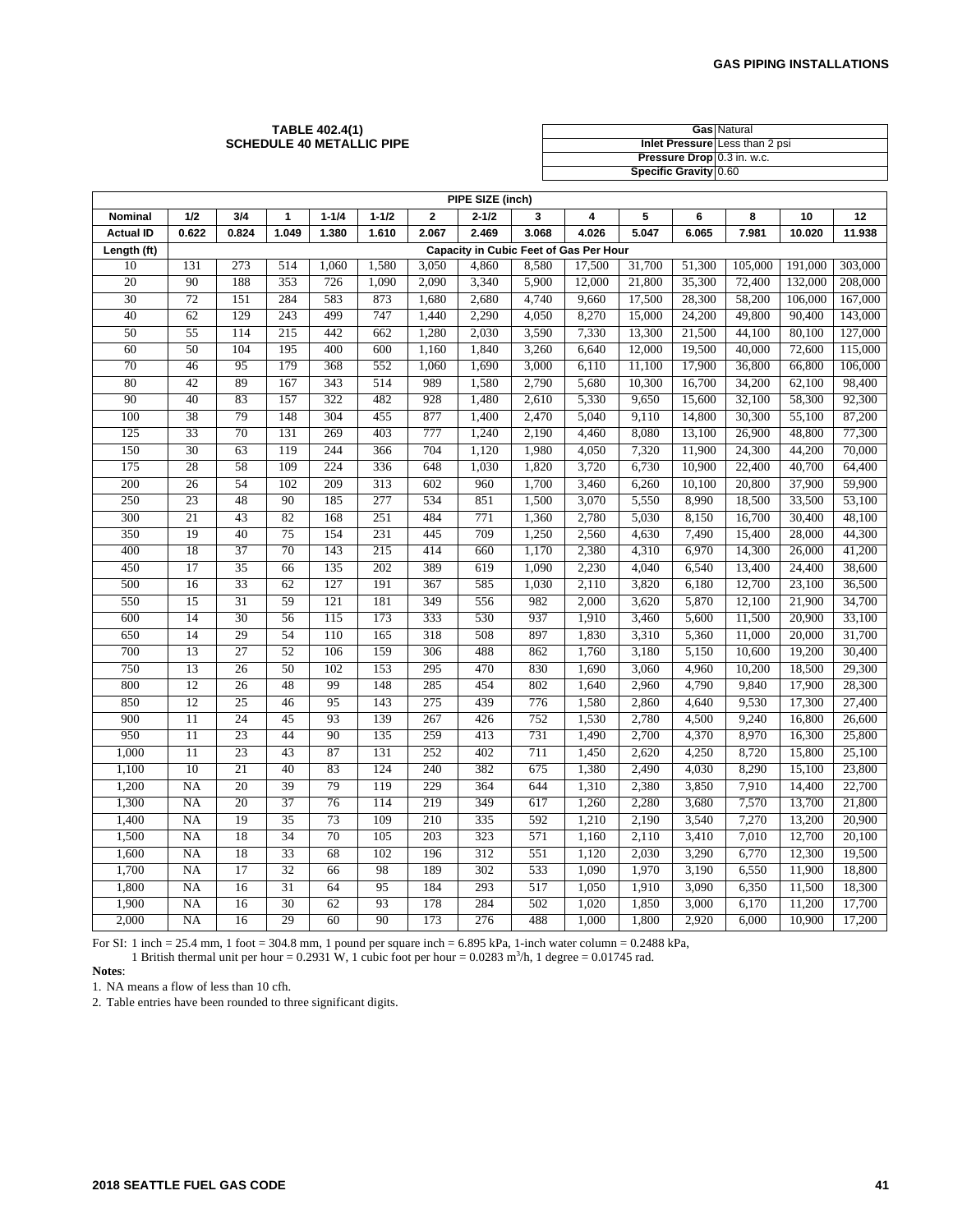#### **TABLE 402.4(2) SCHEDULE 40 METALLIC PIPE**

|                            | <b>Gas Natural</b>             |
|----------------------------|--------------------------------|
|                            | Inlet Pressure Less than 2 psi |
| Pressure Drop 0.5 in. w.c. |                                |
| Specific Gravity 0.60      |                                |

|                  | PIPE SIZE (inch) |       |       |           |           |                |           |                                        |        |        |        |         |         |         |
|------------------|------------------|-------|-------|-----------|-----------|----------------|-----------|----------------------------------------|--------|--------|--------|---------|---------|---------|
| Nominal          | 1/2              | 3/4   | 1     | $1 - 1/4$ | $1 - 1/2$ | $\overline{2}$ | $2 - 1/2$ | 3                                      | 4      | 5      | 6      | 8       | 10      | 12      |
| <b>Actual ID</b> | 0.622            | 0.824 | 1.049 | 1.380     | 1.610     | 2.067          | 2.469     | 3.068                                  | 4.026  | 5.047  | 6.065  | 7.981   | 10.020  | 11.938  |
| Length (ft)      |                  |       |       |           |           |                |           | Capacity in Cubic Feet of Gas Per Hour |        |        |        |         |         |         |
| 10               | 172              | 360   | 678   | 1,390     | 2,090     | 4,020          | 6,400     | 11,300                                 | 23,100 | 41,800 | 67,600 | 139,000 | 252,000 | 399,000 |
| 20               | 118              | 247   | 466   | 957       | 1,430     | 2,760          | 4,400     | 7,780                                  | 15,900 | 28,700 | 46,500 | 95,500  | 173,000 | 275,000 |
| 30               | 95               | 199   | 374   | 768       | 1,150     | 2,220          | 3,530     | 6,250                                  | 12,700 | 23,000 | 37,300 | 76,700  | 139,000 | 220,000 |
| 40               | 81               | 170   | 320   | 657       | 985       | 1,900          | 3,020     | 5,350                                  | 10,900 | 19,700 | 31,900 | 65,600  | 119,000 | 189,000 |
| 50               | 72               | 151   | 284   | 583       | 873       | 1,680          | 2,680     | 4,740                                  | 9,660  | 17,500 | 28,300 | 58,200  | 106,000 | 167,000 |
| 60               | 65               | 137   | 257   | 528       | 791       | 1,520          | 2,430     | 4,290                                  | 8,760  | 15,800 | 25,600 | 52,700  | 95,700  | 152,000 |
| 70               | 60               | 126   | 237   | 486       | 728       | 1,400          | 2,230     | 3,950                                  | 8,050  | 14,600 | 23,600 | 48,500  | 88,100  | 139,000 |
| 80               | 56               | 117   | 220   | 452       | 677       | 1,300          | 2,080     | 3,670                                  | 7,490  | 13,600 | 22,000 | 45,100  | 81,900  | 130,000 |
| 90               | 52               | 110   | 207   | 424       | 635       | 1,220          | 1,950     | 3,450                                  | 7,030  | 12,700 | 20,600 | 42,300  | 76,900  | 122,000 |
| 100              | 50               | 104   | 195   | 400       | 600       | 1,160          | 1,840     | 3,260                                  | 6,640  | 12,000 | 19,500 | 40,000  | 72,600  | 115,000 |
| 125              | 44               | 92    | 173   | 355       | 532       | 1,020          | 1,630     | 2,890                                  | 5,890  | 10,600 | 17,200 | 35,400  | 64,300  | 102,000 |
| 150              | 40               | 83    | 157   | 322       | 482       | 928            | 1,480     | 2,610                                  | 5,330  | 9,650  | 15,600 | 32,100  | 58,300  | 92,300  |
| 175              | 37               | 77    | 144   | 296       | 443       | 854            | 1,360     | 2,410                                  | 4,910  | 8,880  | 14,400 | 29,500  | 53,600  | 84,900  |
| 200              | 34               | 71    | 134   | 275       | 412       | 794            | 1,270     | 2,240                                  | 4,560  | 8,260  | 13,400 | 27,500  | 49,900  | 79,000  |
| 250              | 30               | 63    | 119   | 244       | 366       | 704            | 1,120     | 1,980                                  | 4,050  | 7,320  | 11,900 | 24,300  | 44,200  | 70,000  |
| 300              | 27               | 57    | 108   | 221       | 331       | 638            | 1,020     | 1,800                                  | 3,670  | 6,630  | 10,700 | 22,100  | 40,100  | 63,400  |
| 350              | 25               | 53    | 99    | 203       | 305       | 587            | 935       | 1,650                                  | 3,370  | 6,100  | 9,880  | 20,300  | 36,900  | 58,400  |
| 400              | 23               | 49    | 92    | 189       | 283       | 546            | 870       | 1,540                                  | 3,140  | 5,680  | 9,190  | 18,900  | 34,300  | 54,300  |
| 450              | 22               | 46    | 86    | 177       | 266       | 512            | 816       | 1,440                                  | 2,940  | 5,330  | 8,620  | 17,700  | 32,200  | 50,900  |
| 500              | 21               | 43    | 82    | 168       | 251       | 484            | 771       | 1,360                                  | 2,780  | 5,030  | 8,150  | 16,700  | 30,400  | 48,100  |
| 550              | 20               | 41    | 78    | 159       | 239       | 459            | 732       | 1,290                                  | 2,640  | 4,780  | 7,740  | 15,900  | 28,900  | 45,700  |
| 600              | 19               | 39    | 74    | 152       | 228       | 438            | 699       | 1,240                                  | 2,520  | 4,560  | 7,380  | 15,200  | 27,500  | 43,600  |
| 650              | 18               | 38    | 71    | 145       | 218       | 420            | 669       | 1,180                                  | 2,410  | 4,360  | 7,070  | 14,500  | 26,400  | 41,800  |
| 700              | 17               | 36    | 68    | 140       | 209       | 403            | 643       | 1,140                                  | 2,320  | 4,190  | 6,790  | 14,000  | 25,300  | 40,100  |
| 750              | 17               | 35    | 66    | 135       | 202       | 389            | 619       | 1,090                                  | 2,230  | 4,040  | 6,540  | 13,400  | 24,400  | 38,600  |
| 800              | 16               | 34    | 63    | 130       | 195       | 375            | 598       | 1,060                                  | 2,160  | 3,900  | 6,320  | 13,000  | 23,600  | 37,300  |
| 850              | 16               | 33    | 61    | 126       | 189       | 363            | 579       | 1,020                                  | 2,090  | 3,780  | 6,110  | 12,600  | 22,800  | 36,100  |
| 900              | 15               | 32    | 59    | 122       | 183       | 352            | 561       | 992                                    | 2,020  | 3,660  | 5,930  | 12,200  | 22,100  | 35,000  |
| 950              | 15               | 31    | 58    | 118       | 178       | 342            | 545       | 963                                    | 1,960  | 3,550  | 5,760  | 11,800  | 21,500  | 34,000  |
| 1,000            | 14               | 30    | 56    | 115       | 173       | 333            | 530       | 937                                    | 1,910  | 3,460  | 5,600  | 11,500  | 20,900  | 33,100  |
| 1,100            | 14               | 28    | 53    | 109       | 164       | 316            | 503       | 890                                    | 1,810  | 3,280  | 5,320  | 10,900  | 19,800  | 31,400  |
| 1,200            | 13               | 27    | 51    | 104       | 156       | 301            | 480       | 849                                    | 1,730  | 3,130  | 5,070  | 10,400  | 18,900  | 30,000  |
| 1,300            | 12               | 26    | 49    | 100       | 150       | 289            | 460       | 813                                    | 1,660  | 3,000  | 4,860  | 9,980   | 18,100  | 28,700  |
| 1,400            | 12               | 25    | 47    | 96        | 144       | 277            | 442       | 781                                    | 1,590  | 2,880  | 4,670  | 9,590   | 17,400  | 27,600  |
| 1,500            | $\overline{11}$  | 24    | 45    | 93        | 139       | 267            | 426       | 752                                    | 1,530  | 2,780  | 4,500  | 9,240   | 16,800  | 26,600  |
| 1,600            | $\overline{11}$  | 23    | 44    | 89        | 134       | 258            | 411       | 727                                    | 1,480  | 2,680  | 4,340  | 8,920   | 16,200  | 25,600  |
| 1,700            | 11               | 22    | 42    | 86        | 130       | 250            | 398       | 703                                    | 1,430  | 2,590  | 4,200  | 8,630   | 15,700  | 24,800  |
| 1,800            | 10               | 22    | 41    | 84        | 126       | 242            | 386       | 682                                    | 1,390  | 2,520  | 4,070  | 8,370   | 15,200  | 24,100  |
| 1,900            | 10               | 21    | 40    | 81        | 122       | 235            | 375       | 662                                    | 1,350  | 2,440  | 3,960  | 8,130   | 14,800  | 23,400  |
| 2,000            | <b>NA</b>        | 20    | 39    | 79        | 119       | 229            | 364       | 644                                    | 1,310  | 2,380  | 3,850  | 7,910   | 14,400  | 22,700  |

For SI: 1 inch = 25.4 mm, 1 foot = 304.8 mm, 1 pound per square inch =  $6.895$  kPa, 1-inch water column =  $0.2488$  kPa, 1 British thermal unit per hour = 0.2931 W, 1 cubic foot per hour =  $0.0283 \text{ m}^3/\text{h}$ , 1 degree =  $0.01745 \text{ rad}$ .

**Notes**:

1. NA means a flow of less than 10 cfh.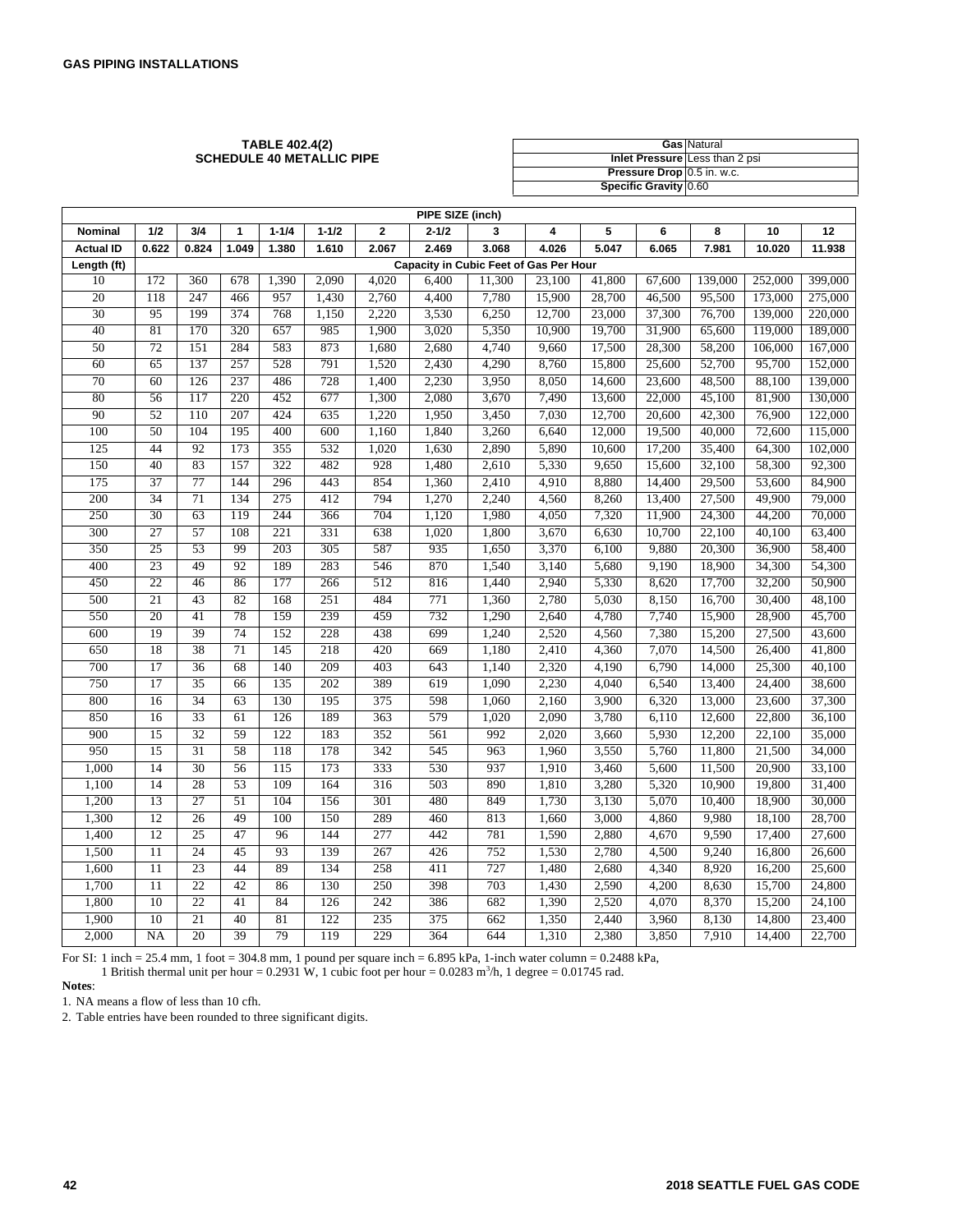#### **TABLE 402.4(3) SCHEDULE 40 METALLIC PIPE**

|                            | <b>Gas Natural</b>             |
|----------------------------|--------------------------------|
|                            | Inlet Pressure Less than 2 psi |
| Pressure Drop 3.0 in. w.c. |                                |
| Specific Gravity 0.60      |                                |

|                  | INTENDED USE: INITIAL SUPPLY PRESSURE OF 8.0-INCH W.C. OR GREATER |                  |              |           |                  |                                        |           |        |        |
|------------------|-------------------------------------------------------------------|------------------|--------------|-----------|------------------|----------------------------------------|-----------|--------|--------|
|                  |                                                                   |                  |              |           | PIPE SIZE (inch) |                                        |           |        |        |
| Nominal          | 1/2                                                               | 3/4              | $\mathbf{1}$ | $1 - 1/4$ | $1 - 1/2$        | $\mathbf{2}$                           | $2 - 1/2$ | 3      | 4      |
| <b>Actual ID</b> | 0.622                                                             | 0.824            | 1.049        | 1.380     | 1.610            | 2.067                                  | 2.469     | 3.068  | 4.026  |
| Length (ft)      |                                                                   |                  |              |           |                  | Capacity in Cubic Feet of Gas Per Hour |           |        |        |
| 10               | 454                                                               | 949              | 1,790        | 3,670     | 5,500            | 10.600                                 | 16,900    | 29,800 | 60.800 |
| 20               | 312                                                               | 652              | 1,230        | 2,520     | 3,780            | 7,280                                  | 11,600    | 20,500 | 41,800 |
| 30               | 250                                                               | 524              | 986          | 2,030     | 3,030            | 5,840                                  | 9,310     | 16,500 | 33,600 |
| 40               | 214                                                               | 448              | 844          | 1,730     | 2,600            | 5,000                                  | 7,970     | 14,100 | 28,700 |
| 50               | 190                                                               | 397              | 748          | 1,540     | 2,300            | 4,430                                  | 7,070     | 12,500 | 25,500 |
| 60               | 172                                                               | 360              | 678          | 1,390     | 2,090            | 4,020                                  | 6,400     | 11,300 | 23,100 |
| 70               | 158                                                               | 331              | 624          | 1,280     | 1,920            | 3,700                                  | 5,890     | 10,400 | 21,200 |
| 80               | 147                                                               | 308              | 580          | 1,190     | 1,790            | 3,440                                  | 5,480     | 9,690  | 19,800 |
| 90               | 138                                                               | 289              | 544          | 1,120     | 1,680            | 3,230                                  | 5,140     | 9,090  | 18,500 |
| 100              | 131                                                               | $\overline{273}$ | 514          | 1.060     | 1,580            | 3,050                                  | 4,860     | 8,580  | 17,500 |
| 125              | 116                                                               | 242              | 456          | 936       | 1,400            | 2,700                                  | 4,300     | 7,610  | 15,500 |
| 150              | 105                                                               | 219              | 413          | 848       | 1,270            | 2,450                                  | 3,900     | 6,890  | 14,100 |
| 175              | 96                                                                | 202              | 380          | 780       | 1,170            | 2,250                                  | 3,590     | 6,340  | 12,900 |
| 200              | 90                                                                | 188              | 353          | 726       | 1,090            | 2,090                                  | 3,340     | 5,900  | 12,000 |
| 250              | 80                                                                | 166              | 313          | 643       | 964              | 1,860                                  | 2,960     | 5,230  | 10,700 |
| $\overline{300}$ | 72                                                                | 151              | 284          | 583       | 873              | 1,680                                  | 2,680     | 4,740  | 9,700  |
| 350              | 66                                                                | 139              | 261          | 536       | 803              | 1,550                                  | 2,470     | 4,360  | 8,900  |
| 400              | 62                                                                | 129              | 243          | 499       | 747              | 1,440                                  | 2,290     | 4,060  | 8,300  |
| 450              | 58                                                                | 121              | 228          | 468       | 701              | 1,350                                  | 2,150     | 3,800  | 7,800  |
| 500              | 55                                                                | 114              | 215          | 442       | 662              | 1,280                                  | 2,030     | 3,590  | 7,300  |
| 550              | $\overline{52}$                                                   | 109              | 204          | 420       | 629              | 1,210                                  | 1,930     | 3,410  | 7,000  |
| 600              | 50                                                                | 104              | 195          | 400       | 600              | 1,160                                  | 1,840     | 3,260  | 6,640  |
| 650              | 47                                                                | 99               | 187          | 384       | 575              | 1,110                                  | 1,760     | 3,120  | 6,360  |
| 700              | 46                                                                | 95               | 179          | 368       | 552              | 1,060                                  | 1,700     | 3,000  | 6,110  |
| 750              | 44                                                                | 92               | 173          | 355       | 532              | 1,020                                  | 1,630     | 2,890  | 5,890  |
| 800              | 42                                                                | 89               | 167          | 343       | 514              | 989                                    | 1,580     | 2,790  | 5,680  |
| 850              | 41                                                                | 86               | 162          | 332       | 497              | 957                                    | 1,530     | 2,700  | 5,500  |
| 900              | 40                                                                | 83               | 157          | 322       | 482              | 928                                    | 1,480     | 2.620  | 5,330  |
| 950              | 39                                                                | 81               | 152          | 312       | 468              | 901                                    | 1,440     | 2,540  | 5,180  |
| 1,000            | 38                                                                | 79               | 148          | 304       | 455              | 877                                    | 1,400     | 2,470  | 5,040  |
| 1,100            | 36                                                                | 75               | 141          | 289       | 432              | 833                                    | 1,330     | 2,350  | 4,780  |
| 1,200            | 34                                                                | 71               | 134          | 275       | 412              | 794                                    | 1,270     | 2,240  | 4,560  |
| 1,300            | 33                                                                | 68               | 128          | 264       | 395              | 761                                    | 1,210     | 2,140  | 4,370  |
| 1,400            | 31                                                                | 65               | 123          | 253       | 379              | 731                                    | 1,170     | 2,060  | 4,200  |
| 1,500            | 30                                                                | 63               | 119          | 244       | 366              | 704                                    | 1,120     | 1,980  | 4,050  |
| 1,600            | 29                                                                | 61               | 115          | 236       | 353              | 680                                    | 1,080     | 1,920  | 3,910  |
| 1,700            | 28                                                                | 59               | 111          | 228       | 342              | 658                                    | 1,050     | 1,850  | 3,780  |
| 1,800            | $\overline{27}$                                                   | 57               | 108          | 221       | 331              | 638                                    | 1,020     | 1,800  | 3,670  |
| 1,900            | $\overline{27}$                                                   | 56               | 105          | 215       | 322              | 619                                    | 987       | 1,750  | 3,560  |
| 2,000            | 26                                                                | 54               | 102          | 209       | 313              | 602                                    | 960       | 1,700  | 3,460  |

For SI: 1 inch = 25.4 mm, 1 foot = 304.8 mm, 1 pound per square inch = 6.895 kPa, 1-inch water column = 0.2488 kPa, 1 British thermal unit per hour = 0.2931 W, 1 cubic foot per hour = 0.0283 m<sup>3</sup>/h, 1 degree = 0.01745 rad.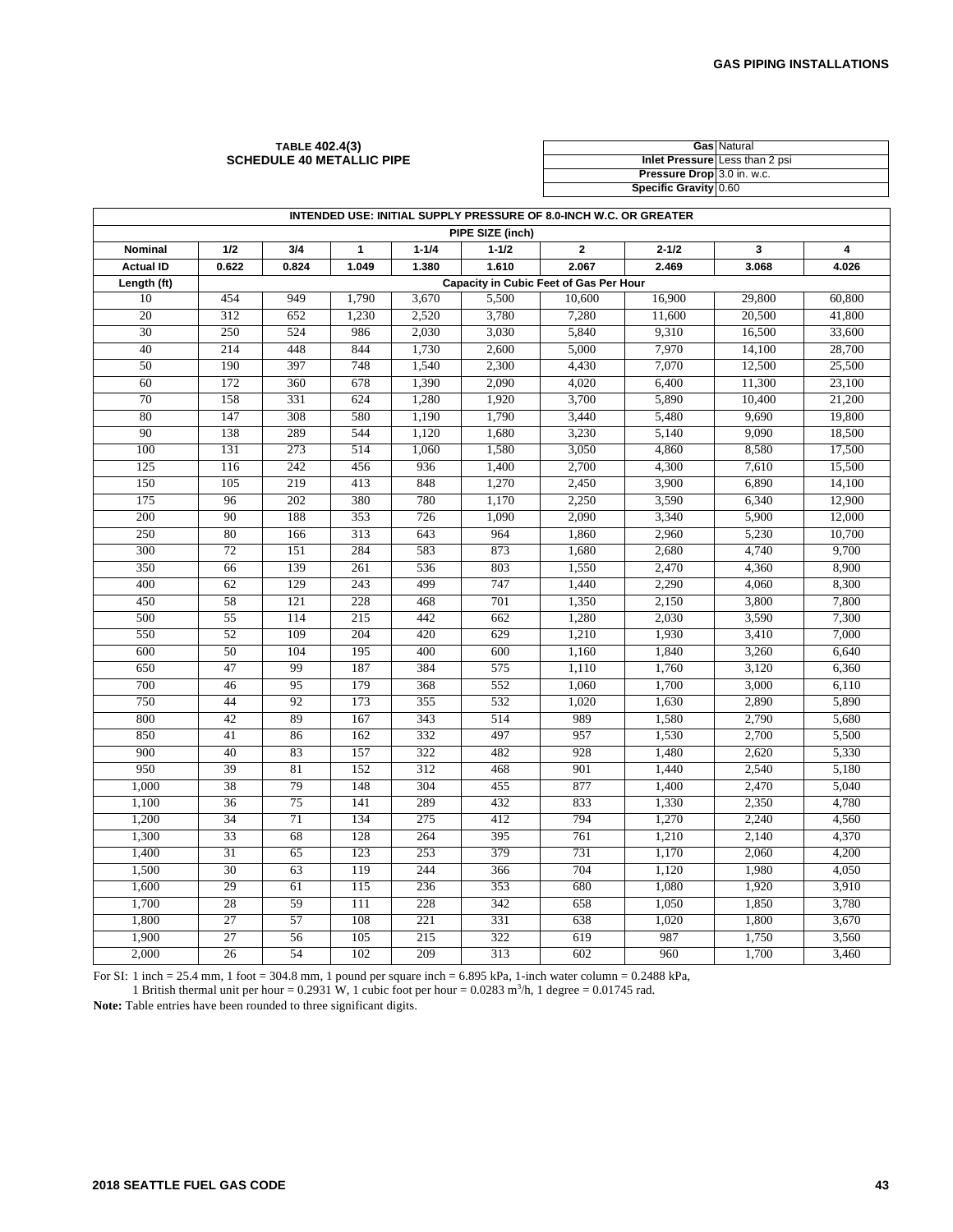#### **TABLE 402.4(4) SCHEDULE 40 METALLIC PIPE**

|                            | <b>Gas Natural</b>             |
|----------------------------|--------------------------------|
|                            | Inlet Pressure Less than 2 psi |
| Pressure Drop 6.0 in. w.c. |                                |
| Specific Gravity 0.60      |                                |

|                  | INTENDED USE: INITIAL SUPPLY PRESSURE OF 11.0-INCH W.C. OR GREATER |                                        |              |           |                  |              |           |        |        |
|------------------|--------------------------------------------------------------------|----------------------------------------|--------------|-----------|------------------|--------------|-----------|--------|--------|
|                  |                                                                    |                                        |              |           | PIPE SIZE (inch) |              |           |        |        |
| Nominal          | 1/2                                                                | 3/4                                    | $\mathbf{1}$ | $1 - 1/4$ | $1 - 1/2$        | $\mathbf{2}$ | $2 - 1/2$ | 3      | 4      |
| <b>Actual ID</b> | 0.622                                                              | 0.824                                  | 1.049        | 1.380     | 1.610            | 2.067        | 2.469     | 3.068  | 4.026  |
| Length (ft)      |                                                                    | Capacity in Cubic Feet of Gas Per Hour |              |           |                  |              |           |        |        |
| 10               | 660                                                                | 1,380                                  | 2,600        | 5,340     | 8,000            | 15,400       | 24,600    | 43,400 | 88,500 |
| 20               | 454                                                                | 949                                    | 1,790        | 3,670     | 5,500            | 10,600       | 16,900    | 29,900 | 60,800 |
| $\overline{30}$  | 364                                                                | 762                                    | 1,440        | 2,950     | 4,420            | 8,500        | 13,600    | 24,000 | 48,900 |
| 40               | 312                                                                | 652                                    | 1,230        | 2,520     | 3,780            | 7,280        | 11,600    | 20,500 | 41,800 |
| 50               | 276                                                                | 578                                    | 1.090        | 2.240     | 3,350            | 6,450        | 10,300    | 18,200 | 37,100 |
| 60               | 250                                                                | 524                                    | 986          | 2,030     | 3,030            | 5,840        | 9,310     | 16,500 | 33,600 |
| 70               | 230                                                                | 482                                    | 907          | 1,860     | 2,790            | 5,380        | 8,570     | 15,100 | 30,900 |
| 80               | 214                                                                | 448                                    | 844          | 1,730     | 2,600            | 5,000        | 7,970     | 14,100 | 28,700 |
| 90               | 201                                                                | 420                                    | 792          | 1,630     | 2,440            | 4,690        | 7,480     | 13,200 | 27,000 |
| 100              | 190                                                                | 397                                    | 748          | 1,540     | 2,300            | 4,430        | 7,070     | 12,500 | 25,500 |
| 125              | 168                                                                | 352                                    | 663          | 1,360     | 2,040            | 3,930        | 6,260     | 11,100 | 22,600 |
| 150              | 153                                                                | 319                                    | 601          | 1,230     | 1,850            | 3,560        | 5,670     | 10,000 | 20,500 |
| 175              | 140                                                                | 293                                    | 553          | 1,140     | 1,700            | 3,280        | 5,220     | 9,230  | 18,800 |
| 200              | 131                                                                | 273                                    | 514          | 1,060     | 1,580            | 3,050        | 4,860     | 8,580  | 17,500 |
| 250              | 116                                                                | 242                                    | 456          | 936       | 1,400            | 2,700        | 4,300     | 7,610  | 15,500 |
| 300              | 105                                                                | 219                                    | 413          | 848       | 1,270            | 2,450        | 3,900     | 6,890  | 14,100 |
| 350              | 96                                                                 | 202                                    | 380          | 780       | 1,170            | 2,250        | 3,590     | 6,340  | 12,900 |
| 400              | 90                                                                 | 188                                    | 353          | 726       | 1,090            | 2,090        | 3,340     | 5,900  | 12,000 |
| 450              | 84                                                                 | 176                                    | 332          | 681       | 1,020            | 1,970        | 3,130     | 5,540  | 11,300 |
| 500              | 80                                                                 | 166                                    | 313          | 643       | 964              | 1,860        | 2,960     | 5,230  | 10,700 |
| 550              | 76                                                                 | 158                                    | 297          | 611       | 915              | 1,760        | 2,810     | 4,970  | 10,100 |
| 600              | $\overline{72}$                                                    | 151                                    | 284          | 583       | 873              | 1,680        | 2,680     | 4,740  | 9,660  |
| 650              | 69                                                                 | 144                                    | 272          | 558       | 836              | 1,610        | 2,570     | 4,540  | 9,250  |
| 700              | 66                                                                 | 139                                    | 261          | 536       | 803              | 1,550        | 2,470     | 4,360  | 8,890  |
| 750              | 64                                                                 | 134                                    | 252          | 516       | 774              | 1,490        | 2,380     | 4,200  | 8,560  |
| 800              | 62                                                                 | 129                                    | 243          | 499       | 747              | 1,440        | 2,290     | 4,060  | 8,270  |
| 850              | 60                                                                 | 125                                    | 235          | 483       | 723              | 1,390        | 2,220     | 3,920  | 8,000  |
| 900              | 58                                                                 | 121                                    | 228          | 468       | 701              | 1,350        | 2,150     | 3,800  | 7,760  |
| 950              | 56                                                                 | 118                                    | 221          | 454       | 681              | 1,310        | 2,090     | 3,700  | 7,540  |
| 1,000            | 55                                                                 | 114                                    | 215          | 442       | 662              | 1,280        | 2,030     | 3,590  | 7,330  |
| 1,100            | 52                                                                 | 109                                    | 204          | 420       | 629              | 1.210        | 1,930     | 3,410  | 6.960  |
| 1,200            | $\overline{50}$                                                    | 104                                    | 195          | 400       | 600              | 1,160        | 1,840     | 3,260  | 6,640  |
| 1,300            | 47                                                                 | 99                                     | 187          | 384       | 575              | 1,100        | 1,760     | 3,120  | 6,360  |
| 1,400            | 46                                                                 | 95                                     | 179          | 368       | 552              | 1,060        | 1,700     | 3,000  | 6,110  |
| 1,500            | 44                                                                 | 92                                     | 173          | 355       | 532              | 1,020        | 1,630     | 2,890  | 5,890  |
| 1,600            | 42                                                                 | 89                                     | 167          | 343       | 514              | 989          | 1,580     | 2,790  | 5,680  |
| 1,700            | 41                                                                 | 86                                     | 162          | 332       | 497              | 957          | 1,530     | 2,700  | 5,500  |
| 1,800            | 40                                                                 | 83                                     | 157          | 322       | 482              | 928          | 1,480     | 2,620  | 5,330  |
| 1,900            | 39                                                                 | 81                                     | 152          | 312       | 468              | 901          | 1,440     | 2,540  | 5,180  |
| 2,000            | 38                                                                 | 79                                     | 148          | 304       | 455              | 877          | 1,400     | 2,470  | 5,040  |

For SI: 1 inch = 25.4 mm, 1 foot = 304.8 mm, 1 pound per square inch = 6.895 kPa, 1-inch water column = 0.2488 kPa, 1 British thermal unit per hour = 0.2931 W, 1 cubic foot per hour = 0.0283 m<sup>3</sup>/h, 1 degree = 0.01745 rad.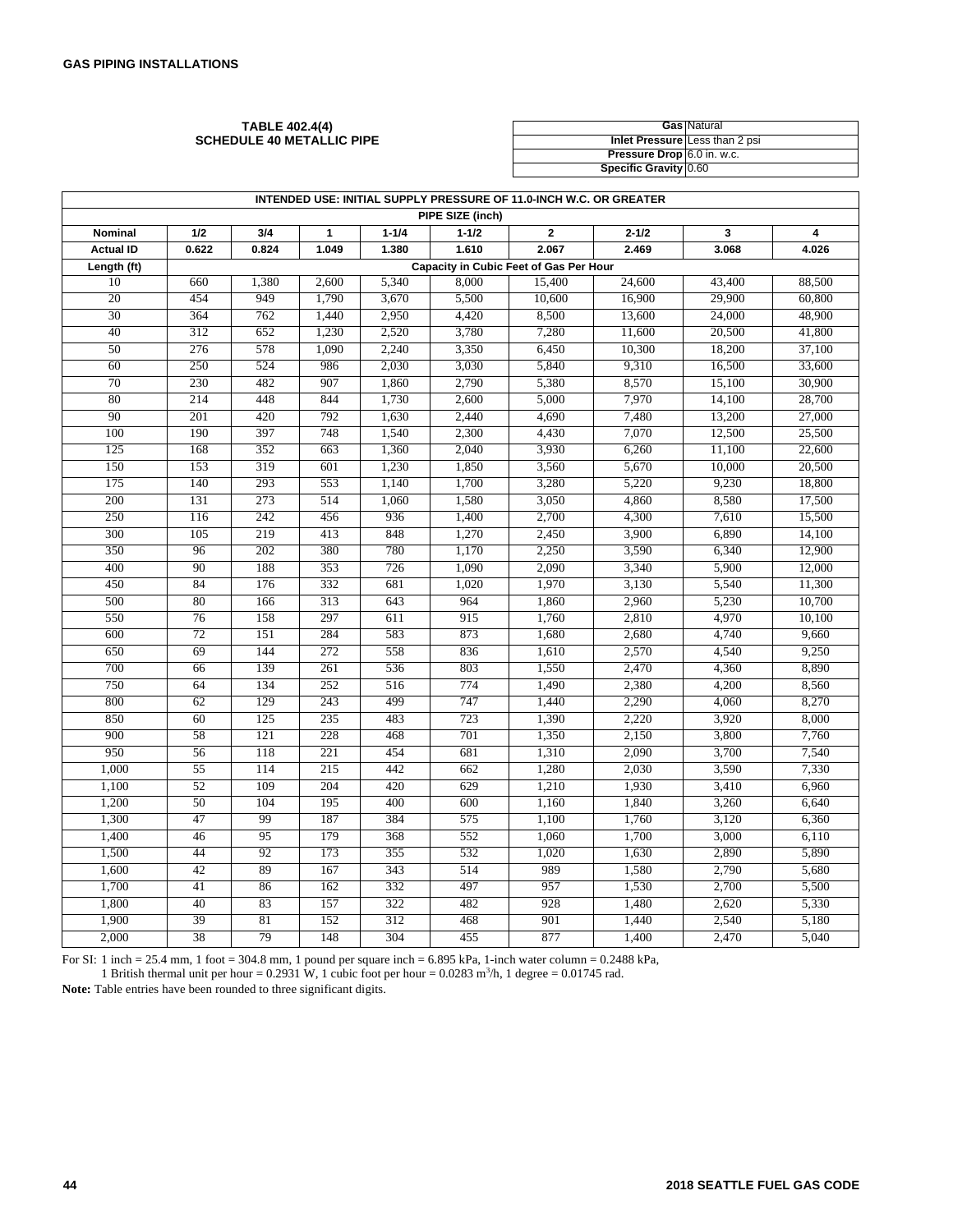#### **TABLE 402.4(5) SCHEDULE 40 METALLIC PIPE**

|                        | Gas Natural |
|------------------------|-------------|
| Inlet Pressure 2.0 psi |             |
| Pressure Drop 1.0 psi  |             |
| Specific Gravity 0.60  |             |

|                  | PIPE SIZE (inch) |       |       |           |                                        |                |           |        |         |  |
|------------------|------------------|-------|-------|-----------|----------------------------------------|----------------|-----------|--------|---------|--|
| Nominal          | 1/2              | 3/4   | 1     | $1 - 1/4$ | $1 - 1/2$                              | $\overline{2}$ | $2 - 1/2$ | 3      | 4       |  |
| <b>Actual ID</b> | 0.622            | 0.824 | 1.049 | 1.380     | 1.610                                  | 2.067          | 2.469     | 3.068  | 4.026   |  |
| Length (ft)      |                  |       |       |           | Capacity in Cubic Feet of Gas Per Hour |                |           |        |         |  |
| 10               | 1,510            | 3,040 | 5,560 | 11,400    | 17,100                                 | 32,900         | 52,500    | 92,800 | 189,000 |  |
| 20               | 1,070            | 2,150 | 3,930 | 8,070     | 12,100                                 | 23,300         | 37,100    | 65,600 | 134,000 |  |
| 30               | 869              | 1,760 | 3,210 | 6,590     | 9,880                                  | 19,000         | 30,300    | 53,600 | 109,000 |  |
| 40               | 753              | 1,520 | 2,780 | 5,710     | 8,550                                  | 16,500         | 26,300    | 46,400 | 94,700  |  |
| 50               | 673              | 1,360 | 2,490 | 5,110     | 7,650                                  | 14,700         | 23,500    | 41,500 | 84,700  |  |
| 60               | 615              | 1,240 | 2,270 | 4,660     | 6,980                                  | 13,500         | 21,400    | 37,900 | 77,300  |  |
| 70               | 569              | 1,150 | 2,100 | 4,320     | 6,470                                  | 12,500         | 19,900    | 35,100 | 71,600  |  |
| 80               | 532              | 1,080 | 1,970 | 4,040     | 6,050                                  | 11,700         | 18,600    | 32,800 | 67,000  |  |
| 90               | 502              | 1,010 | 1,850 | 3,810     | 5,700                                  | 11,000         | 17,500    | 30,900 | 63,100  |  |
| 100              | 462              | 934   | 1,710 | 3,510     | 5,260                                  | 10,100         | 16,100    | 28,500 | 58,200  |  |
| 125              | 414              | 836   | 1,530 | 3,140     | 4,700                                  | 9,060          | 14,400    | 25,500 | 52,100  |  |
| 150              | 372              | 751   | 1,370 | 2,820     | 4,220                                  | 8,130          | 13,000    | 22,900 | 46,700  |  |
| 175              | 344              | 695   | 1,270 | 2,601     | 3,910                                  | 7,530          | 12,000    | 21,200 | 43,300  |  |
| 200              | 318              | 642   | 1,170 | 2,410     | 3,610                                  | 6,960          | 11,100    | 19,600 | 40,000  |  |
| 250              | 279              | 583   | 1,040 | 2,140     | 3,210                                  | 6,180          | 9,850     | 17,400 | 35,500  |  |
| 300              | 253              | 528   | 945   | 1,940     | 2,910                                  | 5,600          | 8,920     | 15,800 | 32,200  |  |
| 350              | 232              | 486   | 869   | 1,790     | 2,670                                  | 5,150          | 8,210     | 14,500 | 29,600  |  |
| 400              | 216              | 452   | 809   | 1,660     | 2,490                                  | 4,790          | 7,640     | 13,500 | 27,500  |  |
| 450              | 203              | 424   | 759   | 1,560     | 2,330                                  | 4,500          | 7,170     | 12,700 | 25,800  |  |
| 500              | 192              | 401   | 717   | 1,470     | 2,210                                  | 4,250          | 6,770     | 12,000 | 24,400  |  |
| 550              | 182              | 381   | 681   | 1,400     | 2,090                                  | 4,030          | 6,430     | 11,400 | 23,200  |  |
| 600              | 174              | 363   | 650   | 1,330     | 2,000                                  | 3,850          | 6,130     | 10,800 | 22,100  |  |
| 650              | 166              | 348   | 622   | 1,280     | 1,910                                  | 3,680          | 5,870     | 10,400 | 21,200  |  |
| 700              | 160              | 334   | 598   | 1,230     | 1,840                                  | 3,540          | 5,640     | 9,970  | 20,300  |  |
| 750              | 154              | 322   | 576   | 1,180     | 1,770                                  | 3,410          | 5,440     | 9,610  | 19,600  |  |
| 800              | 149              | 311   | 556   | 1,140     | 1,710                                  | 3,290          | 5,250     | 9,280  | 18,900  |  |
| 850              | 144              | 301   | 538   | 1,100     | 1,650                                  | 3,190          | 5,080     | 8,980  | 18,300  |  |
| 900              | 139              | 292   | 522   | 1,070     | 1,600                                  | 3,090          | 4,930     | 8,710  | 17,800  |  |
| 950              | 135              | 283   | 507   | 1,040     | 1,560                                  | 3,000          | 4,780     | 8,460  | 17,200  |  |
| 1,000            | 132              | 275   | 493   | 1,010     | 1,520                                  | 2,920          | 4,650     | 8,220  | 16,800  |  |
| 1,100            | 125              | 262   | 468   | 960       | 1,440                                  | 2,770          | 4,420     | 7,810  | 15,900  |  |
| 1,200            | 119              | 250   | 446   | 917       | 1,370                                  | 2,640          | 4,220     | 7,450  | 15,200  |  |
| 1,300            | 114              | 239   | 427   | 878       | 1,320                                  | 2,530          | 4,040     | 7,140  | 14,600  |  |
| 1,400            | 110              | 230   | 411   | 843       | 1,260                                  | 2,430          | 3,880     | 6,860  | 14,000  |  |
| 1,500            | 106              | 221   | 396   | 812       | 1,220                                  | 2,340          | 3,740     | 6,600  | 13,500  |  |
| 1,600            | 102              | 214   | 382   | 784       | 1,180                                  | 2,260          | 3,610     | 6,380  | 13,000  |  |
| 1,700            | 99               | 207   | 370   | 759       | 1,140                                  | 2,190          | 3,490     | 6,170  | 12,600  |  |
| 1,800            | 96               | 200   | 358   | 736       | 1,100                                  | 2,120          | 3,390     | 5,980  | 12,200  |  |
| 1,900            | 93               | 195   | 348   | 715       | 1,070                                  | 2,060          | 3,290     | 5,810  | 11,900  |  |
| 2,000            | 91               | 189   | 339   | 695       | 1,040                                  | 2,010          | 3,200     | 5,650  | 11,500  |  |

For SI: 1 inch = 25.4 mm, 1 foot = 304.8 mm, 1 pound per square inch =  $6.895$  kPa, 1-inch water column =  $0.2488$  kPa,

1 British thermal unit per hour =  $0.2931$  W, 1 cubic foot per hour =  $0.0283$  m<sup>3</sup>/h, 1 degree =  $0.01745$  rad. **Note:** Table entries have been rounded to three significant digits.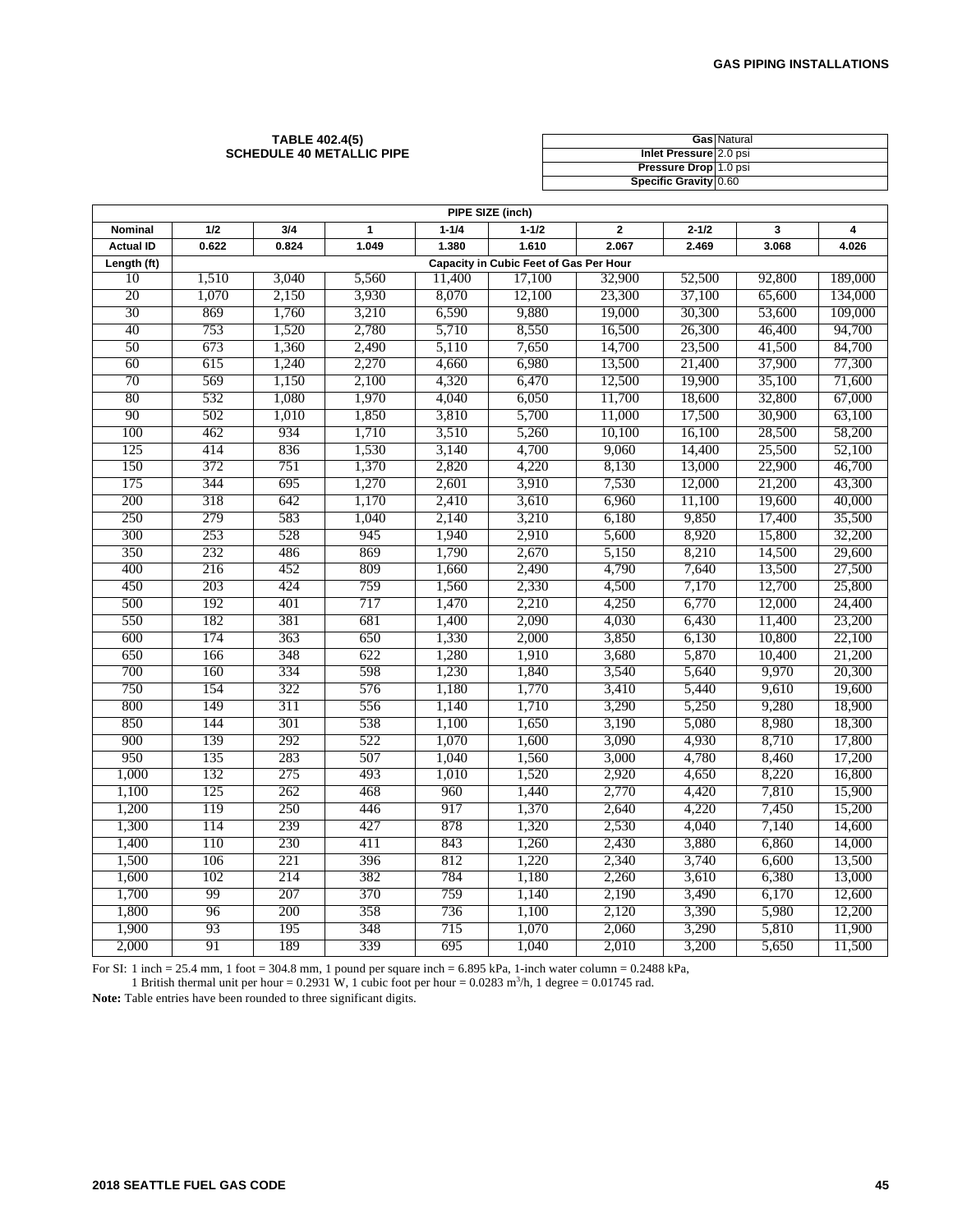#### **TABLE 402.4(6) SCHEDULE 40 METALLIC PIPE**

|                        | <b>Gas Natural</b> |
|------------------------|--------------------|
| Inlet Pressure 3.0 psi |                    |
| Pressure Drop 2.0 psi  |                    |
| Specific Gravity 0.60  |                    |

| PIPE SIZE (inch) |       |       |       |           |                                        |                |           |         |         |
|------------------|-------|-------|-------|-----------|----------------------------------------|----------------|-----------|---------|---------|
| Nominal          | 1/2   | 3/4   | 1     | $1 - 1/4$ | $1 - 1/2$                              | $\overline{2}$ | $2 - 1/2$ | 3       | 4       |
| <b>Actual ID</b> | 0.622 | 0.824 | 1.049 | 1.380     | 1.610                                  | 2.067          | 2.469     | 3.068   | 4.026   |
| Length (ft)      |       |       |       |           | Capacity in Cubic Feet of Gas Per Hour |                |           |         |         |
| 10               | 2,350 | 4,920 | 9,270 | 19,000    | 28,500                                 | 54,900         | 87,500    | 155,000 | 316,000 |
| 20               | 1,620 | 3,380 | 6,370 | 13,100    | 19,600                                 | 37,700         | 60,100    | 106,000 | 217,000 |
| 30               | 1,300 | 2,720 | 5,110 | 10,500    | 15,700                                 | 30,300         | 48,300    | 85,400  | 174,000 |
| 40               | 1,110 | 2,320 | 4,380 | 8,990     | 13,500                                 | 25,900         | 41,300    | 73,100  | 149,000 |
| 50               | 985   | 2,060 | 3,880 | 7,970     | 11,900                                 | 23,000         | 36,600    | 64,800  | 132,000 |
| 60               | 892   | 1,870 | 3,520 | 7,220     | 10,800                                 | 20,800         | 33,200    | 58,700  | 120,000 |
| 70               | 821   | 1,720 | 3,230 | 6,640     | 9,950                                  | 19,200         | 30,500    | 54,000  | 110,000 |
| 80               | 764   | 1,600 | 3,010 | 6,180     | 9,260                                  | 17,800         | 28,400    | 50,200  | 102,000 |
| 90               | 717   | 1,500 | 2,820 | 5,800     | 8,680                                  | 16,700         | 26,700    | 47,100  | 96,100  |
| 100              | 677   | 1,420 | 2,670 | 5,470     | 8,200                                  | 15,800         | 25,200    | 44,500  | 90,800  |
| 125              | 600   | 1,250 | 2,360 | 4,850     | 7,270                                  | 14,000         | 22,300    | 39,500  | 80,500  |
| 150              | 544   | 1,140 | 2,140 | 4,400     | 6,590                                  | 12,700         | 20,200    | 35,700  | 72,900  |
| 175              | 500   | 1,050 | 1,970 | 4,040     | 6,060                                  | 11,700         | 18,600    | 32,900  | 67,100  |
| 200              | 465   | 973   | 1,830 | 3,760     | 5,640                                  | 10,900         | 17,300    | 30,600  | 62,400  |
| 250              | 412   | 862   | 1,620 | 3,330     | 5,000                                  | 9,620          | 15,300    | 27,100  | 55,300  |
| 300              | 374   | 781   | 1,470 | 3,020     | 4,530                                  | 8,720          | 13,900    | 24,600  | 50,100  |
| 350              | 344   | 719   | 1,350 | 2,780     | 4,170                                  | 8,020          | 12,800    | 22,600  | 46,100  |
| 400              | 320   | 669   | 1,260 | 2,590     | 3,870                                  | 7,460          | 11,900    | 21,000  | 42,900  |
| 450              | 300   | 627   | 1,180 | 2,430     | 3,640                                  | 7,000          | 11,200    | 19,700  | 40,200  |
| 500              | 283   | 593   | 1,120 | 2,290     | 3,430                                  | 6,610          | 10,500    | 18,600  | 38,000  |
| 550              | 269   | 563   | 1,060 | 2,180     | 3,260                                  | 6,280          | 10,000    | 17,700  | 36,100  |
| 600              | 257   | 537   | 1,010 | 2,080     | 3,110                                  | 5,990          | 9,550     | 16,900  | 34,400  |
| 650              | 246   | 514   | 969   | 1,990     | 2,980                                  | 5,740          | 9,150     | 16,200  | 33,000  |
| 700              | 236   | 494   | 931   | 1,910     | 2,860                                  | 5,510          | 8,790     | 15,500  | 31,700  |
| 750              | 228   | 476   | 897   | 1,840     | 2,760                                  | 5,310          | 8,470     | 15,000  | 30,500  |
| 800              | 220   | 460   | 866   | 1,780     | 2,660                                  | 5,130          | 8,180     | 14,500  | 29,500  |
| 850              | 213   | 445   | 838   | 1,720     | 2,580                                  | 4,960          | 7,910     | 14,000  | 28,500  |
| 900              | 206   | 431   | 812   | 1,670     | 2,500                                  | 4,810          | 7,670     | 13,600  | 27,700  |
| 950              | 200   | 419   | 789   | 1,620     | 2,430                                  | 4,670          | 7,450     | 13,200  | 26,900  |
| 1,000            | 195   | 407   | 767   | 1,580     | 2,360                                  | 4,550          | 7,240     | 12,800  | 26,100  |
| 1,100            | 185   | 387   | 729   | 1,500     | 2,240                                  | 4,320          | 6,890     | 12,200  | 24,800  |
| 1,200            | 177   | 369   | 695   | 1,430     | 2,140                                  | 4,120          | 6,570     | 11,600  | 23,700  |
| 1,300            | 169   | 353   | 666   | 1,370     | 2,050                                  | 3,940          | 6,290     | 11,100  | 22,700  |
| 1,400            | 162   | 340   | 640   | 1,310     | 1,970                                  | 3,790          | 6,040     | 10,700  | 21,800  |
| 1,500            | 156   | 327   | 616   | 1,270     | 1,900                                  | 3,650          | 5,820     | 10,300  | 21,000  |
| 1,600            | 151   | 316   | 595   | 1,220     | 1,830                                  | 3,530          | 5,620     | 10,000  | 20,300  |
| 1,700            | 146   | 306   | 576   | 1,180     | 1,770                                  | 3,410          | 5,440     | 9,610   | 19,600  |
| 1,800            | 142   | 296   | 558   | 1,150     | 1,720                                  | 3,310          | 5,270     | 9,320   | 19,000  |
| 1,900            | 138   | 288   | 542   | 1,110     | 1,670                                  | 3,210          | 5,120     | 9,050   | 18,400  |
| 2,000            | 134   | 280   | 527   | 1,080     | 1,620                                  | 3,120          | 4,980     | 8,800   | 18,000  |

For SI: 1 inch = 25.4 mm, 1 foot = 304.8 mm, 1 pound per square inch = 6.895 kPa, 1-inch water column = 0.2488 kPa,

1 British thermal unit per hour = 0.2931 W, 1 cubic foot per hour =  $0.0283$  m<sup>3</sup>/h, 1 degree = 0.01745 rad.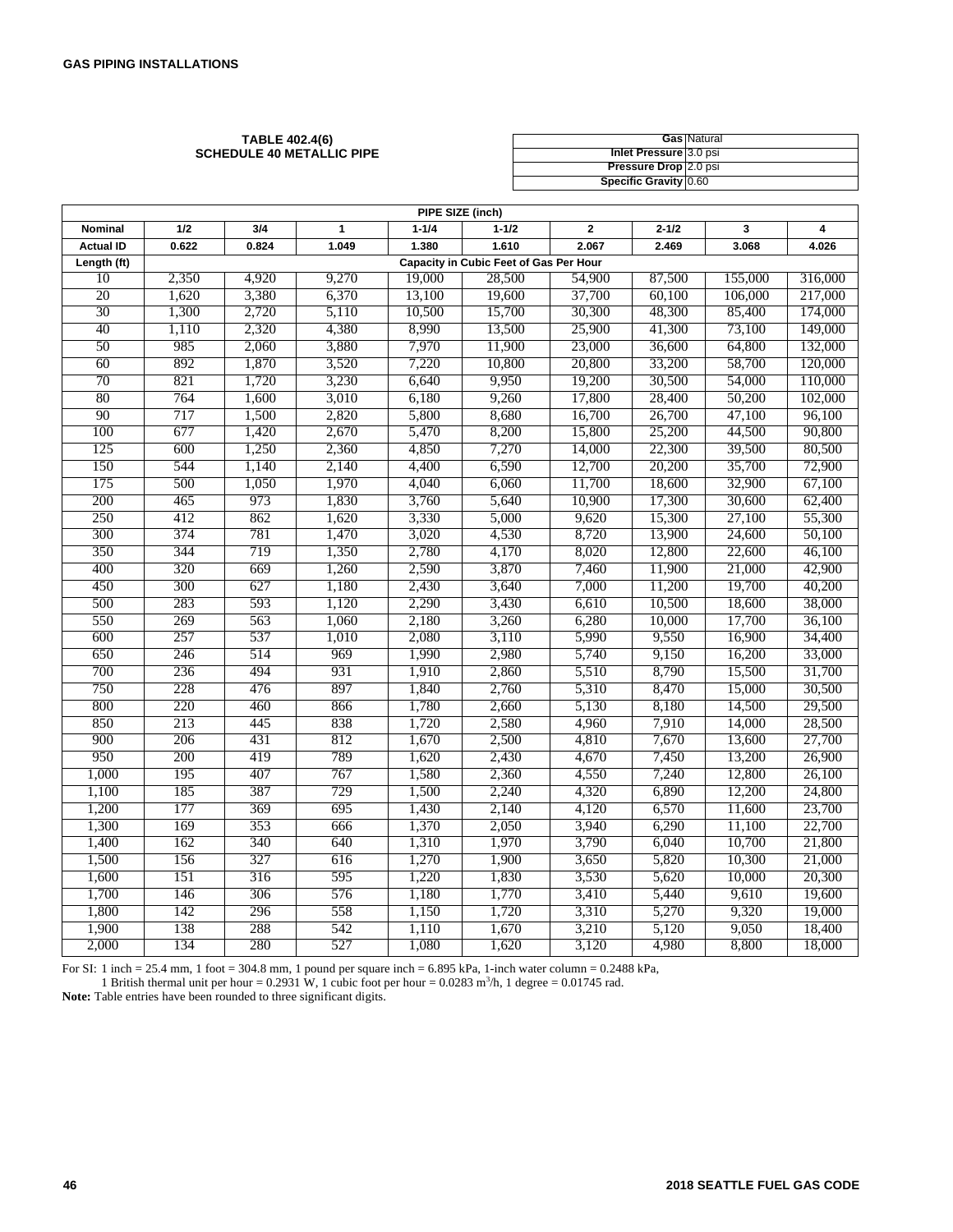#### **TABLE 402.4(7) SCHEDULE 40 METALLIC PIPE**

|                        | <b>Gas Natural</b> |
|------------------------|--------------------|
| Inlet Pressure 5.0 psi |                    |
| Pressure Drop 3.5 psi  |                    |
| Specific Gravity 0.60  |                    |

| PIPE SIZE (inch) |       |                                        |              |           |           |                |           |         |                         |  |  |
|------------------|-------|----------------------------------------|--------------|-----------|-----------|----------------|-----------|---------|-------------------------|--|--|
| <b>Nominal</b>   | 1/2   | 3/4                                    | $\mathbf{1}$ | $1 - 1/4$ | $1 - 1/2$ | $\overline{2}$ | $2 - 1/2$ | 3       | $\overline{\mathbf{4}}$ |  |  |
| <b>Actual ID</b> | 0.622 | 0.824                                  | 1.049        | 1.380     | 1.610     | 2.067          | 2.469     | 3.068   | 4.026                   |  |  |
| Length (ft)      |       | Capacity in Cubic Feet of Gas Per Hour |              |           |           |                |           |         |                         |  |  |
| 10               | 3,190 | 6,430                                  | 11,800       | 24,200    | 36,200    | 69,700         | 111,000   | 196,000 | 401,000                 |  |  |
| 20               | 2,250 | 4,550                                  | 8,320        | 17,100    | 25,600    | 49,300         | 78,600    | 139,000 | 283,000                 |  |  |
| 30               | 1,840 | 3,720                                  | 6,790        | 14,000    | 20,900    | 40,300         | 64,200    | 113,000 | 231,000                 |  |  |
| 40               | 1,590 | 3,220                                  | 5,880        | 12,100    | 18,100    | 34,900         | 55,600    | 98,200  | 200,000                 |  |  |
| 50               | 1,430 | 2,880                                  | 5,260        | 10,800    | 16,200    | 31,200         | 49,700    | 87,900  | 179,000                 |  |  |
| 60               | 1,300 | 2,630                                  | 4,800        | 9,860     | 14,800    | 28,500         | 45,400    | 80,200  | 164,000                 |  |  |
| 70               | 1,200 | 2,430                                  | 4,450        | 9,130     | 13,700    | 26,400         | 42,000    | 74,300  | 151,000                 |  |  |
| 80               | 1,150 | 2,330                                  | 4,260        | 8,540     | 12,800    | 24,700         | 39,300    | 69,500  | 142,000                 |  |  |
| 90               | 1,060 | 2,150                                  | 3,920        | 8,050     | 12,100    | 23,200         | 37,000    | 65,500  | 134,000                 |  |  |
| 100              | 979   | 1,980                                  | 3,620        | 7,430     | 11,100    | 21,400         | 34,200    | 60,400  | 123,000                 |  |  |
| 125              | 876   | 1,770                                  | 3,240        | 6,640     | 9,950     | 19,200         | 30,600    | 54,000  | 110,000                 |  |  |
| 150              | 786   | 1,590                                  | 2,910        | 5,960     | 8,940     | 17,200         | 27,400    | 48,500  | 98,900                  |  |  |
| 175              | 728   | 1,470                                  | 2,690        | 5,520     | 8,270     | 15,900         | 25,400    | 44,900  | 91,600                  |  |  |
| 200              | 673   | 1,360                                  | 2,490        | 5,100     | 7,650     | 14,700         | 23,500    | 41,500  | 84,700                  |  |  |
| 250              | 558   | 1,170                                  | 2,200        | 4,510     | 6,760     | 13,000         | 20,800    | 36,700  | 74,900                  |  |  |
| 300              | 506   | 1,060                                  | 1,990        | 4,090     | 6,130     | 11,800         | 18,800    | 33,300  | 67,800                  |  |  |
| 350              | 465   | 973                                    | 1,830        | 3,760     | 5,640     | 10,900         | 17,300    | 30,600  | 62,400                  |  |  |
| 400              | 433   | 905                                    | 1,710        | 3,500     | 5,250     | 10,100         | 16,100    | 28,500  | 58,100                  |  |  |
| 450              | 406   | 849                                    | 1,600        | 3,290     | 4,920     | 9,480          | 15,100    | 26,700  | 54,500                  |  |  |
| 500              | 384   | 802                                    | 1,510        | 3,100     | 4,650     | 8,950          | 14,300    | 25,200  | 51,500                  |  |  |
| 550              | 364   | 762                                    | 1,440        | 2,950     | 4,420     | 8,500          | 13,600    | 24,000  | 48,900                  |  |  |
| 600              | 348   | 727                                    | 1,370        | 2,810     | 4,210     | 8,110          | 12,900    | 22,900  | 46,600                  |  |  |
| 650              | 333   | 696                                    | 1,310        | 2,690     | 4,030     | 7,770          | 12,400    | 21,900  | 44,600                  |  |  |
| 700              | 320   | 669                                    | 1,260        | 2,590     | 3,880     | 7,460          | 11,900    | 21,000  | 42,900                  |  |  |
| 750              | 308   | 644                                    | 1,210        | 2,490     | 3,730     | 7,190          | 11,500    | 20,300  | 41,300                  |  |  |
| 800              | 298   | 622                                    | 1,170        | 2,410     | 3,610     | 6,940          | 11,100    | 19,600  | 39,900                  |  |  |
| 850              | 288   | 602                                    | 1,130        | 2,330     | 3,490     | 6,720          | 10,700    | 18,900  | 38,600                  |  |  |
| 900              | 279   | 584                                    | 1,100        | 2,260     | 3,380     | 6,520          | 10,400    | 18,400  | 37,400                  |  |  |
| 950              | 271   | 567                                    | 1,070        | 2,190     | 3,290     | 6,330          | 10,100    | 17,800  | 36,400                  |  |  |
| 1,000            | 264   | 551                                    | 1,040        | 2,130     | 3,200     | 6,150          | 9,810     | 17,300  | 35,400                  |  |  |
| 1,100            | 250   | 524                                    | 987          | 2,030     | 3,030     | 5,840          | 9,320     | 16,500  | 33,600                  |  |  |
| 1,200            | 239   | 500                                    | 941          | 1,930     | 2,900     | 5,580          | 8,890     | 15,700  | 32,000                  |  |  |
| 1,300            | 229   | 478                                    | 901          | 1,850     | 2,770     | 5,340          | 8,510     | 15,000  | 30,700                  |  |  |
| 1,400            | 220   | 460                                    | 866          | 1,780     | 2,660     | 5,130          | 8,180     | 14,500  | 29,500                  |  |  |
| 1,500            | 212   | 443                                    | 834          | 1,710     | 2,570     | 4,940          | 7,880     | 13,900  | 28,400                  |  |  |
| 1,600            | 205   | 428                                    | 806          | 1,650     | 2,480     | 4,770          | 7,610     | 13,400  | 27,400                  |  |  |
| 1,700            | 198   | 414                                    | 780          | 1,600     | 2,400     | 4,620          | 7,360     | 13,000  | 26,500                  |  |  |
| 1,800            | 192   | 401                                    | 756          | 1,550     | 2,330     | 4,480          | 7,140     | 12,600  | 25,700                  |  |  |
| 1,900            | 186   | 390                                    | 734          | 1,510     | 2,260     | 4,350          | 6,930     | 12,300  | 25,000                  |  |  |
| 2,000            | 181   | 379                                    | 714          | 1,470     | 2,200     | 4,230          | 6,740     | 11,900  | 24,300                  |  |  |

For SI: 1 inch = 25.4 mm, 1 foot = 304.8 mm, 1 pound per square inch =  $6.895$  kPa, 1-inch water column =  $0.2488$  kPa, 1 British thermal unit per hour =  $0.2931$  W, 1 cubic foot per hour =  $0.0283$  m<sup>3</sup>/h, 1 degree =  $0.01745$  rad.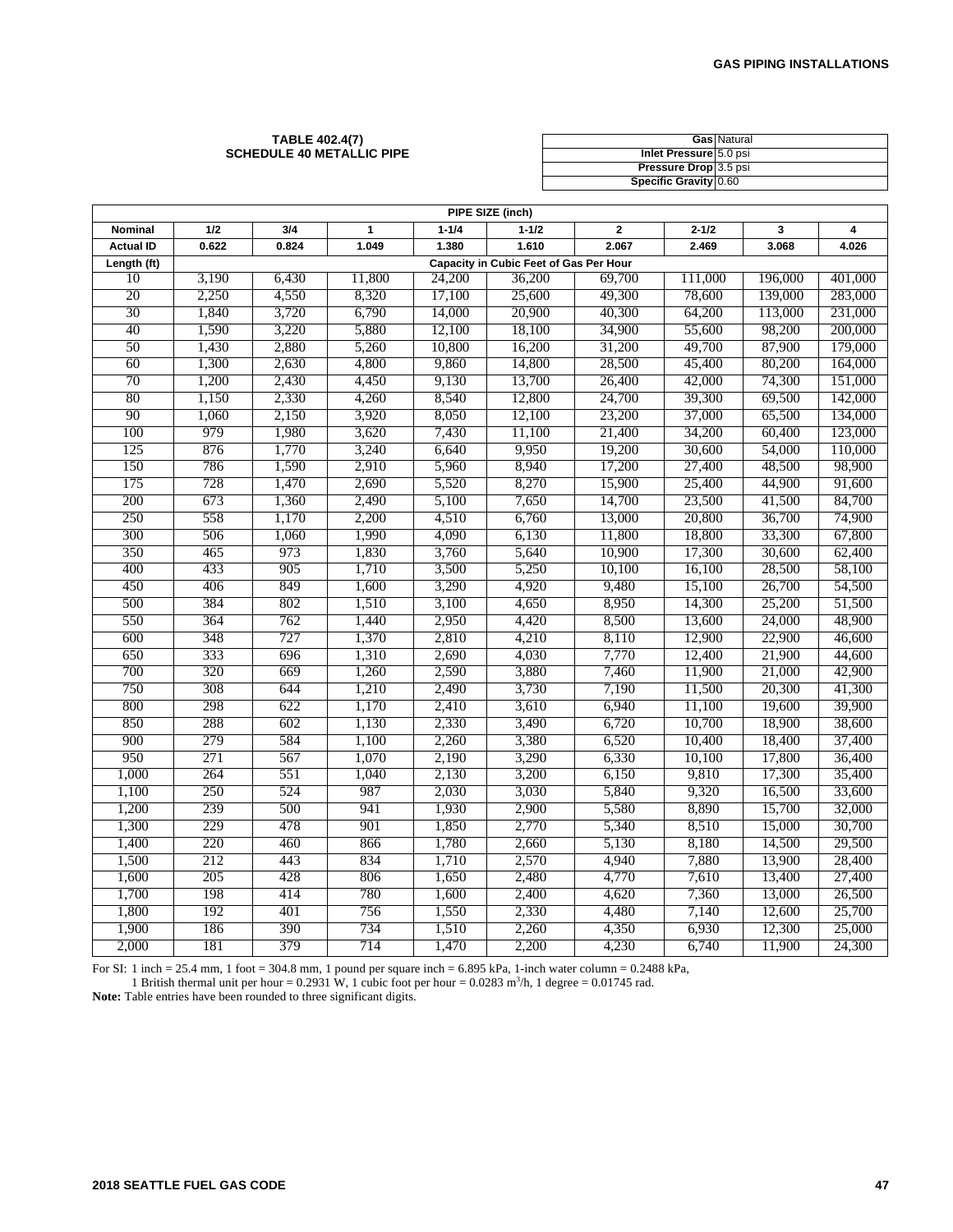#### **TABLE 402.4(8) SEMIRIGID COPPER TUBING**

|                                | <b>Gas Natural</b> |
|--------------------------------|--------------------|
| Inlet Pressure Less than 2 psi |                    |
| Pressure Drop 0.3 in. w.c.     |                    |
| Specific Gravity 0.60          |                    |

| <b>TUBE SIZE (inch)</b> |            |             |             |                 |           |                                        |              |           |           |                |
|-------------------------|------------|-------------|-------------|-----------------|-----------|----------------------------------------|--------------|-----------|-----------|----------------|
| Nominal                 | K&L        | 1/4         | 3/8         | 1/2             | 5/8       | 3/4                                    | $\mathbf{1}$ | $1 - 1/4$ | $1 - 1/2$ | $\overline{2}$ |
|                         | <b>ACR</b> | 3/8         | 1/2         | 5/8             | 3/4       | 7/8                                    | $1 - 1/8$    | $1 - 3/8$ |           |                |
| Outside                 |            | 0.375       | 0.500       | 0.625           | 0.750     | 0.875                                  | 1.125        | 1.375     | 1.625     | 2.125          |
| Inside                  |            | 0.305       | 0.402       | 0.527           | 0.652     | 0.745                                  | 0.995        | 1.245     | 1.481     | 1.959          |
| Length (ft)             |            |             |             |                 |           | Capacity in Cubic Feet of Gas Per Hour |              |           |           |                |
| 10                      |            | 20          | 42          | 85              | 148       | 210                                    | 448          | 806       | 1,270     | 2,650          |
| 20                      |            | 14          | 29          | 58              | 102       | 144                                    | 308          | 554       | 873       | 1,820          |
| 30                      |            | 11          | 23          | 47              | 82        | 116                                    | 247          | 445       | 701       | 1,460          |
| 40                      |            | 10          | 20          | 40              | 70        | 99                                     | 211          | 381       | 600       | 1,250          |
| 50                      |            | <b>NA</b>   | 17          | $\overline{35}$ | 62        | 88                                     | 187          | 337       | 532       | 1,110          |
| 60                      |            | NA          | 16          | 32              | 56        | 79                                     | 170          | 306       | 482       | 1,000          |
| 70                      |            | NA          | 14          | 29              | 52        | 73                                     | 156          | 281       | 443       | 924            |
| 80                      |            | NA          | 13          | 27              | 48        | 68                                     | 145          | 262       | 413       | 859            |
| 90                      |            | NA          | 13          | 26              | 45        | 64                                     | 136          | 245       | 387       | 806            |
| 100                     |            | <b>NA</b>   | 12          | 24              | 43        | $60$                                   | 129          | 232       | 366       | 761            |
| 125                     |            | <b>NA</b>   | 11          | $\overline{22}$ | 38        | 53                                     | 114          | 206       | 324       | 675            |
| 150                     |            | NA          | 10          | 20              | 34        | 48                                     | 103          | 186       | 294       | 612            |
| 175                     |            | NA          | NA          | 18              | 31        | 45                                     | 95           | 171       | 270       | 563            |
| 200                     |            | NA          | NA          | 17              | 29        | 41                                     | 89           | 159       | 251       | 523            |
| 250                     |            | NA          | $_{\rm NA}$ | 15              | 26        | 37                                     | 78           | 141       | 223       | 464            |
| 300                     |            | NA          | NA          | 13              | 23        | 33                                     | 71           | 128       | 202       | 420            |
| 350                     |            | NA          | NA          | 12              | 22        | 31                                     | 65           | 118       | 186       | 387            |
| 400                     |            | NA          | NA          | 11              | 20        | 28                                     | 61           | 110       | 173       | 360            |
| 450                     |            | <b>NA</b>   | <b>NA</b>   | 11              | 19        | 27                                     | 57           | 103       | 162       | 338            |
| 500                     |            | NA          | <b>NA</b>   | 10              | 18        | 25                                     | 54           | 97        | 153       | 319            |
| 550                     |            | NA          | NA          | <b>NA</b>       | 17        | 24                                     | 51           | 92        | 145       | 303            |
| 600                     |            | <b>NA</b>   | NA          | <b>NA</b>       | 16        | 23                                     | 49           | 88        | 139       | 289            |
| 650                     |            | NA          | NA          | <b>NA</b>       | 15        | $22\,$                                 | 47           | 84        | 133       | 277            |
| 700                     |            | NA          | NA          | <b>NA</b>       | 15        | 21                                     | 45           | 81        | 128       | 266            |
| 750                     |            | NA          | NA          | <b>NA</b>       | 14        | 20                                     | 43           | 78        | 123       | 256            |
| 800                     |            | <b>NA</b>   | NA          | <b>NA</b>       | 14        | 20                                     | 42           | 75        | 119       | 247            |
| 850                     |            | <b>NA</b>   | NA          | <b>NA</b>       | 13        | 19                                     | 40           | 73        | 115       | 239            |
| 900                     |            | NA          | NA          | NA              | 13        | 18                                     | 39           | 71        | 111       | 232            |
| 950                     |            | $_{\rm NA}$ | NA          | <b>NA</b>       | 13        | 18                                     | 38           | 69        | 108       | 225            |
| 1,000                   |            | <b>NA</b>   | <b>NA</b>   | <b>NA</b>       | 12        | 17                                     | 37           | 67        | 105       | 219            |
| 1,100                   |            | NA          | NA          | <b>NA</b>       | 12        | 16                                     | 35           | 63        | 100       | 208            |
| 1,200                   |            | NA          | NA          | <b>NA</b>       | 11        | 16                                     | 34           | 60        | 95        | 199            |
| 1,300                   |            | NA          | NA          | NA              | 11        | 15                                     | 32           | 58        | 91        | 190            |
| 1,400                   |            | <b>NA</b>   | <b>NA</b>   | <b>NA</b>       | 10        | 14                                     | 31           | 56        | 88        | 183            |
| 1,500                   |            | <b>NA</b>   | <b>NA</b>   | <b>NA</b>       | <b>NA</b> | 14                                     | 30           | 54        | 84        | 176            |
| 1,600                   |            | NA          | <b>NA</b>   | <b>NA</b>       | <b>NA</b> | 13                                     | 29           | 52        | 82        | 170            |
| 1,700                   |            | NA          | $_{\rm NA}$ | <b>NA</b>       | NA        | 13                                     | 28           | 50        | 79        | 164            |
| 1,800                   |            | NA          | <b>NA</b>   | <b>NA</b>       | <b>NA</b> | 13                                     | 27           | 49        | 77        | 159            |
| 1,900                   |            | NA          | NA          | <b>NA</b>       | <b>NA</b> | 12                                     | 26           | 47        | 74        | 155            |
| 2,000                   |            | NA          | NA          | <b>NA</b>       | <b>NA</b> | 12                                     | 25           | 46        | 72        | 151            |

For SI: 1 inch = 25.4 mm, 1 foot = 304.8 mm, 1 pound per square inch = 6.895 kPa, 1-inch water column = 0.2488 kPa,

1 British thermal unit per hour =  $0.2931$  W, 1 cubic foot per hour =  $0.0283$  m<sup>3</sup>/h, 1 degree =  $0.01745$  rad.

# **Notes**:

1. Table capacities are based on Type K copper tubing inside diameter (shown), which has the smallest inside diameter of the copper tubing products.

2. NA means a flow of less than 10 cfh.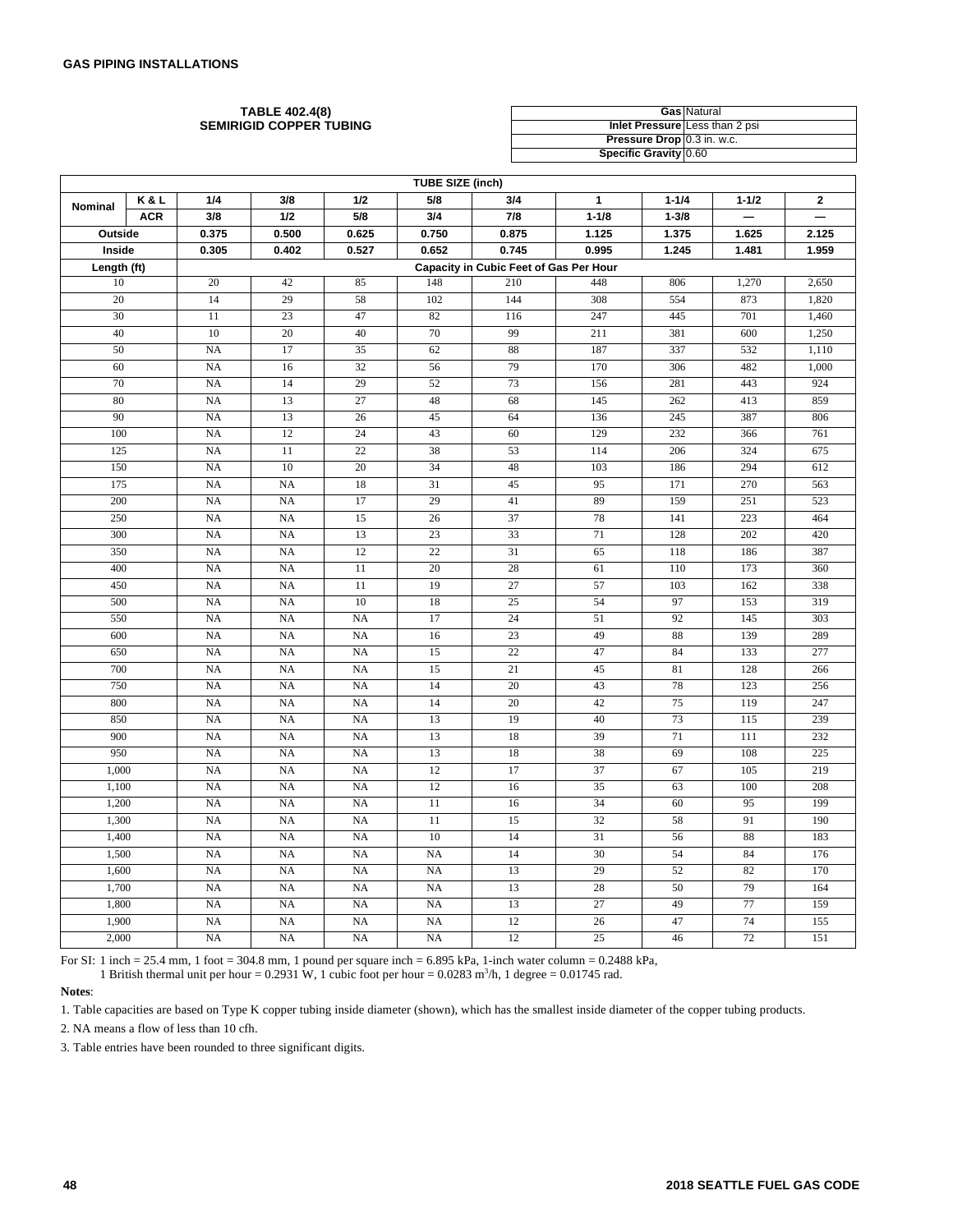#### **TABLE 402.4(9) SEMIRIGID COPPER TUBING**

|                            | <b>Gas Natural</b>             |
|----------------------------|--------------------------------|
|                            | Inlet Pressure Less than 2 psi |
| Pressure Drop 0.5 in. w.c. |                                |
| Specific Gravity 0.60      |                                |

| <b>TUBE SIZE (inch)</b> |            |                 |                 |           |                 |                                        |           |           |           |                          |
|-------------------------|------------|-----------------|-----------------|-----------|-----------------|----------------------------------------|-----------|-----------|-----------|--------------------------|
| Nominal                 | K&L        | 1/4             | 3/8             | 1/2       | 5/8             | 3/4                                    | 1         | $1 - 1/4$ | $1 - 1/2$ | $\mathbf 2$              |
|                         | <b>ACR</b> | 3/8             | 1/2             | 5/8       | 3/4             | 7/8                                    | $1 - 1/8$ | $1 - 3/8$ |           | $\overline{\phantom{0}}$ |
| Outside                 |            | 0.375           | 0.500           | 0.625     | 0.750           | 0.875                                  | 1.125     | 1.375     | 1.625     | 2.125                    |
| Inside                  |            | 0.305           | 0.402           | 0.527     | 0.652           | 0.745                                  | 0.995     | 1.245     | 1.481     | 1.959                    |
| Length (ft)             |            |                 |                 |           |                 | Capacity in Cubic Feet of Gas Per Hour |           |           |           |                          |
| 10                      |            | 27              | 55              | 111       | 195             | 276                                    | 590       | 1,060     | 1,680     | 3,490                    |
| 20                      |            | 18              | 38              | 77        | 134             | 190                                    | 406       | 730       | 1,150     | 2,400                    |
| 30                      |            | $\overline{15}$ | 30              | 61        | 107             | 152                                    | 326       | 586       | 925       | 1,930                    |
| 40                      |            | 13              | 26              | 53        | 92              | 131                                    | 279       | 502       | 791       | 1,650                    |
| 50                      |            | 11              | 23              | 47        | 82              | 116                                    | 247       | 445       | 701       | 1,460                    |
| 60                      |            | 10              | $\overline{21}$ | 42        | 74              | 105                                    | 224       | 403       | 635       | 1,320                    |
| 70                      |            | <b>NA</b>       | 19              | 39        | 68              | 96                                     | 206       | 371       | 585       | 1,220                    |
| 80                      |            | <b>NA</b>       | 18              | 36        | 63              | 90                                     | 192       | 345       | 544       | 1,130                    |
| 90                      |            | <b>NA</b>       | 17              | 34        | 59              | 84                                     | 180       | 324       | 510       | 1,060                    |
| 100                     |            | NA              | 16              | 32        | 56              | 79                                     | 170       | 306       | 482       | 1,000                    |
| 125                     |            | <b>NA</b>       | 14              | 28        | 50              | 70                                     | 151       | 271       | 427       | 890                      |
| 150                     |            | NA              | 13              | 26        | 45              | 64                                     | 136       | 245       | 387       | 806                      |
| 175                     |            | NA              | 12              | 24        | 41              | 59                                     | 125       | 226       | 356       | 742                      |
| 200                     |            | <b>NA</b>       | 11              | 22        | 39              | 55                                     | 117       | 210       | 331       | 690                      |
| 250                     |            | <b>NA</b>       | <b>NA</b>       | 20        | 34              | 48                                     | 103       | 186       | 294       | 612                      |
| 300                     |            | NA              | NA              | 18        | 31              | 44                                     | 94        | 169       | 266       | 554                      |
| 350                     |            | <b>NA</b>       | NA              | 16        | 28              | 40                                     | 86        | 155       | 245       | 510                      |
| 400                     |            | <b>NA</b>       | <b>NA</b>       | 15        | 26              | 38                                     | 80        | 144       | 228       | 474                      |
| 450                     |            | <b>NA</b>       | <b>NA</b>       | 14        | $\overline{25}$ | 35                                     | 75        | 135       | 214       | 445                      |
| 500                     |            | NA              | NA              | 13        | 23              | 33                                     | 71        | 128       | 202       | 420                      |
| 550                     |            | <b>NA</b>       | NA              | 13        | 22              | 32                                     | 68        | 122       | 192       | 399                      |
| 600                     |            | <b>NA</b>       | NA              | 12        | 21              | 30                                     | 64        | 116       | 183       | 381                      |
| 650                     |            | <b>NA</b>       | <b>NA</b>       | 12        | 20              | 29                                     | 62        | 111       | 175       | 365                      |
| 700                     |            | NA              | <b>NA</b>       | 11        | 20              | 28                                     | 59        | 107       | 168       | 350                      |
| 750                     |            | <b>NA</b>       | NA              | 11        | 19              | 27                                     | 57        | 103       | 162       | 338                      |
| 800                     |            | <b>NA</b>       | <b>NA</b>       | 10        | 18              | 26                                     | 55        | 99        | 156       | 326                      |
| 850                     |            | NA              | <b>NA</b>       | 10        | 18              | $\overline{25}$                        | 53        | 96        | 151       | 315                      |
| 900                     |            | NA              | NA              | NA        | 17              | 24                                     | 52        | 93        | 147       | 306                      |
| 950                     |            | <b>NA</b>       | NA              | <b>NA</b> | 17              | 24                                     | 50        | 90        | 143       | 297                      |
| 1,000                   |            | <b>NA</b>       | NA              | <b>NA</b> | 16              | 23                                     | 49        | 88        | 139       | 289                      |
| 1,100                   |            | <b>NA</b>       | NA              | <b>NA</b> | 15              | 22                                     | 46        | 84        | 132       | 274                      |
| 1,200                   |            | NA              | NA              | NA        | 15              | $\overline{21}$                        | 44        | 80        | 126       | 262                      |
| 1,300                   |            | <b>NA</b>       | <b>NA</b>       | <b>NA</b> | 14              | 20                                     | 42        | 76        | 120       | 251                      |
| 1,400                   |            | <b>NA</b>       | <b>NA</b>       | <b>NA</b> | 13              | 19                                     | 41        | 73        | 116       | 241                      |
| 1,500                   |            | <b>NA</b>       | <b>NA</b>       | <b>NA</b> | 13              | 18                                     | 39        | 71        | 111       | 232                      |
| 1,600                   |            | NA              | NA              | <b>NA</b> | 13              | 18                                     | 38        | 68        | 108       | 224                      |
| 1,700                   |            | NA              | NA              | NA        | 12              | 17                                     | 37        | 66        | 104       | 217                      |
| 1,800                   |            | <b>NA</b>       | NA              | <b>NA</b> | 12              | 17                                     | 36        | 64        | 101       | 210                      |
| 1,900                   |            | <b>NA</b>       | <b>NA</b>       | <b>NA</b> | 11              | 16                                     | 35        | 62        | 98        | 204                      |
| 2,000                   |            | NA              | NA              | NA        | 11              | 16                                     | 34        | 60        | 95        | 199                      |

For SI: 1 inch = 25.4 mm, 1 foot = 304.8 mm, 1 pound per square inch =  $6.895$  kPa, 1-inch water column =  $0.2488$  kPa,

1 British thermal unit per hour = 0.2931 W, 1 cubic foot per hour = 0.0283 m<sup>3</sup>/h, 1 degree = 0.01745 rad.

Notes:

1. Table capacities are based on Type K copper tubing inside diameter (shown), which has the smallest inside diameter of the copper tubing products.

2. NA means a flow of less than 10 cfh.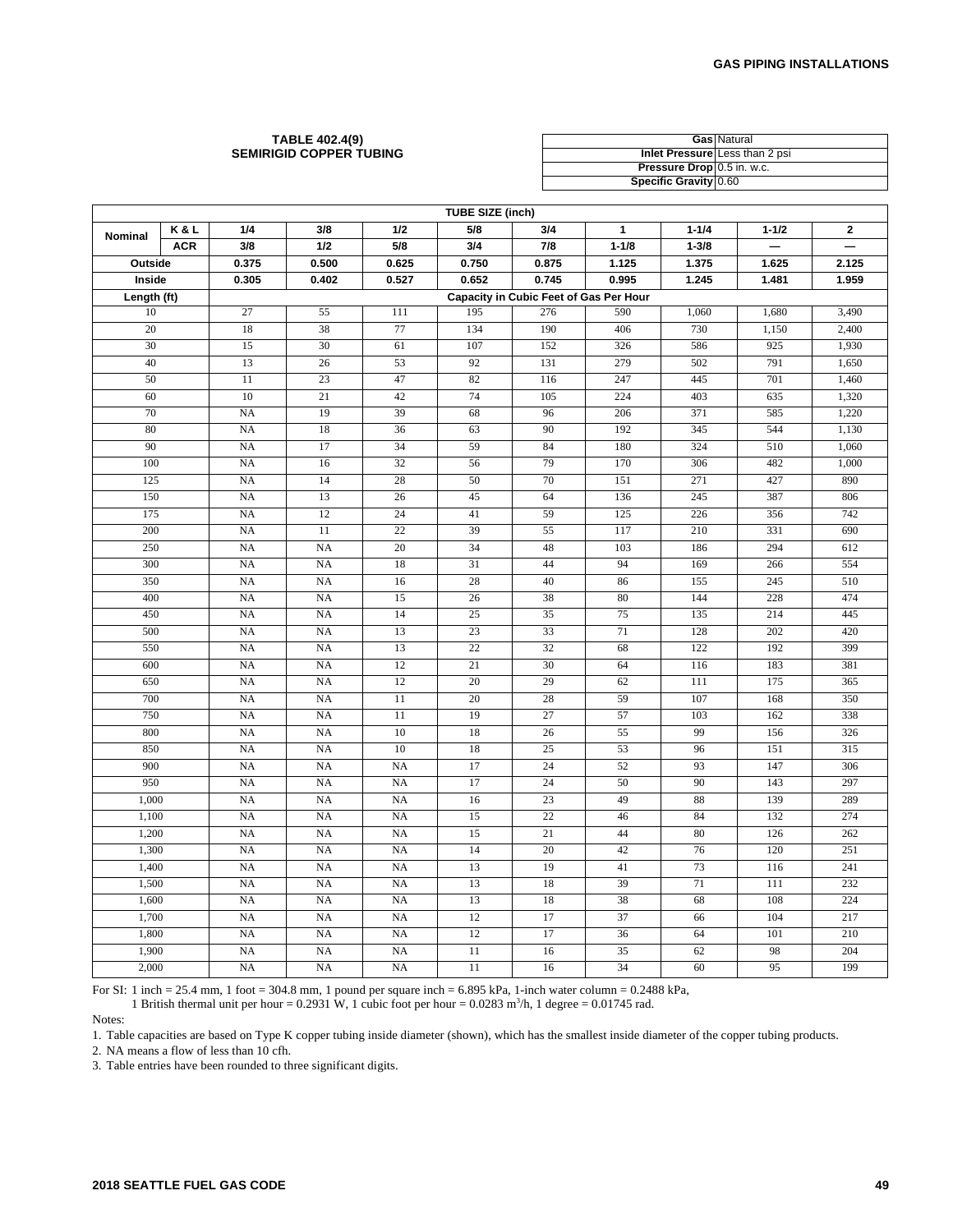**TABLE 402.4(10) SEMIRIGID COPPER TUBING**

|                                   | <b>Gas Natural</b>                    |
|-----------------------------------|---------------------------------------|
|                                   | <b>Inlet Pressure Less than 2 psi</b> |
| <b>Pressure Drop</b> 1.0 in. w.c. |                                       |
| Specific Gravity 0.60             |                                       |

| INTENDED USE: SIZING BETWEEN HOUSE LINE REGULATOR AND THE APPLIANCE |                                                                                                                                                  |                 |                 |           |                         |                 |           |            |            |                |
|---------------------------------------------------------------------|--------------------------------------------------------------------------------------------------------------------------------------------------|-----------------|-----------------|-----------|-------------------------|-----------------|-----------|------------|------------|----------------|
|                                                                     |                                                                                                                                                  |                 |                 |           | <b>TUBE SIZE (inch)</b> |                 |           |            |            |                |
| Nominal                                                             | K&L                                                                                                                                              | 1/4             | 3/8             | 1/2       | 5/8                     | 3/4             | 1         | $1 - 1/4$  | $1 - 1/2$  | $\overline{2}$ |
|                                                                     | <b>ACR</b>                                                                                                                                       | 3/8             | 1/2             | 5/8       | 3/4                     | 7/8             | $1 - 1/8$ | $1 - 3/8$  |            |                |
| Outside                                                             |                                                                                                                                                  | 0.375           | 0.500           | 0.625     | 0.750                   | 0.875           | 1.125     | 1.375      | 1.625      | 2.125          |
|                                                                     | Inside<br>0.305<br>0.402<br>0.527<br>0.652<br>0.745<br>0.995<br>1.245<br>1.481<br>1.959<br>Length (ft)<br>Capacity in Cubic Feet of Gas Per Hour |                 |                 |           |                         |                 |           |            |            |                |
| 10                                                                  |                                                                                                                                                  | 39              | 80              | 162       | 283                     | 402             | 859       | 1,550      | 2,440      | 5,080          |
| 20                                                                  |                                                                                                                                                  | $\overline{27}$ | 55              | 111       | 195                     | 276             | 590       | 1,060      | 1,680      | 3,490          |
| 30                                                                  |                                                                                                                                                  | 21              | 44              | 89        | 156                     | 222             | 474       | 853        | 1,350      | 2,800          |
| 40                                                                  |                                                                                                                                                  | 18              | 38              | 77        | 134                     | 190             | 406       | 730        | 1,150      | 2,400          |
| 50                                                                  |                                                                                                                                                  | 16              | 33              | 68        | 119                     | 168             | 359       | 647        | 1,020      | 2,130          |
| 60                                                                  |                                                                                                                                                  | 15              | 30              | 61        | 107                     | 152             | 326       | 586        | 925        | 1,930          |
| 70                                                                  |                                                                                                                                                  | 13              | 28              | 57        | 99                      | 140             | 300       | 539        | 851        | 1,770          |
| 80                                                                  |                                                                                                                                                  | 13              | 26              | 53        | 92                      | 131             | 279       | 502        | 791        | 1,650          |
| 90                                                                  |                                                                                                                                                  | 12              | 24              | 49        | 86                      | 122             | 262       | 471        | 742        | 1,550          |
| 100                                                                 |                                                                                                                                                  | 11              | 23              | 47        | 82                      | 116             | 247       | 445        | 701        | 1,460          |
| 125                                                                 |                                                                                                                                                  | NA              | 20              | 41        | $\overline{72}$         | 103             | 219       | 394        | 622        | 1,290          |
| 150                                                                 |                                                                                                                                                  | NA              | 18              | 37        | 65                      | 93              | 198       | 357        | 563        | 1,170          |
| 175                                                                 |                                                                                                                                                  | <b>NA</b>       | 17              | 34        | 60                      | 85              | 183       | 329        | 518        | 1,080          |
| 200                                                                 |                                                                                                                                                  | NA              | 16              | 32        | 56                      | 79              | 170       | 306        | 482        | 1,000          |
| 250                                                                 |                                                                                                                                                  | NA              | 14              | 28        | 50                      | 70              | 151       | 271        | 427        | 890            |
| 300                                                                 |                                                                                                                                                  | NA              | 13              | 26        | $\overline{45}$         | 64              | 136       | 245        | 387        | 806            |
| 350                                                                 |                                                                                                                                                  | NA              | 12              | 24        | 41                      | 59              | 125       | 226        | 356        | 742            |
| 400                                                                 |                                                                                                                                                  | <b>NA</b>       | $\overline{11}$ | 22        | 39                      | 55              | 117       | 210        | 331        | 690            |
| 450                                                                 |                                                                                                                                                  | NA              | 10              | 21        | 36                      | 51              | 110       | 197        | 311        | 647            |
| 500                                                                 |                                                                                                                                                  | NA              | NA              | 20        | 34                      | 48              | 103       | 186        | 294        | 612            |
| 550                                                                 |                                                                                                                                                  | NA              | NA              | 19        | 32                      | 46              | 98        | 177        | 279        | 581            |
| 600                                                                 |                                                                                                                                                  | NA              | <b>NA</b>       | 18        | 31                      | 44              | 94        | 169        | 266        | 554            |
| 650                                                                 |                                                                                                                                                  | <b>NA</b>       | <b>NA</b>       | 17        | 30                      | 42              | 90        | 162        | 255        | 531            |
| 700                                                                 |                                                                                                                                                  | NA              | NA              | 16        | 28                      | 40              | 86        | 155        | 245        | 510            |
| 750                                                                 |                                                                                                                                                  | NA              | NA              | 16        | 27                      | 39              | 83        | 150        | 236        | 491            |
| 800                                                                 |                                                                                                                                                  | NA              | NA              | 15        | 26                      | 38              | 80        | 144        | 228        | 474            |
| 850                                                                 |                                                                                                                                                  | NA              | <b>NA</b>       | 15        | $\overline{26}$         | 36              | 78        | 140        | 220        | 459            |
| 900                                                                 |                                                                                                                                                  | <b>NA</b>       | <b>NA</b>       | 14        | $\overline{25}$         | 35              | 75        | 135        | 214        | 445            |
| 950                                                                 |                                                                                                                                                  | NA              | NA              | 14        | 24                      | 34              | 73        | 132        | 207        | 432            |
| 1,000                                                               |                                                                                                                                                  | NA              | NA              | 13        | 23                      | 33              | $71\,$    | 128        | 202        | 420            |
| 1,100                                                               |                                                                                                                                                  | NA              | NA              | 13        | $\overline{22}$         | 32              | 68        | 122        | 192        | 399            |
| 1,200                                                               |                                                                                                                                                  | NA              | <b>NA</b>       | 12        | 21<br>$\overline{20}$   | 30              | 64        | 116        | 183<br>175 | 381            |
| 1,300                                                               |                                                                                                                                                  | <b>NA</b>       | <b>NA</b>       | 12        | 20                      | 29              | 62<br>59  | 111        |            | 365            |
| 1,400                                                               |                                                                                                                                                  | NA<br>NA        | NA<br>NA        | 11<br>11  | 19                      | 28<br>27        | 57        | 107<br>103 | 168<br>162 | 350            |
| 1,500                                                               |                                                                                                                                                  | NA              | NA              | 10        | 18                      | 26              | 55        | 99         |            | 338            |
| 1,600<br>1,700                                                      |                                                                                                                                                  | <b>NA</b>       | <b>NA</b>       | 10        | 18                      | $\overline{25}$ | 53        | 96         | 156<br>151 | 326<br>315     |
| 1,800                                                               |                                                                                                                                                  | <b>NA</b>       | <b>NA</b>       | <b>NA</b> | 17                      | $\overline{24}$ | 52        | 93         | 147        | 306            |
| 1,900                                                               |                                                                                                                                                  | NA              | NA              | <b>NA</b> | 17                      | 24              | 50        | 90         | 143        | 297            |
| 2,000                                                               |                                                                                                                                                  | NA              | NA              | NA        | 16                      | 23              | 49        | 88         | 139        | 289            |
|                                                                     |                                                                                                                                                  |                 |                 |           |                         |                 |           |            |            |                |

For SI: 1 inch = 25.4 mm, 1 foot = 304.8 mm, 1 pound per square inch =  $6.895$  kPa, 1-inch water column =  $0.2488$  kPa,

1 British thermal unit per hour =  $0.2931$  W, 1 cubic foot per hour =  $0.0283$  m<sup>3</sup>/h, 1 degree =  $0.01745$  rad.

Notes:

1. Table capacities are based on Type K copper tubing inside diameter (shown), which has the smallest inside diameter of the copper tubing products.

2. NA means a flow of less than 10 cfh.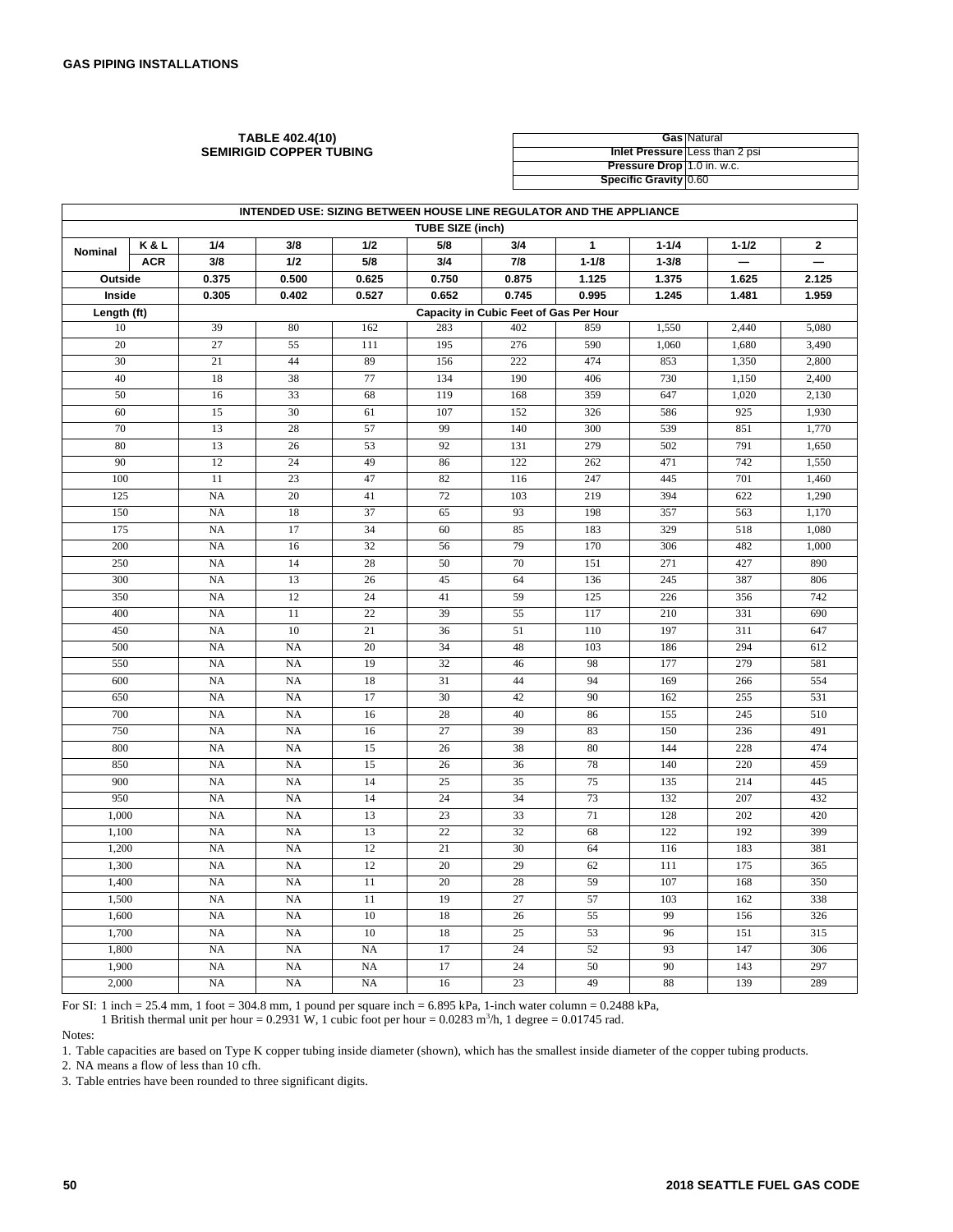#### **TABLE 402.4(11) SEMIRIGID COPPER TUBING**

|                             | <b>Gas Natural</b>             |
|-----------------------------|--------------------------------|
|                             | Inlet Pressure Less than 2 psi |
| Pressure Drop 17.0 in. w.c. |                                |
| Specific Gravity 0.60       |                                |

| <b>TUBE SIZE (inch)</b> |            |                                        |       |       |       |       |              |           |                          |                          |  |
|-------------------------|------------|----------------------------------------|-------|-------|-------|-------|--------------|-----------|--------------------------|--------------------------|--|
| Nominal                 | K&L        | 1/4                                    | 3/8   | 1/2   | 5/8   | 3/4   | $\mathbf{1}$ | $1 - 1/4$ | $1 - 1/2$                | $\mathbf 2$              |  |
|                         | <b>ACR</b> | 3/8                                    | 1/2   | 5/8   | 3/4   | 7/8   | $1 - 1/8$    | $1 - 3/8$ | $\overline{\phantom{0}}$ | $\overline{\phantom{0}}$ |  |
| Outside                 |            | 0.375                                  | 0.500 | 0.625 | 0.750 | 0.875 | 1.125        | 1.375     | 1.625                    | 2.125                    |  |
| Inside                  |            | 0.305                                  | 0.402 | 0.527 | 0.652 | 0.745 | 0.995        | 1.245     | 1.481                    | 1.959                    |  |
| Length (ft)             |            | Capacity in Cubic Feet of Gas Per Hour |       |       |       |       |              |           |                          |                          |  |
| 10                      |            | 190                                    | 391   | 796   | 1,390 | 1,970 | 4,220        | 7,590     | 12,000                   | 24,900                   |  |
| 20                      |            | 130                                    | 269   | 547   | 956   | 1,360 | 2,900        | 5,220     | 8,230                    | 17,100                   |  |
| 30                      |            | 105                                    | 216   | 439   | 768   | 1,090 | 2,330        | 4,190     | 6,610                    | 13,800                   |  |
| 40                      |            | 90                                     | 185   | 376   | 657   | 932   | 1,990        | 3,590     | 5,650                    | 11,800                   |  |
| 50                      |            | 79                                     | 164   | 333   | 582   | 826   | 1,770        | 3,180     | 5,010                    | 10,400                   |  |
| 60                      |            | 72                                     | 148   | 302   | 528   | 749   | 1,600        | 2,880     | 4,540                    | 9,460                    |  |
| 70                      |            | 66                                     | 137   | 278   | 486   | 689   | 1,470        | 2,650     | 4,180                    | 8,700                    |  |
| 80                      |            | 62                                     | 127   | 258   | 452   | 641   | 1,370        | 2,460     | 3,890                    | 8,090                    |  |
| 90                      |            | 58                                     | 119   | 243   | 424   | 601   | 1,280        | 2,310     | 3,650                    | 7,590                    |  |
| 100                     |            | 55                                     | 113   | 229   | 400   | 568   | 1,210        | 2,180     | 3,440                    | 7,170                    |  |
| 125                     |            | 48                                     | 100   | 203   | 355   | 503   | 1,080        | 1,940     | 3,050                    | 6,360                    |  |
| 150                     |            | 44                                     | 90    | 184   | 321   | 456   | 974          | 1,750     | 2,770                    | 5,760                    |  |
| 175                     |            | 40                                     | 83    | 169   | 296   | 420   | 896          | 1,610     | 2,540                    | 5,300                    |  |
| 200                     |            | 38                                     | 77    | 157   | 275   | 390   | 834          | 1,500     | 2,370                    | 4,930                    |  |
| 250                     |            | 33                                     | 69    | 140   | 244   | 346   | 739          | 1,330     | 2,100                    | 4,370                    |  |
| 300                     |            | 30                                     | 62    | 126   | 221   | 313   | 670          | 1,210     | 1,900                    | 3,960                    |  |
| 350                     |            | 28                                     | 57    | 116   | 203   | 288   | 616          | 1,110     | 1,750                    | 3,640                    |  |
| 400                     |            | 26                                     | 53    | 108   | 189   | 268   | 573          | 1,030     | 1,630                    | 3,390                    |  |
| 450                     |            | 24                                     | 50    | 102   | 177   | 252   | 538          | 968       | 1,530                    | 3,180                    |  |
| 500                     |            | 23                                     | 47    | 96    | 168   | 238   | 508          | 914       | 1,440                    | 3,000                    |  |
| 550                     |            | $\overline{22}$                        | 45    | 91    | 159   | 226   | 482          | 868       | 1,370                    | 2,850                    |  |
| 600                     |            | 21                                     | 43    | 87    | 152   | 215   | 460          | 829       | 1,310                    | 2,720                    |  |
| 650                     |            | 20                                     | 41    | 83    | 145   | 206   | 441          | 793       | 1,250                    | 2,610                    |  |
| 700                     |            | 19                                     | 39    | 80    | 140   | 198   | 423          | 762       | 1,200                    | 2,500                    |  |
| 750                     |            | 18                                     | 38    | 77    | 135   | 191   | 408          | 734       | 1,160                    | 2,410                    |  |
| 800                     |            | 18                                     | 37    | 74    | 130   | 184   | 394          | 709       | 1,120                    | 2,330                    |  |
| 850                     |            | 17                                     | 35    | 72    | 126   | 178   | 381          | 686       | 1,080                    | 2,250                    |  |
| 900                     |            | 17                                     | 34    | 70    | 122   | 173   | 370          | 665       | 1,050                    | 2,180                    |  |
| 950                     |            | 16                                     | 33    | 68    | 118   | 168   | 359          | 646       | 1,020                    | 2,120                    |  |
| 1,000                   |            | 16                                     | 32    | 66    | 115   | 163   | 349          | 628       | 991                      | 2,060                    |  |
| 1,100                   |            | 15                                     | 31    | 63    | 109   | 155   | 332          | 597       | 941                      | 1,960                    |  |
| 1,200                   |            | 14                                     | 29    | 60    | 104   | 148   | 316          | 569       | 898                      | 1,870                    |  |
| 1,300                   |            | 14                                     | 28    | 57    | 100   | 142   | 303          | 545       | 860                      | 1,790                    |  |
| 1,400                   |            | 13                                     | 27    | 55    | 96    | 136   | 291          | 524       | 826                      | 1,720                    |  |
| 1,500                   |            | 13                                     | 26    | 53    | 93    | 131   | 280          | 505       | 796                      | 1,660                    |  |
| 1,600                   |            | 12                                     | 25    | 51    | 89    | 127   | 271          | 487       | 768                      | 1,600                    |  |
| 1,700                   |            | 12                                     | 24    | 49    | 86    | 123   | 262          | 472       | 744                      | 1,550                    |  |
| 1,800                   |            | 11                                     | 24    | 48    | 84    | 119   | 254          | 457       | 721                      | 1,500                    |  |
| 1,900                   |            | 11                                     | 23    | 47    | 81    | 115   | 247          | 444       | 700                      | 1,460                    |  |
| 2,000                   |            | 11                                     | 22    | 45    | 79    | 112   | 240          | 432       | 681                      | 1,420                    |  |

For SI: 1 inch = 25.4 mm, 1 foot = 304.8 mm, 1 pound per square inch =  $6.895$  kPa, 1-inch water column =  $0.2488$  kPa,

1 British thermal unit per hour = 0.2931 W, 1 cubic foot per hour = 0.0283 m<sup>3</sup>/h, 1 degree = 0.01745 rad.

Notes:

1. Table capacities are based on Type K copper tubing inside diameter (shown), which has the smallest inside diameter of the copper tubing products.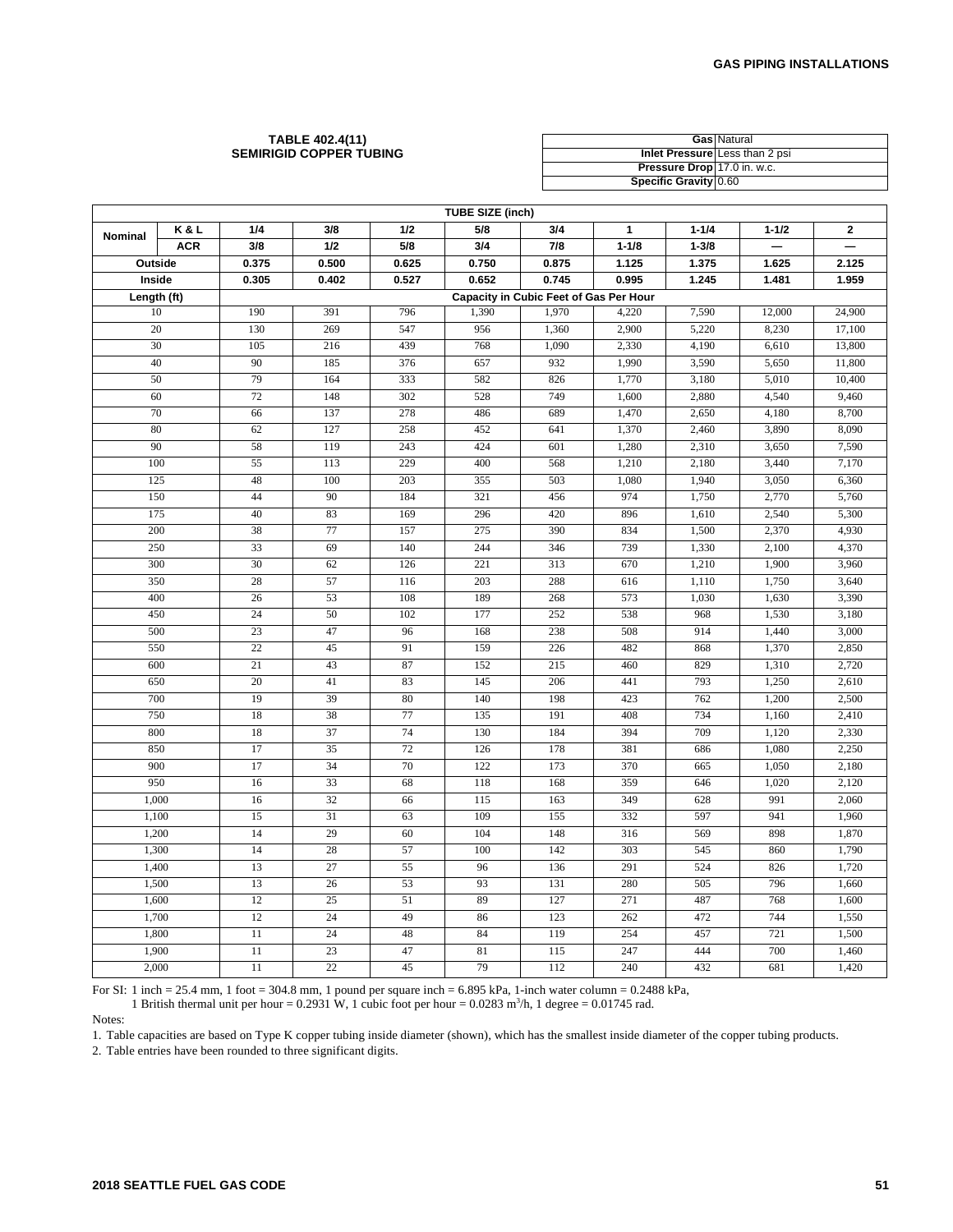| <b>TABLE 402.4(12)</b>  |                               | <b>Gas Natural</b> |
|-------------------------|-------------------------------|--------------------|
| SEMIRIGID COPPER TUBING | <b>Inlet Pressure 2.0 psi</b> |                    |
|                         | <b>Pressure Drop</b> 1.0 psi  |                    |
|                         | Specific Gravity 0.60         |                    |

|             |            |       |       |       | <b>TUBE SIZE (inch)</b> |                                        |              |           |           |                          |
|-------------|------------|-------|-------|-------|-------------------------|----------------------------------------|--------------|-----------|-----------|--------------------------|
| Nominal     | K&L        | 1/4   | 3/8   | 1/2   | 5/8                     | 3/4                                    | $\mathbf{1}$ | $1 - 1/4$ | $1 - 1/2$ | $\mathbf 2$              |
|             | <b>ACR</b> | 3/8   | 1/2   | 5/8   | 3/4                     | 7/8                                    | $1 - 1/8$    | $1 - 3/8$ |           | $\overline{\phantom{0}}$ |
| Outside     |            | 0.375 | 0.500 | 0.625 | 0.750                   | 0.875                                  | 1.125        | 1.375     | 1.625     | 2.125                    |
| Inside      |            | 0.305 | 0.402 | 0.527 | 0.652                   | 0.745                                  | 0.995        | 1.245     | 1.481     | 1.959                    |
| Length (ft) |            |       |       |       |                         | Capacity in Cubic Feet of Gas Per Hour |              |           |           |                          |
| 10          |            | 245   | 506   | 1,030 | 1,800                   | 2,550                                  | 5,450        | 9,820     | 15,500    | 32,200                   |
| 20          |            | 169   | 348   | 708   | 1,240                   | 1,760                                  | 3,750        | 6,750     | 10,600    | 22,200                   |
| 30          |            | 135   | 279   | 568   | 993                     | 1,410                                  | 3,010        | 5,420     | 8,550     | 17,800                   |
| 40          |            | 116   | 239   | 486   | 850                     | 1,210                                  | 2,580        | 4,640     | 7,310     | 15,200                   |
| 50          |            | 103   | 212   | 431   | 754                     | 1,070                                  | 2,280        | 4,110     | 6,480     | 13,500                   |
| 60          |            | 93    | 192   | 391   | 683                     | 969                                    | 2,070        | 3,730     | 5,870     | 12,200                   |
| 70          |            | 86    | 177   | 359   | 628                     | 891                                    | 1,900        | 3,430     | 5,400     | 11,300                   |
| 80          |            | 80    | 164   | 334   | 584                     | 829                                    | 1,770        | 3,190     | 5,030     | 10,500                   |
| 90          |            | 75    | 154   | 314   | 548                     | 778                                    | 1,660        | 2,990     | 4,720     | 9,820                    |
| 100         |            | 71    | 146   | 296   | 518                     | 735                                    | 1,570        | 2,830     | 4,450     | 9,280                    |
| 125         |            | 63    | 129   | 263   | 459                     | 651                                    | 1,390        | 2,500     | 3,950     | 8,220                    |
| 150         |            | 57    | 117   | 238   | 416                     | 590                                    | 1,260        | 2,270     | 3,580     | 7,450                    |
| 175         |            | 52    | 108   | 219   | 383                     | 543                                    | 1,160        | 2,090     | 3,290     | 6,850                    |
| 200         |            | 49    | 100   | 204   | 356                     | 505                                    | 1,080        | 1,940     | 3,060     | 6,380                    |
| 250         |            | 43    | 89    | 181   | 315                     | 448                                    | 956          | 1,720     | 2,710     | 5,650                    |
| 300         |            | 39    | 80    | 164   | 286                     | 406                                    | 866          | 1,560     | 2,460     | 5,120                    |
| 350         |            | 36    | 74    | 150   | 263                     | 373                                    | 797          | 1,430     | 2,260     | 4,710                    |
| 400         |            | 33    | 69    | 140   | 245                     | 347                                    | 741          | 1,330     | 2,100     | 4,380                    |
| 450         |            | 31    | 65    | 131   | 230                     | 326                                    | 696          | 1,250     | 1,970     | 4,110                    |
| 500         |            | 30    | 61    | 124   | 217                     | 308                                    | 657          | 1,180     | 1,870     | 3,880                    |
| 550         |            | 28    | 58    | 118   | 206                     | 292                                    | 624          | 1,120     | 1,770     | 3,690                    |
| 600         |            | 27    | 55    | 112   | 196                     | 279                                    | 595          | 1,070     | 1,690     | 3,520                    |
| 650         |            | 26    | 53    | 108   | 188                     | 267                                    | 570          | 1.030     | 1,620     | 3,370                    |
| 700         |            | 25    | 51    | 103   | 181                     | 256                                    | 548          | 986       | 1,550     | 3,240                    |
| 750         |            | 24    | 49    | 100   | 174                     | 247                                    | 528          | 950       | 1,500     | 3,120                    |
| 800         |            | 23    | 47    | 96    | 168                     | 239                                    | 510          | 917       | 1,450     | 3,010                    |
| 850         |            | 22    | 46    | 93    | 163                     | 231                                    | 493          | 888       | 1,400     | 2,920                    |
| 900         |            | 22    | 44    | 90    | 158                     | 224                                    | 478          | 861       | 1,360     | 2,830                    |
| 950         |            | 21    | 43    | 88    | 153                     | 217                                    | 464          | 836       | 1,320     | 2,740                    |
| 1,000       |            | 20    | 42    | 85    | 149                     | 211                                    | 452          | 813       | 1,280     | 2,670                    |
| 1,100       |            | 19    | 40    | 81    | 142                     | 201                                    | 429          | 772       | 1,220     | 2,540                    |
| 1,200       |            | 18    | 38    | 77    | 135                     | 192                                    | 409          | 737       | 1,160     | 2,420                    |
| 1,300       |            | 18    | 36    | 74    | 129                     | 183                                    | 392          | 705       | 1,110     | 2,320                    |
| 1,400       |            | 17    | 35    | 71    | 124                     | 176                                    | 376          | 678       | 1,070     | 2,230                    |
| 1,500       |            | 16    | 34    | 68    | 120                     | 170                                    | 363          | 653       | 1,030     | 2,140                    |
| 1,600       |            | 16    | 33    | 66    | 116                     | 164                                    | 350          | 630       | 994       | 2,070                    |
| 1,700       |            | 15    | 31    | 64    | 112                     | 159                                    | 339          | 610       | 962       | 2,000                    |
| 1,800       |            | 15    | 30    | 62    | 108                     | 154                                    | 329          | 592       | 933       | 1,940                    |
| 1,900       |            | 14    | 30    | 60    | 105                     | 149                                    | 319          | 575       | 906       | 1,890                    |
| 2,000       |            | 14    | 29    | 59    | 102                     | 145                                    | 310          | 559       | 881       | 1,830                    |

For SI: 1 inch = 25.4 mm, 1 foot = 304.8 mm, 1 pound per square inch = 6.895 kPa, 1-inch water column = 0.2488 kPa,

1 British thermal unit per hour = 0.2931 W, 1 cubic foot per hour = 0.0283 m<sup>3</sup>/h, 1 degree = 0.01745 rad.

Notes:

1. Table capacities are based on Type K copper tubing inside diameter (shown), which has the smallest inside diameter of the copper tubing products.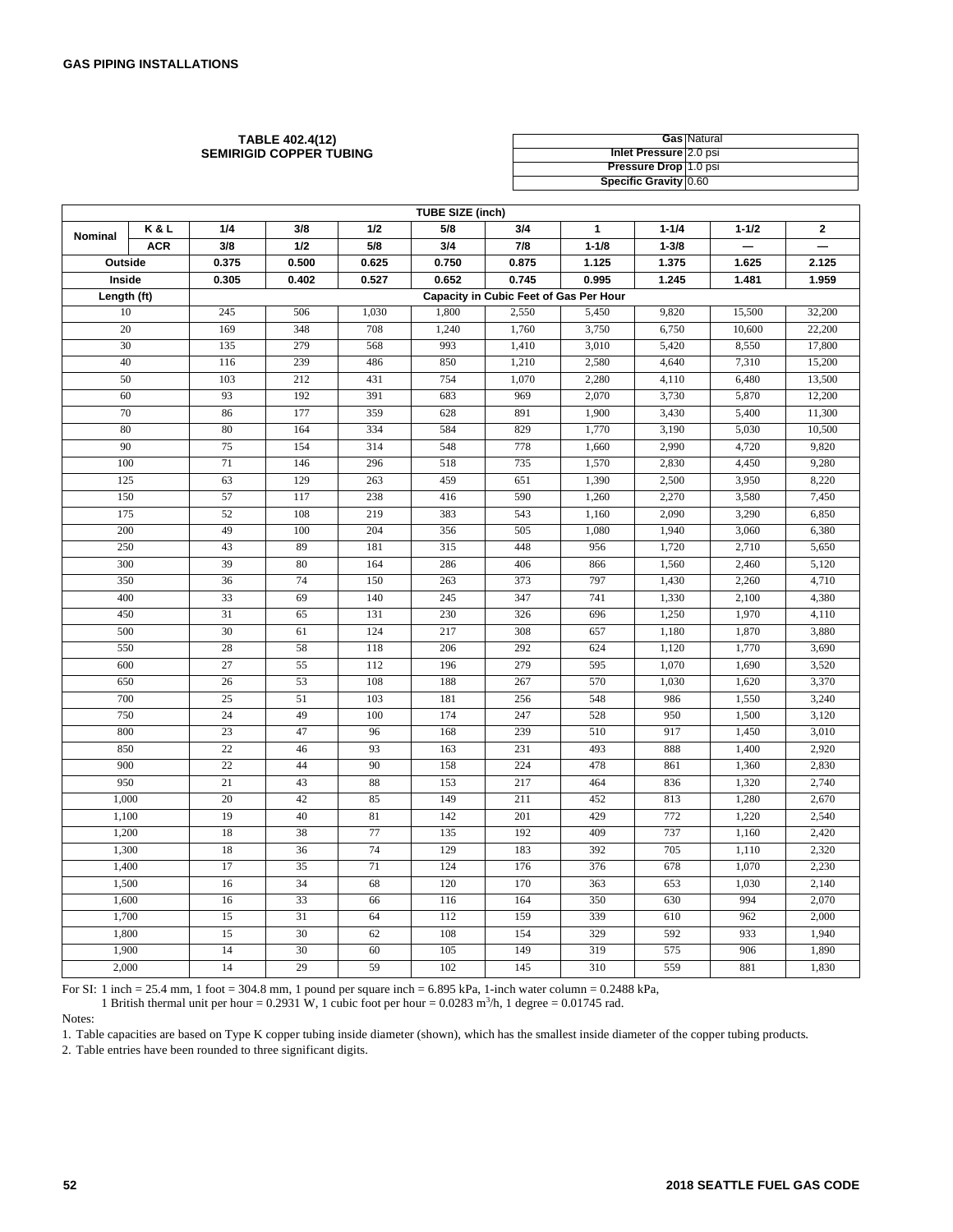#### **TABLE 402.4(13) SEMIRIGID COPPER TUBING**

|                              | <b>Gas Natural</b> |
|------------------------------|--------------------|
| Inlet Pressure 2.0 psi       |                    |
| <b>Pressure Drop</b> 1.5 psi |                    |
| Specific Gravity 0.60        |                    |

| <b>INTENDED USE</b> |            |           |            |                 |                         |                                        | Pipe sizing between point of delivery and the house line regulator.<br>Total load supplied by a single house line regulator not exceeding 150 cubic feet per hour. |                |                |                  |
|---------------------|------------|-----------|------------|-----------------|-------------------------|----------------------------------------|--------------------------------------------------------------------------------------------------------------------------------------------------------------------|----------------|----------------|------------------|
|                     |            |           |            |                 | <b>TUBE SIZE (inch)</b> |                                        |                                                                                                                                                                    |                |                |                  |
| Nominal             | K&L        | 1/4       | 3/8        | 1/2             | 5/8                     | 3/4                                    | 1                                                                                                                                                                  | $1 - 1/4$      | $1 - 1/2$      | $\mathbf{2}$     |
|                     | <b>ACR</b> | 3/8       | 1/2        | 5/8             | 3/4                     | 7/8                                    | $1 - 1/8$                                                                                                                                                          | $1 - 3/8$      |                |                  |
| Outside             |            | 0.375     | 0.500      | 0.625           | 0.750                   | 0.875                                  | 1.125                                                                                                                                                              | 1.375          | 1.625          | 2.125            |
| Inside              |            | 0.305     | 0.402      | 0.527           | 0.652                   | 0.745                                  | 0.995                                                                                                                                                              | 1.245          | 1.481          | 1.959            |
| Length (ft)         |            |           |            |                 |                         | Capacity in Cubic Feet of Gas Per Hour |                                                                                                                                                                    |                |                |                  |
| 10                  |            | 303       | 625        | 1,270           | 2,220                   | 3,150                                  | 6,740                                                                                                                                                              | 12,100         | 19,100         | 39,800           |
| 20                  |            | 208       | 430        | 874             | 1,530                   | 2,170                                  | 4,630                                                                                                                                                              | 8,330          | 13,100         | 27,400           |
| 30                  |            | 167       | 345        | 702             | 1,230                   | 1,740                                  | 3,720                                                                                                                                                              | 6,690          | 10,600         | 22,000           |
| 40                  |            | 143       | 295        | 601             | 1,050                   | 1,490                                  | 3,180                                                                                                                                                              | 5,730          | 9.030          | 18,800           |
| 50                  |            | 127       | 262        | 532             | 931                     | 1,320                                  | 2,820                                                                                                                                                              | 5,080          | 8,000          | 16,700           |
| 60<br>70            |            | 115       | 237<br>218 | 482<br>444      | 843<br>776              | 1,200                                  | 2,560<br>2,350                                                                                                                                                     | 4,600<br>4,230 | 7,250          | 15,100<br>13,900 |
| 80                  |            | 106<br>98 | 203        | 413             | 722                     | 1,100<br>1,020                         | 2,190                                                                                                                                                              | 3,940          | 6,670<br>6,210 |                  |
| 90                  |            | 92        | 190        | 387             | 677                     | 961                                    | 2,050                                                                                                                                                              | 3,690          | 5,820          | 12,900<br>12,100 |
| 100                 |            | 87        | 180        | 366             | 640                     | 907                                    | 1,940                                                                                                                                                              | 3,490          | 5,500          | 11,500           |
| 125                 |            | 77        | 159        | 324             | 567                     | 804                                    | 1,720                                                                                                                                                              | 3,090          | 4,880          | 10,200           |
| 150                 |            | 70        | 144        | 294             | 514                     | 729                                    | 1,560                                                                                                                                                              | 2,800          | 4,420          | 9,200            |
| 175                 |            | 64        | 133        | 270             | 472                     | 670                                    | 1,430                                                                                                                                                              | 2,580          | 4,060          | 8,460            |
| 200                 |            | 60        | 124        | 252             | 440                     | 624                                    | 1,330                                                                                                                                                              | 2,400          | 3,780          | 7,870            |
| 250                 |            | 53        | 110        | 223             | 390                     | 553                                    | 1,180                                                                                                                                                              | 2,130          | 3,350          | 6,980            |
| 300                 |            | 48        | 99         | 202             | 353                     | 501                                    | 1,070                                                                                                                                                              | 1,930          | 3,040          | 6,320            |
| 350                 |            | 44        | 91         | 186             | 325                     | 461                                    | 984                                                                                                                                                                | 1,770          | 2,790          | 5,820            |
| 400                 |            | 41        | 85         | 173             | 302                     | 429                                    | 916                                                                                                                                                                | 1,650          | 2,600          | 5,410            |
| 450                 |            | 39        | 80         | 162             | 283                     | 402                                    | 859                                                                                                                                                                | 1,550          | 2,440          | 5,080            |
| 500                 |            | 36        | 75         | 153             | 268                     | 380                                    | 811                                                                                                                                                                | 1,460          | 2,300          | 4,800            |
| 550                 |            | 35        | 72         | 146             | 254                     | 361                                    | 771                                                                                                                                                                | 1,390          | 2,190          | 4,560            |
| 600                 |            | 33        | 68         | 139             | 243                     | 344                                    | 735                                                                                                                                                                | 1,320          | 2.090          | 4,350            |
| 650                 |            | 32        | 65         | 133             | 232                     | 330                                    | 704                                                                                                                                                                | 1,270          | 2,000          | 4,160            |
| 700                 |            | 30        | 63         | 128             | 223                     | 317                                    | 676                                                                                                                                                                | 1,220          | 1,920          | 4,000            |
| 750                 |            | 29        | 60         | 123             | 215                     | 305                                    | 652                                                                                                                                                                | 1,170          | 1,850          | 3,850            |
| 800                 |            | 28        | 58         | 119             | 208                     | 295                                    | 629                                                                                                                                                                | 1,130          | 1,790          | 3,720            |
| 850                 |            | 27        | 57         | 115             | 201                     | 285                                    | 609                                                                                                                                                                | 1,100          | 1,730          | 3,600            |
| 900                 |            | 27        | 55         | 111             | 195                     | 276                                    | 590                                                                                                                                                                | 1,060          | 1,680          | 3,490            |
| 950                 |            | 26        | 53         | 108             | 189                     | 268                                    | 573                                                                                                                                                                | 1,030          | 1,630          | 3,390            |
| 1,000               |            | 25        | 52         | 105             | 184                     | 261                                    | 558                                                                                                                                                                | 1,000          | 1,580          | 3,300            |
| 1,100               |            | 24        | 49         | 100             | 175                     | 248                                    | 530                                                                                                                                                                | 954            | 1,500          | 3,130            |
| 1,200               |            | 23        | 47         | 95              | 167                     | 237                                    | 505                                                                                                                                                                | 910            | 1,430          | 2,990            |
| 1,300               |            | 22        | 45         | 91              | 160                     | 227                                    | 484                                                                                                                                                                | 871            | 1,370          | 2,860            |
| 1,400               |            | 21        | 43         | 88              | 153                     | 218                                    | 465                                                                                                                                                                | 837            | 1,320          | 2,750            |
| 1,500               |            | 20        | 42         | 85              | 148                     | 210                                    | 448                                                                                                                                                                | 806            | 1,270          | 2,650            |
| 1,600               |            | 19        | 40         | 82              | 143                     | 202                                    | 432                                                                                                                                                                | 779            | 1,230          | 2,560            |
| 1,700               |            | 19        | 39         | 79              | 138                     | 196                                    | 419                                                                                                                                                                | 753            | 1,190          | 2,470            |
| 1,800               |            | 18        | 38         | $\overline{77}$ | 134                     | 190                                    | 406                                                                                                                                                                | 731            | 1,150          | 2,400            |
| 1,900               |            | 18        | 37         | 74              | 130                     | 184                                    | 394                                                                                                                                                                | 709            | 1,120          | 2,330            |
| 2,000               |            | 17        | 36         | 72              | 126                     | 179                                    | 383                                                                                                                                                                | 690            | 1,090          | 2,270            |

For SI: 1 inch = 25.4 mm, 1 foot = 304.8 mm, 1 pound per square inch = 6.895 kPa, 1-inch water column = 0.2488 kPa,

1 British thermal unit per hour = 0.2931 W, 1 cubic foot per hour = 0.0283 m<sup>3</sup>/h, 1 degree = 0.01745 rad.

Notes:

1. Table capacities are based on Type K copper tubing inside diameter (shown), which has the smallest inside diameter of the copper tubing products.

2. Where this table is used to size the tubing upstream of a line pressure regulator, the pipe or tubing downstream of the line pressure regulator shall be sized using a pressure drop not greater than 1 inch w.c.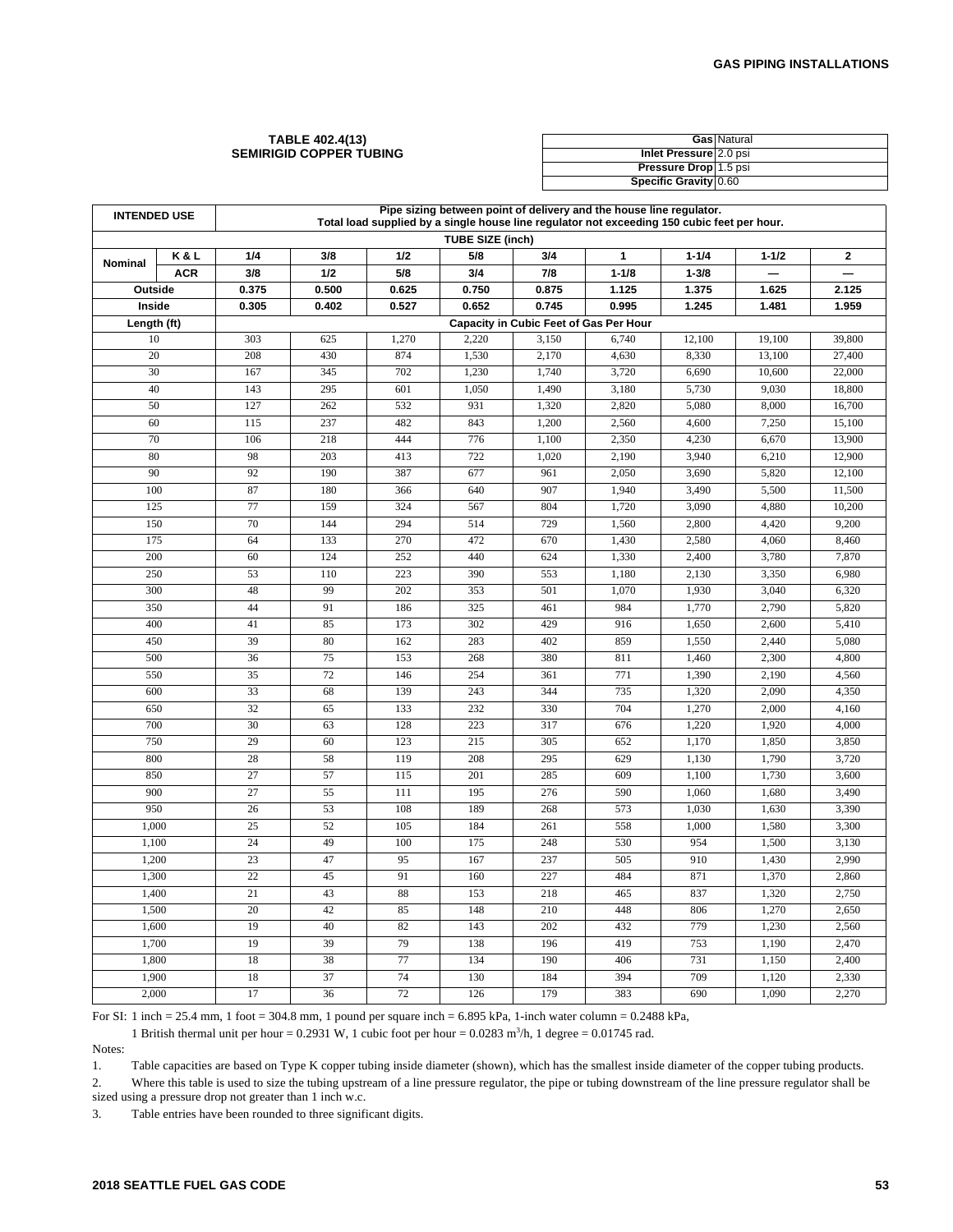| <b>TABLE 402.4(14)</b>         |                              | <b>Gas Natural</b> |
|--------------------------------|------------------------------|--------------------|
| <b>SEMIRIGID COPPER TUBING</b> | Inlet Pressure 5.0 psi       |                    |
|                                | <b>Pressure Drop</b> 3.5 psi |                    |
|                                | <b>Specific Gravity 0.60</b> |                    |

|                |                    |                 |       |       | <b>TUBE SIZE (inch)</b> |                                        |              |           |           |              |
|----------------|--------------------|-----------------|-------|-------|-------------------------|----------------------------------------|--------------|-----------|-----------|--------------|
| <b>Nominal</b> | K&L                | 1/4             | 3/8   | 1/2   | 5/8                     | 3/4                                    | $\mathbf{1}$ | $1 - 1/4$ | $1 - 1/2$ | $\mathbf{2}$ |
|                | <b>ACR</b>         | 3/8             | 1/2   | 5/8   | 3/4                     | 7/8                                    | $1 - 1/8$    | $1 - 3/8$ |           |              |
|                | Outside            | 0.375           | 0.500 | 0.625 | 0.750                   | 0.875                                  | 1.125        | 1.375     | 1.625     | 2.125        |
|                | Inside             | 0.305           | 0.402 | 0.527 | 0.652                   | 0.745                                  | 0.995        | 1.245     | 1.481     | 1.959        |
|                | Length (ft)        |                 |       |       |                         | Capacity in Cubic Feet of Gas Per Hour |              |           |           |              |
|                | 10                 | 511             | 1,050 | 2,140 | 3,750                   | 5,320                                  | 11,400       | 20,400    | 32,200    | 67,100       |
|                | 20                 | 351             | 724   | 1,470 | 2,580                   | 3,650                                  | 7,800        | 14,000    | 22,200    | 46,100       |
|                | 30                 | 282             | 582   | 1,180 | 2,070                   | 2,930                                  | 6,270        | 11,300    | 17,800    | 37,000       |
|                | 40                 | 241             | 498   | 1,010 | 1,770                   | 2,510                                  | 5,360        | 9,660     | 15,200    | 31,700       |
|                | 50                 | 214             | 441   | 898   | 1,570                   | 2,230                                  | 4,750        | 8,560     | 13,500    | 28,100       |
|                | 60                 | 194             | 400   | 813   | 1,420                   | 2,020                                  | 4,310        | 7,750     | 12,200    | 25,500       |
|                | 70                 | 178             | 368   | 748   | 1,310                   | 1,860                                  | 3,960        | 7,130     | 11,200    | 23,400       |
|                | 80                 | 166             | 342   | 696   | 1,220                   | 1,730                                  | 3,690        | 6,640     | 10,500    | 21,800       |
|                | 90                 | 156             | 321   | 653   | 1,140                   | 1,620                                  | 3,460        | 6,230     | 9,820     | 20,400       |
|                | 100                | 147             | 303   | 617   | 1,080                   | 1,530                                  | 3,270        | 5,880     | 9,270     | 19,300       |
|                | 125                | 130             | 269   | 547   | 955                     | 1,360                                  | 2,900        | 5,210     | 8,220     | 17,100       |
|                | 150                | 118             | 243   | 495   | 866                     | 1,230                                  | 2,620        | 4,720     | 7,450     | 15,500       |
|                | 175                | 109             | 224   | 456   | 796                     | 1,130                                  | 2,410        | 4,350     | 6,850     | 14,300       |
|                | 200                | 101             | 208   | 424   | 741                     | 1,050                                  | 2,250        | 4,040     | 6,370     | 13,300       |
|                | 250                | 90              | 185   | 376   | 657                     | 932                                    | 1,990        | 3,580     | 5,650     | 11,800       |
|                | 300                | 81              | 167   | 340   | 595                     | 844                                    | 1,800        | 3,250     | 5,120     | 10,700       |
|                | 350                | 75              | 154   | 313   | 547                     | 777                                    | 1,660        | 2,990     | 4,710     | 9,810        |
|                | 400                | 69              | 143   | 291   | 509                     | 722                                    | 1,540        | 2,780     | 4,380     | 9,120        |
|                | 450                | 65              | 134   | 273   | 478                     | 678                                    | 1,450        | 2,610     | 4,110     | 8,560        |
|                | 500                | 62              | 127   | 258   | 451                     | 640                                    | 1,370        | 2,460     | 3,880     | 8,090        |
|                | 550                | 58              | 121   | 245   | 429                     | 608                                    | 1,300        | 2,340     | 3,690     | 7,680        |
|                | 600                | 56              | 115   | 234   | 409                     | 580                                    | 1,240        | 2,230     | 3,520     | 7,330        |
|                | 650                | 53              | 110   | 224   | 392                     | 556                                    | 1,190        | 2,140     | 3,370     | 7,020        |
|                | 700                | 51              | 106   | 215   | 376                     | 534                                    | 1,140        | 2,050     | 3,240     | 6,740        |
|                | 750                | 49              | 102   | 207   | 362                     | 514                                    | 1,100        | 1,980     | 3,120     | 6,490        |
|                | 800                | 48              | 98    | 200   | 350                     | 497                                    | 1,060        | 1,910     | 3,010     | 6,270        |
|                | 850                | 46              | 95    | 194   | 339                     | 481                                    | 1,030        | 1,850     | 2,910     | 6,070        |
|                | 900                | 45              | 92    | 188   | 328                     | 466                                    | 1,000        | 1,790     | 2,820     | 5,880        |
|                | 950                | 43              | 90    | 182   | 319                     | 452                                    | 967          | 1,740     | 2,740     | 5,710        |
|                | 1,000              | 42              | 87    | 177   | 310                     | 440                                    | 940          | 1,690     | 2,670     | 5,560        |
|                | 1,100              | 40              | 83    | 169   | 295                     | 418                                    | 893          | 1,610     | 2,530     | 5,280        |
|                | $\overline{1,200}$ | 38              | 79    | 161   | 281                     | 399                                    | 852          | 1,530     | 2,420     | 5,040        |
|                | 1,300              | 37              | 76    | 154   | 269                     | 382                                    | 816          | 1,470     | 2,320     | 4,820        |
|                | 1,400              | 35              | 73    | 148   | 259                     | 367                                    | 784          | 1,410     | 2,220     | 4,630        |
|                | 1,500              | 34              | 70    | 143   | 249                     | 353                                    | 755          | 1,360     | 2,140     | 4,460        |
|                | 1,600              | 33              | 68    | 138   | 241                     | 341                                    | 729          | 1,310     | 2,070     | 4,310        |
|                | 1,700              | 32              | 65    | 133   | 233                     | 330                                    | 705          | 1,270     | 2,000     | 4,170        |
|                | 1,800              | $\overline{31}$ | 63    | 129   | 226                     | 320                                    | 684          | 1,230     | 1,940     | 4,040        |
|                | 1,900              | 30              | 62    | 125   | 219                     | 311                                    | 664          | 1,200     | 1,890     | 3,930        |
|                | 2,000              | 29              | 60    | 122   | 213                     | 302                                    | 646          | 1,160     | 1,830     | 3,820        |

For SI: 1 inch = 25.4 mm, 1 foot = 304.8 mm, 1 pound per square inch = 6.895 kPa, 1-inch water column = 0.2488 kPa,

1 British thermal unit per hour = 0.2931 W, 1 cubic foot per hour =  $0.0283$  m<sup>3</sup>/h, 1 degree = 0.01745 rad.

Notes:

1. Table capacities are based on Type K copper tubing inside diameter (shown), which has the smallest inside diameter of the copper tubing products.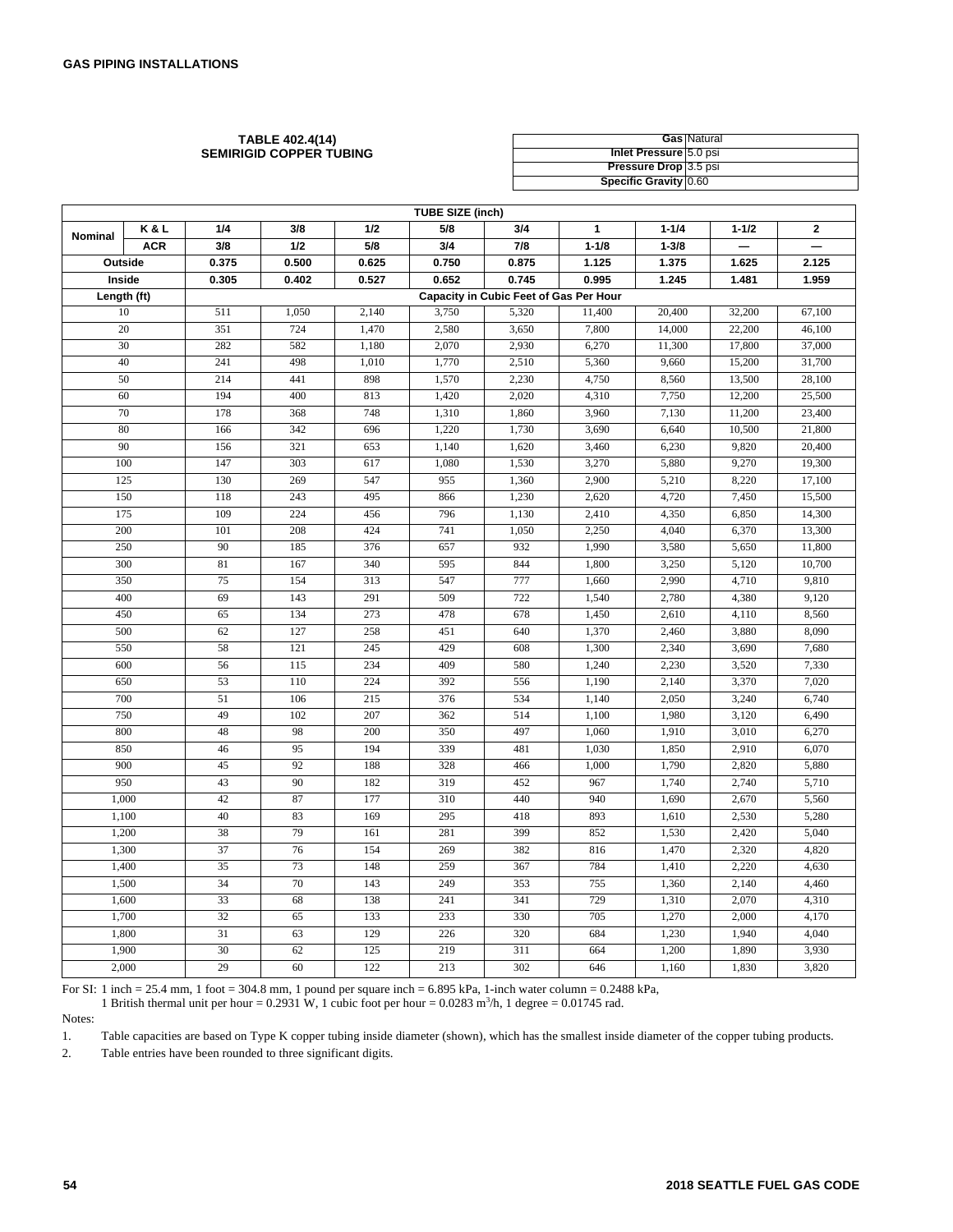#### **TABLE 402.4(15) CORRUGATED STAINLESS STEEL TUBING (CSST)**

|                            | <b>Gas Natural</b>             |
|----------------------------|--------------------------------|
|                            | Inlet Pressure Less than 2 psi |
| Pressure Drop 0.5 in. w.c. |                                |
| Specific Gravity 0.60      |                                |

|                                   |    |                |     |     |     |     | <b>TUBE SIZE (EHD)</b> |                                               |     |       |       |       |       |       |
|-----------------------------------|----|----------------|-----|-----|-----|-----|------------------------|-----------------------------------------------|-----|-------|-------|-------|-------|-------|
| <b>Flow</b><br><b>Designation</b> | 13 | 15             | 18  | 19  | 23  | 25  | 30                     | 31                                            | 37  | 39    | 46    | 48    | 60    | 62    |
| Length (ft)                       |    |                |     |     |     |     |                        | <b>Capacity in Cubic Feet of Gas Per Hour</b> |     |       |       |       |       |       |
| 5.                                | 46 | 63             | 115 | 134 | 225 | 270 | 471                    | 546                                           | 895 | 1,037 | 1,790 | 2,070 | 3,660 | 4,140 |
| 10                                | 32 | 44             | 82  | 95  | 161 | 192 | 330                    | 383                                           | 639 | 746   | 1,260 | 1,470 | 2,600 | 2,930 |
| 15                                | 25 | 35             | 66  | 77  | 132 | 157 | 267                    | 310                                           | 524 | 615   | 1,030 | 1,200 | 2,140 | 2,400 |
| 20                                | 22 | 31             | 58  | 67  | 116 | 137 | 231                    | 269                                           | 456 | 536   | 888   | 1,050 | 1,850 | 2,080 |
| 25                                | 19 | 27             | 52  | 60  | 104 | 122 | 206                    | 240                                           | 409 | 482   | 793   | 936   | 1.660 | 1,860 |
| 30                                | 18 | 25             | 47  | 55  | 96  | 112 | 188                    | 218                                           | 374 | 442   | 723   | 856   | 1,520 | 1,700 |
| 40                                | 15 | 21             | 41  | 47  | 83  | 97  | 162                    | 188                                           | 325 | 386   | 625   | 742   | 1,320 | 1,470 |
| 50                                | 13 | 19             | 37  | 42  | 75  | 87  | 144                    | 168                                           | 292 | 347   | 559   | 665   | 1,180 | 1,320 |
| 60                                | 12 | 17             | 34  | 38  | 68  | 80  | 131                    | 153                                           | 267 | 318   | 509   | 608   | 1,080 | 1,200 |
| 70                                | 11 | 16             | 31  | 36  | 63  | 74  | 121                    | 141                                           | 248 | 295   | 471   | 563   | 1.000 | 1,110 |
| 80                                | 10 | 15             | 29  | 33  | 60  | 69  | 113                    | 132                                           | 232 | 277   | 440   | 527   | 940   | 1,040 |
| 90                                | 10 | 14             | 28  | 32  | 57  | 65  | 107                    | 125                                           | 219 | 262   | 415   | 498   | 887   | 983   |
| 100                               | 9  | 13             | 26  | 30  | 54  | 62  | 101                    | 118                                           | 208 | 249   | 393   | 472   | 843   | 933   |
| 150                               | 7  | 10             | 20  | 23  | 42  | 48  | 78                     | 91                                            | 171 | 205   | 320   | 387   | 691   | 762   |
| 200                               | 6  | 9              | 18  | 21  | 38  | 44  | 71                     | 82                                            | 148 | 179   | 277   | 336   | 600   | 661   |
| 250                               | 5  | 8              | 16  | 19  | 34  | 39  | 63                     | 74                                            | 133 | 161   | 247   | 301   | 538   | 591   |
| 300                               | 5  | $\overline{7}$ | 15  | 17  | 32  | 36  | 57                     | 67                                            | 95  | 148   | 226   | 275   | 492   | 540   |

For SI: 1 inch = 25.4 mm, 1 foot = 304.8 mm, 1 pound per square inch = 6.895 kPa, 1-inch water column = 0.2488 kPa,

1 British thermal unit per hour =  $0.2931$  W, 1 cubic foot per hour =  $0.0283$  m<sup>3</sup>/h, 1 degree =  $0.01745$  rad.

Notes:

1. Table includes losses for four 90-degree bends and two end fittings. Tubing runs with larger numbers of bends or fittings shall be increased by an equivalent length of tubing to the following equation:  $L = 1.3n$ , where *L* is additional length (feet) of tubing and *n* is the number of additional fittings or bends.

2. EHD—Equivalent Hydraulic Diameter, which is a measure of the relative hydraulic efficiency between different tubing sizes. The greater the value of EHD, the greater the gas capacity of the tubing.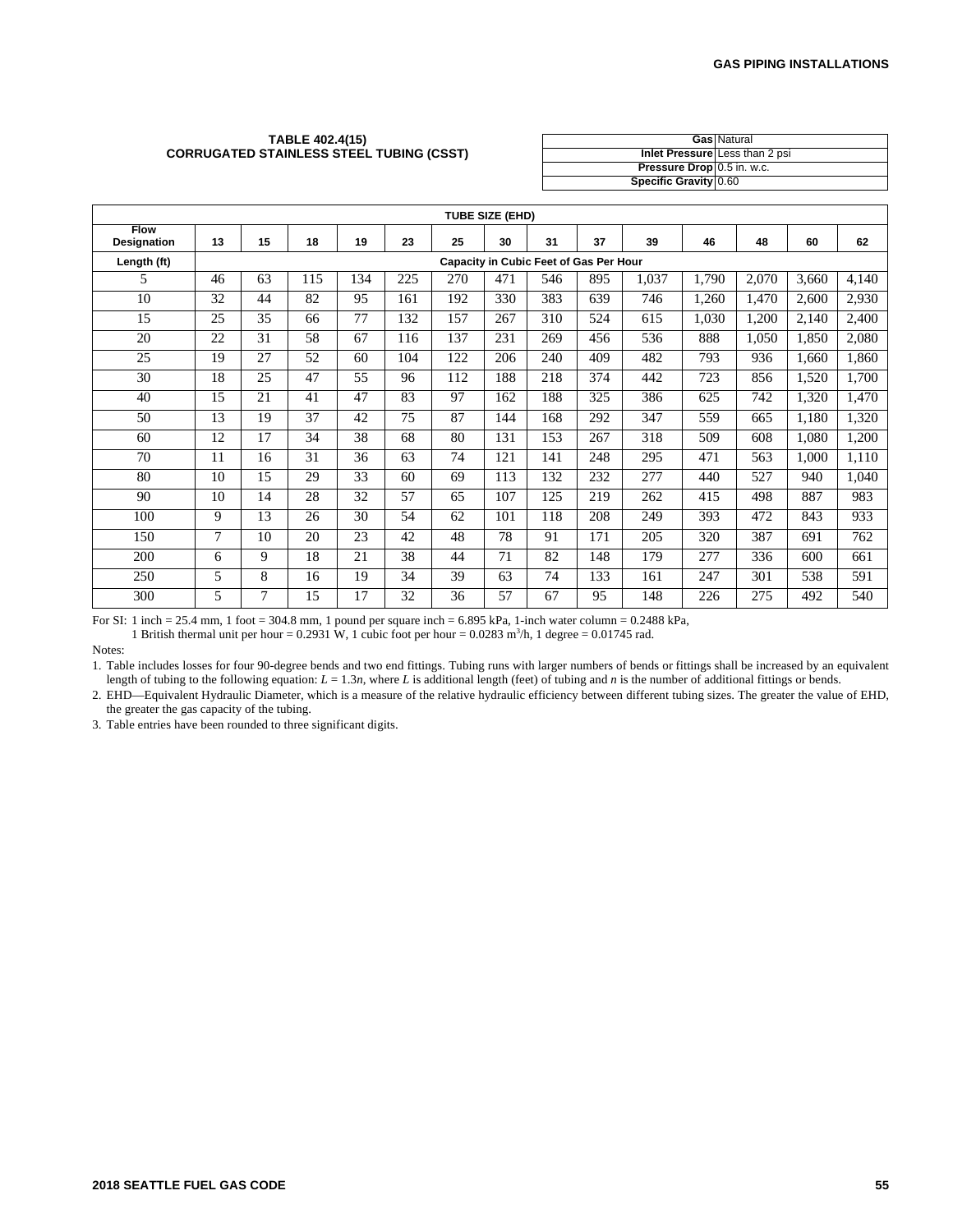|                     | Į<br>THE IN           |
|---------------------|-----------------------|
| 107 A/4 G)<br>LABLI | STEE.<br>ို<br>I<br>₹ |
|                     | 日<br>ì<br>ì           |

| latural<br>Gas | Inlet Pressure Less than 2 | Pressure Drop 3.0 in. w.c. |  |
|----------------|----------------------------|----------------------------|--|
|                | $\overline{50}$            |                            |  |

| 10,100<br>2,720<br>3,210<br>2,540<br>1,610<br>7,160<br>5,850<br>5,070<br>4,140<br>3,590<br>2,930<br>2,400<br>1,860<br>1,440<br>1,320<br>4,540<br>2,280<br>3<br>1. Table includes losses for four 90-degree bends and two end fittings. Tubing runs with larger numbers of bends or fittings shall be increased by an equivalent length of tubing to the following equation:<br>relative hydraulic efficiency between different tubing sizes. The greater the value of EHD, the greater the gas capacity of the tubing.<br>1,440<br>6,270<br>2,850<br>2,600<br>2,420<br>2,260<br>1,660<br>1,290<br>1,180<br>8,800<br>5,140<br>4,460<br>3,660<br>3,180<br>2,140<br>2,030<br>4,000<br>8<br>Inlet Pressure Less than 2<br>Pressure Drop $\vert$ 3.0 in. w.c.<br>Specific Gravity 0.60<br>1,610<br>1,360<br>5,010<br>2,910<br>2,530<br>2,070<br>1,800<br>1,470<br>1,280<br>3,560<br>2,270<br>1,200<br>1,140<br>936<br>872<br>812<br>665<br>48<br>4,430<br>2,540<br>1,550<br>1,380<br>1,170<br>3,200<br>2,200<br>1,960<br>06/1<br>1,260<br>060 <sup>1</sup><br>030<br>974<br>793<br>989<br>613<br>559<br>46<br>2,423<br>1,740<br>1,433<br>1,249<br>1,029<br>1,123<br>806<br>686<br>609<br>579<br>415<br>373<br>739<br>644<br>342<br>768<br>477<br>39<br>INTENDED USE: INITIAL SUPPLY PRESSURE OF 8.0-INCH W.C. OR GREATER<br>Gas Per Hou<br>2,140<br>1,530<br>1,250<br>1,090<br>978<br>778<br>869<br><b>S68</b><br>639<br>593<br>555<br>524<br>867<br>409<br>355<br>319<br>234<br>22<br>Capacity in Cubic Feet of<br>1,370<br>For SI: 1 inch = 25.4 mm, 1 foot = 304.8 mm, 1 pound per square inch = 6.895 kPa, 1-inch water column = 0.2488 kPa, 1 eightish thermal unit per hour = 0.2931 W, 1 cubic foot per hour = 0.0283 m <sup>3</sup> /h, 1 degree = 0.01745 ra<br>958<br>778<br>672<br>546<br>240<br>168<br>665<br>383<br>355<br>295<br>207<br>184<br>421<br>331<br>311<br>471<br>5<br>TUBE SIZE (EHD)<br>number of additional fittings or bends.<br>1,180<br>206<br>518<br>306<br>268<br>178<br>828<br>673<br>580<br>363<br>330<br>285<br>159<br>10+<br>254<br>14<br>471<br>30<br>402.4(16)<br>:SS STEEL TUBING (CSST)<br>270<br>178<br>901<br>649<br>329<br>295<br>210<br>462<br>379<br>234<br>192<br>611<br>122<br>157<br>167<br>95<br>$\boldsymbol{z}$<br>87<br>961<br>273<br>245<br>176<br>150<br>133<br>126<br>529<br>380<br>$\overline{313}$<br>225<br>104<br>$\overline{141}$<br>161<br>82<br>75<br>$\boldsymbol{\mathsf{2}}$<br>$\overline{5}$<br>TABLE<br>CORRUGATED STAINLE<br>327<br>231<br>681<br>$\bar{z}$<br>147<br>134<br>$\frac{5}{11}$<br>$\overline{a}$<br>77<br>73<br>$\infty$<br>$\frac{4}{6}$<br>2. EHD—Equivalent Hydraulic Diameter, which is a measure of the<br>95<br>88<br>52<br>28<br>42<br>$L = 1.3n$ where L is additional length (feet) of tubing and n is the<br>ల్ల<br>3. Table entries have been rounded to three significant digits.<br>115<br>$\frac{1}{4}$<br>125<br>001<br>277<br>197<br>76<br>$\overline{Q}$<br>$\Xi$<br>68<br>45<br>$\frac{8}{5}$<br>82<br>63<br>52<br>67<br>$\overline{7}$<br>57<br>160<br>$\frac{12}{1}$<br>36<br>06<br>84<br>48<br>89<br>55<br>23<br>$\overline{0}$<br>45<br>$69$<br>63<br>54<br>$\overline{4}$<br>27<br>21<br>$\pm$<br>120<br>$\delta$<br>$\frac{4}{6}$<br>35<br>29<br>$\overline{15}$<br>$\ddot{5}$<br>83<br>39<br>32<br>$\overline{24}$<br>$\overline{0}$<br>ഇ<br>57<br>$\overline{51}$<br>27<br>Ξ<br>67<br>Designation<br>Length (ft)<br>Flow<br>007<br>100<br>150<br>250<br><b>00£</b><br>$\overline{0}$<br>$\overline{15}$<br>$\Omega$<br>25<br>$0\epsilon$<br>$\Theta$<br>50<br>$\sqrt{2}$<br>$\rm 80$<br>06<br>$\infty$<br>5<br>Notes: |  |  |  |  |  |  | Gas Natural |     |  |
|-----------------------------------------------------------------------------------------------------------------------------------------------------------------------------------------------------------------------------------------------------------------------------------------------------------------------------------------------------------------------------------------------------------------------------------------------------------------------------------------------------------------------------------------------------------------------------------------------------------------------------------------------------------------------------------------------------------------------------------------------------------------------------------------------------------------------------------------------------------------------------------------------------------------------------------------------------------------------------------------------------------------------------------------------------------------------------------------------------------------------------------------------------------------------------------------------------------------------------------------------------------------------------------------------------------------------------------------------------------------------------------------------------------------------------------------------------------------------------------------------------------------------------------------------------------------------------------------------------------------------------------------------------------------------------------------------------------------------------------------------------------------------------------------------------------------------------------------------------------------------------------------------------------------------------------------------------------------------------------------------------------------------------------------------------------------------------------------------------------------------------------------------------------------------------------------------------------------------------------------------------------------------------------------------------------------------------------------------------------------------------------------------------------------------------------------------------------------------------------------------------------------------------------------------------------------------------------------------------------------------------------------------------------------------------------------------------------------------------------------------------------------------------------------------------------------------------------------------------------------------------------------------------------------------------------------------------------------------------------------------------------------------------------------------------------------------------------------------------------------------------------------------------------------------------------------------------------------------------------------------------------------------------------------------------------------------------------------------------------------------------------------------------------------------------------------------------------------------------------------------------------------------------------------------------------------------------------------------------------------------------|--|--|--|--|--|--|-------------|-----|--|
|                                                                                                                                                                                                                                                                                                                                                                                                                                                                                                                                                                                                                                                                                                                                                                                                                                                                                                                                                                                                                                                                                                                                                                                                                                                                                                                                                                                                                                                                                                                                                                                                                                                                                                                                                                                                                                                                                                                                                                                                                                                                                                                                                                                                                                                                                                                                                                                                                                                                                                                                                                                                                                                                                                                                                                                                                                                                                                                                                                                                                                                                                                                                                                                                                                                                                                                                                                                                                                                                                                                                                                                                                             |  |  |  |  |  |  |             | isd |  |
|                                                                                                                                                                                                                                                                                                                                                                                                                                                                                                                                                                                                                                                                                                                                                                                                                                                                                                                                                                                                                                                                                                                                                                                                                                                                                                                                                                                                                                                                                                                                                                                                                                                                                                                                                                                                                                                                                                                                                                                                                                                                                                                                                                                                                                                                                                                                                                                                                                                                                                                                                                                                                                                                                                                                                                                                                                                                                                                                                                                                                                                                                                                                                                                                                                                                                                                                                                                                                                                                                                                                                                                                                             |  |  |  |  |  |  |             |     |  |
|                                                                                                                                                                                                                                                                                                                                                                                                                                                                                                                                                                                                                                                                                                                                                                                                                                                                                                                                                                                                                                                                                                                                                                                                                                                                                                                                                                                                                                                                                                                                                                                                                                                                                                                                                                                                                                                                                                                                                                                                                                                                                                                                                                                                                                                                                                                                                                                                                                                                                                                                                                                                                                                                                                                                                                                                                                                                                                                                                                                                                                                                                                                                                                                                                                                                                                                                                                                                                                                                                                                                                                                                                             |  |  |  |  |  |  |             |     |  |
|                                                                                                                                                                                                                                                                                                                                                                                                                                                                                                                                                                                                                                                                                                                                                                                                                                                                                                                                                                                                                                                                                                                                                                                                                                                                                                                                                                                                                                                                                                                                                                                                                                                                                                                                                                                                                                                                                                                                                                                                                                                                                                                                                                                                                                                                                                                                                                                                                                                                                                                                                                                                                                                                                                                                                                                                                                                                                                                                                                                                                                                                                                                                                                                                                                                                                                                                                                                                                                                                                                                                                                                                                             |  |  |  |  |  |  |             |     |  |
|                                                                                                                                                                                                                                                                                                                                                                                                                                                                                                                                                                                                                                                                                                                                                                                                                                                                                                                                                                                                                                                                                                                                                                                                                                                                                                                                                                                                                                                                                                                                                                                                                                                                                                                                                                                                                                                                                                                                                                                                                                                                                                                                                                                                                                                                                                                                                                                                                                                                                                                                                                                                                                                                                                                                                                                                                                                                                                                                                                                                                                                                                                                                                                                                                                                                                                                                                                                                                                                                                                                                                                                                                             |  |  |  |  |  |  |             |     |  |
|                                                                                                                                                                                                                                                                                                                                                                                                                                                                                                                                                                                                                                                                                                                                                                                                                                                                                                                                                                                                                                                                                                                                                                                                                                                                                                                                                                                                                                                                                                                                                                                                                                                                                                                                                                                                                                                                                                                                                                                                                                                                                                                                                                                                                                                                                                                                                                                                                                                                                                                                                                                                                                                                                                                                                                                                                                                                                                                                                                                                                                                                                                                                                                                                                                                                                                                                                                                                                                                                                                                                                                                                                             |  |  |  |  |  |  |             |     |  |
|                                                                                                                                                                                                                                                                                                                                                                                                                                                                                                                                                                                                                                                                                                                                                                                                                                                                                                                                                                                                                                                                                                                                                                                                                                                                                                                                                                                                                                                                                                                                                                                                                                                                                                                                                                                                                                                                                                                                                                                                                                                                                                                                                                                                                                                                                                                                                                                                                                                                                                                                                                                                                                                                                                                                                                                                                                                                                                                                                                                                                                                                                                                                                                                                                                                                                                                                                                                                                                                                                                                                                                                                                             |  |  |  |  |  |  |             |     |  |
|                                                                                                                                                                                                                                                                                                                                                                                                                                                                                                                                                                                                                                                                                                                                                                                                                                                                                                                                                                                                                                                                                                                                                                                                                                                                                                                                                                                                                                                                                                                                                                                                                                                                                                                                                                                                                                                                                                                                                                                                                                                                                                                                                                                                                                                                                                                                                                                                                                                                                                                                                                                                                                                                                                                                                                                                                                                                                                                                                                                                                                                                                                                                                                                                                                                                                                                                                                                                                                                                                                                                                                                                                             |  |  |  |  |  |  |             |     |  |
|                                                                                                                                                                                                                                                                                                                                                                                                                                                                                                                                                                                                                                                                                                                                                                                                                                                                                                                                                                                                                                                                                                                                                                                                                                                                                                                                                                                                                                                                                                                                                                                                                                                                                                                                                                                                                                                                                                                                                                                                                                                                                                                                                                                                                                                                                                                                                                                                                                                                                                                                                                                                                                                                                                                                                                                                                                                                                                                                                                                                                                                                                                                                                                                                                                                                                                                                                                                                                                                                                                                                                                                                                             |  |  |  |  |  |  |             |     |  |
|                                                                                                                                                                                                                                                                                                                                                                                                                                                                                                                                                                                                                                                                                                                                                                                                                                                                                                                                                                                                                                                                                                                                                                                                                                                                                                                                                                                                                                                                                                                                                                                                                                                                                                                                                                                                                                                                                                                                                                                                                                                                                                                                                                                                                                                                                                                                                                                                                                                                                                                                                                                                                                                                                                                                                                                                                                                                                                                                                                                                                                                                                                                                                                                                                                                                                                                                                                                                                                                                                                                                                                                                                             |  |  |  |  |  |  |             |     |  |
|                                                                                                                                                                                                                                                                                                                                                                                                                                                                                                                                                                                                                                                                                                                                                                                                                                                                                                                                                                                                                                                                                                                                                                                                                                                                                                                                                                                                                                                                                                                                                                                                                                                                                                                                                                                                                                                                                                                                                                                                                                                                                                                                                                                                                                                                                                                                                                                                                                                                                                                                                                                                                                                                                                                                                                                                                                                                                                                                                                                                                                                                                                                                                                                                                                                                                                                                                                                                                                                                                                                                                                                                                             |  |  |  |  |  |  |             |     |  |
|                                                                                                                                                                                                                                                                                                                                                                                                                                                                                                                                                                                                                                                                                                                                                                                                                                                                                                                                                                                                                                                                                                                                                                                                                                                                                                                                                                                                                                                                                                                                                                                                                                                                                                                                                                                                                                                                                                                                                                                                                                                                                                                                                                                                                                                                                                                                                                                                                                                                                                                                                                                                                                                                                                                                                                                                                                                                                                                                                                                                                                                                                                                                                                                                                                                                                                                                                                                                                                                                                                                                                                                                                             |  |  |  |  |  |  |             |     |  |
|                                                                                                                                                                                                                                                                                                                                                                                                                                                                                                                                                                                                                                                                                                                                                                                                                                                                                                                                                                                                                                                                                                                                                                                                                                                                                                                                                                                                                                                                                                                                                                                                                                                                                                                                                                                                                                                                                                                                                                                                                                                                                                                                                                                                                                                                                                                                                                                                                                                                                                                                                                                                                                                                                                                                                                                                                                                                                                                                                                                                                                                                                                                                                                                                                                                                                                                                                                                                                                                                                                                                                                                                                             |  |  |  |  |  |  |             |     |  |
|                                                                                                                                                                                                                                                                                                                                                                                                                                                                                                                                                                                                                                                                                                                                                                                                                                                                                                                                                                                                                                                                                                                                                                                                                                                                                                                                                                                                                                                                                                                                                                                                                                                                                                                                                                                                                                                                                                                                                                                                                                                                                                                                                                                                                                                                                                                                                                                                                                                                                                                                                                                                                                                                                                                                                                                                                                                                                                                                                                                                                                                                                                                                                                                                                                                                                                                                                                                                                                                                                                                                                                                                                             |  |  |  |  |  |  |             |     |  |
|                                                                                                                                                                                                                                                                                                                                                                                                                                                                                                                                                                                                                                                                                                                                                                                                                                                                                                                                                                                                                                                                                                                                                                                                                                                                                                                                                                                                                                                                                                                                                                                                                                                                                                                                                                                                                                                                                                                                                                                                                                                                                                                                                                                                                                                                                                                                                                                                                                                                                                                                                                                                                                                                                                                                                                                                                                                                                                                                                                                                                                                                                                                                                                                                                                                                                                                                                                                                                                                                                                                                                                                                                             |  |  |  |  |  |  |             |     |  |
|                                                                                                                                                                                                                                                                                                                                                                                                                                                                                                                                                                                                                                                                                                                                                                                                                                                                                                                                                                                                                                                                                                                                                                                                                                                                                                                                                                                                                                                                                                                                                                                                                                                                                                                                                                                                                                                                                                                                                                                                                                                                                                                                                                                                                                                                                                                                                                                                                                                                                                                                                                                                                                                                                                                                                                                                                                                                                                                                                                                                                                                                                                                                                                                                                                                                                                                                                                                                                                                                                                                                                                                                                             |  |  |  |  |  |  |             |     |  |
|                                                                                                                                                                                                                                                                                                                                                                                                                                                                                                                                                                                                                                                                                                                                                                                                                                                                                                                                                                                                                                                                                                                                                                                                                                                                                                                                                                                                                                                                                                                                                                                                                                                                                                                                                                                                                                                                                                                                                                                                                                                                                                                                                                                                                                                                                                                                                                                                                                                                                                                                                                                                                                                                                                                                                                                                                                                                                                                                                                                                                                                                                                                                                                                                                                                                                                                                                                                                                                                                                                                                                                                                                             |  |  |  |  |  |  |             |     |  |
|                                                                                                                                                                                                                                                                                                                                                                                                                                                                                                                                                                                                                                                                                                                                                                                                                                                                                                                                                                                                                                                                                                                                                                                                                                                                                                                                                                                                                                                                                                                                                                                                                                                                                                                                                                                                                                                                                                                                                                                                                                                                                                                                                                                                                                                                                                                                                                                                                                                                                                                                                                                                                                                                                                                                                                                                                                                                                                                                                                                                                                                                                                                                                                                                                                                                                                                                                                                                                                                                                                                                                                                                                             |  |  |  |  |  |  |             |     |  |
|                                                                                                                                                                                                                                                                                                                                                                                                                                                                                                                                                                                                                                                                                                                                                                                                                                                                                                                                                                                                                                                                                                                                                                                                                                                                                                                                                                                                                                                                                                                                                                                                                                                                                                                                                                                                                                                                                                                                                                                                                                                                                                                                                                                                                                                                                                                                                                                                                                                                                                                                                                                                                                                                                                                                                                                                                                                                                                                                                                                                                                                                                                                                                                                                                                                                                                                                                                                                                                                                                                                                                                                                                             |  |  |  |  |  |  |             |     |  |
|                                                                                                                                                                                                                                                                                                                                                                                                                                                                                                                                                                                                                                                                                                                                                                                                                                                                                                                                                                                                                                                                                                                                                                                                                                                                                                                                                                                                                                                                                                                                                                                                                                                                                                                                                                                                                                                                                                                                                                                                                                                                                                                                                                                                                                                                                                                                                                                                                                                                                                                                                                                                                                                                                                                                                                                                                                                                                                                                                                                                                                                                                                                                                                                                                                                                                                                                                                                                                                                                                                                                                                                                                             |  |  |  |  |  |  |             |     |  |
|                                                                                                                                                                                                                                                                                                                                                                                                                                                                                                                                                                                                                                                                                                                                                                                                                                                                                                                                                                                                                                                                                                                                                                                                                                                                                                                                                                                                                                                                                                                                                                                                                                                                                                                                                                                                                                                                                                                                                                                                                                                                                                                                                                                                                                                                                                                                                                                                                                                                                                                                                                                                                                                                                                                                                                                                                                                                                                                                                                                                                                                                                                                                                                                                                                                                                                                                                                                                                                                                                                                                                                                                                             |  |  |  |  |  |  |             |     |  |
|                                                                                                                                                                                                                                                                                                                                                                                                                                                                                                                                                                                                                                                                                                                                                                                                                                                                                                                                                                                                                                                                                                                                                                                                                                                                                                                                                                                                                                                                                                                                                                                                                                                                                                                                                                                                                                                                                                                                                                                                                                                                                                                                                                                                                                                                                                                                                                                                                                                                                                                                                                                                                                                                                                                                                                                                                                                                                                                                                                                                                                                                                                                                                                                                                                                                                                                                                                                                                                                                                                                                                                                                                             |  |  |  |  |  |  |             |     |  |
|                                                                                                                                                                                                                                                                                                                                                                                                                                                                                                                                                                                                                                                                                                                                                                                                                                                                                                                                                                                                                                                                                                                                                                                                                                                                                                                                                                                                                                                                                                                                                                                                                                                                                                                                                                                                                                                                                                                                                                                                                                                                                                                                                                                                                                                                                                                                                                                                                                                                                                                                                                                                                                                                                                                                                                                                                                                                                                                                                                                                                                                                                                                                                                                                                                                                                                                                                                                                                                                                                                                                                                                                                             |  |  |  |  |  |  |             |     |  |
|                                                                                                                                                                                                                                                                                                                                                                                                                                                                                                                                                                                                                                                                                                                                                                                                                                                                                                                                                                                                                                                                                                                                                                                                                                                                                                                                                                                                                                                                                                                                                                                                                                                                                                                                                                                                                                                                                                                                                                                                                                                                                                                                                                                                                                                                                                                                                                                                                                                                                                                                                                                                                                                                                                                                                                                                                                                                                                                                                                                                                                                                                                                                                                                                                                                                                                                                                                                                                                                                                                                                                                                                                             |  |  |  |  |  |  |             |     |  |
|                                                                                                                                                                                                                                                                                                                                                                                                                                                                                                                                                                                                                                                                                                                                                                                                                                                                                                                                                                                                                                                                                                                                                                                                                                                                                                                                                                                                                                                                                                                                                                                                                                                                                                                                                                                                                                                                                                                                                                                                                                                                                                                                                                                                                                                                                                                                                                                                                                                                                                                                                                                                                                                                                                                                                                                                                                                                                                                                                                                                                                                                                                                                                                                                                                                                                                                                                                                                                                                                                                                                                                                                                             |  |  |  |  |  |  |             |     |  |
|                                                                                                                                                                                                                                                                                                                                                                                                                                                                                                                                                                                                                                                                                                                                                                                                                                                                                                                                                                                                                                                                                                                                                                                                                                                                                                                                                                                                                                                                                                                                                                                                                                                                                                                                                                                                                                                                                                                                                                                                                                                                                                                                                                                                                                                                                                                                                                                                                                                                                                                                                                                                                                                                                                                                                                                                                                                                                                                                                                                                                                                                                                                                                                                                                                                                                                                                                                                                                                                                                                                                                                                                                             |  |  |  |  |  |  |             |     |  |
|                                                                                                                                                                                                                                                                                                                                                                                                                                                                                                                                                                                                                                                                                                                                                                                                                                                                                                                                                                                                                                                                                                                                                                                                                                                                                                                                                                                                                                                                                                                                                                                                                                                                                                                                                                                                                                                                                                                                                                                                                                                                                                                                                                                                                                                                                                                                                                                                                                                                                                                                                                                                                                                                                                                                                                                                                                                                                                                                                                                                                                                                                                                                                                                                                                                                                                                                                                                                                                                                                                                                                                                                                             |  |  |  |  |  |  |             |     |  |
|                                                                                                                                                                                                                                                                                                                                                                                                                                                                                                                                                                                                                                                                                                                                                                                                                                                                                                                                                                                                                                                                                                                                                                                                                                                                                                                                                                                                                                                                                                                                                                                                                                                                                                                                                                                                                                                                                                                                                                                                                                                                                                                                                                                                                                                                                                                                                                                                                                                                                                                                                                                                                                                                                                                                                                                                                                                                                                                                                                                                                                                                                                                                                                                                                                                                                                                                                                                                                                                                                                                                                                                                                             |  |  |  |  |  |  |             |     |  |
|                                                                                                                                                                                                                                                                                                                                                                                                                                                                                                                                                                                                                                                                                                                                                                                                                                                                                                                                                                                                                                                                                                                                                                                                                                                                                                                                                                                                                                                                                                                                                                                                                                                                                                                                                                                                                                                                                                                                                                                                                                                                                                                                                                                                                                                                                                                                                                                                                                                                                                                                                                                                                                                                                                                                                                                                                                                                                                                                                                                                                                                                                                                                                                                                                                                                                                                                                                                                                                                                                                                                                                                                                             |  |  |  |  |  |  |             |     |  |
|                                                                                                                                                                                                                                                                                                                                                                                                                                                                                                                                                                                                                                                                                                                                                                                                                                                                                                                                                                                                                                                                                                                                                                                                                                                                                                                                                                                                                                                                                                                                                                                                                                                                                                                                                                                                                                                                                                                                                                                                                                                                                                                                                                                                                                                                                                                                                                                                                                                                                                                                                                                                                                                                                                                                                                                                                                                                                                                                                                                                                                                                                                                                                                                                                                                                                                                                                                                                                                                                                                                                                                                                                             |  |  |  |  |  |  |             |     |  |
|                                                                                                                                                                                                                                                                                                                                                                                                                                                                                                                                                                                                                                                                                                                                                                                                                                                                                                                                                                                                                                                                                                                                                                                                                                                                                                                                                                                                                                                                                                                                                                                                                                                                                                                                                                                                                                                                                                                                                                                                                                                                                                                                                                                                                                                                                                                                                                                                                                                                                                                                                                                                                                                                                                                                                                                                                                                                                                                                                                                                                                                                                                                                                                                                                                                                                                                                                                                                                                                                                                                                                                                                                             |  |  |  |  |  |  |             |     |  |
|                                                                                                                                                                                                                                                                                                                                                                                                                                                                                                                                                                                                                                                                                                                                                                                                                                                                                                                                                                                                                                                                                                                                                                                                                                                                                                                                                                                                                                                                                                                                                                                                                                                                                                                                                                                                                                                                                                                                                                                                                                                                                                                                                                                                                                                                                                                                                                                                                                                                                                                                                                                                                                                                                                                                                                                                                                                                                                                                                                                                                                                                                                                                                                                                                                                                                                                                                                                                                                                                                                                                                                                                                             |  |  |  |  |  |  |             |     |  |
|                                                                                                                                                                                                                                                                                                                                                                                                                                                                                                                                                                                                                                                                                                                                                                                                                                                                                                                                                                                                                                                                                                                                                                                                                                                                                                                                                                                                                                                                                                                                                                                                                                                                                                                                                                                                                                                                                                                                                                                                                                                                                                                                                                                                                                                                                                                                                                                                                                                                                                                                                                                                                                                                                                                                                                                                                                                                                                                                                                                                                                                                                                                                                                                                                                                                                                                                                                                                                                                                                                                                                                                                                             |  |  |  |  |  |  |             |     |  |
|                                                                                                                                                                                                                                                                                                                                                                                                                                                                                                                                                                                                                                                                                                                                                                                                                                                                                                                                                                                                                                                                                                                                                                                                                                                                                                                                                                                                                                                                                                                                                                                                                                                                                                                                                                                                                                                                                                                                                                                                                                                                                                                                                                                                                                                                                                                                                                                                                                                                                                                                                                                                                                                                                                                                                                                                                                                                                                                                                                                                                                                                                                                                                                                                                                                                                                                                                                                                                                                                                                                                                                                                                             |  |  |  |  |  |  |             |     |  |
|                                                                                                                                                                                                                                                                                                                                                                                                                                                                                                                                                                                                                                                                                                                                                                                                                                                                                                                                                                                                                                                                                                                                                                                                                                                                                                                                                                                                                                                                                                                                                                                                                                                                                                                                                                                                                                                                                                                                                                                                                                                                                                                                                                                                                                                                                                                                                                                                                                                                                                                                                                                                                                                                                                                                                                                                                                                                                                                                                                                                                                                                                                                                                                                                                                                                                                                                                                                                                                                                                                                                                                                                                             |  |  |  |  |  |  |             |     |  |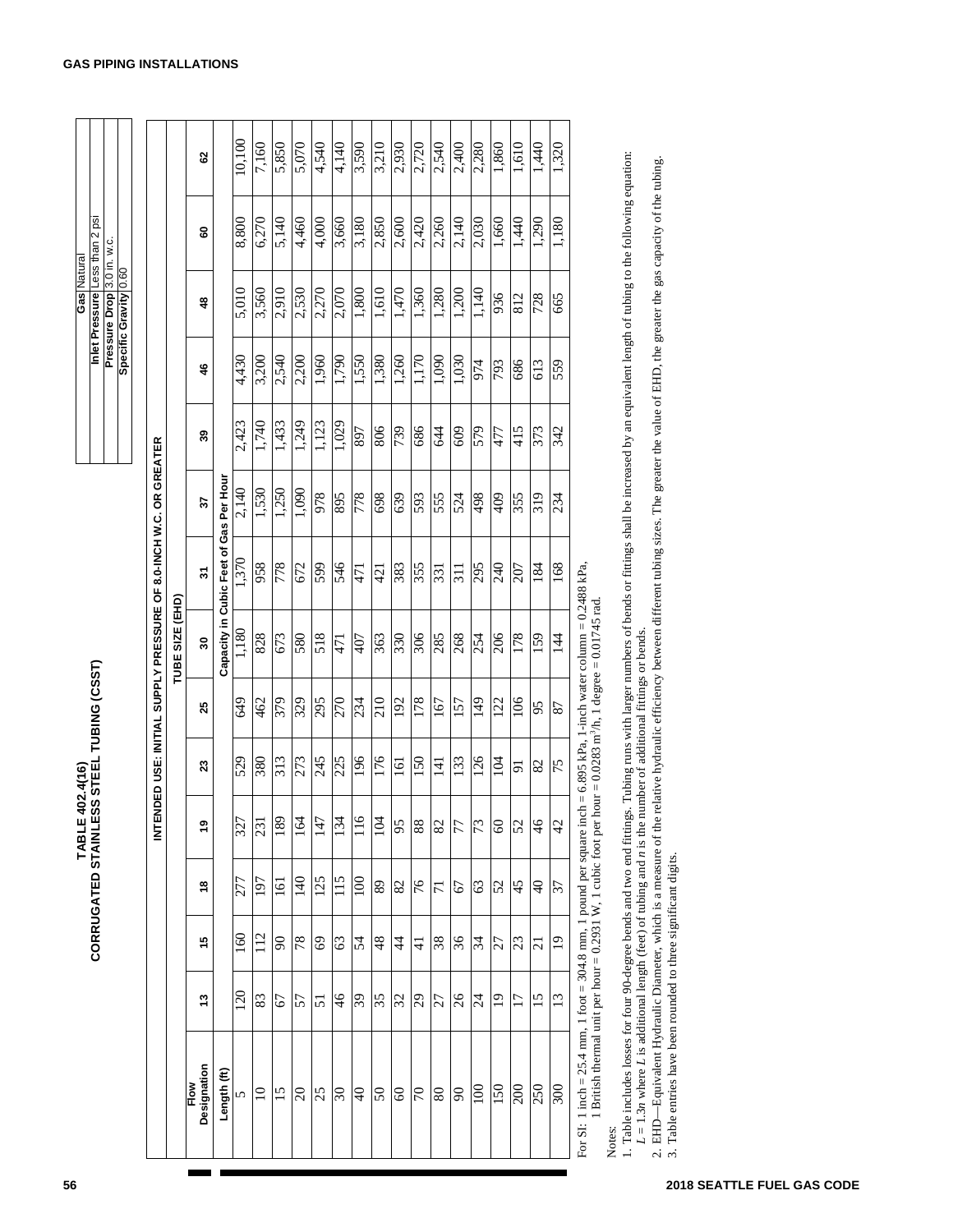| Gas   Natura | Inlet Pressure Less than 2 psi |                            |                  |
|--------------|--------------------------------|----------------------------|------------------|
|              |                                | Pressure Drop 6.0 in. w.c. | Specific Gravity |

| 7,050<br>5,010<br>4,100<br>3,560<br>3,190<br>\$<br>6,280<br>4,430<br>$3,6\overline{10}$<br>3,120<br>2,790<br>46<br>OR GREATER<br>3,375<br>2,423<br>1,996<br>1,740<br>1,564<br>39<br>Capacity in Cubic Feet of Gas Per Hour<br>NDED USE: INITIAL SUPPLY PRESSURE OF 11.0-INCH W.C.<br>3,000<br>1,530<br>1,370<br>2,140<br>1,760<br>55<br>TUBE SIZE (EHD)<br>1,950<br>1,370<br>1,110<br>856<br>855<br>2<br>1,690<br>08 L, 1<br>960<br>828<br>739<br>ສ<br>414<br>649<br>$\Xi$<br>532<br>462<br>25<br>436<br>380<br>342<br>737<br>529<br>ສ<br>n<br>N<br>207<br>$\overline{6}$<br>327<br>231<br>267<br>ల్లి<br>176<br>389<br>277<br>61<br>227<br>₽<br>229<br>160<br>091<br>112<br>$\mathfrak{g}$<br>ې<br>173<br>120<br>$\delta$<br>74<br>83<br>ఛ<br>Designation<br>Length (ft)<br>Flow<br>25<br>$\Omega$<br>15<br>0 <sup>2</sup><br>5 |        |        |
|----------------------------------------------------------------------------------------------------------------------------------------------------------------------------------------------------------------------------------------------------------------------------------------------------------------------------------------------------------------------------------------------------------------------------------------------------------------------------------------------------------------------------------------------------------------------------------------------------------------------------------------------------------------------------------------------------------------------------------------------------------------------------------------------------------------------------------|--------|--------|
|                                                                                                                                                                                                                                                                                                                                                                                                                                                                                                                                                                                                                                                                                                                                                                                                                                  |        |        |
|                                                                                                                                                                                                                                                                                                                                                                                                                                                                                                                                                                                                                                                                                                                                                                                                                                  |        |        |
|                                                                                                                                                                                                                                                                                                                                                                                                                                                                                                                                                                                                                                                                                                                                                                                                                                  |        |        |
|                                                                                                                                                                                                                                                                                                                                                                                                                                                                                                                                                                                                                                                                                                                                                                                                                                  | 80     |        |
|                                                                                                                                                                                                                                                                                                                                                                                                                                                                                                                                                                                                                                                                                                                                                                                                                                  |        |        |
|                                                                                                                                                                                                                                                                                                                                                                                                                                                                                                                                                                                                                                                                                                                                                                                                                                  | 12,400 | 14,260 |
|                                                                                                                                                                                                                                                                                                                                                                                                                                                                                                                                                                                                                                                                                                                                                                                                                                  | 8,800  | 10,100 |
|                                                                                                                                                                                                                                                                                                                                                                                                                                                                                                                                                                                                                                                                                                                                                                                                                                  | 7,210  | 8,260  |
|                                                                                                                                                                                                                                                                                                                                                                                                                                                                                                                                                                                                                                                                                                                                                                                                                                  | 6,270  | 7,160  |
|                                                                                                                                                                                                                                                                                                                                                                                                                                                                                                                                                                                                                                                                                                                                                                                                                                  | 5,620  | 6,400  |
| 2,910<br>2,540<br>1,433<br>1,250<br>778<br>673<br>379<br>313<br>189<br>$\overline{161}$<br>06<br>67<br>$\infty$                                                                                                                                                                                                                                                                                                                                                                                                                                                                                                                                                                                                                                                                                                                  | 2,140  | 5,850  |
| 2,530<br>2,200<br>1,249<br>1,090<br>672<br>580<br>329<br>273<br>164<br>140<br>78<br>57<br>$\overline{Q}$                                                                                                                                                                                                                                                                                                                                                                                                                                                                                                                                                                                                                                                                                                                         | 4.460  | 5,070  |
| 2,270<br>1,960<br>1,123<br>846<br>665<br>815<br>295<br>245<br>147<br>125<br>$\mathcal{S}$<br>51<br>05                                                                                                                                                                                                                                                                                                                                                                                                                                                                                                                                                                                                                                                                                                                            | 4,000  | 4,540  |
| 2,070<br>1,790<br>1,029<br>895<br>546<br>471<br>270<br>225<br>134<br>115<br>63<br>$\frac{4}{6}$<br>60                                                                                                                                                                                                                                                                                                                                                                                                                                                                                                                                                                                                                                                                                                                            | 3,660  | 4,140  |
| 1,920<br>1,660<br>956<br>830<br>505<br>435<br>250<br>209<br>124<br>901<br>89<br>75<br>$\sqrt{2}$                                                                                                                                                                                                                                                                                                                                                                                                                                                                                                                                                                                                                                                                                                                                 | 3,390  | 3,840  |
| 1,800<br>1,550<br>897<br>778<br>471<br>407<br>234<br>196<br>116<br>$\overline{100}$<br>54<br>39<br>80                                                                                                                                                                                                                                                                                                                                                                                                                                                                                                                                                                                                                                                                                                                            | 3,180  | 3,590  |
| 1,700<br>1,460<br>848<br>735<br>44<br>383<br>221<br>185<br>109<br>54<br>51<br>57<br>$\infty$                                                                                                                                                                                                                                                                                                                                                                                                                                                                                                                                                                                                                                                                                                                                     | 3,000  | 3,390  |
| 1,610<br>1,380<br>806<br>698<br>421<br>363<br>210<br>176<br>104<br>89<br>48<br>35<br>001                                                                                                                                                                                                                                                                                                                                                                                                                                                                                                                                                                                                                                                                                                                                         | 2,850  | 3,210  |
| 1320<br>1,130<br>664<br>573<br>342<br>294<br>172<br>145<br>85<br>73<br>65<br>87<br>051                                                                                                                                                                                                                                                                                                                                                                                                                                                                                                                                                                                                                                                                                                                                           | 2,340  | 2,630  |
| 1,140<br>974<br>579<br>867<br>295<br>254<br>149<br>126<br>73<br>63<br>34<br>$\overline{24}$<br>200                                                                                                                                                                                                                                                                                                                                                                                                                                                                                                                                                                                                                                                                                                                               | 2,030  | 2,280  |
| 1,020<br>870<br>520<br>447<br>263<br>226<br>134<br>$\frac{14}{1}$<br>66<br>57<br>30<br>$\overline{21}$<br>250                                                                                                                                                                                                                                                                                                                                                                                                                                                                                                                                                                                                                                                                                                                    | 1,820  | 2,040  |
| 936<br>793<br>477<br>409<br>240<br>206<br>122<br>104<br>60<br>52<br>$\overline{27}$<br>$\overline{0}$<br>300                                                                                                                                                                                                                                                                                                                                                                                                                                                                                                                                                                                                                                                                                                                     | 1,660  | 1,860  |
| For SI: 1 inch = 25.4 mm, 1 foot = 304.8 mm, 1 pound per square inch = 6.895 kPa, 1-inch water column = 0.2488 kPa,<br>1 British thermal unit per hour = 0.2931 W, 1 cubic foot per hour = 0.0283 m <sup>3</sup> /h, 1 degree = 0.01745 rad.                                                                                                                                                                                                                                                                                                                                                                                                                                                                                                                                                                                     |        |        |
| 1. Table includes losses for four 90-degree bends and two end fittings. Tubing runs with larger numbers of bends or fittings shall be increased by an equivalent length of tubing to the following equation:<br>number of additional fittings or bends.<br>Notes:                                                                                                                                                                                                                                                                                                                                                                                                                                                                                                                                                                |        |        |
| relative hydraulic efficiency between different tubing sizes. The greater the value of EHD, the greater the gas capacity of the tubing.<br>2. EHD—Equivalent Hydraulic Diameter, which is a measure of the 3. Table entries have been recurred to the $\frac{1}{2}$ .<br>$L = 1.3n$ where L is additional length (feet) of tubing and <i>n</i> is the                                                                                                                                                                                                                                                                                                                                                                                                                                                                            |        |        |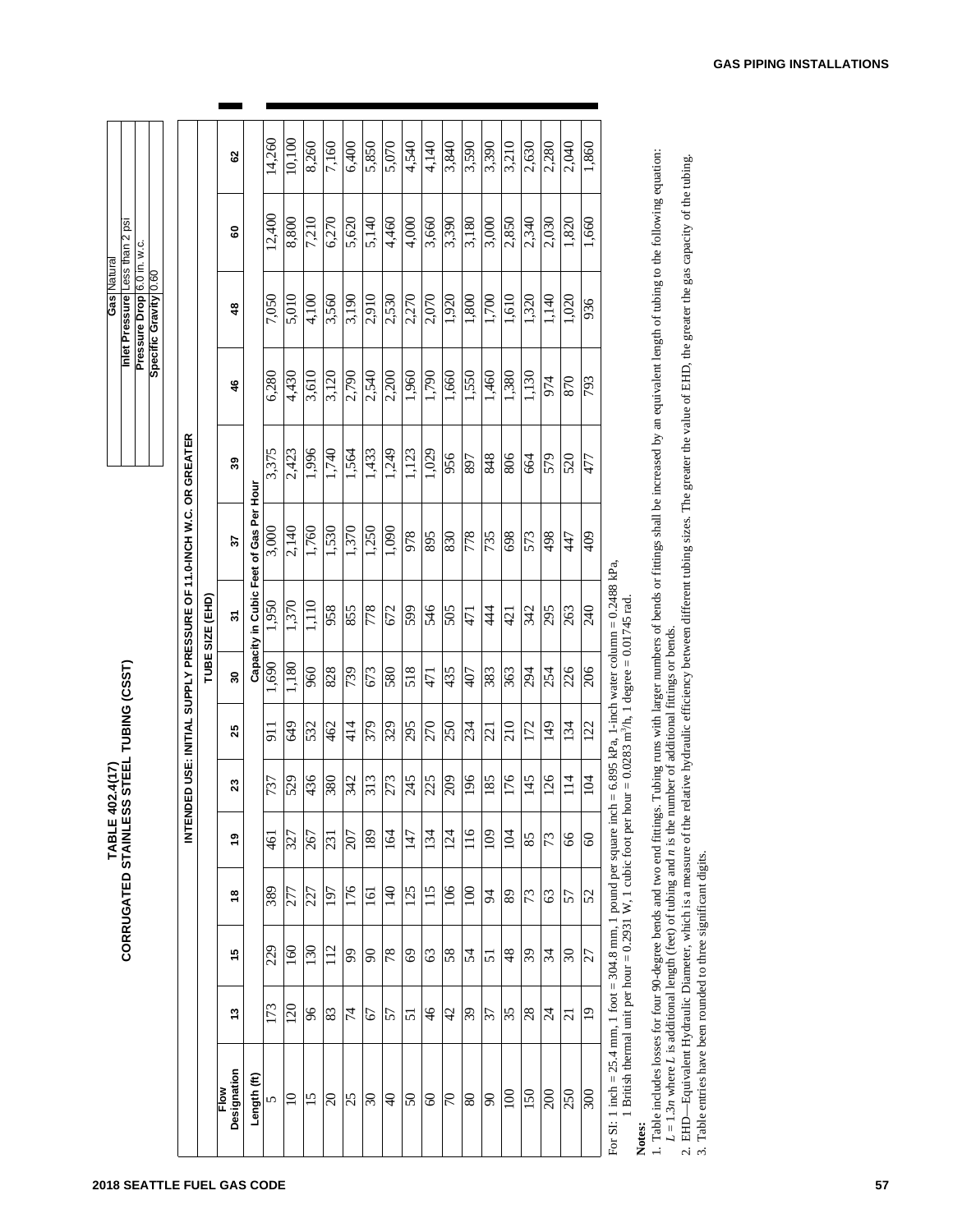#### **TABLE 402.4(18) CORRUGATED STAINLESS STEEL TUBING (CSST)**

|                       | <b>Gas Natural</b> |
|-----------------------|--------------------|
| Inlet Pressure 2 psi  |                    |
| Pressure Drop 1.0 psi |                    |
| Specific Gravity 0.60 |                    |

| <b>TUBE SIZE (EHD)</b>            |     |                                        |     |     |       |       |       |       |       |       |       |        |        |        |
|-----------------------------------|-----|----------------------------------------|-----|-----|-------|-------|-------|-------|-------|-------|-------|--------|--------|--------|
| <b>Flow</b><br><b>Designation</b> | 13  | 15                                     | 18  | 19  | 23    | 25    | 30    | 31    | 37    | 39    | 46    | 48     | 60     | 62     |
| Length (ft)                       |     | Capacity in Cubic Feet of Gas Per Hour |     |     |       |       |       |       |       |       |       |        |        |        |
| 10                                | 270 | 353                                    | 587 | 700 | 1.100 | 1.370 | 2,590 | 2,990 | 4,510 | 5,037 | 9.600 | 10.700 | 18.600 | 21,600 |
| 25                                | 166 | 220                                    | 374 | 444 | 709   | 876   | 1.620 | 1,870 | 2.890 | 3,258 | 6.040 | 6.780  | 11,900 | 13,700 |
| 30                                | 151 | 200                                    | 342 | 405 | 650   | 801   | 1.480 | 1,700 | 2,640 | 2,987 | 5,510 | 6,200  | 10.900 | 12,500 |
| 40                                | 129 | 172                                    | 297 | 351 | 567   | 696   | 1,270 | 1,470 | 2,300 | 2,605 | 4,760 | 5,380  | 9,440  | 10,900 |
| 50                                | 115 | 154                                    | 266 | 314 | 510   | 624   | 1.140 | 1,310 | 2.060 | 2,343 | 4,260 | 4,820  | 8,470  | 9,720  |
| 75                                | 93  | 124                                    | 218 | 257 | 420   | 512   | 922   | 1,070 | 1,690 | 1,932 | 3,470 | 3,950  | 6,940  | 7,940  |
| 80                                | 89  | 120                                    | 211 | 249 | 407   | 496   | 892   | 1,030 | 1.640 | 1,874 | 3,360 | 3,820  | 6,730  | 7,690  |
| 100                               | 79  | 107                                    | 189 | 222 | 366   | 445   | 795   | 920   | 1,470 | 1,685 | 3,000 | 3,420  | 6,030  | 6,880  |
| 150                               | 64  | 87                                     | 155 | 182 | 302   | 364   | 646   | 748   | 1,210 | 1,389 | 2.440 | 2.800  | 4,940  | 5,620  |
| 200                               | 55  | 75                                     | 135 | 157 | 263   | 317   | 557   | 645   | 1.050 | .212  | 2.110 | 2,430  | 4,290  | 4,870  |
| 250                               | 49  | 67                                     | 121 | 141 | 236   | 284   | 497   | 576   | 941   | 1,090 | 1.890 | 2,180  | 3,850  | 4,360  |
| 300                               | 44  | 61                                     | 110 | 129 | 217   | 260   | 453   | 525   | 862   | 999   | 1.720 | 1,990  | 3,520  | 3,980  |
| 400                               | 38  | 52                                     | 96  | 111 | 189   | 225   | 390   | 453   | 749   | 871   | 1.490 | 1.730  | 3,060  | 3,450  |
| 500                               | 34  | 46                                     | 86  | 100 | 170   | 202   | 348   | 404   | 552   | 783   | 1,330 | 1,550  | 2,740  | 3,090  |

For SI: 1 inch = 25.4 mm, 1 foot = 304.8 mm, 1 pound per square inch = 6.895 kPa, 1-inch water column = 0.2488 kPa,

1 British thermal unit per hour = 0.2931 W, 1 cubic foot per hour = 0.0283 m<sup>3</sup>/h, 1 degree = 0.01745 rad.

**Notes:**

1. Table does not include effect of pressure drop across the line regulator. Where regulator loss exceeds 3/4 psi, DO NOT USE THIS TABLE. Consult with the regulator manufacturer for pressure drops and capacity factors. Pressure drops across a regulator may vary with flow rate.

2. CAUTION: Capacities shown in the table might exceed maximum capacity for a selected regulator. Consult with the regulator or tubing manufacturer for guidance.

3. Table includes losses for four 90-degree bends and two end fittings. Tubing runs with larger numbers of bends or fittings shall be increased by an equivalent length of tubing to the following equation:  $L = 1.3n$  where *L* is additional length (feet) of tubing and *n* is the number of additional fittings or bends.

4. EHD—Equivalent Hydraulic Diameter, which is a measure of the relative hydraulic efficiency between different tubing sizes. The greater the value of EHD, the greater the gas capacity of the tubing.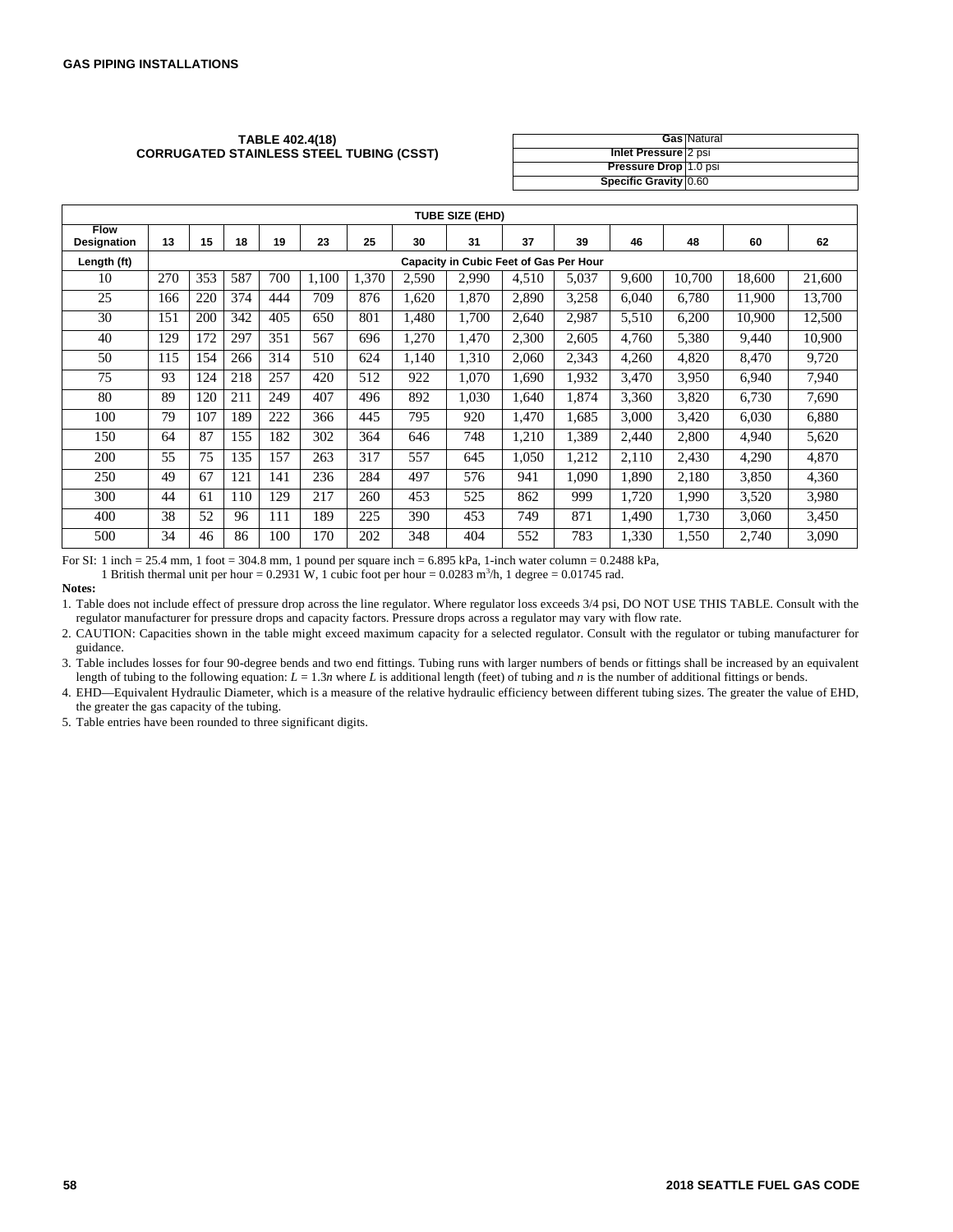#### **TABLE 402.4(19) CORRUGATED STAINLESS STEEL TUBING (CSST)**

|                        | <b>Gas Natural</b> |
|------------------------|--------------------|
| Inlet Pressure 5.0 psi |                    |
| Pressure Drop 3.5 psi  |                    |
| Specific Gravity 0.60  |                    |

| TUBE SIZE (EHD)                   |     |                                        |       |      |       |       |       |       |       |       |        |        |        |        |
|-----------------------------------|-----|----------------------------------------|-------|------|-------|-------|-------|-------|-------|-------|--------|--------|--------|--------|
| <b>Flow</b><br><b>Designation</b> | 13  | 15                                     | 18    | 19   | 23    | 25    | 30    | 31    | 37    | 39    | 46     | 48     | 60     | 62     |
| Length (ft)                       |     | Capacity in Cubic Feet of Gas Per Hour |       |      |       |       |       |       |       |       |        |        |        |        |
| 10                                | 523 | 674                                    | 1,080 | .300 | 2.000 | 2.530 | 4.920 | 5.660 | 8.300 | 9,140 | 18.100 | 19.800 | 34.400 | 40.400 |
| 25                                | 322 | 420                                    | 691   | 827  | ,290  | 1.620 | 3.080 | 3,540 | 5.310 | 5,911 | 11.400 | 12.600 | 22.000 | 25,600 |
| 30                                | 292 | 382                                    | 632   | 755  | 1,180 | 1.480 | 2,800 | 3,230 | 4.860 | 5.420 | 10.400 | 1.500  | 20.100 | 23,400 |
| 40                                | 251 | 329                                    | 549   | 654  | 1.030 | 1.280 | 2.420 | 2.790 | 4.230 | 4.727 | 8.970  | 10.000 | 17.400 | 20,200 |
| 50                                | 223 | 293                                    | 492   | 586  | 926   | 1.150 | 2.160 | 2,490 | 3.790 | 4,251 | 8,020  | 8.930  | 15.600 | 18.100 |
| $7\overline{5}$                   | 180 | 238                                    | 403   | 479  | 763   | 944   | 1,750 | 2.020 | 3.110 | 3,506 | 6,530  | 7,320  | 12,800 | 14,800 |
| 80                                | 174 | 230                                    | 391   | 463  | 740   | 915   | 1.690 | .960  | 3,020 | 3.400 | 6,320  | 7.090  | 12.400 | 14,300 |
| 100                               | 154 | 205                                    | 350   | 415  | 665   | 820   | 1.510 | .740  | 2.710 | 3.057 | 5,650  | 6,350  | 11.100 | 12,800 |
| 150                               | 124 | 166                                    | 287   | 339  | 548   | 672   | 1.230 | .420  | 2.220 | 2,521 | 4.600  | 5.200  | 9.130  | 10,500 |
| 200                               | 107 | 143                                    | 249   | 294  | 478   | 584   | 1.060 | ,220  | 1.930 | 2.199 | 3,980  | 4,510  | 7.930  | 9.090  |
| 250                               | 95  | 128                                    | 223   | 263  | 430   | 524   | 945   | .090  | 1.730 | 1.977 | 3,550  | 4.040  | 7.110  | 8.140  |
| 300                               | 86  | 116                                    | 204   | 240  | 394   | 479   | 860   | 995   | 1.590 | 1.813 | 3,240  | 3.690  | 6,500  | 7.430  |
| 400                               | 74  | 100                                    | 177   | 208  | 343   | 416   | 742   | 858   | 1,380 | 1,581 | 2,800  | 3,210  | 5,650  | 6.440  |
| 500                               | 66  | 89                                     | 159   | 186  | 309   | 373   | 662   | 766   | 1.040 | 1.422 | 2,500  | 2.870  | 5.060  | 5.760  |

For SI: 1 inch = 25.4 mm, 1 foot = 304.8 mm, 1 pound per square inch =  $6.895$  kPa, 1-inch water column =  $0.2488$  kPa,

1 British thermal unit per hour =  $0.2931$  W, 1 cubic foot per hour =  $0.0283$  m<sup>3</sup>/h, 1 degree =  $0.01745$  rad.

**Notes:**

1. Table does not include effect of pressure drop across the line regulator. Where regulator loss exceeds 3/4 psi, DO NOT USE THIS TABLE. Consult with the regulator manufacturer for pressure drops and capacity factors. Pressure drops across a regulator may vary with flow rate.

2. CAUTION: Capacities shown in the table might exceed maximum capacity for a selected regulator. Consult with the regulator or tubing manufacturer for guidance.

3. Table includes losses for four 90-degree bends and two end fittings. Tubing runs with larger numbers of bends or fittings shall be increased by an equivalent length of tubing to the following equation:  $L = 1.3n$  where L is additional length (feet) of tubing and *n* is the number of additional fittings or bends.

4. EHD—Equivalent Hydraulic Diameter, which is a measure of the relative hydraulic efficiency between different tubing sizes. The greater the value of EHD, the greater the gas capacity of the tubing.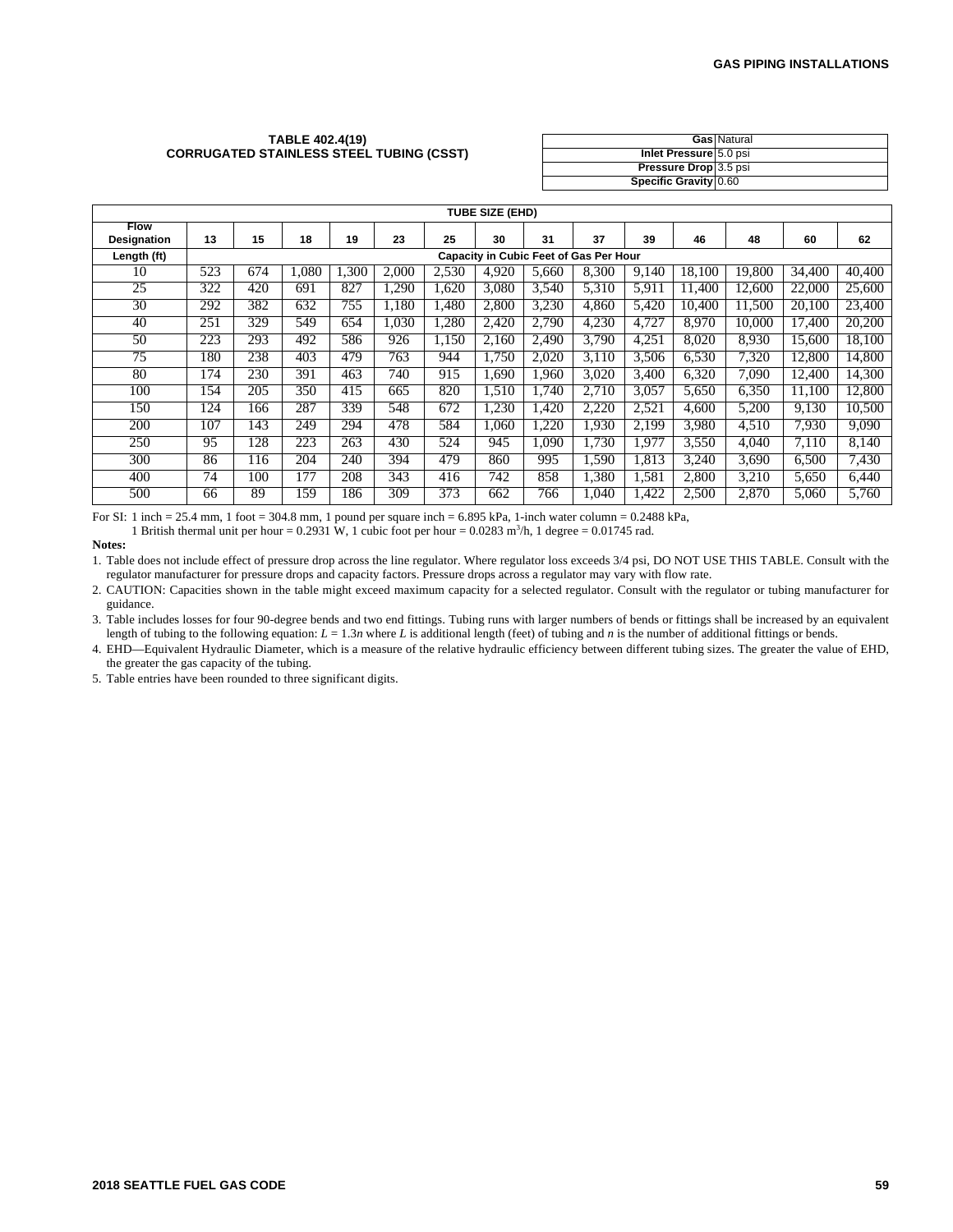#### **TABLE 402.4(20) POLYETHYLENE PLASTIC PIPE**

|                            | <b>Gas Natural</b>             |
|----------------------------|--------------------------------|
|                            | Inlet Pressure Less than 2 psi |
| Pressure Drop 0.3 in. w.c. |                                |
| Specific Gravity 0.60      |                                |

| PIPE SIZE (inch)   |                  |               |               |               |                                        |                |               |               |  |  |
|--------------------|------------------|---------------|---------------|---------------|----------------------------------------|----------------|---------------|---------------|--|--|
| <b>Nominal OD</b>  | 1/2              | 3/4           | 1             | $1 - 1/4$     | $1 - 1/2$                              | $\overline{2}$ | 3             | 4             |  |  |
| <b>Designation</b> | SDR <sub>9</sub> | <b>SDR 11</b> | <b>SDR 11</b> | <b>SDR 10</b> | <b>SDR 11</b>                          | <b>SDR 11</b>  | <b>SDR 11</b> | <b>SDR 11</b> |  |  |
| <b>Actual ID</b>   | 0.660            | 0.860         | 1.077         | 1.328         | 1.554                                  | 1.943          | 2.864         | 3.682         |  |  |
| Length (ft)        |                  |               |               |               | Capacity in Cubic Feet of Gas per Hour |                |               |               |  |  |
| 10                 | 153              | 305           | 551           | 955           | 1,440                                  | 2,590          | 7,170         | 13,900        |  |  |
| 20                 | 105              | 210           | 379           | 656           | 991                                    | 1,780          | 4,920         | 9,520         |  |  |
| 30                 | 84               | 169           | 304           | 527           | 796                                    | 1,430          | 3,950         | 7,640         |  |  |
| 40                 | 72               | 144           | 260           | 451           | 681                                    | 1,220          | 3,380         | 6,540         |  |  |
| $\overline{50}$    | 64               | 128           | 231           | 400           | 604                                    | 1,080          | 3,000         | 5,800         |  |  |
| 60                 | 58               | 116           | 209           | 362           | 547                                    | 983            | 2,720         | 5,250         |  |  |
| 70                 | 53               | 107           | 192           | 333           | 503                                    | 904            | 2,500         | 4,830         |  |  |
| 80                 | $\overline{50}$  | 99            | 179           | 310           | 468                                    | 841            | 2,330         | 4,500         |  |  |
| 90                 | 46               | 93            | 168           | 291           | 439                                    | 789            | 2,180         | 4,220         |  |  |
| 100                | 44               | 88            | 159           | 275           | 415                                    | 745            | 2,060         | 3,990         |  |  |
| 125                | 39               | 78            | 141           | 243           | 368                                    | 661            | 1,830         | 3,530         |  |  |
| 150                | 35               | 71            | 127           | 221           | 333                                    | 598            | 1,660         | 3,200         |  |  |
| 175                | 32               | 65            | 117           | 203           | 306                                    | 551            | 1,520         | 2,940         |  |  |
| 200                | 30               | 60            | 109           | 189           | 285                                    | 512            | 1,420         | 2,740         |  |  |
| 250                | 27               | 54            | 97            | 167           | 253                                    | 454            | 1,260         | 2,430         |  |  |
| 300                | 24               | 48            | 88            | 152           | 229                                    | 411            | 1,140         | 2,200         |  |  |
| 350                | 22               | 45            | 81            | 139           | 211                                    | 378            | 1,050         | 2,020         |  |  |
| 400                | 21               | 42            | 75            | 130           | 196                                    | 352            | 974           | 1,880         |  |  |
| 450                | 19               | 39            | 70            | 122           | 184                                    | 330            | 914           | 1,770         |  |  |
| 500                | 18               | 37            | 66            | 115           | 174                                    | 312            | 863           | 1,670         |  |  |

For SI: 1 inch = 25.4 mm, 1 foot = 304.8 mm, 1 pound per square inch = 6.895 kPa, 1-inch water column = 0.2488 kPa,

1 British thermal unit per hour = 0.2931 W, 1 cubic foot per hour =  $0.0283$  m<sup>3</sup>/h, 1 degree = 0.01745 rad.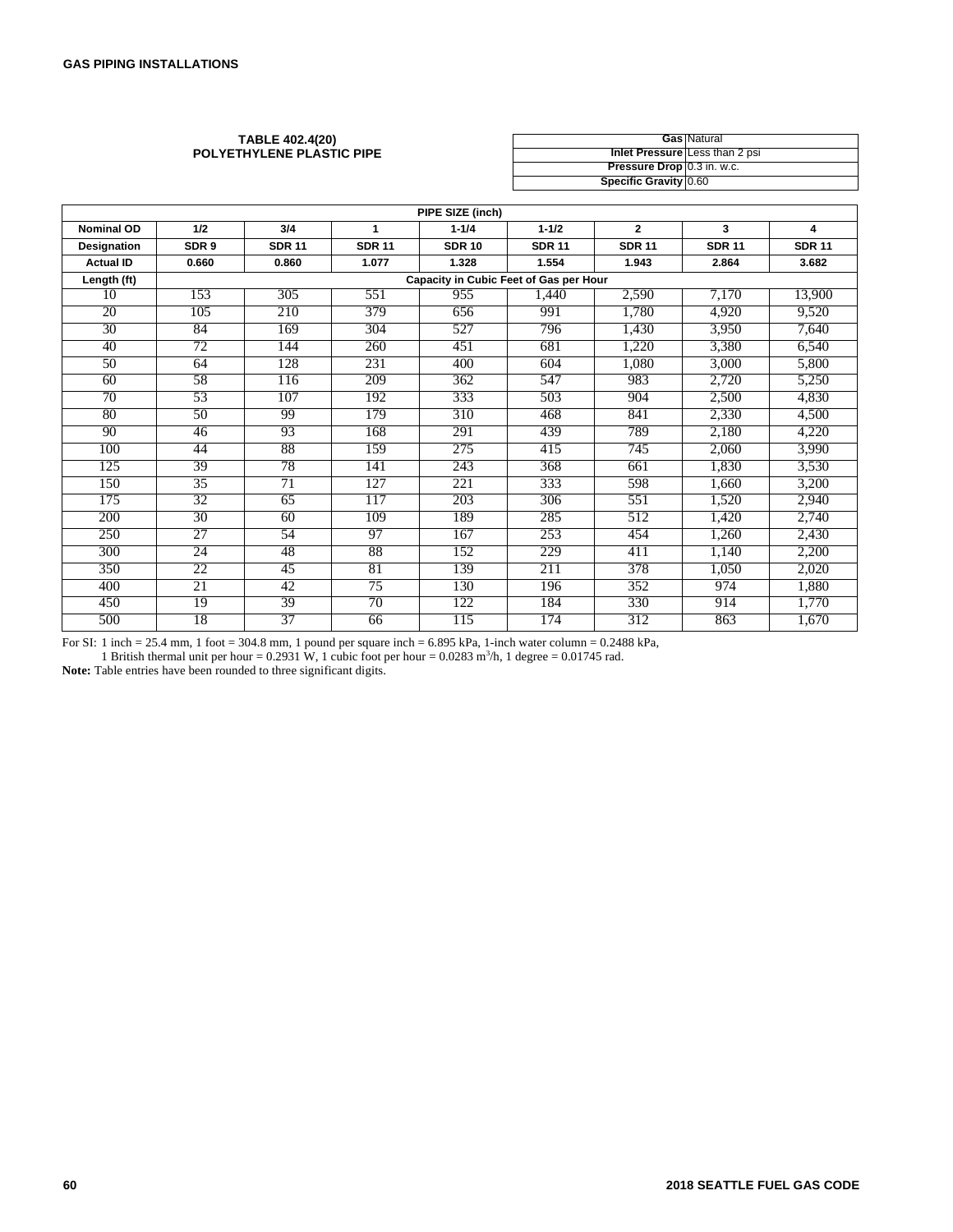#### **TABLE 402.4(21) POLYETHYLENE PLASTIC PIPE**

|                            | <b>Gas Natural</b>             |
|----------------------------|--------------------------------|
|                            | Inlet Pressure Less than 2 psi |
| Pressure Drop 0.5 in. w.c. |                                |
| Specific Gravity 0.60      |                                |

| PIPE SIZE (inch)   |                 |               |               |                                               |               |                |               |               |  |  |
|--------------------|-----------------|---------------|---------------|-----------------------------------------------|---------------|----------------|---------------|---------------|--|--|
| <b>Nominal OD</b>  | 1/2             | 3/4           | 1             | $1 - 1/4$                                     | $1 - 1/2$     | $\overline{2}$ | 3             | 4             |  |  |
| <b>Designation</b> | SDR 9           | <b>SDR 11</b> | <b>SDR 11</b> | <b>SDR 10</b>                                 | <b>SDR 11</b> | <b>SDR 11</b>  | <b>SDR 11</b> | <b>SDR 11</b> |  |  |
| <b>Actual ID</b>   | 0.660           | 0.860         | 1.077         | 1.328                                         | 1.554         | 1.943          | 2.864         | 3.682         |  |  |
| Length (ft)        |                 |               |               | <b>Capacity in Cubic Feet of Gas per Hour</b> |               |                |               |               |  |  |
| 10                 | 201             | 403           | 726           | 1,260                                         | 1,900         | 3,410          | 9,450         | 18,260        |  |  |
| 20                 | 138             | 277           | 499           | 865                                           | 1,310         | 2,350          | 6,490         | 12,550        |  |  |
| $\overline{30}$    | 111             | 222           | 401           | 695                                           | 1,050         | 1,880          | 5,210         | 10,080        |  |  |
| 40                 | 95              | 190           | 343           | 594                                           | 898           | 1,610          | 4,460         | 8,630         |  |  |
| $\overline{50}$    | 84              | 169           | 304           | 527                                           | 796           | 1,430          | 3,950         | 7,640         |  |  |
| 60                 | 76              | 153           | 276           | 477                                           | 721           | 1,300          | 3,580         | 6,930         |  |  |
| 70                 | 70              | 140           | 254           | 439                                           | 663           | 1,190          | 3,300         | 6,370         |  |  |
| 80                 | 65              | 131           | 236           | 409                                           | 617           | 1,110          | 3,070         | 5,930         |  |  |
| 90                 | 61              | 123           | 221           | 383                                           | 579           | 1,040          | 2,880         | 5,560         |  |  |
| 100                | 58              | 116           | 209           | 362                                           | 547           | 983            | 2,720         | 5,250         |  |  |
| 125                | $\overline{51}$ | 103           | 185           | 321                                           | 485           | 871            | 2,410         | 4,660         |  |  |
| 150                | 46              | 93            | 168           | 291                                           | 439           | 789            | 2,180         | 4,220         |  |  |
| 175                | 43              | 86            | 154           | 268                                           | 404           | 726            | 2,010         | 3,880         |  |  |
| 200                | 40              | 80            | 144           | 249                                           | 376           | 675            | 1,870         | 3,610         |  |  |
| 250                | $\overline{35}$ | 71            | 127           | 221                                           | 333           | 598            | 1,660         | 3,200         |  |  |
| 300                | 32              | 64            | 115           | 200                                           | 302           | 542            | 1,500         | 2,900         |  |  |
| 350                | 29              | 59            | 106           | 184                                           | 278           | 499            | 1.380         | 2,670         |  |  |
| 400                | 27              | 55            | 99            | 171                                           | 258           | 464            | 1,280         | 2,480         |  |  |
| 450                | 26              | 51            | 93            | 160                                           | 242           | 435            | 1,200         | 2,330         |  |  |
| 500                | 24              | 48            | 88            | 152                                           | 229           | 411            | 1,140         | 2,200         |  |  |

For SI: 1 inch = 25.4 mm, 1 foot = 304.8 mm, 1 pound per square inch =  $6.895$  kPa, 1-inch water column =  $0.2488$  kPa,

1 British thermal unit per hour =  $0.2931$  W, 1 cubic foot per hour =  $0.0283$  m<sup>3</sup>/h, 1 degree =  $0.01745$  rad.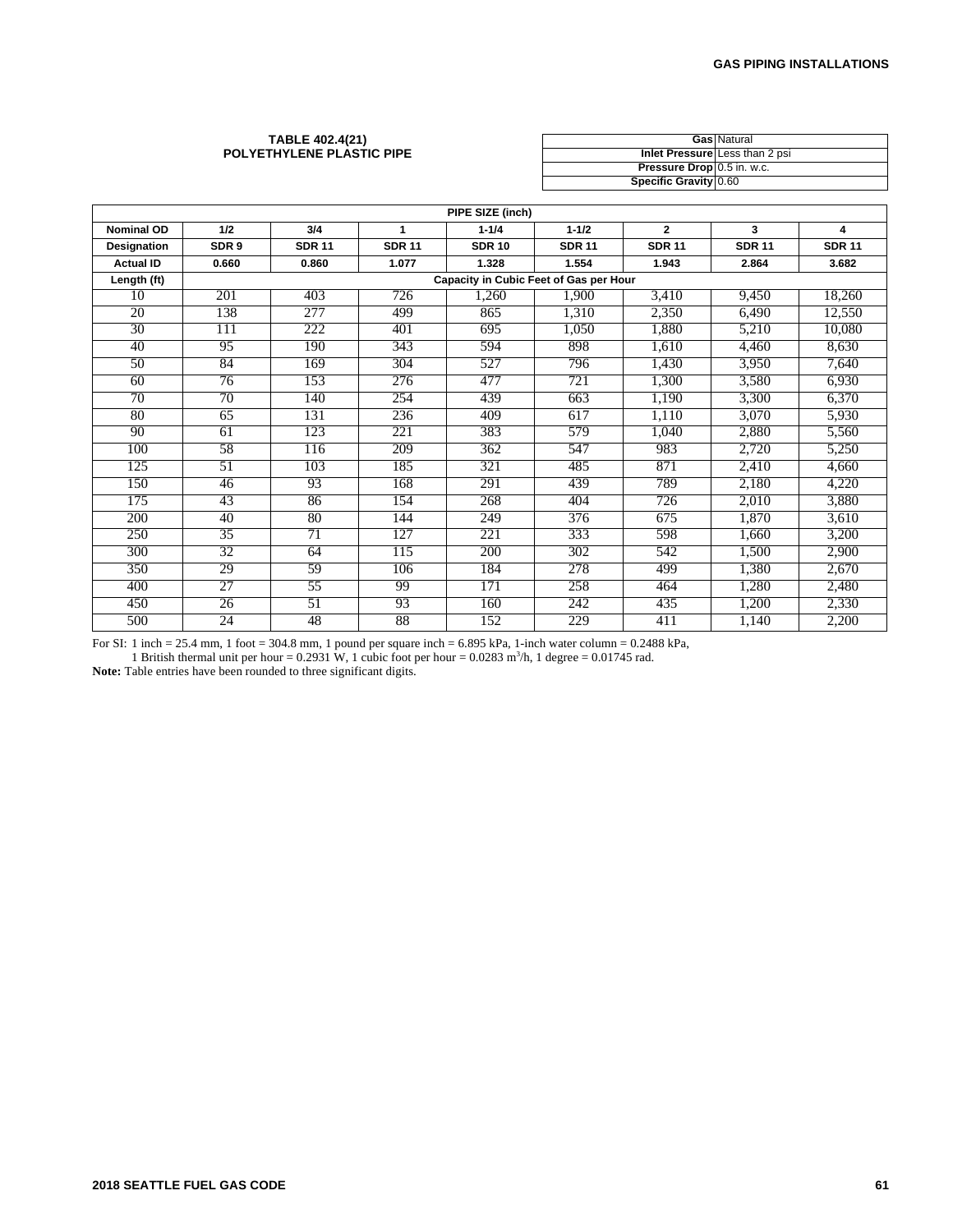#### **TABLE 402.4(22) POLYETHYLENE PLASTIC PIPE**

|                        | <b>Gas Natural</b> |
|------------------------|--------------------|
| Inlet Pressure 2.0 psi |                    |
| Pressure Drop 1.0 psi  |                    |
| Specific Gravity 0.60  |                    |

| PIPE SIZE (inch)   |                  |               |               |                                        |               |                |               |                         |  |
|--------------------|------------------|---------------|---------------|----------------------------------------|---------------|----------------|---------------|-------------------------|--|
| <b>Nominal OD</b>  | 1/2              | 3/4           | 1             | $1 - 1/4$                              | $1 - 1/2$     | $\overline{2}$ | 3             | $\overline{\mathbf{4}}$ |  |
| <b>Designation</b> | SDR <sub>9</sub> | <b>SDR 11</b> | <b>SDR 11</b> | <b>SDR 10</b>                          | <b>SDR 11</b> | <b>SDR 11</b>  | <b>SDR 11</b> | <b>SDR 11</b>           |  |
| <b>Actual ID</b>   | 0.660            | 0.860         | 1.077         | 1.328                                  | 1.554         | 1.943          | 2.864         | 3.682                   |  |
| Length (ft)        |                  |               |               | Capacity in Cubic Feet of Gas per Hour |               |                |               |                         |  |
| 10                 | 1,860            | 3,720         | 6,710         | 11.600                                 | 17,600        | 31,600         | 87,300        | 169,000                 |  |
| 20                 | 1,280            | 2,560         | 4,610         | 7,990                                  | 12,100        | 21,700         | 60,000        | 116,000                 |  |
| 30                 | 1,030            | 2,050         | 3,710         | 6,420                                  | 9,690         | 17,400         | 48,200        | 93,200                  |  |
| 40                 | 878              | 1,760         | 3,170         | 5,490                                  | 8,300         | 14,900         | 41,200        | 79,700                  |  |
| 50                 | 778              | 1,560         | 2,810         | 4,870                                  | 7,350         | 13,200         | 36,600        | 70,700                  |  |
| 60                 | 705              | 1,410         | 2,550         | 4,410                                  | 6,660         | 12,000         | 33,100        | 64,000                  |  |
| 70                 | 649              | 1,300         | 2,340         | 4,060                                  | 6,130         | 11,000         | 30,500        | 58,900                  |  |
| 80                 | 603              | 1,210         | 2,180         | 3,780                                  | 5,700         | 10,200         | 28,300        | 54,800                  |  |
| 90                 | 566              | 1,130         | 2,050         | 3,540                                  | 5,350         | 9,610          | 26,600        | 51,400                  |  |
| 100                | 535              | 1,070         | 1,930         | 3,350                                  | 5,050         | 9,080          | 25,100        | 48,600                  |  |
| 125                | 474              | 949           | 1,710         | 2,970                                  | 4,480         | 8,050          | 22,300        | 43,000                  |  |
| 150                | 429              | 860           | 1,550         | 2,690                                  | 4,060         | 7,290          | 20,200        | 39,000                  |  |
| 175                | 395              | 791           | 1,430         | 2,470                                  | 3,730         | 6,710          | 18,600        | 35,900                  |  |
| 200                | 368              | 736           | 1,330         | 2,300                                  | 3,470         | 6,240          | 17,300        | 33,400                  |  |
| 250                | 326              | 652           | 1,180         | 2,040                                  | 3,080         | 5,530          | 15,300        | 29,600                  |  |
| 300                | 295              | 591           | 1,070         | 1,850                                  | 2,790         | 5,010          | 13,900        | 26,800                  |  |
| 350                | 272              | 544           | 981           | 1,700                                  | 2,570         | 4,610          | 12,800        | 24,700                  |  |
| 400                | 253              | 506           | 913           | 1,580                                  | 2,390         | 4,290          | 11,900        | 22,900                  |  |
| 450                | 237              | 475           | 856           | 1,480                                  | 2,240         | 4,020          | 11,100        | 21,500                  |  |
| 500                | 224              | 448           | 809           | 1,400                                  | 2,120         | 3,800          | 10,500        | 20,300                  |  |
| 550                | 213              | 426           | 768           | 1,330                                  | 2,010         | 3,610          | 9,990         | 19,300                  |  |
| 600                | 203              | 406           | 733           | 1,270                                  | 1,920         | 3,440          | 9,530         | 18,400                  |  |
| 650                | 194              | 389           | 702           | 1,220                                  | 1,840         | 3,300          | 9,130         | 17,600                  |  |
| 700                | 187              | 374           | 674           | 1,170                                  | 1,760         | 3,170          | 8,770         | 16,900                  |  |
| 750                | 180              | 360           | 649           | 1,130                                  | 1,700         | 3,050          | 8,450         | 16,300                  |  |
| 800                | 174              | 348           | 627           | 1,090                                  | 1,640         | 2,950          | 8,160         | 15,800                  |  |
| 850                | 168              | 336           | 607           | 1,050                                  | 1,590         | 2,850          | 7,890         | 15,300                  |  |
| 900                | 163              | 326           | 588           | 1,020                                  | 1,540         | 2,770          | 7,650         | 14,800                  |  |
| 950                | 158              | 317           | 572           | 990                                    | 1,500         | 2,690          | 7,430         | 14,400                  |  |
| 1,000              | 154              | 308           | 556           | 963                                    | 1,450         | 2,610          | 7,230         | 14,000                  |  |
| 1,100              | 146              | 293           | 528           | 915                                    | 1,380         | 2,480          | 6,870         | 13,300                  |  |
| 1,200              | 139              | 279           | 504           | 873                                    | 1,320         | 2,370          | 6,550         | 12,700                  |  |
| 1,300              | 134              | 267           | 482           | 836                                    | 1,260         | 2,270          | 6,270         | 12,100                  |  |
| 1,400              | 128              | 257           | 463           | 803                                    | 1,210         | 2,180          | 6,030         | 11,600                  |  |
| 1,500              | 124              | 247           | 446           | 773                                    | 1,170         | 2,100          | 5,810         | 11,200                  |  |
| 1,600              | 119              | 239           | 431           | 747                                    | 1,130         | 2,030          | 5,610         | 10,800                  |  |
| 1,700              | 115              | 231           | 417           | 723                                    | 1,090         | 1,960          | 5,430         | 10,500                  |  |
| 1,800              | 112              | 224           | 404           | 701                                    | 1,060         | 1,900          | 5,260         | 10,200                  |  |
| 1,900              | 109              | 218           | 393           | 680                                    | 1,030         | 1,850          | 5,110         | 9,900                   |  |
| 2,000              | 106              | 212           | 382           | 662                                    | 1,000         | 1,800          | 4,970         | 9,600                   |  |

For SI: 1 inch = 25.4 mm, 1 foot = 304.8 mm, 1 pound per square inch = 6.895 kPa, 1-inch water column = 0.2488 kPa,

1 British thermal unit per hour = 0.2931 W, 1 cubic foot per hour = 0.0283 m<sup>3</sup>/h, 1 degree = 0.01745 rad.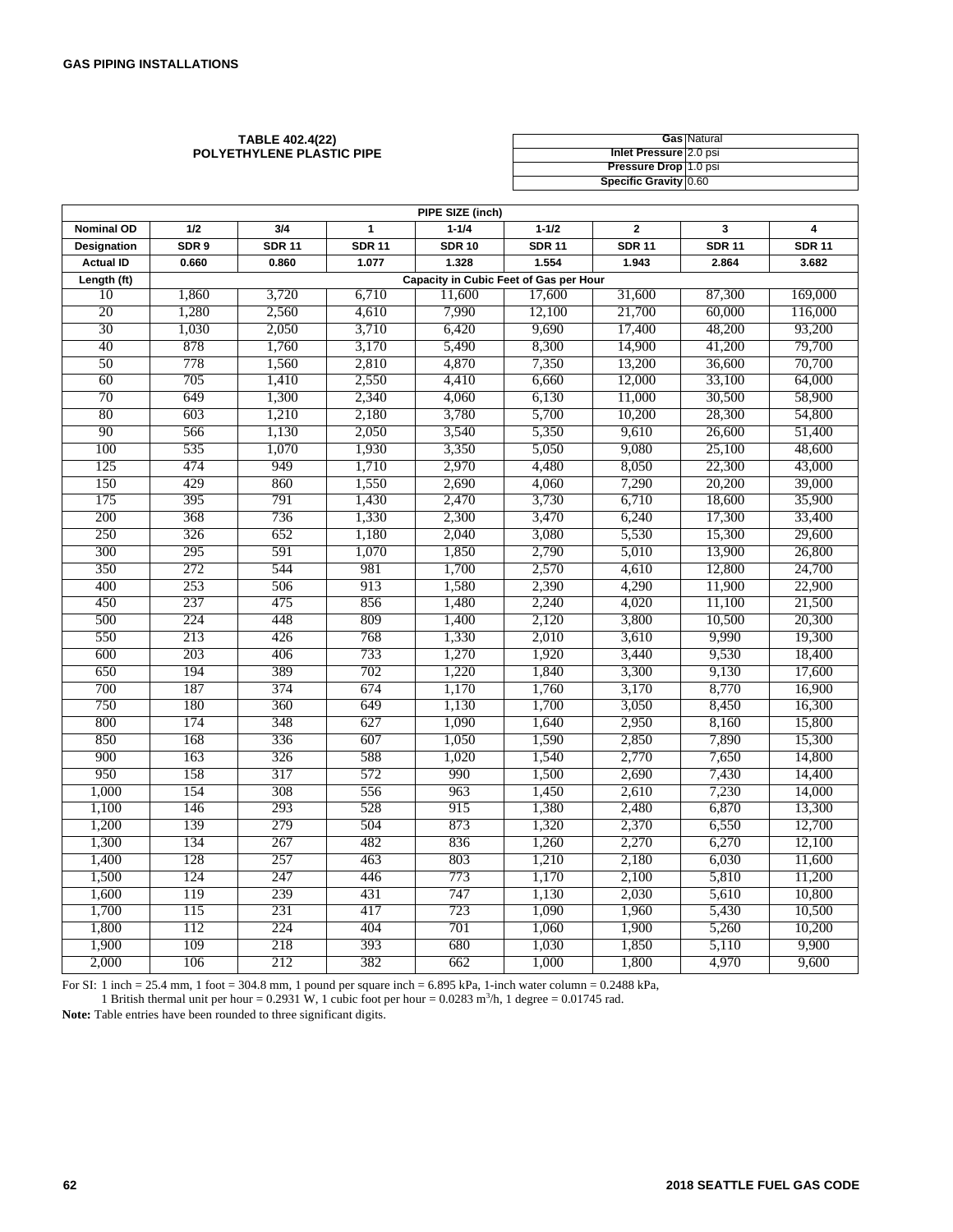#### **TABLE 402.4(23) POLYETHYLENE PLASTIC TUBING**

|                                     | <b>Gas</b> Natural                      |
|-------------------------------------|-----------------------------------------|
|                                     | <b>Inlet Pressure</b> Less than 2.0 psi |
| <b>Pressure Drop   0.3 in. w.c.</b> |                                         |
| Specific Gravity 0.60               |                                         |

|                    | PLASTIC TUBING SIZE (CTS) (inch) |                                        |  |  |  |  |
|--------------------|----------------------------------|----------------------------------------|--|--|--|--|
| <b>Nominal OD</b>  | 1/2                              | 3/4                                    |  |  |  |  |
| <b>Designation</b> | SDR <sub>7</sub>                 | <b>SDR 11</b>                          |  |  |  |  |
| <b>Actual ID</b>   | 0.445                            | 0.927                                  |  |  |  |  |
| Length (ft)        |                                  | Capacity in Cubic Feet of Gas per Hour |  |  |  |  |
| 10                 | 54                               | 372                                    |  |  |  |  |
| 20                 | 37                               | 256                                    |  |  |  |  |
| $\overline{30}$    | 30                               | 205                                    |  |  |  |  |
| 40                 | 26                               | 176                                    |  |  |  |  |
| $\overline{50}$    | 23                               | 156                                    |  |  |  |  |
| 60                 | 21                               | 141                                    |  |  |  |  |
| 70                 | 19                               | 130                                    |  |  |  |  |
| 80                 | 18                               | 121                                    |  |  |  |  |
| $\overline{90}$    | 17                               | 113                                    |  |  |  |  |
| 100                | 16                               | 107                                    |  |  |  |  |
| 125                | 14                               | 95                                     |  |  |  |  |
| 150                | 13                               | 86                                     |  |  |  |  |
| 175                | 12                               | 79                                     |  |  |  |  |
| 200                | $\overline{11}$                  | 74                                     |  |  |  |  |
| 225                | 10                               | 69                                     |  |  |  |  |
| 250                | NA                               | 65                                     |  |  |  |  |
| 275                | NA                               | 62                                     |  |  |  |  |
| 300                | NA                               | 59                                     |  |  |  |  |
| 350                | NA                               | 54                                     |  |  |  |  |
| 400                | NA                               | 51                                     |  |  |  |  |
| 450                | $\overline{\text{NA}}$           | 47                                     |  |  |  |  |
| 500                | NA                               | 45                                     |  |  |  |  |

For SI: 1 inch = 25.4 mm, 1 foot = 304.8 mm,

1 pound per square inch  $= 6.895$  kPa,

1-inch water column =  $0.2488$  kPa,

1 British thermal unit per hour  $= 0.2931$  W,

1 cubic foot per hour =  $0.0283$  m<sup>3</sup>/h, 1 degree =  $0.01745$  rad.

#### Notes:

1. NA means a flow of less than 10 cfh.

2. Table entries have been rounded to three significant digits.

#### **TABLE 402.4(24) POLYETHYLENE PLASTIC TUBING**

|                              | <b>Gas</b> Natural                      |
|------------------------------|-----------------------------------------|
|                              | <b>Inlet Pressure Less than 2.0 psi</b> |
| Pressure Drop   0.5 in. w.c. |                                         |
| Specific Gravity 0.60        |                                         |

|                   | PLASTIC TUBING SIZE (CTS) (inch) |                                        |  |  |  |  |
|-------------------|----------------------------------|----------------------------------------|--|--|--|--|
| <b>Nominal OD</b> | 1/2                              | 3/4                                    |  |  |  |  |
| Designation       | SDR <sub>7</sub>                 | <b>SDR 11</b>                          |  |  |  |  |
| <b>Actual ID</b>  | 0.445                            | 0.927                                  |  |  |  |  |
| Length (ft)       |                                  | Capacity in Cubic Feet of Gas per Hour |  |  |  |  |
| 10                | 72                               | 490                                    |  |  |  |  |
| 20                | 49                               | 337                                    |  |  |  |  |
| $\overline{30}$   | 39                               | 271                                    |  |  |  |  |
| 40                | 34                               | 232                                    |  |  |  |  |
| 50                | 30                               | 205                                    |  |  |  |  |
| 60                | 27                               | 186                                    |  |  |  |  |
| 70                | 25                               | 171                                    |  |  |  |  |
| 80                | 23                               | 159                                    |  |  |  |  |
| 90                | 22                               | 149                                    |  |  |  |  |
| 100               | 21                               | 141                                    |  |  |  |  |
| 125               | 18                               | 125                                    |  |  |  |  |
| 150               | 17                               | 113                                    |  |  |  |  |
| 175               | 15                               | 104                                    |  |  |  |  |
| 200               | 14                               | 97                                     |  |  |  |  |
| 225               | 13                               | 91                                     |  |  |  |  |
| 250               | 12                               | 86                                     |  |  |  |  |
| 275               | $\overline{11}$                  | 82                                     |  |  |  |  |
| 300               | $\overline{11}$                  | 78                                     |  |  |  |  |
| 350               | 10                               | 72                                     |  |  |  |  |
| 400               | NA                               | 67                                     |  |  |  |  |
| 450               | NA                               | 63                                     |  |  |  |  |
| 500               | NA                               | 59                                     |  |  |  |  |

For SI: 1 inch = 25.4 mm, 1 foot = 304.8 mm,

1 pound per square inch = 6.895 kPa,

1-inch water column =  $0.2488$  kPa,

1 British thermal unit per hour  $= 0.2931$  W,

1 cubic foot per hour =  $0.0283$  m<sup>3</sup>/h, 1 degree =  $0.01745$  rad.

Notes:

<sup>1.</sup> NA means a flow of less than 10 cfh.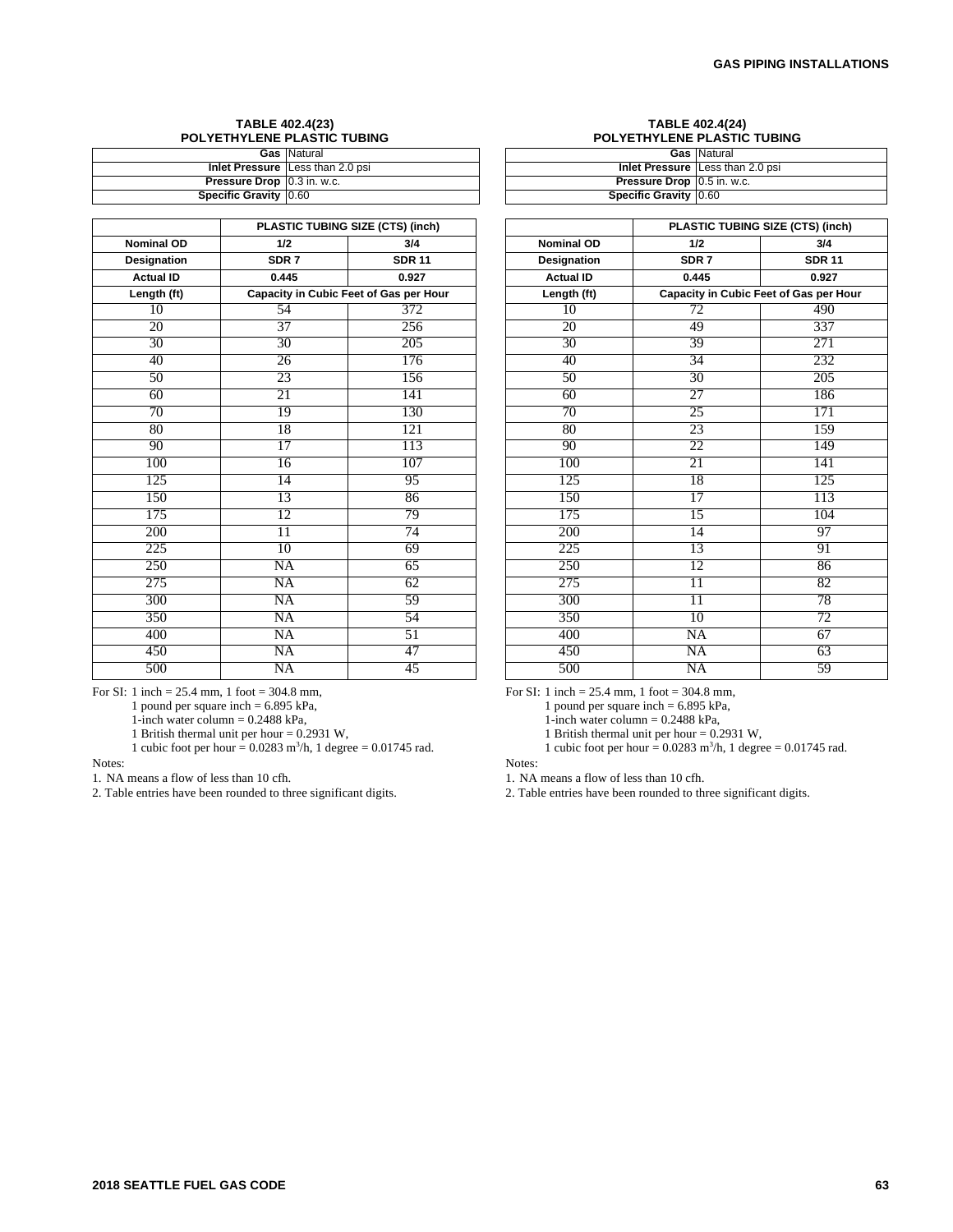#### **TABLE 402.4(25) SCHEDULE 40 METALLIC PIPE**

|                         | <b>Gas</b> Undiluted Propane |
|-------------------------|------------------------------|
| Inlet Pressure 10.0 psi |                              |
| Pressure Drop 1.0 psi   |                              |
| Specific Gravity 1.50   |                              |

| <b>INTENDED USE</b> | Pipe sizing between first stage (high-pressure regulator) and second stage (low-pressure regulator). |       |        |           |           |          |           |         |         |  |
|---------------------|------------------------------------------------------------------------------------------------------|-------|--------|-----------|-----------|----------|-----------|---------|---------|--|
|                     | PIPE SIZE (inch)                                                                                     |       |        |           |           |          |           |         |         |  |
| Nominal             | 1/2                                                                                                  | 3/4   | 1      | $1 - 1/4$ | $1 - 1/2$ | $\bf{2}$ | $2 - 1/2$ | 3       | 4       |  |
| <b>Actual ID</b>    | 0.622                                                                                                | 0.824 | 1.049  | 1.380     | 1.610     | 2.067    | 2.469     | 3.068   | 4.026   |  |
| Length (ft)         | Capacity in Thousands of Btu per Hour                                                                |       |        |           |           |          |           |         |         |  |
| 10                  | 3,320                                                                                                | 6,950 | 13,100 | 26,900    | 40,300    | 77,600   | 124,000   | 219,000 | 446,000 |  |
| 20                  | 2,280                                                                                                | 4,780 | 9,000  | 18,500    | 27,700    | 53,300   | 85,000    | 150,000 | 306,000 |  |
| 30                  | 1,830                                                                                                | 3,840 | 7,220  | 14,800    | 22,200    | 42,800   | 68,200    | 121,000 | 246,000 |  |
| 40                  | 1,570                                                                                                | 3,280 | 6,180  | 12,700    | 19,000    | 36,600   | 58,400    | 103,000 | 211,000 |  |
| 50                  | 1,390                                                                                                | 2,910 | 5,480  | 11,300    | 16,900    | 32,500   | 51,700    | 91,500  | 187,000 |  |
| 60                  | 1,260                                                                                                | 2,640 | 4,970  | 10,200    | 15,300    | 29,400   | 46,900    | 82,900  | 169,000 |  |
| 70                  | 1,160                                                                                                | 2,430 | 4,570  | 9,380     | 14,100    | 27,100   | 43,100    | 76,300  | 156,000 |  |
| 80                  | 1,080                                                                                                | 2,260 | 4,250  | 8,730     | 13,100    | 25,200   | 40,100    | 70,900  | 145,000 |  |
| 90                  | 1,010                                                                                                | 2,120 | 3,990  | 8,190     | 12,300    | 23,600   | 37,700    | 66,600  | 136,000 |  |
| 100                 | 956                                                                                                  | 2,000 | 3,770  | 7,730     | 11,600    | 22,300   | 35,600    | 62,900  | 128,000 |  |
| 125                 | 848                                                                                                  | 1,770 | 3,340  | 6,850     | 10,300    | 19,800   | 31,500    | 55,700  | 114,000 |  |
| 150                 | 768                                                                                                  | 1,610 | 3,020  | 6,210     | 9,300     | 17,900   | 28,600    | 50,500  | 103,000 |  |
| 175                 | 706                                                                                                  | 1,480 | 2,780  | 5,710     | 8,560     | 16,500   | 26,300    | 46,500  | 94,700  |  |
| 200                 | 657                                                                                                  | 1,370 | 2,590  | 5,320     | 7,960     | 15,300   | 24,400    | 43,200  | 88,100  |  |
| 250                 | 582                                                                                                  | 1,220 | 2,290  | 4,710     | 7,060     | 13,600   | 21,700    | 38,300  | 78,100  |  |
| 300                 | 528                                                                                                  | 1,100 | 2,080  | 4,270     | 6,400     | 12,300   | 19,600    | 34,700  | 70,800  |  |
| 350                 | 486                                                                                                  | 1,020 | 1,910  | 3,930     | 5,880     | 11,300   | 18,100    | 31,900  | 65,100  |  |
| 400                 | 452                                                                                                  | 945   | 1,780  | 3,650     | 5,470     | 10,500   | 16,800    | 29,700  | 60,600  |  |
| 450                 | 424                                                                                                  | 886   | 1,670  | 3,430     | 5,140     | 9,890    | 15,800    | 27,900  | 56,800  |  |
| 500                 | 400                                                                                                  | 837   | 1,580  | 3,240     | 4,850     | 9,340    | 14,900    | 26,300  | 53,700  |  |
| 550                 | 380                                                                                                  | 795   | 1,500  | 3,070     | 4,610     | 8,870    | 14,100    | 25,000  | 51,000  |  |
| 600                 | 363                                                                                                  | 759   | 1,430  | 2,930     | 4,400     | 8,460    | 13,500    | 23,900  | 48,600  |  |
| 650                 | 347                                                                                                  | 726   | 1,370  | 2,810     | 4,210     | 8,110    | 12,900    | 22,800  | 46,600  |  |
| 700                 | 334                                                                                                  | 698   | 1,310  | 2,700     | 4,040     | 7,790    | 12,400    | 21,900  | 44,800  |  |
| 750                 | 321                                                                                                  | 672   | 1,270  | 2,600     | 3,900     | 7,500    | 12,000    | 21,100  | 43,100  |  |
| 800                 | 310                                                                                                  | 649   | 1,220  | 2,510     | 3,760     | 7,240    | 11,500    | 20,400  | 41,600  |  |
| 850                 | 300                                                                                                  | 628   | 1,180  | 2,430     | 3,640     | 7,010    | 11,200    | 19,800  | 40,300  |  |
| 900                 | 291                                                                                                  | 609   | 1,150  | 2,360     | 3,530     | 6,800    | 10,800    | 19,200  | 39,100  |  |
| 950                 | 283                                                                                                  | 592   | 1,110  | 2,290     | 3,430     | 6,600    | 10,500    | 18,600  | 37,900  |  |
| 1,000               | 275                                                                                                  | 575   | 1,080  | 2,230     | 3,330     | 6,420    | 10,200    | 18,100  | 36,900  |  |
| 1,100               | 261                                                                                                  | 546   | 1,030  | 2,110     | 3,170     | 6,100    | 9,720     | 17,200  | 35,000  |  |
| 1,200               | 249                                                                                                  | 521   | 982    | 2,020     | 3,020     | 5,820    | 9,270     | 16,400  | 33,400  |  |
| 1,300               | 239                                                                                                  | 499   | 940    | 1,930     | 2,890     | 5,570    | 8,880     | 15,700  | 32,000  |  |
| 1,400               | 229                                                                                                  | 480   | 903    | 1,850     | 2,780     | 5,350    | 8,530     | 15,100  | 30,800  |  |
| 1,500               | 221                                                                                                  | 462   | 870    | 1,790     | 2,680     | 5,160    | 8,220     | 14,500  | 29,600  |  |
| 1,600               | 213                                                                                                  | 446   | 840    | 1,730     | 2,590     | 4,980    | 7,940     | 14,000  | 28,600  |  |
| 1,700               | 206                                                                                                  | 432   | 813    | 1,670     | 2,500     | 4,820    | 7,680     | 13,600  | 27,700  |  |
| 1,800               | 200                                                                                                  | 419   | 789    | 1,620     | 2,430     | 4,670    | 7,450     | 13,200  | 26,900  |  |
| 1,900               | 194                                                                                                  | 407   | 766    | 1,570     | 2,360     | 4,540    | 7,230     | 12,800  | 26,100  |  |
| 2,000               | 189                                                                                                  | 395   | 745    | 1,530     | 2,290     | 4,410    | 7,030     | 12,400  | 25,400  |  |

For SI: 1 inch = 25.4 mm, 1 foot = 304.8 mm, 1 pound per square inch = 6.895 kPa, 1-inch water column = 0.2488 kPa, 1 British thermal unit per hour =  $0.2931$  W, 1 cubic foot per hour =  $0.0283$  m<sup>3</sup>/h, 1 degree =  $0.01745$  rad.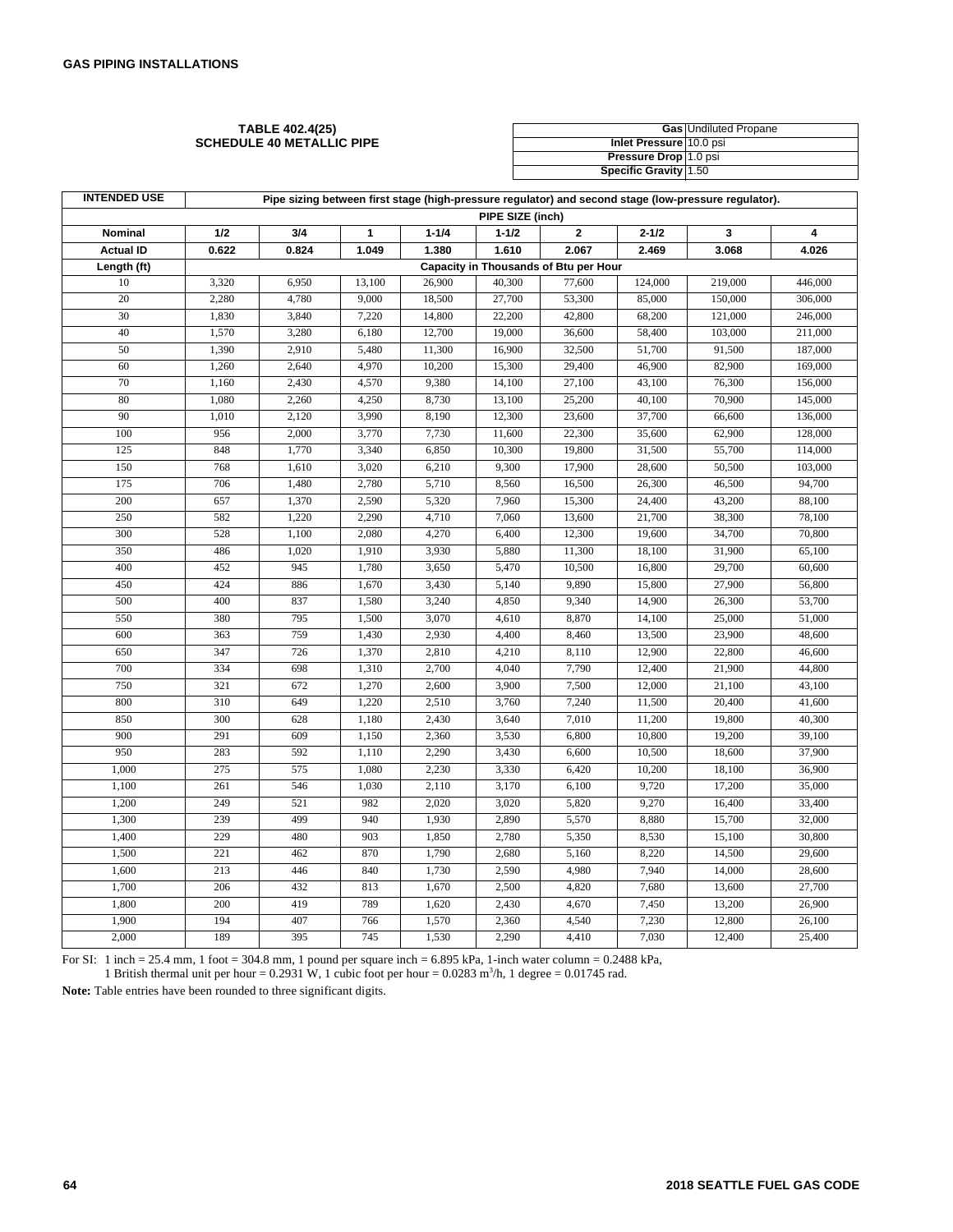#### **TABLE 402.4(26) SCHEDULE 40 METALLIC PIPE**

|                         | <b>Gas</b> Undiluted Propane |
|-------------------------|------------------------------|
| Inlet Pressure 10.0 psi |                              |
| Pressure Drop 3.0 psi   |                              |
| Specific Gravity 1.50   |                              |

| <b>INTENDED USE</b> |       | Pipe sizing between first stage (high-pressure regulator) and second stage (low-pressure regulator). |        |           |                                       |              |           |         |         |  |  |  |  |
|---------------------|-------|------------------------------------------------------------------------------------------------------|--------|-----------|---------------------------------------|--------------|-----------|---------|---------|--|--|--|--|
|                     |       | PIPE SIZE (inch)                                                                                     |        |           |                                       |              |           |         |         |  |  |  |  |
| Nominal             | 1/2   | 3/4                                                                                                  | 1      | $1 - 1/4$ | $1 - 1/2$                             | $\mathbf{2}$ | $2 - 1/2$ | 3       | 4       |  |  |  |  |
| <b>Actual ID</b>    | 0.622 | 0.824                                                                                                | 1.049  | 1.380     | 1.610                                 | 2.067        | 2.469     | 3.068   | 4.026   |  |  |  |  |
| Length (ft)         |       |                                                                                                      |        |           | Capacity in Thousands of Btu per Hour |              |           |         |         |  |  |  |  |
| 10                  | 5,890 | 12,300                                                                                               | 23,200 | 47,600    | 71,300                                | 137,000      | 219,000   | 387,000 | 789,000 |  |  |  |  |
| 20                  | 4,050 | 8,460                                                                                                | 15,900 | 32,700    | 49,000                                | 94,400       | 150,000   | 266,000 | 543,000 |  |  |  |  |
| 30                  | 3,250 | 6,790                                                                                                | 12,800 | 26,300    | 39,400                                | 75,800       | 121,000   | 214,000 | 436,000 |  |  |  |  |
| 40                  | 2,780 | 5,810                                                                                                | 11,000 | 22,500    | 33,700                                | 64,900       | 103,000   | 183,000 | 373,000 |  |  |  |  |
| 50                  | 2,460 | 5,150                                                                                                | 9,710  | 19,900    | 29,900                                | 57,500       | 91,600    | 162,000 | 330,000 |  |  |  |  |
| 60                  | 2,230 | 4,670                                                                                                | 8,790  | 18,100    | 27,100                                | 52,100       | 83,000    | 147,000 | 299,000 |  |  |  |  |
| 70                  | 2,050 | 4,300                                                                                                | 8,090  | 16,600    | 24,900                                | 47,900       | 76,400    | 135,000 | 275,000 |  |  |  |  |
| 80                  | 1,910 | 4,000                                                                                                | 7,530  | 15,500    | 23,200                                | 44,600       | 71,100    | 126,000 | 256,000 |  |  |  |  |
| 90                  | 1,790 | 3,750                                                                                                | 7,060  | 14,500    | 21,700                                | 41,800       | 66,700    | 118,000 | 240,000 |  |  |  |  |
| 100                 | 1,690 | 3,540                                                                                                | 6,670  | 13,700    | 20,500                                | 39,500       | 63,000    | 111,000 | 227,000 |  |  |  |  |
| 125                 | 1,500 | 3,140                                                                                                | 5,910  | 12,100    | 18,200                                | 35,000       | 55,800    | 98,700  | 201,000 |  |  |  |  |
| 150                 | 1,360 | 2,840                                                                                                | 5,360  | 11,000    | 16,500                                | 31,700       | 50,600    | 89,400  | 182,000 |  |  |  |  |
| 175                 | 1,250 | 2,620                                                                                                | 4,930  | 10,100    | 15,200                                | 29,200       | 46,500    | 82,300  | 167,800 |  |  |  |  |
| 200                 | 1,160 | 2,430                                                                                                | 4,580  | 9,410     | 14,100                                | 27,200       | 43,300    | 76,500  | 156,100 |  |  |  |  |
| 250                 | 1,030 | 2,160                                                                                                | 4,060  | 8,340     | 12,500                                | 24,100       | 38,400    | 67,800  | 138,400 |  |  |  |  |
| 300                 | 935   | 1,950                                                                                                | 3,680  | 7,560     | 11,300                                | 21,800       | 34,800    | 61,500  | 125,400 |  |  |  |  |
| 350                 | 860   | 1,800                                                                                                | 3,390  | 6,950     | 10,400                                | 20,100       | 32,000    | 56,500  | 115,300 |  |  |  |  |
| 400                 | 800   | 1,670                                                                                                | 3,150  | 6,470     | 9,690                                 | 18,700       | 29,800    | 52,600  | 107,300 |  |  |  |  |
| 450                 | 751   | 1,570                                                                                                | 2,960  | 6,070     | 9,090                                 | 17,500       | 27,900    | 49,400  | 100,700 |  |  |  |  |
| 500                 | 709   | 1,480                                                                                                | 2,790  | 5,730     | 8,590                                 | 16,500       | 26,400    | 46,600  | 95,100  |  |  |  |  |
| 550                 | 673   | 1,410                                                                                                | 2,650  | 5,450     | 8,160                                 | 15,700       | 25,000    | 44,300  | 90,300  |  |  |  |  |
| 600                 | 642   | 1,340                                                                                                | 2,530  | 5,200     | 7,780                                 | 15,000       | 23,900    | 42,200  | 86,200  |  |  |  |  |
| 650                 | 615   | 1,290                                                                                                | 2,420  | 4,980     | 7,450                                 | 14,400       | 22,900    | 40,500  | 82,500  |  |  |  |  |
| 700                 | 591   | 1,240                                                                                                | 2,330  | 4,780     | 7,160                                 | 13,800       | 22,000    | 38,900  | 79,300  |  |  |  |  |
| 750                 | 569   | 1,190                                                                                                | 2,240  | 4,600     | 6,900                                 | 13,300       | 21,200    | 37,400  | 76,400  |  |  |  |  |
| 800                 | 550   | 1,150                                                                                                | 2,170  | 4,450     | 6,660                                 | 12,800       | 20,500    | 36,200  | 73,700  |  |  |  |  |
| 850                 | 532   | 1,110                                                                                                | 2,100  | 4,300     | 6,450                                 | 12,400       | 19,800    | 35,000  | 71,400  |  |  |  |  |
| 900                 | 516   | 1,080                                                                                                | 2,030  | 4,170     | 6,250                                 | 12,000       | 19,200    | 33,900  | 69,200  |  |  |  |  |
| 950                 | 501   | 1,050                                                                                                | 1,970  | 4,050     | 6,070                                 | 11,700       | 18,600    | 32,900  | 67,200  |  |  |  |  |
| 1,000               | 487   | 1,020                                                                                                | 1,920  | 3,940     | 5,900                                 | 11,400       | 18,100    | 32,000  | 65,400  |  |  |  |  |
| 1,100               | 463   | 968                                                                                                  | 1,820  | 3,740     | 5,610                                 | 10,800       | 17,200    | 30,400  | 62,100  |  |  |  |  |
| 1,200               | 442   | 923                                                                                                  | 1,740  | 3,570     | 5,350                                 | 10,300       | 16,400    | 29,000  | 59,200  |  |  |  |  |
| 1,300               | 423   | 884                                                                                                  | 1,670  | 3,420     | 5,120                                 | 9,870        | 15,700    | 27,800  | 56,700  |  |  |  |  |
| 1,400               | 406   | 849                                                                                                  | 1,600  | 3,280     | 4,920                                 | 9,480        | 15,100    | 26,700  | 54,500  |  |  |  |  |
| 1,500               | 391   | 818                                                                                                  | 1,540  | 3,160     | 4,740                                 | 9,130        | 14,600    | 25,700  | 52,500  |  |  |  |  |
| 1,600               | 378   | 790                                                                                                  | 1,490  | 3,060     | 4,580                                 | 8,820        | 14,100    | 24,800  | 50,700  |  |  |  |  |
| 1,700               | 366   | 765                                                                                                  | 1,440  | 2,960     | 4,430                                 | 8,530        | 13,600    | 24,000  | 49,000  |  |  |  |  |
| 1,800               | 355   | 741                                                                                                  | 1,400  | 2,870     | 4,300                                 | 8,270        | 13,200    | 23,300  | 47,600  |  |  |  |  |
| 1,900               | 344   | 720                                                                                                  | 1,360  | 2,780     | 4,170                                 | 8,040        | 12,800    | 22,600  | 46,200  |  |  |  |  |
| 2,000               | 335   | 700                                                                                                  | 1,320  | 2,710     | 4,060                                 | 7,820        | 12,500    | 22,000  | 44,900  |  |  |  |  |

For SI: 1 inch = 25.4 mm, 1 foot = 304.8 mm, 1 pound per square inch =  $6.895$  kPa, 1-inch water column =  $0.2488$  kPa,

1 British thermal unit per hour = 0.2931 W, 1 cubic foot per hour = 0.0283 m<sup>3</sup>/h, 1 degree = 0.01745 rad.<br>**Note:** Table entries have been rounded to three significant digits.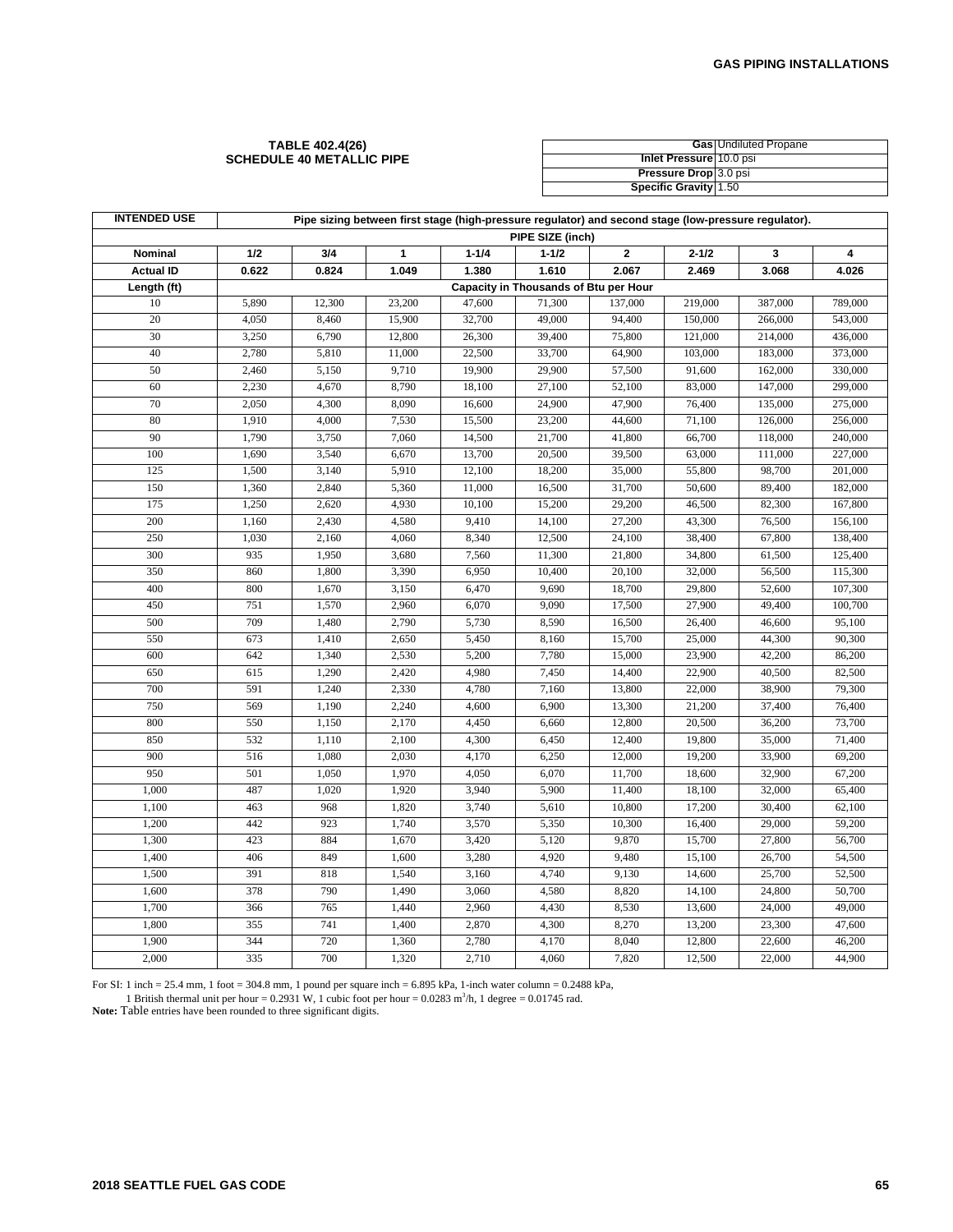#### **TABLE 402.4(27) SCHEDULE 40 METALLIC PIPE**

|                        | <b>Gas Undiluted Propane</b> |
|------------------------|------------------------------|
| Inlet Pressure 2.0 psi |                              |
| Pressure Drop 1.0 psi  |                              |
| Specific Gravity 1.50  |                              |

| <b>INTENDED USE</b> | Pipe sizing between 2 psig service and line pressure regulator. |                    |        |           |                                       |             |           |         |         |  |  |
|---------------------|-----------------------------------------------------------------|--------------------|--------|-----------|---------------------------------------|-------------|-----------|---------|---------|--|--|
|                     |                                                                 | PIPE SIZE (inch)   |        |           |                                       |             |           |         |         |  |  |
| Nominal             | 1/2                                                             | 3/4                | 1      | $1 - 1/4$ | $1 - 1/2$                             | $\mathbf 2$ | $2 - 1/2$ | 3       | 4       |  |  |
| <b>Actual ID</b>    | 0.622                                                           | 0.824              | 1.049  | 1.380     | 1.610                                 | 2.067       | 2.469     | 3.068   | 4.026   |  |  |
| Length (ft)         |                                                                 |                    |        |           | Capacity in Thousands of Btu per Hour |             |           |         |         |  |  |
| 10                  | 2,680                                                           | $\overline{5,590}$ | 10,500 | 21,600    | 32,400                                | 62,400      | 99,500    | 176,000 | 359,000 |  |  |
| 20                  | 1,840                                                           | 3,850              | 7,240  | 14,900    | 22,300                                | 42,900      | 68,400    | 121,000 | 247,000 |  |  |
| 30                  | 1,480                                                           | 3,090              | 5,820  | 11,900    | 17,900                                | 34,500      | 54,900    | 97,100  | 198,000 |  |  |
| 40                  | 1,260                                                           | 2,640              | 4,980  | 10,200    | 15,300                                | 29,500      | 47,000    | 83,100  | 170,000 |  |  |
| 50                  | 1,120                                                           | 2,340              | 4,410  | 9,060     | 13,600                                | 26,100      | 41,700    | 73,700  | 150,000 |  |  |
| 60                  | 1,010                                                           | 2,120              | 4,000  | 8,210     | 12,300                                | 23,700      | 37,700    | 66,700  | 136,000 |  |  |
| 70                  | 934                                                             | 1,950              | 3,680  | 7,550     | 11,300                                | 21,800      | 34,700    | 61,400  | 125,000 |  |  |
| 80                  | 869                                                             | 1,820              | 3,420  | 7,020     | 10,500                                | 20,300      | 32,300    | 57,100  | 116,000 |  |  |
| 90                  | 815                                                             | 1,700              | 3,210  | 6,590     | 9,880                                 | 19,000      | 30,300    | 53,600  | 109,000 |  |  |
| 100                 | 770                                                             | 1,610              | 3,030  | 6,230     | 9,330                                 | 18,000      | 28,600    | 50,600  | 103,000 |  |  |
| 125                 | 682                                                             | 1,430              | 2,690  | 5,520     | 8,270                                 | 15,900      | 25,400    | 44,900  | 91,500  |  |  |
| 150                 | 618                                                             | 1,290              | 2,440  | 5,000     | 7,490                                 | 14,400      | 23,000    | 40,700  | 82,900  |  |  |
| 175                 | 569                                                             | 1,190              | 2,240  | 4,600     | 6,890                                 | 13,300      | 21,200    | 37,400  | 76,300  |  |  |
| 200                 | 529                                                             | 1,110              | 2,080  | 4,280     | 6,410                                 | 12,300      | 19,700    | 34,800  | 71,000  |  |  |
| 250                 | 469                                                             | 981                | 1,850  | 3,790     | 5,680                                 | 10,900      | 17,400    | 30,800  | 62,900  |  |  |
| 300                 | 425                                                             | 889                | 1,670  | 3,440     | 5,150                                 | 9,920       | 15,800    | 27,900  | 57,000  |  |  |
| 350                 | 391                                                             | 817                | 1,540  | 3,160     | 4,740                                 | 9,120       | 14,500    | 25,700  | 52,400  |  |  |
| 400                 | 364                                                             | 760                | 1,430  | 2,940     | 4,410                                 | 8,490       | 13,500    | 23,900  | 48,800  |  |  |
| 450                 | 341                                                             | 714                | 1,340  | 2,760     | 4,130                                 | 7,960       | 12,700    | 22,400  | 45,800  |  |  |
| 500                 | 322                                                             | 674                | 1,270  | 2,610     | 3,910                                 | 7,520       | 12,000    | 21,200  | 43,200  |  |  |
| 550                 | 306                                                             | 640                | 1,210  | 2,480     | 3,710                                 | 7,140       | 11,400    | 20,100  | 41,100  |  |  |
| 600                 | 292                                                             | 611                | 1,150  | 2,360     | 3,540                                 | 6,820       | 10,900    | 19,200  | 39,200  |  |  |
| 650                 | 280                                                             | 585                | 1,100  | 2,260     | 3,390                                 | 6,530       | 10,400    | 18,400  | 37,500  |  |  |
| 700                 | 269                                                             | 562                | 1,060  | 2,170     | 3,260                                 | 6,270       | 9,990     | 17,700  | 36,000  |  |  |
| 750                 | 259                                                             | 541                | 1,020  | 2,090     | 3,140                                 | 6,040       | 9,630     | 17,000  | 34,700  |  |  |
| 800                 | 250                                                             | 523                | 985    | 2,020     | 3,030                                 | 5,830       | 9,300     | 16,400  | 33,500  |  |  |
| 850                 | 242                                                             | 506                | 953    | 1,960     | 2,930                                 | 5,640       | 9,000     | 15,900  | 32,400  |  |  |
| 900                 | 235                                                             | 490                | 924    | 1,900     | 2,840                                 | 5,470       | 8,720     | 15,400  | 31,500  |  |  |
| 950                 | 228                                                             | 476                | 897    | 1,840     | 2,760                                 | 5,310       | 8,470     | 15,000  | 30,500  |  |  |
| 1,000               | 222                                                             | 463                | 873    | 1,790     | 2,680                                 | 5,170       | 8,240     | 14,600  | 29,700  |  |  |
| 1,100               | 210                                                             | 440                | 829    | 1,700     | 2,550                                 | 4,910       | 7,830     | 13,800  | 28,200  |  |  |
| 1,200               | 201                                                             | 420                | 791    | 1,620     | 2,430                                 | 4,680       | 7,470     | 13,200  | 26,900  |  |  |
| 1,300               | 192                                                             | 402                | 757    | 1,550     | 2,330                                 | 4,490       | 7,150     | 12,600  | 25,800  |  |  |
| 1,400               | 185                                                             | 386                | 727    | 1,490     | 2,240                                 | 4,310       | 6,870     | 12,100  | 24,800  |  |  |
| 1,500               | 178                                                             | 372                | 701    | 1,440     | 2,160                                 | 4,150       | 6,620     | 11,700  | 23,900  |  |  |
| 1,600               | 172                                                             | 359                | 677    | 1,390     | 2,080                                 | 4,010       | 6,390     | 11,300  | 23,000  |  |  |
| 1,700               | 166                                                             | 348                | 655    | 1,340     | 2,010                                 | 3,880       | 6,180     | 10,900  | 22,300  |  |  |
| 1,800               | 161                                                             | 337                | 635    | 1,300     | 1,950                                 | 3,760       | 6,000     | 10,600  | 21,600  |  |  |
| 1,900               | 157                                                             | 327                | 617    | 1,270     | 1,900                                 | 3,650       | 5,820     | 10,300  | 21,000  |  |  |
| 2,000               | 152                                                             | 318                | 600    | 1,230     | 1,840                                 | 3,550       | 5,660     | 10,000  | 20,400  |  |  |

For SI: 1 inch = 25.4 mm, 1 foot = 304.8 mm, 1 pound per square inch =  $6.895$  kPa, 1-inch water column =  $0.2488$  kPa,

1 British thermal unit per hour =  $0.2931$  W, 1 cubic foot per hour =  $0.0283$  m<sup>3</sup>/h, 1 degree =  $0.01745$  rad.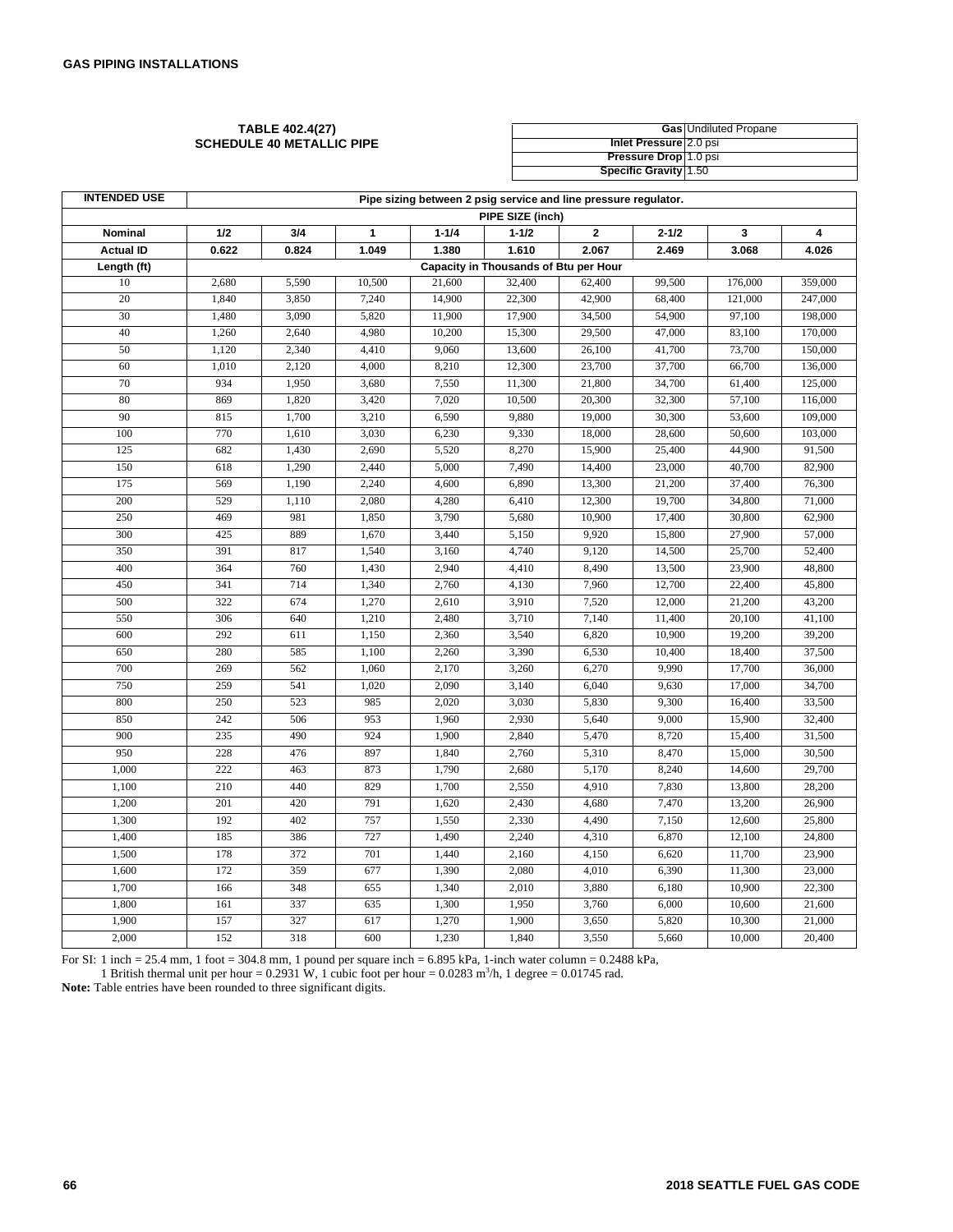#### **TABLE 402.4(28) SCHEDULE 40 METALLIC PIPE**

|                              | <b>Gas</b> Undiluted Propane |
|------------------------------|------------------------------|
| Inlet Pressure 11.0 in. w.c. |                              |
| Pressure Drop 0.5 in. w.c.   |                              |
| Specific Gravity 1.50        |                              |

| <b>INTENDED USE</b> | Pipe sizing between single- or second-stage (low pressure) regulator and appliance. |       |                  |           |           |             |           |        |        |  |
|---------------------|-------------------------------------------------------------------------------------|-------|------------------|-----------|-----------|-------------|-----------|--------|--------|--|
|                     | PIPE SIZE (inch)                                                                    |       |                  |           |           |             |           |        |        |  |
| Nominal             | 1/2                                                                                 | 3/4   | $\mathbf{1}$     | $1 - 1/4$ | $1 - 1/2$ | $\mathbf 2$ | $2 - 1/2$ | 3      | 4      |  |
| <b>Actual ID</b>    | 0.622                                                                               | 0.824 | 1.049            | 1.380     | 1.610     | 2.067       | 2.469     | 3.068  | 4.026  |  |
| Length (ft)         | Capacity in Thousands of Btu per Hour                                               |       |                  |           |           |             |           |        |        |  |
| 10                  | 291                                                                                 | 608   | 1,150            | 2,350     | 3,520     | 6,790       | 10,800    | 19,100 | 39,000 |  |
| 20                  | 200                                                                                 | 418   | 787              | 1,620     | 2,420     | 4,660       | 7,430     | 13,100 | 26,800 |  |
| 30                  | 160                                                                                 | 336   | 632              | 1,300     | 1,940     | 3,750       | 5,970     | 10,600 | 21,500 |  |
| 40                  | 137                                                                                 | 287   | 541              | 1,110     | 1,660     | 3,210       | 5,110     | 9,030  | 18,400 |  |
| 50                  | 122                                                                                 | 255   | 480              | 985       | 1,480     | 2,840       | 4,530     | 8,000  | 16,300 |  |
| 60                  | 110                                                                                 | 231   | 434              | 892       | 1,340     | 2,570       | 4,100     | 7,250  | 14,800 |  |
| 80                  | 101                                                                                 | 212   | 400              | 821       | 1,230     | 2,370       | 3,770     | 6,670  | 13,600 |  |
| 100                 | 94                                                                                  | 197   | 372              | 763       | 1,140     | 2,200       | 3,510     | 6,210  | 12,700 |  |
| 125                 | 89                                                                                  | 185   | 349              | 716       | 1,070     | 2,070       | 3,290     | 5,820  | 11,900 |  |
| 150                 | 84                                                                                  | 175   | 330              | 677       | 1,010     | 1,950       | 3,110     | 5,500  | 11,200 |  |
| 175                 | 74                                                                                  | 155   | 292              | 600       | 899       | 1,730       | 2,760     | 4,880  | 9,950  |  |
| 200                 | 67                                                                                  | 140   | 265              | 543       | 814       | 1,570       | 2,500     | 4,420  | 9,010  |  |
| 250                 | 62                                                                                  | 129   | 243              | 500       | 749       | 1,440       | 2,300     | 4,060  | 8,290  |  |
| 300                 | 58                                                                                  | 120   | 227              | 465       | 697       | 1,340       | 2,140     | 3,780  | 7,710  |  |
| 350                 | 51                                                                                  | 107   | 201              | 412       | 618       | 1,190       | 1,900     | 3,350  | 6,840  |  |
| 400                 | 46                                                                                  | 97    | 182              | 373       | 560       | 1,080       | 1,720     | 3,040  | 6,190  |  |
| 450                 | 42                                                                                  | 89    | 167              | 344       | 515       | 991         | 1,580     | 2,790  | 5,700  |  |
| 500                 | 40                                                                                  | 83    | 156              | 320       | 479       | 922         | 1,470     | 2,600  | 5,300  |  |
| 550                 | 37                                                                                  | 78    | 146              | 300       | 449       | 865         | 1,380     | 2,440  | 4,970  |  |
| 600                 | 35                                                                                  | 73    | 138              | 283       | 424       | 817         | 1,300     | 2,300  | 4,700  |  |
| 650                 | 33                                                                                  | 70    | 131              | 269       | 403       | 776         | 1,240     | 2,190  | 4,460  |  |
| 700                 | $\overline{32}$                                                                     | 66    | 125              | 257       | 385       | 741         | 1,180     | 2,090  | 4,260  |  |
| 750                 | 30                                                                                  | 64    | 120              | 246       | 368       | 709         | 1,130     | 2,000  | 4,080  |  |
| 800                 | 29                                                                                  | 61    | $\overline{115}$ | 236       | 354       | 681         | 1,090     | 1,920  | 3,920  |  |
| 850                 | 28                                                                                  | 59    | 111              | 227       | 341       | 656         | 1,050     | 1,850  | 3,770  |  |
| 900                 | 27                                                                                  | 57    | 107              | 220       | 329       | 634         | 1,010     | 1,790  | 3,640  |  |
| 950                 | 26                                                                                  | 55    | 104              | 213       | 319       | 613         | 978       | 1,730  | 3,530  |  |
| 1,000               | 25                                                                                  | 53    | 100              | 206       | 309       | 595         | 948       | 1,680  | 3,420  |  |
| 1,100               | 25                                                                                  | 52    | 97               | 200       | 300       | 578         | 921       | 1,630  | 3,320  |  |
| 1,200               | 24                                                                                  | 50    | 95               | 195       | 292       | 562         | 895       | 1,580  | 3,230  |  |
| 1,300               | 23                                                                                  | 48    | 90               | 185       | 277       | 534         | 850       | 1,500  | 3,070  |  |
| 1,400               | 22                                                                                  | 46    | 86               | 176       | 264       | 509         | 811       | 1,430  | 2,930  |  |
| 1,500               | 21                                                                                  | 44    | 82               | 169       | 253       | 487         | 777       | 1,370  | 2,800  |  |
| 1,600               | 20                                                                                  | 42    | 79               | 162       | 243       | 468         | 746       | 1,320  | 2,690  |  |
| 1,700               | 19                                                                                  | 40    | 76               | 156       | 234       | 451         | 719       | 1,270  | 2,590  |  |
| 1,800               | 19                                                                                  | 39    | 74               | 151       | 226       | 436         | 694       | 1,230  | 2,500  |  |
| 1,900               | 18                                                                                  | 38    | 71               | 146       | 219       | 422         | 672       | 1,190  | 2,420  |  |
| 2,000               | 18                                                                                  | 37    | 69               | 142       | 212       | 409         | 652       | 1,150  | 2,350  |  |

For SI: 1 inch = 25.4 mm, 1 foot = 304.8 mm, 1 pound per square inch =  $6.895$  kPa, 1-inch water column =  $0.2488$  kPa,

1 British thermal unit per hour =  $0.2931$  W, 1 cubic foot per hour =  $0.0283$  m<sup>3</sup>/h, 1 degree =  $0.01745$  rad.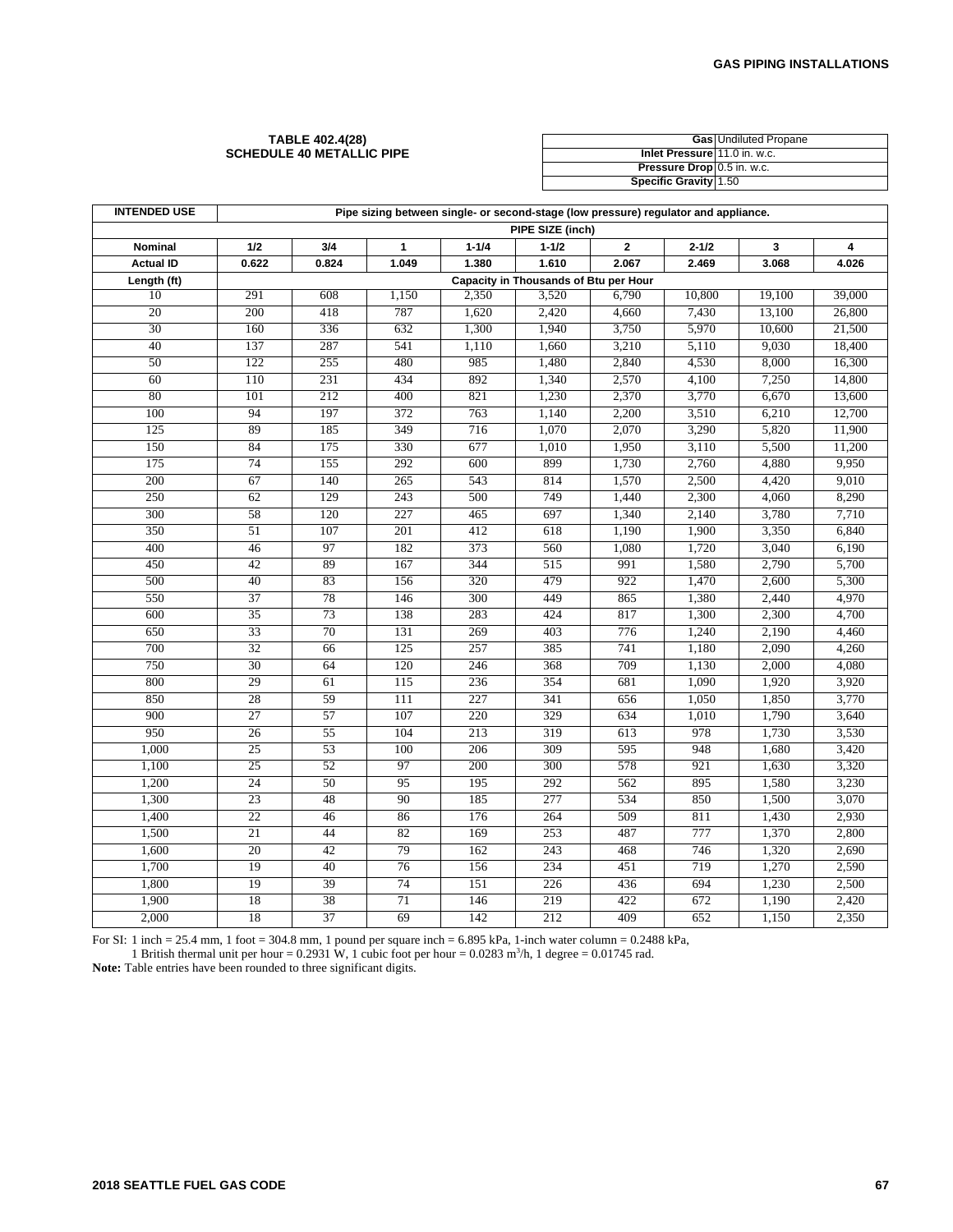#### **TABLE 402.4(29) SEMIRIGID COPPER TUBING**

|                              | <b>Gas</b> Undiluted Propane |
|------------------------------|------------------------------|
| Inlet Pressure 10.0 psi      |                              |
| Pressure Drop 1.0 psi        |                              |
| <b>Specific Gravity 1.50</b> |                              |

| <b>INTENDED USE</b><br>Sizing between first stage (high-pressure regulator) and second stage (low-pressure regulator). |            |       |       |       |       |                                       |              |           |           |                |
|------------------------------------------------------------------------------------------------------------------------|------------|-------|-------|-------|-------|---------------------------------------|--------------|-----------|-----------|----------------|
|                                                                                                                        |            |       |       |       |       | TUBE SIZE (in.)                       |              |           |           |                |
| Nominal                                                                                                                | K&L        | 1/4   | 3/8   | 1/2   | 5/8   | 3/4                                   | $\mathbf{1}$ | $1 - 1/4$ | $1 - 1/2$ | $\overline{2}$ |
|                                                                                                                        | <b>ACR</b> | 3/8   | 1/2   | 5/8   | 3/4   | 7/8                                   | $1 - 1/8$    | $1 - 3/8$ |           |                |
| Outside                                                                                                                |            | 0.375 | 0.500 | 0.625 | 0.750 | 0.875                                 | 1.125        | 1.375     | 1.625     | 2.125          |
| Inside                                                                                                                 |            | 0.305 | 0.402 | 0.527 | 0.652 | 0.745                                 | 0.995        | 1.245     | 1.481     | 1.959          |
| Length (ft)                                                                                                            |            |       |       |       |       | Capacity in Thousands of Btu per Hour |              |           |           |                |
| 10                                                                                                                     |            | 513   | 1,060 | 2,150 | 3,760 | 5,330                                 | 11,400       | 20,500    | 32,300    | 67,400         |
| 20                                                                                                                     |            | 352   | 727   | 1,480 | 2,580 | 3,670                                 | 7,830        | 14,100    | 22,200    | 46,300         |
| 30                                                                                                                     |            | 283   | 584   | 1,190 | 2,080 | 2,940                                 | 6,290        | 11,300    | 17,900    | 37,200         |
| 40                                                                                                                     |            | 242   | 500   | 1,020 | 1,780 | 2,520                                 | 5,380        | 9,690     | 15,300    | 31,800         |
| 50                                                                                                                     |            | 215   | 443   | 901   | 1,570 | 2,230                                 | 4,770        | 8,590     | 13,500    | 28,200         |
| 60                                                                                                                     |            | 194   | 401   | 816   | 1,430 | 2,020                                 | 4,320        | 7,780     | 12,300    | 25,600         |
| 70                                                                                                                     |            | 179   | 369   | 751   | 1,310 | 1,860                                 | 3,980        | 7,160     | 11,300    | 23,500         |
| 80                                                                                                                     |            | 166   | 343   | 699   | 1,220 | 1,730                                 | 3,700        | 6,660     | 10,500    | 21,900         |
| 90                                                                                                                     |            | 156   | 322   | 655   | 1,150 | 1,630                                 | 3,470        | 6,250     | 9,850     | 20,500         |
| 100                                                                                                                    |            | 147   | 304   | 619   | 1,080 | 1,540                                 | 3,280        | 5,900     | 9,310     | 19,400         |
| 125                                                                                                                    |            | 131   | 270   | 549   | 959   | 1,360                                 | 2,910        | 5,230     | 8,250     | 17,200         |
| 150                                                                                                                    |            | 118   | 244   | 497   | 869   | 1,230                                 | 2,630        | 4,740     | 7,470     | 15,600         |
| 175                                                                                                                    |            | 109   | 225   | 457   | 799   | 1,130                                 | 2,420        | 4,360     | 6,880     | 14,300         |
| 200                                                                                                                    |            | 101   | 209   | 426   | 744   | 1,060                                 | 2,250        | 4,060     | 6,400     | 13,300         |
| 250                                                                                                                    |            | 90    | 185   | 377   | 659   | 935                                   | 2,000        | 3,600     | 5,670     | 11,800         |
| 300                                                                                                                    |            | 81    | 168   | 342   | 597   | 847                                   | 1,810        | 3,260     | 5,140     | 10,700         |
| 350                                                                                                                    |            | 75    | 155   | 314   | 549   | 779                                   | 1,660        | 3,000     | 4,730     | 9,840          |
| 400                                                                                                                    |            | 70    | 144   | 292   | 511   | 725                                   | 1,550        | 2,790     | 4,400     | 9,160          |
| 450                                                                                                                    |            | 65    | 135   | 274   | 480   | 680                                   | 1,450        | 2,620     | 4,130     | 8,590          |
| 500                                                                                                                    |            | 62    | 127   | 259   | 453   | 643                                   | 1,370        | 2,470     | 3,900     | 8,120          |
| 550                                                                                                                    |            | 59    | 121   | 246   | 430   | 610                                   | 1,300        | 2,350     | 3,700     | 7,710          |
| 600                                                                                                                    |            | 56    | 115   | 235   | 410   | 582                                   | 1,240        | 2,240     | 3,530     | 7,350          |
| 650                                                                                                                    |            | 54    | 111   | 225   | 393   | 558                                   | 1,190        | 2,140     | 3,380     | 7,040          |
| 700                                                                                                                    |            | 51    | 106   | 216   | 378   | 536                                   | 1,140        | 2,060     | 3,250     | 6,770          |
| 750                                                                                                                    |            | 50    | 102   | 208   | 364   | 516                                   | 1,100        | 1,980     | 3,130     | 6,520          |
| 800                                                                                                                    |            | 48    | 99    | 201   | 351   | 498                                   | 1,060        | 1,920     | 3,020     | 6,290          |
| 850                                                                                                                    |            | 46    | 96    | 195   | 340   | 482                                   | 1,030        | 1,850     | 2,920     | 6,090          |
| 900                                                                                                                    |            | 45    | 93    | 189   | 330   | 468                                   | 1,000        | 1,800     | 2,840     | 5,910          |
| 950                                                                                                                    |            | 44    | 90    | 183   | 320   | 454                                   | 970          | 1,750     | 2,750     | 5,730          |
| 1,000                                                                                                                  |            | 42    | 88    | 178   | 311   | 442                                   | 944          | 1,700     | 2,680     | 5,580          |
| 1,100                                                                                                                  |            | 40    | 83    | 169   | 296   | 420                                   | 896          | 1,610     | 2,540     | 5,300          |
| 1,200                                                                                                                  |            | 38    | 79    | 161   | 282   | 400                                   | 855          | 1,540     | 2,430     | 5,050          |
| 1,300                                                                                                                  |            | 37    | 76    | 155   | 270   | 383                                   | 819          | 1,470     | 2,320     | 4,840          |
| 1,400                                                                                                                  |            | 35    | 73    | 148   | 260   | 368                                   | 787          | 1,420     | 2,230     | 4,650          |
| 1,500                                                                                                                  |            | 34    | 70    | 143   | 250   | 355                                   | 758          | 1,360     | 2,150     | 4,480          |
| 1,600                                                                                                                  |            | 33    | 68    | 138   | 241   | 343                                   | 732          | 1,320     | 2,080     | 4,330          |
| 1,700                                                                                                                  |            | 32    | 66    | 134   | 234   | 331                                   | 708          | 1,270     | 2,010     | 4,190          |
| 1,800                                                                                                                  |            | 31    | 64    | 130   | 227   | 321                                   | 687          | 1,240     | 1,950     | 4,060          |
| 1,900                                                                                                                  |            | 30    | 62    | 126   | 220   | 312                                   | 667          | 1,200     | 1,890     | 3,940          |
| 2,000                                                                                                                  |            | 29    | 60    | 122   | 214   | 304                                   | 648          | 1,170     | 1,840     | 3,830          |

For SI: 1 inch = 25.4 mm, 1 foot = 304.8 mm, 1 pound per square inch = 6.895 kPa, 1-inch water column = 0.2488 kPa,

1 British thermal unit per hour = 0.2931 W, 1 cubic foot per hour =  $0.0283$  m<sup>3</sup>/h, 1 degree = 0.01745 rad.

Notes:

1. Table capacities are based on Type K copper tubing inside diameter (shown), which has the smallest inside diameter of the copper tubing products.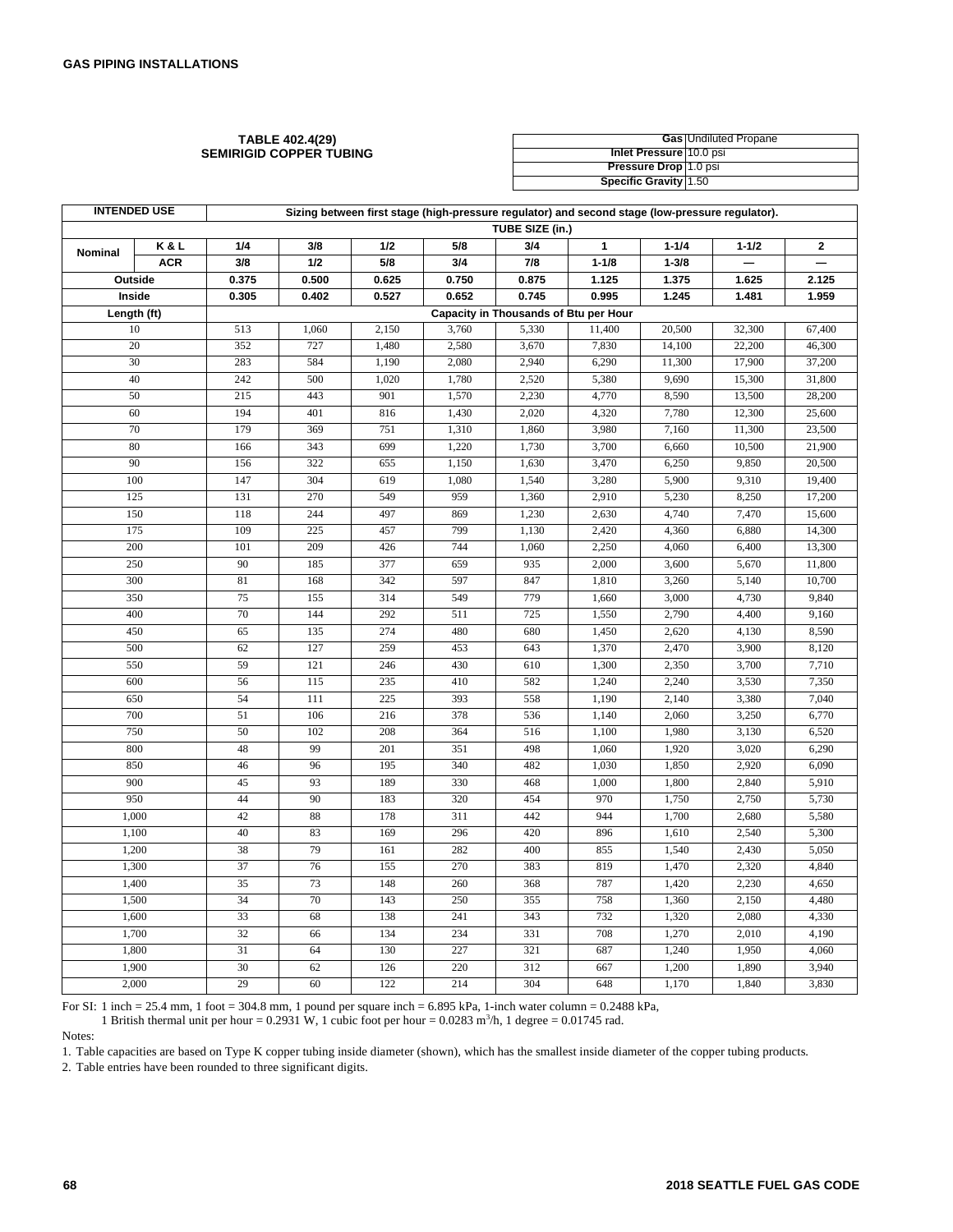#### **TABLE 402.4(30) SEMIRIGID COPPER TUBING**

|                              | <b>Gas Undiluted Propane</b> |
|------------------------------|------------------------------|
| Inlet Pressure 11.0 in. w.c. |                              |
| Pressure Drop 0.5 in. w.c.   |                              |
| <b>Specific Gravity 1.50</b> |                              |

|             | <b>INTENDED USE</b><br>Sizing between single or second stage (low-pressure regulator) and appliance. |                 |                                       |                 |                 |                         |              |           |           |                          |  |  |  |
|-------------|------------------------------------------------------------------------------------------------------|-----------------|---------------------------------------|-----------------|-----------------|-------------------------|--------------|-----------|-----------|--------------------------|--|--|--|
|             |                                                                                                      |                 |                                       |                 |                 | <b>TUBE SIZE (inch)</b> |              |           |           |                          |  |  |  |
| Nominal     | K&L                                                                                                  | 1/4             | 3/8                                   | 1/2             | 5/8             | 3/4                     | $\mathbf{1}$ | $1 - 1/4$ | $1 - 1/2$ | $\mathbf{2}$             |  |  |  |
|             | <b>ACR</b>                                                                                           | 3/8             | 1/2                                   | 5/8             | 3/4             | 7/8                     | $1 - 1/8$    | $1 - 3/8$ |           | $\overline{\phantom{0}}$ |  |  |  |
| Outside     |                                                                                                      | 0.375           | 0.500                                 | 0.625           | 0.750           | 0.875                   | 1.125        | 1.375     | 1.625     | 2.125                    |  |  |  |
| Inside      |                                                                                                      | 0.305           | 0.402                                 | 0.527           | 0.652           | 0.745                   | 0.995        | 1.245     | 1.481     | 1.959                    |  |  |  |
| Length (ft) |                                                                                                      |                 | Capacity in Thousands of Btu per Hour |                 |                 |                         |              |           |           |                          |  |  |  |
| $10\,$      |                                                                                                      | 45              | 93                                    | 188             | 329             | 467                     | 997          | 1,800     | 2,830     | 5,890                    |  |  |  |
| 20          |                                                                                                      | 31              | 64                                    | 129             | 226             | 321                     | 685          | 1,230     | 1,950     | 4,050                    |  |  |  |
| 30          |                                                                                                      | 25              | 51                                    | 104             | 182             | 258                     | 550          | 991       | 1,560     | 3,250                    |  |  |  |
| 40          |                                                                                                      | 21              | 44                                    | 89              | 155             | 220                     | 471          | 848       | 1,340     | 2,780                    |  |  |  |
| 50          |                                                                                                      | 19              | 39                                    | 79              | 138             | 195                     | 417          | 752       | 1,180     | 2,470                    |  |  |  |
| 60          |                                                                                                      | 17              | $\overline{35}$                       | 71              | 125             | 177                     | 378          | 681       | 1,070     | 2,240                    |  |  |  |
| 70          |                                                                                                      | 16              | 32                                    | 66              | 115             | 163                     | 348          | 626       | 988       | 2,060                    |  |  |  |
| 80          |                                                                                                      | 15              | 30                                    | 61              | 107             | 152                     | 324          | 583       | 919       | 1,910                    |  |  |  |
| 90          |                                                                                                      | 14              | 28                                    | 57              | 100             | 142                     | 304          | 547       | 862       | 1,800                    |  |  |  |
| 100         |                                                                                                      | 13              | $\overline{27}$                       | 54              | 95              | 134                     | 287          | 517       | 814       | 1,700                    |  |  |  |
| 125         |                                                                                                      | 11              | 24                                    | 48              | 84              | 119                     | 254          | 458       | 722       | 1,500                    |  |  |  |
| 150         |                                                                                                      | 10              | $\overline{21}$                       | 44              | 76              | 108                     | 230          | 415       | 654       | 1,360                    |  |  |  |
| 175         |                                                                                                      | <b>NA</b>       | 20                                    | 40              | 70              | 99                      | 212          | 382       | 602       | 1,250                    |  |  |  |
|             | 200                                                                                                  |                 | 18                                    | 37              | 65              | 92                      | 197          | 355       | 560       | 1,170                    |  |  |  |
|             | 250                                                                                                  |                 | 16                                    | 33              | 58              | 82                      | 175          | 315       | 496       | 1,030                    |  |  |  |
| 300         |                                                                                                      | NA              | 15                                    | 30              | 52              | 74                      | 158          | 285       | 449       | 936                      |  |  |  |
| 350         |                                                                                                      | <b>NA</b>       | 14                                    | 28              | 48              | 68                      | 146          | 262       | 414       | 861                      |  |  |  |
| 400         |                                                                                                      | NA              | 13                                    | 26              | 45              | 63                      | 136          | 244       | 385       | 801                      |  |  |  |
|             | 450                                                                                                  |                 | 12                                    | 24              | 42              | 60                      | 127          | 229       | 361       | 752                      |  |  |  |
| 500         |                                                                                                      | <b>NA</b>       | 11                                    | 23              | 40              | 56                      | 120          | 216       | 341       | 710                      |  |  |  |
| 550         |                                                                                                      | NA              | 11                                    | 22              | 38              | 53                      | 114          | 205       | 324       | 674                      |  |  |  |
| 600         |                                                                                                      | NA              | 10                                    | 21              | 36              | 51                      | 109          | 196       | 309       | 643                      |  |  |  |
| 650         |                                                                                                      | <b>NA</b>       | <b>NA</b>                             | 20              | 34              | 49                      | 104          | 188       | 296       | 616                      |  |  |  |
| 700         |                                                                                                      | <b>NA</b>       | NA                                    | 19              | 33              | 47                      | 100          | 180       | 284       | 592                      |  |  |  |
| 750         |                                                                                                      | NA              | NA                                    | 18              | 32              | 45                      | 96           | 174       | 274       | 570                      |  |  |  |
| 800         |                                                                                                      | NA              | NA                                    | 18              | 31              | 44                      | 93           | 168       | 264       | 551                      |  |  |  |
| 850         |                                                                                                      | NA              | NA                                    | 17              | 30              | 42                      | 90           | 162       | 256       | 533                      |  |  |  |
| 900         |                                                                                                      | <b>NA</b>       | <b>NA</b>                             | 17              | 29              | 41                      | 87           | 157       | 248       | 517                      |  |  |  |
| 950         |                                                                                                      | <b>NA</b>       | NA                                    | 16              | 28              | 40                      | 85           | 153       | 241       | 502                      |  |  |  |
| 1,000       |                                                                                                      | NA              | NA                                    | 16              | 27              | 39                      | 83           | 149       | 234       | 488                      |  |  |  |
| 1,100       |                                                                                                      | NA              | NA                                    | 15              | 26              | 37                      | 78           | 141       | 223       | 464                      |  |  |  |
| 1,200       |                                                                                                      | NA              | NA                                    | 14              | $\overline{25}$ | 35                      | 75           | 135       | 212       | 442                      |  |  |  |
| 1,300       |                                                                                                      | NA<br><b>NA</b> | <b>NA</b>                             | 14              | 24              | 34                      | 72           | 129       | 203       | 423                      |  |  |  |
|             | 1,400                                                                                                |                 | NA                                    | 13              | 23              | 32                      | 69           | 124       | 195       | 407                      |  |  |  |
| 1,500       |                                                                                                      | NA              | NA                                    | 13              | 22              | 31                      | 66           | 119       | 188       | 392                      |  |  |  |
| 1,600       |                                                                                                      | <b>NA</b>       | <b>NA</b>                             | 12              | 21              | 30                      | 64           | 115       | 182       | 378                      |  |  |  |
| 1,700       |                                                                                                      | NA              | NA                                    | 12              | 20              | 29                      | 62           | 112       | 176       | 366                      |  |  |  |
| 1,800       |                                                                                                      | NA              | NA                                    | 11              | 20              | 28                      | 60           | 108       | 170       | 355                      |  |  |  |
| 1,900       |                                                                                                      | <b>NA</b>       | <b>NA</b>                             | 11              | 19              | 27                      | 58           | 105       | 166       | 345                      |  |  |  |
| 2,000       |                                                                                                      | NA              | NA                                    | $\overline{11}$ | 19              | $\overline{27}$         | 57           | 102       | 161       | 335                      |  |  |  |

For SI: 1 inch = 25.4 mm, 1 foot = 304.8 mm, 1 pound per square inch = 6.895 kPa, 1-inch water column = 0.2488 kPa,

1 British thermal unit per hour =  $0.2931$  W, 1 cubic foot per hour =  $0.0283$  m<sup>3</sup>/h, 1 degree =  $0.01745$  rad.

Notes:

1. Table capacities are based on Type K copper tubing inside diameter (shown), which has the smallest inside diameter of the copper tubing products.

2. NA means a flow of less than 10,000 Btu/h.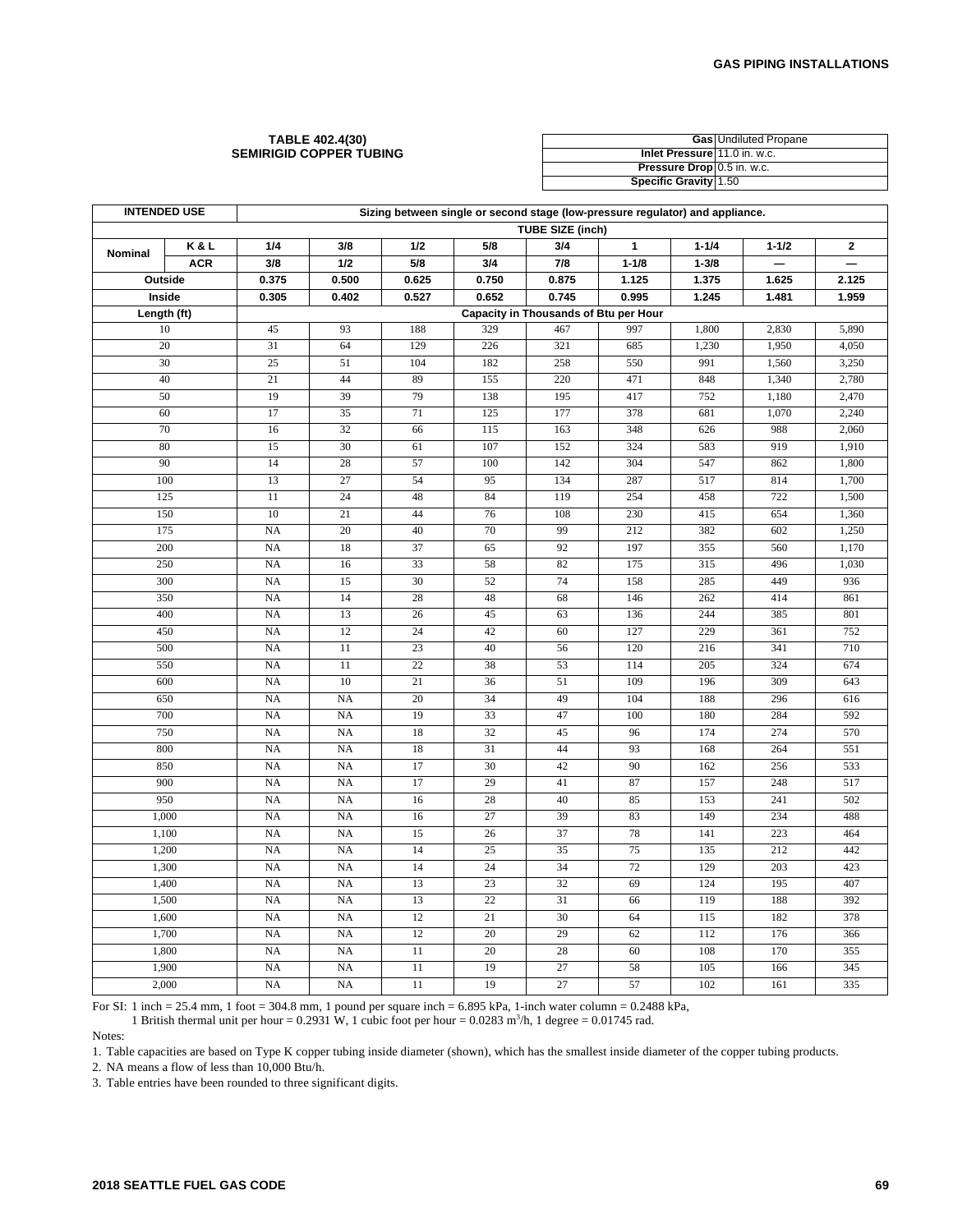#### **TABLE 402.4(31) SEMIRIGID COPPER TUBING**

|                        | <b>Gas Undiluted Propane</b> |
|------------------------|------------------------------|
| Inlet Pressure 2.0 psi |                              |
| Pressure Drop 1.0 psi  |                              |
| Specific Gravity 1.50  |                              |

| <b>INTENDED USE</b><br>Tube sizing between 2 psig service and line pressure regulator. |            |       |                                       |       |       |                         |              |           |           |              |  |
|----------------------------------------------------------------------------------------|------------|-------|---------------------------------------|-------|-------|-------------------------|--------------|-----------|-----------|--------------|--|
|                                                                                        |            |       |                                       |       |       | <b>TUBE SIZE (inch)</b> |              |           |           |              |  |
| Nominal                                                                                | K&L        | 1/4   | 3/8                                   | 1/2   | 5/8   | 3/4                     | $\mathbf{1}$ | $1 - 1/4$ | $1 - 1/2$ | $\mathbf{2}$ |  |
|                                                                                        | <b>ACR</b> | 3/8   | 1/2                                   | 5/8   | 3/4   | 7/8                     | $1 - 1/8$    | $1 - 3/8$ |           |              |  |
| Outside                                                                                |            | 0.375 | 0.500                                 | 0.625 | 0.750 | 0.875                   | 1.125        | 1.375     | 1.625     | 2.125        |  |
| Inside                                                                                 |            | 0.305 | 0.402                                 | 0.527 | 0.652 | 0.745                   | 0.995        | 1.245     | 1.481     | 1.959        |  |
| Length (ft)                                                                            |            |       | Capacity in Thousands of Btu per Hour |       |       |                         |              |           |           |              |  |
| 10                                                                                     |            | 413   | 852                                   | 1,730 | 3,030 | 4,300                   | 9,170        | 16,500    | 26,000    | 54,200       |  |
| 20                                                                                     |            | 284   | 585                                   | 1,190 | 2,080 | 2,950                   | 6,310        | 11,400    | 17,900    | 37,300       |  |
| 30                                                                                     |            | 228   | 470                                   | 956   | 1,670 | 2,370                   | 5,060        | 9,120     | 14,400    | 29,900       |  |
| 40                                                                                     |            | 195   | 402                                   | 818   | 1,430 | 2,030                   | 4,330        | 7,800     | 12,300    | 25,600       |  |
| 50                                                                                     |            | 173   | 356                                   | 725   | 1,270 | 1,800                   | 3,840        | 6,920     | 10,900    | 22,700       |  |
| 60                                                                                     |            | 157   | 323                                   | 657   | 1,150 | 1,630                   | 3,480        | 6,270     | 9,880     | 20,600       |  |
| 70                                                                                     |            | 144   | 297                                   | 605   | 1,060 | 1,500                   | 3,200        | 5,760     | 9,090     | 18,900       |  |
| 80                                                                                     |            | 134   | 276                                   | 562   | 983   | 1,390                   | 2,980        | 5,360     | 8,450     | 17,600       |  |
| 90                                                                                     |            | 126   | 259                                   | 528   | 922   | 1,310                   | 2,790        | 5,030     | 7,930     | 16,500       |  |
| 100                                                                                    |            | 119   | 245                                   | 498   | 871   | 1,240                   | 2,640        | 4,750     | 7,490     | 15,600       |  |
| 125                                                                                    |            | 105   | 217                                   | 442   | 772   | 1,100                   | 2,340        | 4,210     | 6,640     | 13,800       |  |
| 150                                                                                    |            | 95    | 197                                   | 400   | 700   | 992                     | 2,120        | 3,820     | 6,020     | 12,500       |  |
| 175                                                                                    |            | 88    | 181                                   | 368   | 644   | 913                     | 1,950        | 3,510     | 5,540     | 11,500       |  |
| 200                                                                                    |            | 82    | 168                                   | 343   | 599   | 849                     | 1,810        | 3,270     | 5,150     | 10,700       |  |
| 250                                                                                    |            | 72    | 149                                   | 304   | 531   | 753                     | 1,610        | 2,900     | 4,560     | 9,510        |  |
| 300                                                                                    |            | 66    | 135                                   | 275   | 481   | 682                     | 1,460        | 2,620     | 4,140     | 8,610        |  |
| 350                                                                                    |            | 60    | 124                                   | 253   | 442   | 628                     | 1,340        | 2,410     | 3,800     | 7,920        |  |
| 400                                                                                    |            | 56    | 116                                   | 235   | 411   | 584                     | 1,250        | 2,250     | 3,540     | 7,370        |  |
| 450                                                                                    |            | 53    | 109                                   | 221   | 386   | 548                     | 1,170        | 2,110     | 3,320     | 6,920        |  |
| 500                                                                                    |            | 50    | 103                                   | 209   | 365   | 517                     | 1,110        | 1,990     | 3,140     | 6,530        |  |
| 550                                                                                    |            | 47    | 97                                    | 198   | 346   | 491                     | 1,050        | 1,890     | 2,980     | 6,210        |  |
| 600                                                                                    |            | 45    | 93                                    | 189   | 330   | 469                     | 1,000        | 1,800     | 2,840     | 5,920        |  |
| 650                                                                                    |            | 43    | 89                                    | 181   | 316   | 449                     | 959          | 1,730     | 2,720     | 5,670        |  |
| 700                                                                                    |            | 41    | 86                                    | 174   | 304   | 431                     | 921          | 1,660     | 2,620     | 5,450        |  |
| 750                                                                                    |            | 40    | 82                                    | 168   | 293   | 415                     | 888          | 1,600     | 2,520     | 5,250        |  |
| 800                                                                                    |            | 39    | 80                                    | 162   | 283   | 401                     | 857          | 1,540     | 2,430     | 5,070        |  |
| 850                                                                                    |            | 37    | 77                                    | 157   | 274   | 388                     | 829          | 1,490     | 2,350     | 4,900        |  |
| 900                                                                                    |            | 36    | 75                                    | 152   | 265   | 376                     | 804          | 1,450     | 2,280     | 4,750        |  |
| 950                                                                                    |            | 35    | 72                                    | 147   | 258   | 366                     | 781          | 1,410     | 2,220     | 4,620        |  |
| 1,000                                                                                  |            | 34    | 71                                    | 143   | 251   | 356                     | 760          | 1,370     | 2,160     | 4,490        |  |
| 1,100                                                                                  |            | 32    | 67                                    | 136   | 238   | 338                     | 721          | 1,300     | 2,050     | 4,270        |  |
| 1,200                                                                                  |            | 31    | 64                                    | 130   | 227   | 322                     | 688          | 1,240     | 1,950     | 4,070        |  |
| 1,300                                                                                  |            | 30    | 61                                    | 124   | 217   | 309                     | 659          | 1,190     | 1,870     | 3,900        |  |
| 1,400                                                                                  |            | 28    | 59                                    | 120   | 209   | 296                     | 633          | 1,140     | 1,800     | 3,740        |  |
| 1,500                                                                                  |            | 27    | 57                                    | 115   | 201   | 286                     | 610          | 1,100     | 1,730     | 3,610        |  |
| 1,600                                                                                  |            | 26    | 55                                    | 111   | 194   | 276                     | 589          | 1,060     | 1,670     | 3,480        |  |
| 1,700                                                                                  |            | 26    | 53                                    | 108   | 188   | 267                     | 570          | 1,030     | 1,620     | 3,370        |  |
| 1,800                                                                                  |            | 25    | 51                                    | 104   | 182   | 259                     | 553          | 1,000     | 1,570     | 3,270        |  |
| 1,900                                                                                  |            | 24    | 50                                    | 101   | 177   | 251                     | 537          | 966       | 1,520     | 3,170        |  |
| 2,000                                                                                  |            | 23    | 48                                    | 99    | 172   | 244                     | 522          | 940       | 1,480     | 3,090        |  |

For SI: 1 inch = 25.4 mm, 1 foot = 304.8 mm, 1 pound per square inch = 6.895 kPa, 1-inch water column = 0.2488 kPa,

1 British thermal unit per hour =  $0.2931$  W, 1 cubic foot per hour =  $0.0283$  m<sup>3</sup>/h, 1 degree =  $0.01745$  rad.

Notes:

1. Table capacities are based on Type K copper tubing inside diameter (shown), which has the smallest inside diameter of the copper tubing products.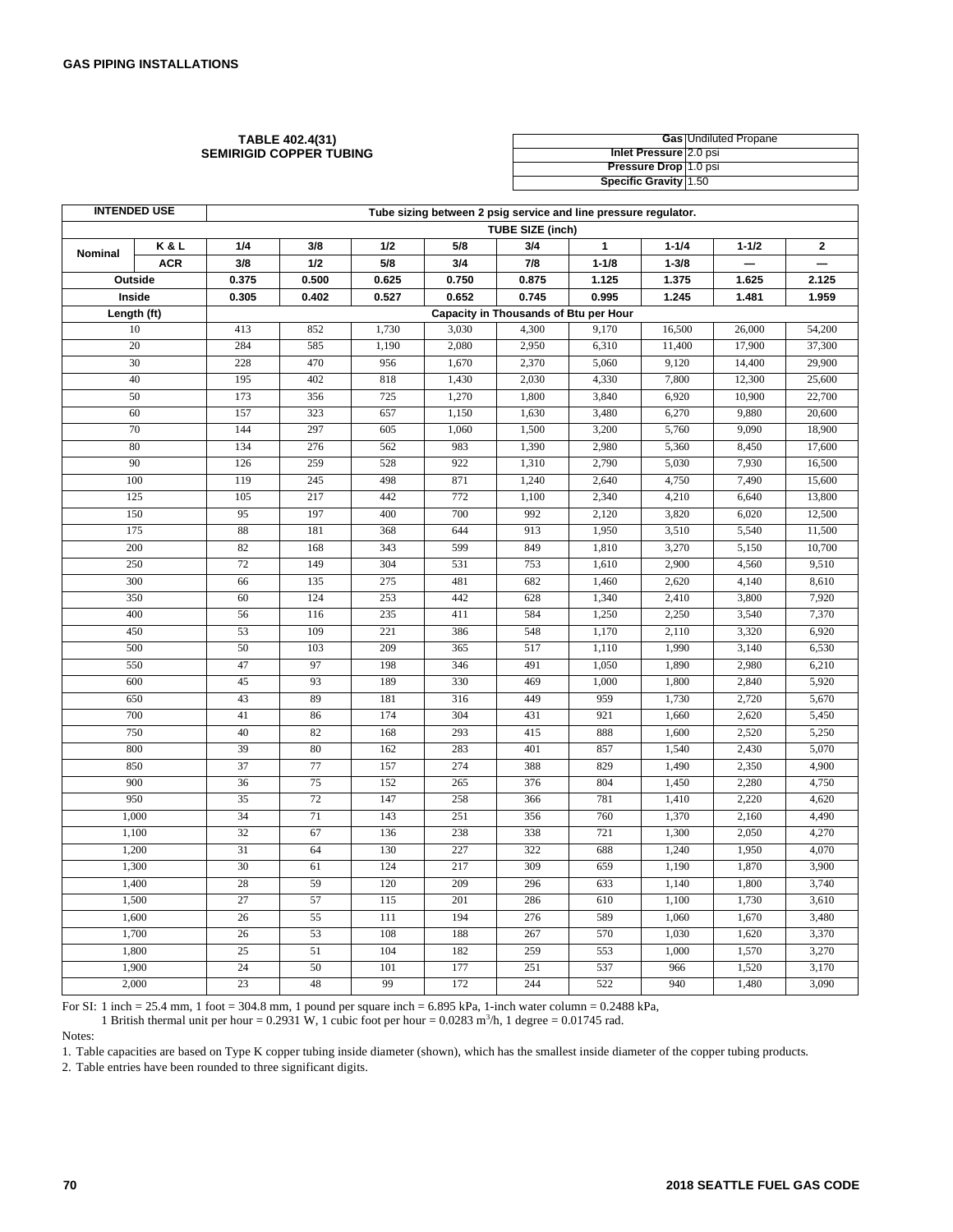#### **TABLE 402.4(32) CORRUGATED STAINLESS STEEL TUBING (CSST)**

|                              | <b>Gas Undiluted Propane</b> |
|------------------------------|------------------------------|
| Inlet Pressure 11.0 in. w.c. |                              |
| Pressure Drop 0.5 in. w.c.   |                              |
| Specific Gravity 1.50        |                              |

|                            | INTENDED USE: SIZING BETWEEN SINGLE- OR SECOND-STAGE (Low-Pressure) REGULATOR AND THE APPLIANCE SHUTOFF VALVE |    |     |     |     |     |     |     |                                       |       |       |       |       |       |
|----------------------------|---------------------------------------------------------------------------------------------------------------|----|-----|-----|-----|-----|-----|-----|---------------------------------------|-------|-------|-------|-------|-------|
|                            | <b>TUBE SIZE (EHD)</b>                                                                                        |    |     |     |     |     |     |     |                                       |       |       |       |       |       |
| <b>Flow</b><br>Designation | 13                                                                                                            | 15 | 18  | 19  | 23  | 25  | 30  | 31  | 37                                    | 39    | 46    | 48    | 60    | 62    |
| Length (ft)                |                                                                                                               |    |     |     |     |     |     |     | Capacity in Thousands of Btu per Hour |       |       |       |       |       |
| 5                          | 72                                                                                                            | 99 | 181 | 211 | 355 | 426 | 744 | 863 | 1,420                                 | 1,638 | 2,830 | 3,270 | 5,780 | 6,550 |
| 10                         | 50                                                                                                            | 69 | 129 | 150 | 254 | 303 | 521 | 605 | 971                                   | 1,179 | 1,990 | 2,320 | 4,110 | 4,640 |
| 15                         | 39                                                                                                            | 55 | 104 | 121 | 208 | 248 | 422 | 490 | 775                                   | 972   | 1,620 | 1,900 | 3,370 | 3,790 |
| 20                         | 34                                                                                                            | 49 | 91  | 106 | 183 | 216 | 365 | 425 | 661                                   | 847   | 1,400 | 1,650 | 2,930 | 3,290 |
| 25                         | 30                                                                                                            | 42 | 82  | 94  | 164 | 192 | 325 | 379 | 583                                   | 762   | 1,250 | 1,480 | 2,630 | 2,940 |
| 30                         | 28                                                                                                            | 39 | 74  | 87  | 151 | 177 | 297 | 344 | 528                                   | 698   | 1,140 | 1,350 | 2,400 | 2,680 |
| 40                         | 23                                                                                                            | 33 | 64  | 74  | 131 | 153 | 256 | 297 | 449                                   | 610   | 988   | 1,170 | 2,090 | 2,330 |
| 50                         | 20                                                                                                            | 30 | 58  | 66  | 118 | 137 | 227 | 265 | 397                                   | 548   | 884   | 1,050 | 1,870 | 2,080 |
| 60                         | 19                                                                                                            | 26 | 53  | 60  | 107 | 126 | 207 | 241 | 359                                   | 502   | 805   | 961   | 1,710 | 1,900 |
| 70                         | 17                                                                                                            | 25 | 49  | 57  | 99  | 117 | 191 | 222 | 330                                   | 466   | 745   | 890   | 1,590 | 1,760 |
| 80                         | 15                                                                                                            | 23 | 45  | 52  | 94  | 109 | 178 | 208 | 307                                   | 438   | 696   | 833   | 1,490 | 1,650 |
| 90                         | 15                                                                                                            | 22 | 44  | 50  | 90  | 102 | 169 | 197 | 286                                   | 414   | 656   | 787   | 1,400 | 1,550 |
| 100                        | 14                                                                                                            | 20 | 41  | 47  | 85  | 98  | 159 | 186 | 270                                   | 393   | 621   | 746   | 1,330 | 1,480 |
| 150                        | 11                                                                                                            | 15 | 31  | 36  | 66  | 75  | 123 | 143 | 217                                   | 324   | 506   | 611   | 1,090 | 1,210 |
| 200                        | 9                                                                                                             | 14 | 28  | 33  | 60  | 69  | 112 | 129 | 183                                   | 283   | 438   | 531   | 948   | 1,050 |
| 250                        | 8                                                                                                             | 12 | 25  | 30  | 53  | 61  | 99  | 117 | 163                                   | 254   | 390   | 476   | 850   | 934   |
| 300                        | 8                                                                                                             | 11 | 23  | 26  | 50  | 57  | 90  | 107 | 147                                   | 234   | 357   | 434   | 777   | 854   |

For SI: 1 inch = 25.4 mm, 1 foot = 304.8 mm, 1 pound per square inch = 6.895 kPa, 1-inch water column = 0.2488 kPa,

1 British thermal unit per hour =  $0.2931$  W, 1 cubic foot per hour =  $0.0283$  m<sup>3</sup>/h, 1 degree =  $0.01745$  rad.

Notes:

1. Table includes losses for four 90-degree bends and two end fittings. Tubing runs with larger numbers of bends or fittings shall be increased by an equivalent length of tubing to the following equation:  $L = 1.3n$  where *L* is additional length (feet) of tubing and *n* is the number of additional fittings or bends.

2. EHD—Equivalent Hydraulic Diameter, which is a measure of the relative hydraulic efficiency between different tubing sizes. The greater the value of EHD, the greater the gas capacity of the tubing.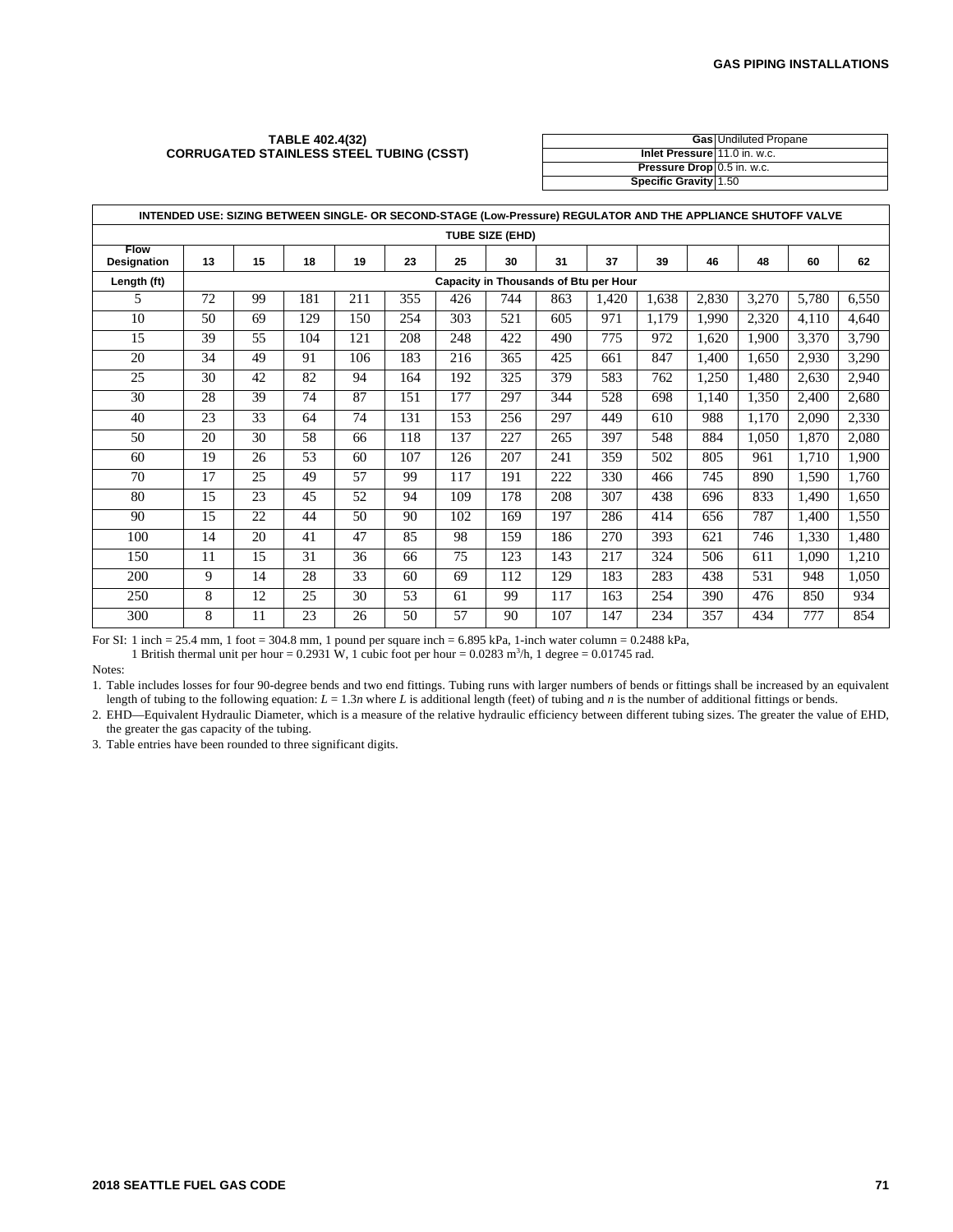#### **TABLE 402.4(33) CORRUGATED STAINLESS STEEL TUBING (CSST)**

|                              | <b>Gas Undiluted Propane</b> |
|------------------------------|------------------------------|
| Inlet Pressure 2.0 psi       |                              |
| <b>Pressure Drop</b> 1.0 psi |                              |
| <b>Specific Gravity 1.50</b> |                              |

|                                   | INTENDED USE: SIZING BETWEEN 2 PSI SERVICE AND THE LINE PRESSURE REGULATOR |     |     |       |       |                                              |       |       |       |       |        |        |        |        |
|-----------------------------------|----------------------------------------------------------------------------|-----|-----|-------|-------|----------------------------------------------|-------|-------|-------|-------|--------|--------|--------|--------|
| TUBE SIZE (EHD)                   |                                                                            |     |     |       |       |                                              |       |       |       |       |        |        |        |        |
| <b>Flow</b><br><b>Designation</b> | 13                                                                         | 15  | 18  | 19    | 23    | 25                                           | 30    | 31    | 37    | 39    | 46     | 48     | 60     | 62     |
| Length (ft)                       |                                                                            |     |     |       |       | <b>Capacity in Thousands of Btu per Hour</b> |       |       |       |       |        |        |        |        |
| 10                                | 426                                                                        | 558 | 927 | 1,110 | 1.740 | 2,170                                        | 4,100 | 4,720 | 7,130 | 7,958 | 15,200 | 16,800 | 29,400 | 34,200 |
| 25                                | 262                                                                        | 347 | 591 | 701   | 1,120 | 1,380                                        | 2,560 | 2,950 | 4,560 | 5,147 | 9,550  | 10,700 | 18,800 | 21,700 |
| 30                                | 238                                                                        | 316 | 540 | 640   | 1,030 | 1,270                                        | 2,330 | 2,690 | 4,180 | 4,719 | 8,710  | 9,790  | 17,200 | 19,800 |
| 40                                | 203                                                                        | 271 | 469 | 554   | 896   | 1,100                                        | 2,010 | 2,320 | 3,630 | 4,116 | 7,530  | 8,500  | 14,900 | 17,200 |
| 50                                | 181                                                                        | 243 | 420 | 496   | 806   | 986                                          | 1,790 | 2,070 | 3,260 | 3,702 | 6,730  | 7,610  | 13,400 | 15,400 |
| 75                                | 147                                                                        | 196 | 344 | 406   | 663   | 809                                          | 1,460 | 1,690 | 2,680 | 3,053 | 5,480  | 6,230  | 11,000 | 12,600 |
| 80                                | 140                                                                        | 189 | 333 | 393   | 643   | 768                                          | 1,410 | 1,630 | 2,590 | 2,961 | 5,300  | 6,040  | 10.600 | 12,200 |
| 100                               | 124                                                                        | 169 | 298 | 350   | 578   | 703                                          | 1,260 | 1,450 | 2,330 | 2,662 | 4,740  | 5,410  | 9,530  | 10,900 |
| 150                               | 101                                                                        | 137 | 245 | 287   | 477   | 575                                          | 1,020 | 1,180 | 1,910 | 2,195 | 3,860  | 4,430  | 7,810  | 8,890  |
| 200                               | 86                                                                         | 118 | 213 | 248   | 415   | 501                                          | 880   | 1,020 | 1,660 | 1.915 | 3,340  | 3,840  | 6,780  | 7,710  |
| 250                               | 77                                                                         | 105 | 191 | 222   | 373   | 448                                          | 785   | 910   | 1,490 | 1,722 | 2,980  | 3,440  | 6,080  | 6,900  |
| 300                               | 69                                                                         | 96  | 173 | 203   | 343   | 411                                          | 716   | 829   | 1,360 | 1,578 | 2,720  | 3,150  | 5,560  | 6,300  |
| 400                               | 60                                                                         | 82  | 151 | 175   | 298   | 355                                          | 616   | 716   | 1,160 | 1,376 | 2,350  | 2,730  | 4,830  | 5,460  |
| 500                               | 53                                                                         | 72  | 135 | 158   | 268   | 319                                          | 550   | 638   | 1,030 | 1,237 | 2,100  | 2,450  | 4,330  | 4,880  |

For SI: 1 inch = 25.4 mm, 1 foot = 304.8 mm, 1 pound per square inch = 6.895kPa, 1-inch water column = 0.2488 kPa,

1 British thermal unit per hour = 0.293 1 W, 1 cubic foot per hour = 0.0283 m<sup>3</sup>/h, 1 degree = 0.01745 rad.

Notes:

1. Table does not include effect of pressure drop across the line regulator. Where regulator loss exceeds 1/2 psi (based on 13 in. w.c. outlet pressure), DO NOT USE THIS TABLE. Consult with the regulator manufacturer for pressure drops and capacity factors. Pressure drops across a regulator may vary with flow rate.

2. CAUTION: Capacities shown in the table might exceed maximum capacity for a selected regulator. Consult with the regulator or tubing manufacturer for guidance.

3. Table includes losses for four 90-degree bends and two end fittings. Tubing runs with larger numbers of bends or fittings shall be increased by an equivalent length of tubing to the following equation:  $L = 1.3n$  where  $L$  is additional length (feet) of tubing and  $n$  is the number of additional fittings or bends.

4. EHD—Equivalent Hydraulic Diameter, which is a measure of the relative hydraulic efficiency between different tubing sizes. The greater the value of EHD, the greater the gas capacity of the tubing.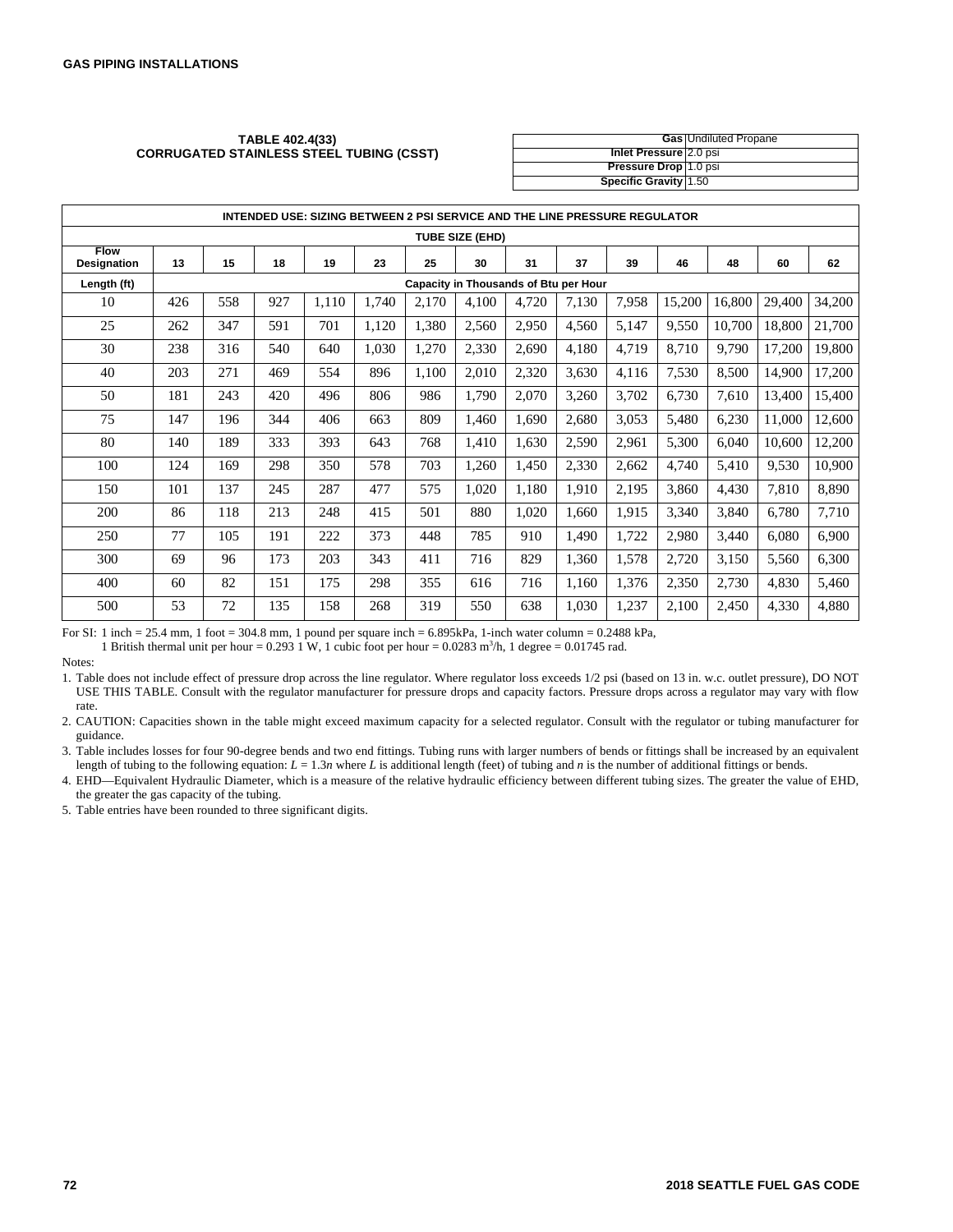#### **TABLE 402.4(34) CORRUGATED STAINLESS STEEL TUBING (CSST)**

|                              | <b>Gas</b> Undiluted Propane |
|------------------------------|------------------------------|
| Inlet Pressure 5.0 psi       |                              |
| <b>Pressure Drop</b> 3.5 psi |                              |
| <b>Specific Gravity 1.50</b> |                              |

| <b>TUBE SIZE (EHD)</b>     |     |                                       |       |       |       |       |       |       |        |        |        |        |        |        |
|----------------------------|-----|---------------------------------------|-------|-------|-------|-------|-------|-------|--------|--------|--------|--------|--------|--------|
| <b>Flow</b><br>Designation | 13  | 15                                    | 18    | 19    | 23    | 25    | 30    | 31    | 37     | 39     | 46     | 48     | 60     | 62     |
| Length (ft)                |     | Capacity in Thousands of Btu per Hour |       |       |       |       |       |       |        |        |        |        |        |        |
| 10                         | 826 | 1,070                                 | 1,710 | 2,060 | 3,150 | 4,000 | 7,830 | 8,950 | 13,100 | 14,441 | 28,600 | 31,200 | 54,400 | 63,800 |
| 25                         | 509 | 664                                   | 1.090 | 1,310 | 2,040 | 2,550 | 4,860 | 5.600 | 8,400  | 9,339  | 18.000 | 19,900 | 34,700 | 40,400 |
| 30                         | 461 | 603                                   | 999   | 1,190 | 1,870 | 2,340 | 4,430 | 5,100 | 7,680  | 8,564  | 16,400 | 18,200 | 31,700 | 36,900 |
| 40                         | 396 | 520                                   | 867   | 1,030 | 1,630 | 2,030 | 3,820 | 4.400 | 6,680  | 7.469  | 14,200 | 15,800 | 27,600 | 32,000 |
| 50                         | 352 | 463                                   | 777   | 926   | 1,460 | 1,820 | 3,410 | 3,930 | 5,990  | 6.717  | 12.700 | 14.100 | 24,700 | 28,600 |
| 75                         | 284 | 376                                   | 637   | 757   | 1,210 | 1,490 | 2,770 | 3,190 | 4,920  | 5,539  | 10,300 | 11,600 | 20,300 | 23,400 |
| 80                         | 275 | 363                                   | 618   | 731   | 1,170 | 1,450 | 2,680 | 3.090 | 4,770  | 5,372  | 9.990  | 11,200 | 19.600 | 22,700 |
| 100                        | 243 | 324                                   | 553   | 656   | 1,050 | 1,300 | 2,390 | 2.760 | 4,280  | 4,830  | 8.930  | 10,000 | 17.600 | 20,300 |
| 150                        | 196 | 262                                   | 453   | 535   | 866   | 1.060 | 1.940 | 2,240 | 3,510  | 3.983  | 7,270  | 8,210  | 14.400 | 16,600 |
| 200                        | 169 | 226                                   | 393   | 464   | 755   | 923   | 1.680 | 1,930 | 3,050  | 3,474  | 6,290  | 7,130  | 12,500 | 14,400 |
| 250                        | 150 | 202                                   | 352   | 415   | 679   | 828   | 1,490 | 1,730 | 2,740  | 3,124  | 5,620  | 6,390  | 11,200 | 12,900 |
| 300                        | 136 | 183                                   | 322   | 379   | 622   | 757   | 1,360 | 1,570 | 2,510  | 2,865  | 5,120  | 5,840  | 10,300 | 11,700 |
| 400                        | 117 | 158                                   | 279   | 328   | 542   | 657   | 1,170 | 1,360 | 2,180  | 2,498  | 4,430  | 5,070  | 8,920  | 10,200 |
| 500                        | 104 | 140                                   | 251   | 294   | 488   | 589   | 1.050 | 1,210 | 1,950  | 2,247  | 3,960  | 4,540  | 8,000  | 9,110  |

For SI: 1 inch = 25.4 mm, 1 foot = 304.8 mm, 1 pound per square inch = 6.895 kPa, 1-inch water column = 0.2488 kPa,

1 British thermal unit per hour =  $0.2931$  W, 1 cubic foot per hour =  $0.0283$  m<sup>3</sup>/h, 1 degree =  $0.01745$  rad.

Notes:

1 Table does not include effect of pressure drop across line regulator. Where regulator loss exceeds 1 psi, DO NOT USE THIS TABLE. Consult with the regulator manufacturer for pressure drops and capacity factors. Pressure drop across regulator may vary with the flow rate.

2. CAUTION: Capacities shown in the table might exceed maximum capacity of selected regulator. Consult with the tubing manufacturer for guidance.

3. Table includes losses for four 90-degree bends and two end fittings. Tubing runs with larger numbers of bends or fittings shall be increased by an equivalent length of tubing to the following equation:  $L = 1.3n$  where *L* is additional length (feet) of tubing and *n* is the number of additional fittings or bends.

4. EHD—Equivalent Hydraulic Diameter, which is a measure of the relative hydraulic efficiency between different tubing sizes. The greater the value of EHD, the greater the gas capacity of the tubing.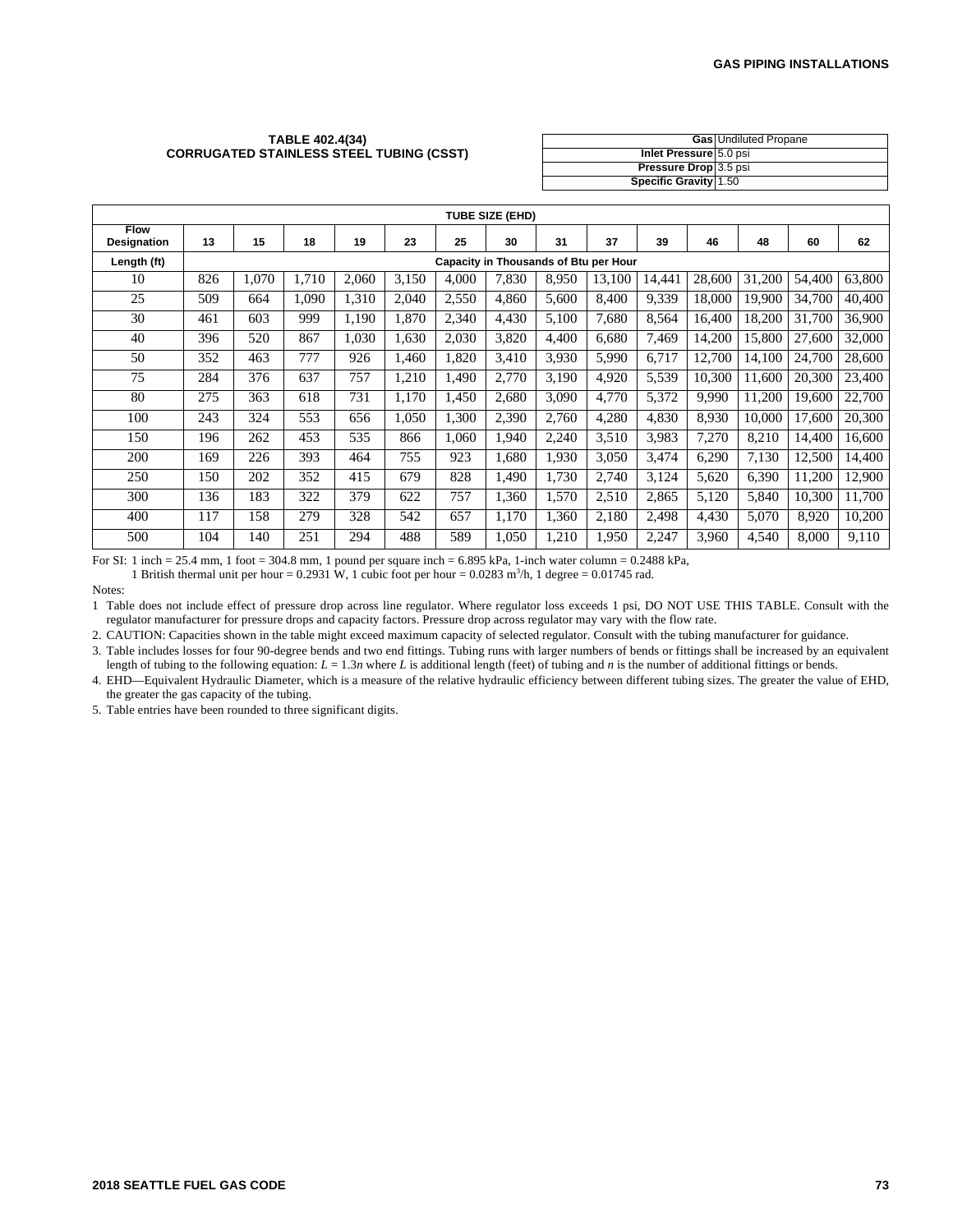#### **TABLE 402.4(35) POLYETHYLENE PLASTIC PIPE**

|                              | <b>Gas</b> Undiluted Propane |
|------------------------------|------------------------------|
| Inlet Pressure 11.0 in. w.c. |                              |
| Pressure Drop 0.5 in. w.c.   |                              |
| Specific Gravity 1.50        |                              |

| <b>INTENDED USE</b> | PE pipe sizing between integral two-stage regulator at tank or second stage (low-pressure regulator) and building. |               |               |                                       |               |                |               |               |  |  |  |
|---------------------|--------------------------------------------------------------------------------------------------------------------|---------------|---------------|---------------------------------------|---------------|----------------|---------------|---------------|--|--|--|
|                     |                                                                                                                    |               |               | PIPE SIZE (inch)                      |               |                |               |               |  |  |  |
| <b>Nominal OD</b>   | 1/2                                                                                                                | 3/4           | 1             | $1 - 1/4$                             | $1 - 1/2$     | $\overline{2}$ | 3             | 4             |  |  |  |
| <b>Designation</b>  | SDR <sub>9</sub>                                                                                                   | <b>SDR 11</b> | <b>SDR 11</b> | <b>SDR 10</b>                         | <b>SDR 11</b> | <b>SDR 11</b>  | <b>SDR 11</b> | <b>SDR 11</b> |  |  |  |
| <b>Actual ID</b>    | 0.660                                                                                                              | 0.860         | 1.077         | 1.328                                 | 1.554         | 1.943          | 2.864         | 3.682         |  |  |  |
| Length (ft)         |                                                                                                                    |               |               | Capacity in Thousands of Btu per Hour |               |                |               |               |  |  |  |
| 10                  | 340                                                                                                                | 680           | 1,230         | 2,130                                 | 3,210         | 5,770          | 16,000        | 30,900        |  |  |  |
| 20                  | 233                                                                                                                | 468           | 844           | 1,460                                 | 2,210         | 3,970          | 11,000        | 21,200        |  |  |  |
| 30                  | 187                                                                                                                | 375           | 677           | 1.170                                 | 1.770         | 3.180          | 8.810         | 17,000        |  |  |  |
| 40                  | 160                                                                                                                | 321           | 580           | 1,000                                 | 1,520         | 2,730          | 7,540         | 14,600        |  |  |  |
| 50                  | 142                                                                                                                | 285           | 514           | 890                                   | 1,340         | 2,420          | 6,680         | 12,900        |  |  |  |
| 60                  | 129                                                                                                                | 258           | 466           | 807                                   | 1,220         | 2,190          | 6.050         | 11,700        |  |  |  |
| 70                  | 119                                                                                                                | 237           | 428           | 742                                   | 1,120         | 2,010          | 5,570         | 10,800        |  |  |  |
| 80                  | 110                                                                                                                | 221           | 398           | 690                                   | 1,040         | 1,870          | 5,180         | 10,000        |  |  |  |
| 90                  | 103                                                                                                                | 207           | 374           | 648                                   | 978           | 1.760          | 4.860         | 9,400         |  |  |  |
| 100                 | 98                                                                                                                 | 196           | 353           | 612                                   | 924           | 1,660          | 4,590         | 8,900         |  |  |  |
| 125                 | 87                                                                                                                 | 173           | 313           | 542                                   | 819           | 1,470          | 4,070         | 7,900         |  |  |  |
| 150                 | 78                                                                                                                 | 157           | 284           | 491                                   | 742           | 1,330          | 3.690         | 7,130         |  |  |  |
| 175                 | 72                                                                                                                 | 145           | 261           | 452                                   | 683           | 1,230          | 3,390         | 6,560         |  |  |  |
| 200                 | 67                                                                                                                 | 135           | 243           | 420                                   | 635           | 1,140          | 3,160         | 6,100         |  |  |  |
| 250                 | 60                                                                                                                 | 119           | 215           | 373                                   | 563           | 1.010          | 2,800         | 5,410         |  |  |  |
| 300                 | 54                                                                                                                 | 108           | 195           | 338                                   | 510           | 916            | 2,530         | 4,900         |  |  |  |
| 350                 | 50                                                                                                                 | 99            | 179           | 311                                   | 469           | 843            | 2,330         | 4,510         |  |  |  |
| 400                 | 46                                                                                                                 | 92            | 167           | 289                                   | 436           | 784            | 2,170         | 4,190         |  |  |  |
| 450                 | 43                                                                                                                 | 87            | 157           | $\overline{271}$                      | 409           | 736            | 2.040         | 3,930         |  |  |  |
| 500                 | 41                                                                                                                 | 82            | 148           | 256                                   | 387           | 695            | 1,920         | 3,720         |  |  |  |

For SI: 1 inch = 25.4 mm, 1 foot = 304.8 mm, 1 pound per square inch =  $6.895$  kPa, 1-inch water column =  $0.2488$  kPa,

1 British thermal unit per hour =  $0.2931$  W, 1 cubic foot per hour =  $0.0283$  m<sup>3</sup>/h, 1 degree =  $0.01745$  rad.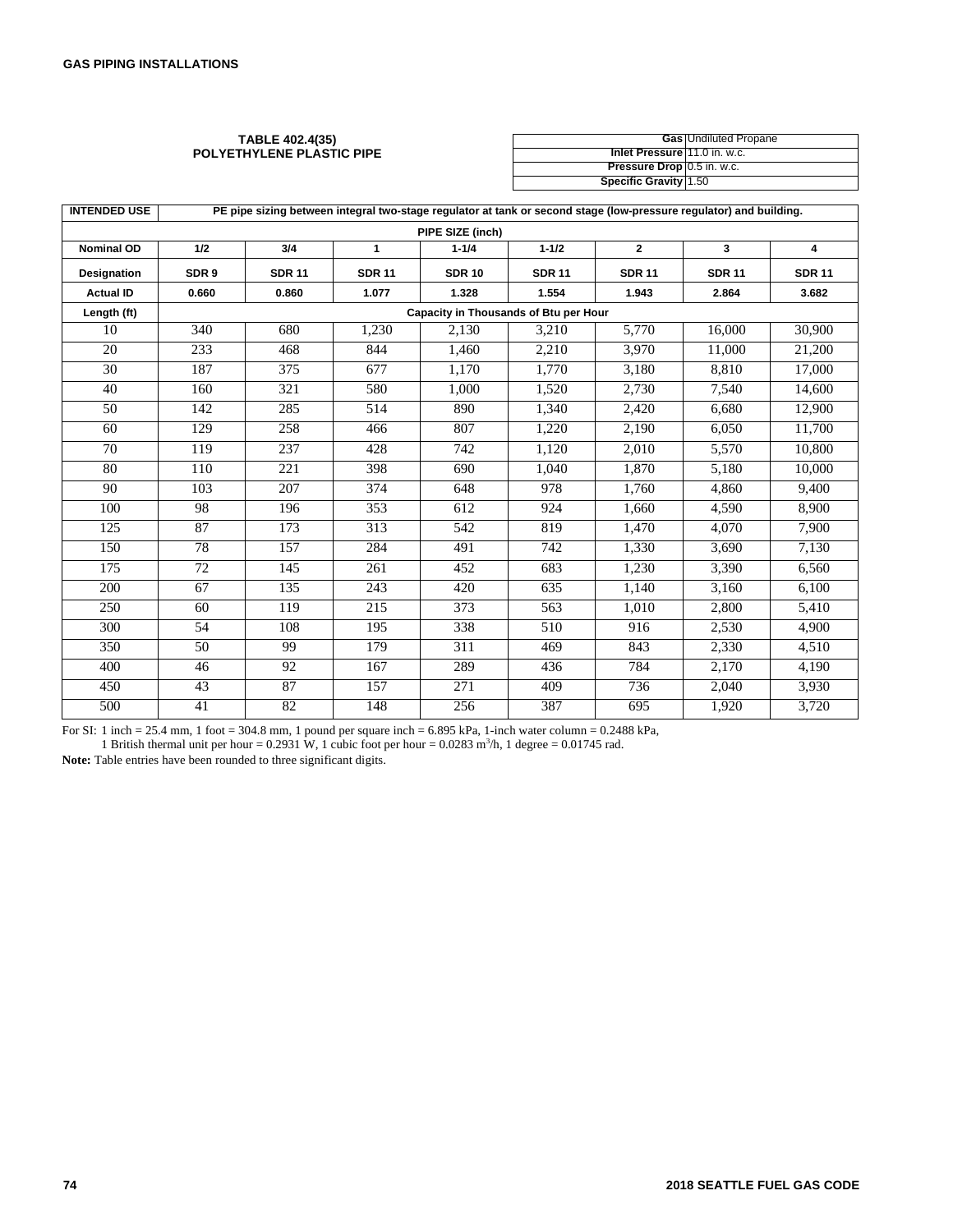#### **TABLE 402.4(36) POLYETHYLENE PLASTIC PIPE**

|                        | <b>Gas</b> Undiluted Propane |
|------------------------|------------------------------|
| Inlet Pressure 2.0 psi |                              |
| Pressure Drop 1.0 psi  |                              |
| Specific Gravity 1.50  |                              |

| <b>INTENDED USE</b> | PE pipe sizing between 2 psig service regulator and line pressure regulator. |               |               |               |                                       |               |               |               |
|---------------------|------------------------------------------------------------------------------|---------------|---------------|---------------|---------------------------------------|---------------|---------------|---------------|
| PIPE SIZE (inch)    |                                                                              |               |               |               |                                       |               |               |               |
| <b>Nominal OD</b>   | 1/2                                                                          | 3/4           | 1             | $1 - 1/4$     | $1 - 1/2$                             | $\mathbf{2}$  | 3             | 4             |
| Designation         | SDR 9                                                                        | <b>SDR 11</b> | <b>SDR 11</b> | <b>SDR 10</b> | <b>SDR 11</b>                         | <b>SDR 11</b> | <b>SDR 11</b> | <b>SDR 11</b> |
| <b>Actual ID</b>    | 0.660                                                                        | 0.860         | 1.077         | 1.328         | 1.554                                 | 1.943         | 2.864         | 3.682         |
| Length (ft)         |                                                                              |               |               |               | Capacity in Thousands of Btu per Hour |               |               |               |
| 10                  | 3,130                                                                        | 6,260         | 11,300        | 19,600        | 29,500                                | 53,100        | 147,000       | 284,000       |
| 20                  | 2,150                                                                        | 4,300         | 7,760         | 13,400        | 20,300                                | 36,500        | 101,000       | 195,000       |
| 30                  | 1,730                                                                        | 3,450         | 6,230         | 10,800        | 16,300                                | 29,300        | 81,100        | 157,000       |
| 40                  | 1,480                                                                        | 2,960         | 5,330         | 9,240         | 14,000                                | 25,100        | 69,400        | 134,100       |
| 50                  | 1,310                                                                        | 2,620         | 4,730         | 8,190         | 12,400                                | 22,200        | 61,500        | 119,000       |
| 60                  | 1,190                                                                        | 2,370         | 4,280         | 7,420         | 11,200                                | 20,100        | 55,700        | 108,000       |
| 70                  | 1,090                                                                        | 2,180         | 3,940         | 6,830         | 10,300                                | 18,500        | 51,300        | 99,100        |
| 80                  | 1,010                                                                        | 2,030         | 3,670         | 6,350         | 9,590                                 | 17,200        | 47,700        | 92,200        |
| 90                  | 952                                                                          | 1,910         | 3,440         | 5,960         | 9,000                                 | 16,200        | 44,700        | 86,500        |
| 100                 | 899                                                                          | 1,800         | 3,250         | 5,630         | 8,500                                 | 15,300        | 42,300        | 81,700        |
| 125                 | 797                                                                          | 1,600         | 2,880         | 4,990         | 7,530                                 | 13,500        | 37,500        | 72,400        |
| 150                 | 722                                                                          | 1,450         | 2,610         | 4,520         | 6,830                                 | 12,300        | 33,900        | 65,600        |
| 175                 | 664                                                                          | 1,330         | 2,400         | 4,160         | 6,280                                 | 11,300        | 31,200        | 60,300        |
| 200                 | 618                                                                          | 1,240         | 2,230         | 3,870         | 5,840                                 | 10,500        | 29,000        | 56,100        |
| 250                 | 548                                                                          | 1,100         | 1,980         | 3,430         | 5,180                                 | 9,300         | 25,700        | 49,800        |
| 300                 | 496                                                                          | 994           | 1,790         | 3,110         | 4,690                                 | 8,430         | 23,300        | 45,100        |
| 350                 | 457                                                                          | 914           | 1,650         | 2,860         | 4,320                                 | 7,760         | 21,500        | 41,500        |
| 400                 | 425                                                                          | 851           | 1,530         | 2,660         | 4,020                                 | 7,220         | 12,000        | 38,600        |
| 450                 | 399                                                                          | 798           | 1,440         | 2,500         | 3,770                                 | 6,770         | 18,700        | 36,200        |
| 500                 | 377                                                                          | 754           | 1,360         | 2,360         | 3,560                                 | 6,390         | 17,700        | 34,200        |
| 550                 | 358                                                                          | 716           | 1,290         | 2,240         | 3,380                                 | 6,070         | 16,800        | 32,500        |
| 600                 | 341                                                                          | 683           | 1,230         | 2,140         | 3,220                                 | 5,790         | 16,000        | 31,000        |
| 650                 | 327                                                                          | 654           | 1,180         | 2,040         | 3,090                                 | 5,550         | 15,400        | 29,700        |
| 700                 | 314                                                                          | 628           | 1,130         | 1,960         | 2,970                                 | 5,330         | 14,700        | 28,500        |
| 750                 | 302                                                                          | 605           | 1,090         | 1,890         | 2,860                                 | 5,140         | 14,200        | 27,500        |
| 800                 | 292                                                                          | 585           | 1,050         | 1,830         | 2,760                                 | 4,960         | 13,700        | 26,500        |
| 850                 | 283                                                                          | 566           | 1,020         | 1,770         | 2,670                                 | 4,800         | 13,300        | 25,700        |
| 900                 | 274                                                                          | 549           | 990           | 1,710         | 2,590                                 | 4,650         | 12,900        | 24,900        |
| 950                 | 266                                                                          | 533           | 961           | 1,670         | 2,520                                 | 4,520         | 12,500        | 24,200        |
| 1,000               | 259                                                                          | 518           | 935           | 1,620         | 2,450                                 | 4,400         | 12,200        | 23,500        |
| 1,100               | 246                                                                          | 492           | 888           | 1,540         | 2,320                                 | 4,170         | 11,500        | 22,300        |
| 1,200               | 234                                                                          | 470           | 847           | 1,470         | 2,220                                 | 3,980         | 11,000        | 21,300        |
| 1,300               | 225                                                                          | 450           | 811           | 1,410         | 2,120                                 | 3,810         | 10,600        | 20,400        |
| 1,400               | 216                                                                          | 432           | 779           | 1,350         | 2,040                                 | 3,660         | 10,100        | 19,600        |
| 1,500               | 208                                                                          | 416           | 751           | 1,300         | 1,960                                 | 3,530         | 9,760         | 18,900        |
| 1,600               | 201                                                                          | 402           | 725           | 1,260         | 1,900                                 | 3,410         | 9,430         | 18,200        |
| 1,700               | 194                                                                          | 389           | 702           | 1,220         | 1,840                                 | 3,300         | 9,130         | 17,600        |
| 1,800               | 188                                                                          | 377           | 680           | 1,180         | 1,780                                 | 3,200         | 8,850         | 17,100        |
| 1,900               | 183                                                                          | 366           | 661           | 1,140         | 1,730                                 | 3,110         | 8,590         | 16,600        |
| 2,000               | 178                                                                          | 356           | 643           | 1,110         | 1,680                                 | 3,020         | 8,360         | 16,200        |

For SI: 1 inch = 25.4 mm, 1 foot = 304.8 mm, 1 pound per square inch = 6.895 kPa, 1-inch water column = 0.2488 kPa,

1 British thermal unit per hour = 0.2931 W, 1 cubic foot per hour = 0.0283 m<sup>3</sup>/h, 1 degree = 0.01745 rad.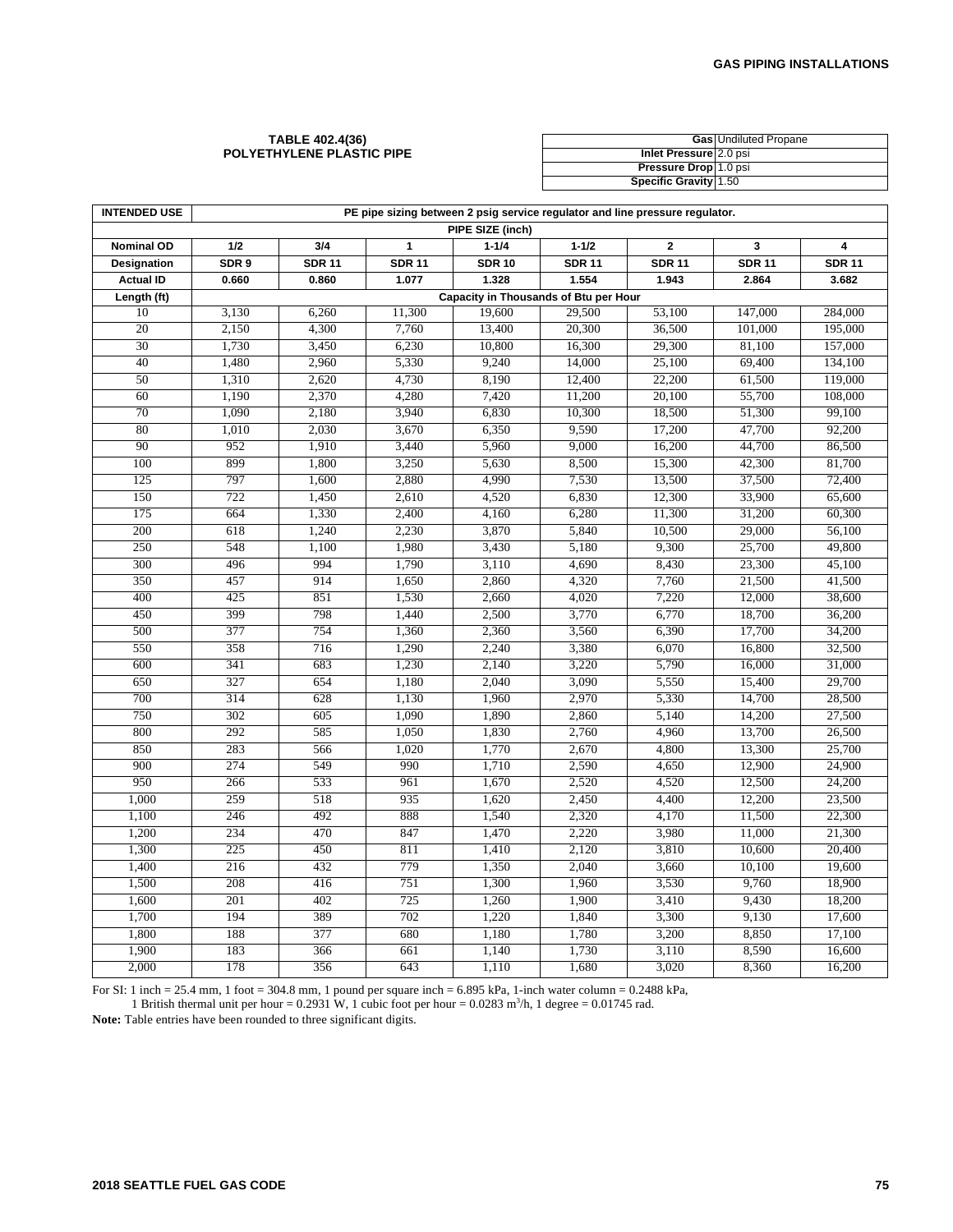#### **TABLE 402.4(37) POLYETHYLENE PLASTIC TUBING**

|                              | <b>Gas Undiluted Propane</b> |
|------------------------------|------------------------------|
| Inlet Pressure 11.0 in. w.c. |                              |
| Pressure Drop 0.5 in. w.c.   |                              |
| Specific Gravity 1.50        |                              |

| <b>INTENDED USE</b><br>PE pipe sizing between integral two-stage regulator at tank or second stage (low-pressure regulator) and building. |                  |                                        |  |  |
|-------------------------------------------------------------------------------------------------------------------------------------------|------------------|----------------------------------------|--|--|
| <b>Plastic Tubing Size (CTS) (inch)</b>                                                                                                   |                  |                                        |  |  |
| <b>Nominal OD</b>                                                                                                                         | 1/2              | 1                                      |  |  |
| <b>Designation</b>                                                                                                                        | SDR <sub>7</sub> | <b>SDR 11</b>                          |  |  |
| <b>Actual ID</b>                                                                                                                          | 0.445            | 0.927                                  |  |  |
| Length (ft)                                                                                                                               |                  | Capacity in Cubic Feet of Gas per Hour |  |  |
| 10                                                                                                                                        | 121              | 828                                    |  |  |
| 20                                                                                                                                        | 83               | 569                                    |  |  |
| 30                                                                                                                                        | 67               | 457                                    |  |  |
| 40                                                                                                                                        | 57               | 391                                    |  |  |
| 50                                                                                                                                        | 51               | 347                                    |  |  |
| 60                                                                                                                                        | 46               | 314                                    |  |  |
| 70                                                                                                                                        | 42               | 289                                    |  |  |
| 80                                                                                                                                        | 39               | 269                                    |  |  |
| 90                                                                                                                                        | 37               | 252                                    |  |  |
| 100                                                                                                                                       | 35               | 238                                    |  |  |
| 125                                                                                                                                       | 31               | 211                                    |  |  |
| 150                                                                                                                                       | 28               | 191                                    |  |  |
| 175                                                                                                                                       | 26               | 176                                    |  |  |
| 200                                                                                                                                       | 24               | 164                                    |  |  |
| 225                                                                                                                                       | 22               | 154                                    |  |  |
| 250                                                                                                                                       | 21               | 145                                    |  |  |
| 275                                                                                                                                       | 20               | 138                                    |  |  |
| 300                                                                                                                                       | 19               | 132                                    |  |  |
| 350                                                                                                                                       | 18               | 121                                    |  |  |
| 400                                                                                                                                       | 16               | 113                                    |  |  |
| 450                                                                                                                                       | 15               | 106                                    |  |  |
| 500                                                                                                                                       | 15               | 100                                    |  |  |

For SI: 1 inch = 25.4 mm, 1 foot = 304.8 mm,

1 pound per square inch = 6.895 kPa,

1-inch water column = 0.2488 kPa,

1 British thermal unit per hour = 0.293 1 W,

1 cubic foot per hour =  $0.0283$  m<sup>3</sup>/h, 1 degree = 0.0 1745 rad.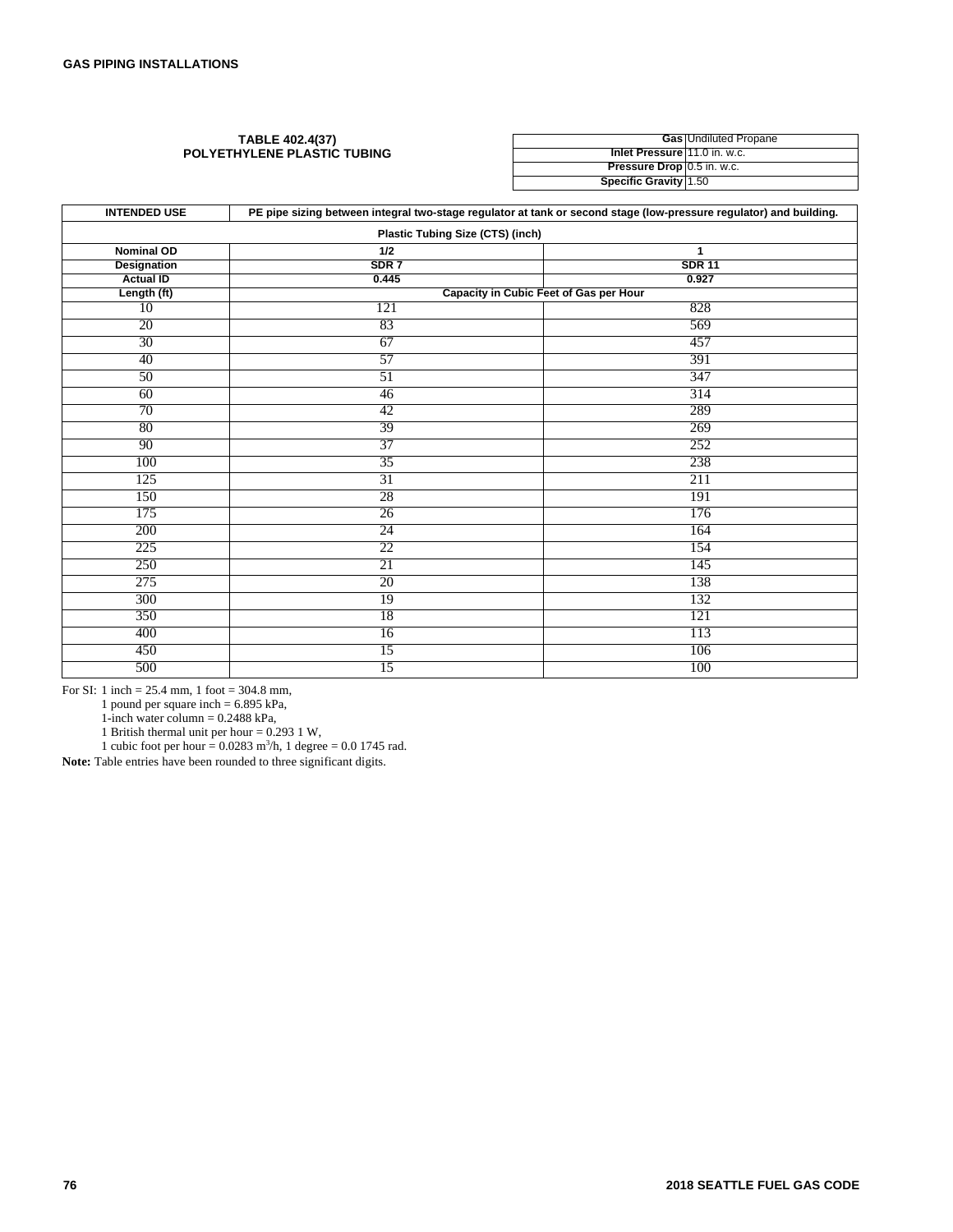**402.4.3 Hybrid pressure.** The pipe size for each section of higher pressure gas *piping* shall be determined using the longest length of *piping* from the *point of delivery* to the most remote line pressure regulator. The pipe size from the line pressure regulator to each *outlet* shall be determined using the length of *piping* from the regulator to the most remote outlet served by the regulator.

**402.5 Noncorrugated stainless steel tubing.** Noncorrugated stainless steel tubing shall be sized in accordance with Equations 4-1 and 4-2 of Section 402.4 in conjunction with Section 402.4.1, 402.4.2 or 402.4.3.

**402.6 Allowable pressure drop.** The design pressure loss in any *piping* system under maximum probable flow conditions, from the *point of delivery* to the inlet connection of the *appliance*, shall be such that the supply pressure at the *appliance* is greater than or equal to the minimum pressure required by the *appliance*.

**402.7 Maximum operating pressure.** The maximum operating pressure for *piping* systems located inside buildings shall not exceed 5 pounds per square inch gauge (psig) (34 kPa gauge) except where one or more of the following conditions are met:

- 1. The *piping* joints are welded or brazed.
- 2. The piping joints are flanged and pipe-to-flange connections are made by welding or brazing.
- 3. The *piping* is located in a ventilated chase or otherwise enclosed for protection against accidental gas accumulation.
- 4. The *piping* is located inside buildings or separate areas of buildings used exclusively for any of the following:
	- 4.1. Industrial processing or heating.
	- 4.2. Research.
	- 4.3. Warehousing.
	- 4.4. Boiler or mechanical rooms.
- 5. The *piping* is a temporary installation for buildings under construction.
- 6. The piping serves appliances or *equipment* used for agricultural purposes.
- 7. The *piping* system is an LP-gas *piping* system with an operating pressure greater than 20 psi (137.9 kPa) and complies with NFPA 58.

**402.7.1 Operation below -5°F (-21°C).** LP-gas systems designed to operate below -5°F (-21°C) or with butane or a propanebutane mix shall be designed to either accommodate liquid LP-gas or prevent LP-gas vapor from condensing into a liquid.

## **SECTION 403 (IFGS) PIPING MATERIALS**

**403.1 General.** Materials used for *piping* systems shall comply with the requirements of this chapter or shall be *approved*.

**403.2 Used materials.** Pipe, fittings, valves and other materials shall not be used again except where they are free of foreign materials and have been ascertained to be adequate for the service intended.

**403.3 Other materials.** Material not covered by the standards specifications listed herein shall be investigated and tested to determine that it is safe and suitable for the proposed service, and, in addition, shall be recommended for that service by the manufacturer and shall be *approved* by the code official.

**403.4 Metallic pipe.** Metallic pipe shall comply with Sections 403.4.1 through 403.4.4.

**403.4.1 Cast iron.** Cast-iron pipe shall not be used.

**403.4.2 Steel**. Steel, stainless steel and wrought-iron pipe shall be not lighter than Schedule 10 and shall comply with the dimensional standards of ASME B36.10M and one of the following standards:

- 1. ASTM A53/A53M.
- 2. ASTM A106.
- 3. ASTM A312.

**403.4.3 Copper and copper alloy.** Copper and copper alloy pipe shall not be used if the gas contains more than an average of 0.3 grains of hydrogen sulfide per 100 standard cubic feet of gas (0.7 milligrams per 100 liters). Threaded copper, copper alloy and aluminum-alloy pipe shall not be used with gases corrosive to such materials.

**403.4.4 Aluminum.** Aluminum-alloy pipe shall comply with ASTM B241 except that the use of alloy 5456 is prohibited. Aluminum-alloy pipe shall be marked at each end of each length indicating compliance. Aluminum-alloy pipe shall be coated to protect against external corrosion where it is in contact with masonry, plaster or insulation, or is subject to repeated wettings by such liquids as water, detergents or sewage. Aluminum-alloy pipe shall not be used in exterior locations or underground.

**403.5 Metallic tubing.** Tubing shall not be used with gases corrosive to the tubing material.

**403.5.1 Steel tubing.** Steel tubing shall comply with ASTM A254.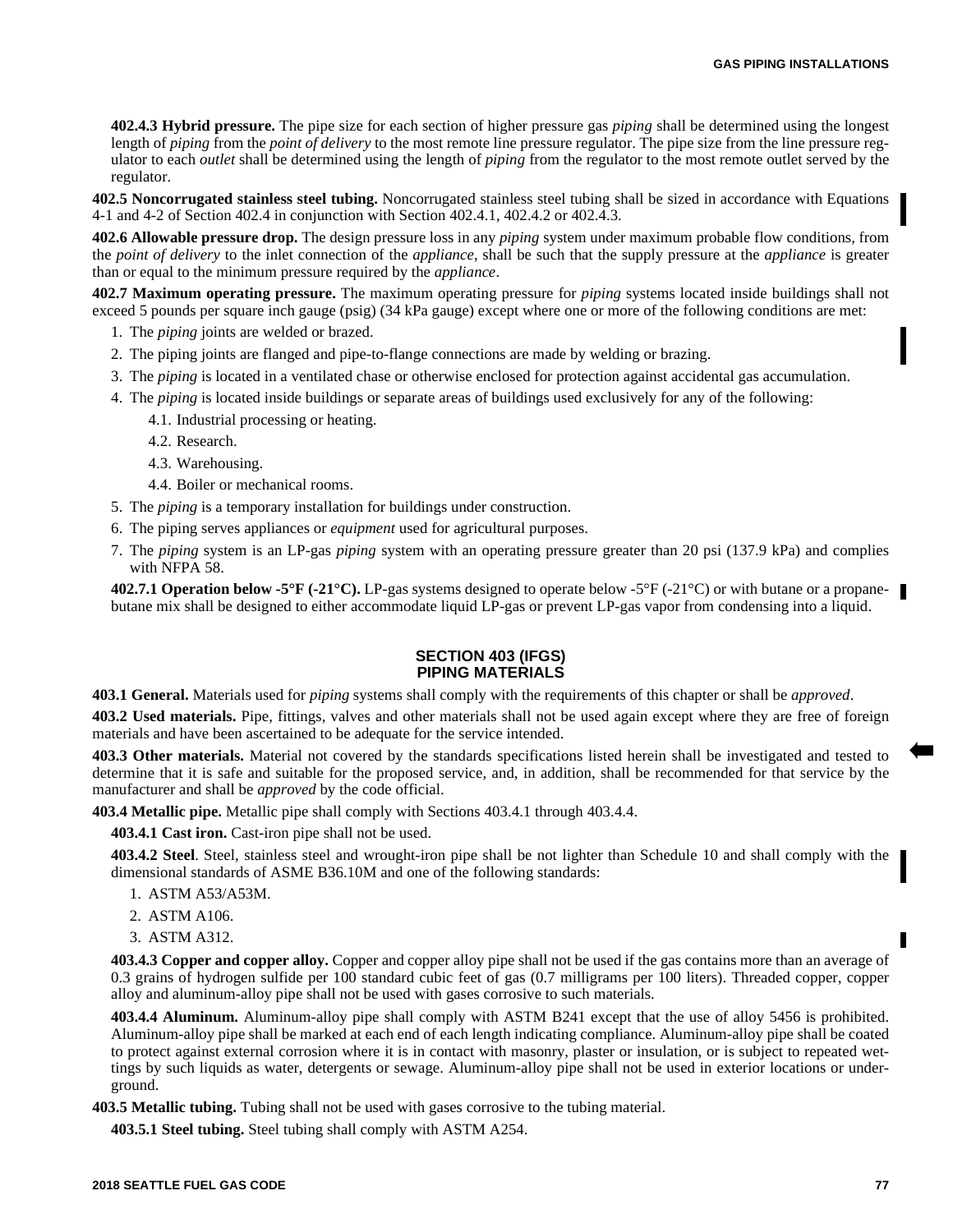**403.5.2 Stainless steel.** Stainless steel tubing shall comply with ASTM A268 or ASTM A269.

**403.5.3 Copper and copper alloy tubing.** Copper tubing shall comply with Standard Type K or L of ASTM B88 or ASTM B280.

Copper and copper alloy tubing shall not be used if the gas contains more than an average of 0.3 grains of hydrogen sulfide per 100 standard cubic feet of gas (0.7 milligrams per 100 liters).

**403.5.4 Aluminum tubing**. Aluminum-alloy tubing shall comply with ASTM B210 or ASTM B241. Aluminum-alloy tubing shall be coated to protect against external corrosion where it is in contact with masonry, plaster or insulation, or is subject to repeated wettings by such liquids as water, detergent or sewage.

Aluminum-alloy tubing shall not be used in exterior locations or underground.

**403.5.5 Corrugated stainless steel tubing.** Corrugated stainless steel tubing shall be *listed* in accordance with ANSI LC 1/ CSA 6.26.

**403.6 Plastic pipe, tubing and fittings.** Polyethylene plastic pipe, tubing and fittings used to supply fuel gas shall conform to ASTM D2513. Such pipe shall be marked "Gas" and "ASTM D2513."

Polyamide pipe, tubing and fittings shall be identified and conform to ASTM F2945. Such pipe shall be marked "Gas" and "ASTM F2945."

Polyvinyl chloride (PVC) and chlorinated polyvinyl chloride (CPVC) plastic pipe, tubing and fittings shall not be used to supply fuel gas.

**403.6.1 Anodeless risers.** Plastic pipe, tubing and anodeless risers shall comply with the following:

- 1. Factory-assembled anodeless risers shall be recommended by the manufacturer for the gas used and shall be leak tested by the manufacturer in accordance with written procedures.
- 2. Service head adapters and field-assembled anodeless risers incorporating service head adapters shall be recommended by the manufacturer for the gas used, and shall be designed and certified to meet the requirements of Category I of ASTM D2513, and U.S. Department of Transportation, Code of Federal Regulations, Title 49, Part 192.281(e). The manufacturer shall provide the user with qualified installation instructions as prescribed by the U.S. Department of Transportation, Code of Federal Regulations, Title 49, Part 192.283(b).

**403.6.2 LP-gas systems.** The use of plastic pipe, tubing and fittings in undiluted liquefied petroleum gas *piping* systems shall be in accordance with NFPA 58.

**403.6.3 Regulator vent piping.** Plastic pipe and fittings used to connect regulator vents to remote vent terminations shall be PVC conforming to ANSI/UL 651. PVC vent *piping* shall not be installed indoors.

**[S] 403.7 Workmanship and defects.** Pipe, tubing and fittings shall be clear and free from cutting burrs and defects in structure or threading, and shall be thoroughly brushed, and chip and scale blown.

Defects in pipe, tubing and fittings shall not be repaired. Defective pipe, tubing and fittings shall be replaced. No gas *piping* shall be strained or pinched, and no *appliance* shall be supported by, or develop any strain or stress on, its supply *piping.*

**403.8 Protective coating.** Where in contact with material or atmosphere exerting a corrosive action, metallic *piping* and fittings coated with a corrosion-resistant material shall be used. External or internal coatings or linings used on *piping* or components shall not be considered as adding strength.

**403.9 Metallic pipe threads.** Metallic pipe and fitting threads shall be taper pipe threads and shall comply with ASME B1.20.1.

**403.9.1 Damaged threads.** Pipe with threads that are stripped, chipped, corroded or otherwise damaged shall not be used. Where a weld opens during the operation of cutting or threading, that portion of the pipe shall not be used.

**403.9.2 Number of threads**. Field threading of metallic pipe shall be in accordance with Table 403.9.2.

| 1 ADLL 400.3.4<br><b>SPECIFICATIONS FOR THREADING METALLIC PIPE</b> |                                                 |                                         |  |  |
|---------------------------------------------------------------------|-------------------------------------------------|-----------------------------------------|--|--|
| <b>IRON PIPE SIZE (inches)</b>                                      | APPROXIMATE LENGTH OF THREADED PORTION (inches) | APPROXIMATE NUMBER OF THREADS TO BE CUT |  |  |
| 1/2                                                                 | 3/4                                             | 10                                      |  |  |
| 3/4                                                                 | 3/4                                             | 10                                      |  |  |
|                                                                     | 7/8                                             | 10                                      |  |  |
| $1 - 1/4$                                                           |                                                 | 11                                      |  |  |
| $1 - 1/2$                                                           |                                                 | 11                                      |  |  |
|                                                                     |                                                 |                                         |  |  |
| $2 - 1/2$                                                           | $1 - 1/2$                                       | 12                                      |  |  |
|                                                                     | $1 - 1/2$                                       | 12                                      |  |  |
|                                                                     | $1 - 5/8$                                       | 13                                      |  |  |

**TABLE 403.9.2**

For SI: 1 inch = 25.4 mm.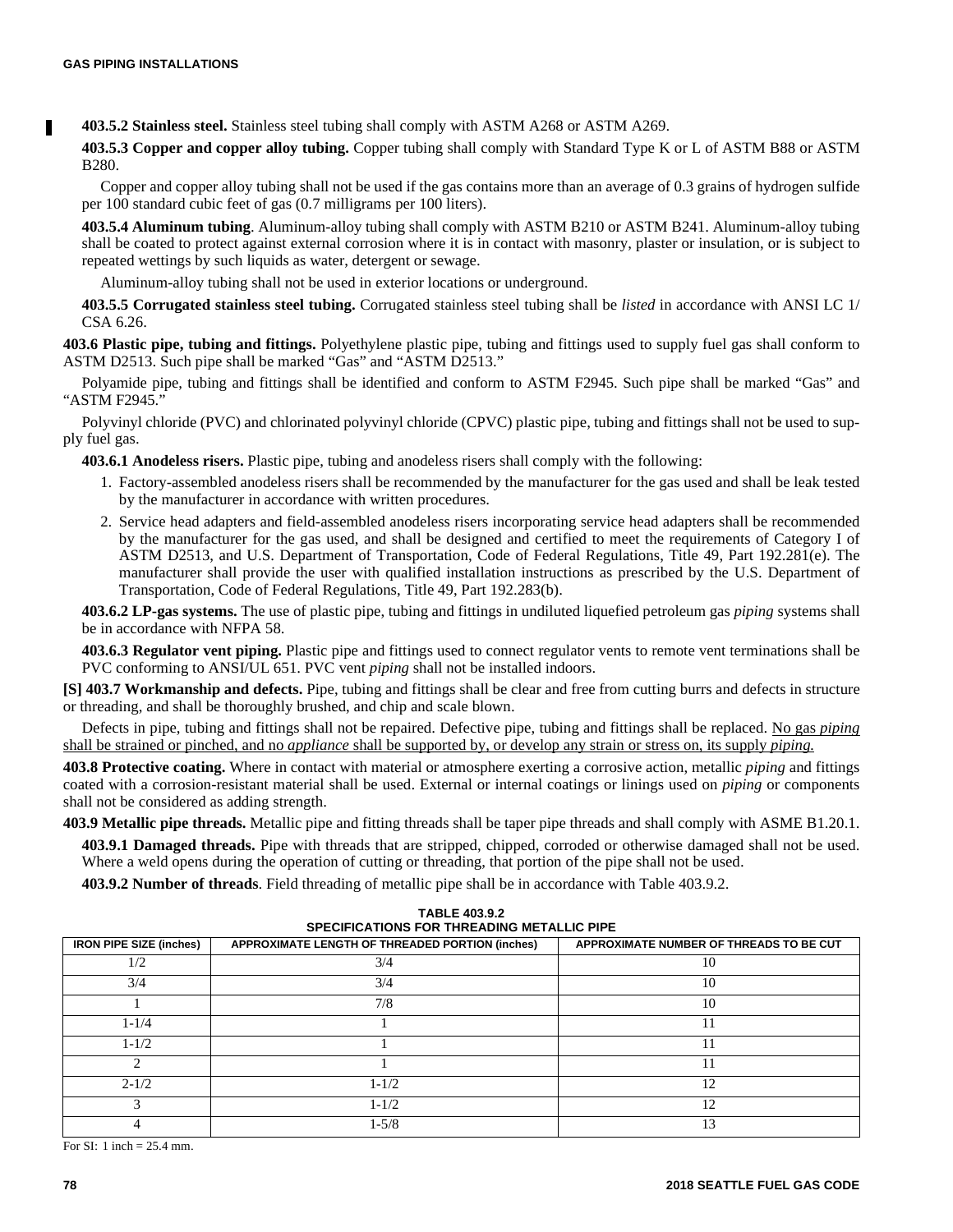**403.9.3 Thread joint compounds.** Thread joint compounds shall be resistant to the action of liquefied petroleum gas or to any other chemical constituents of the gases to be conducted through the *piping*.

**403.10 Metallic piping joints and fittings.** The type of *piping* joint used shall be suitable for the pressure-temperature conditions and shall be selected giving consideration to joint tightness and mechanical strength under the service conditions. The joint shall be able to sustain the maximum end force caused by the internal pressure and any additional forces caused by temperature expansion or contraction, vibration, fatigue or the weight of the pipe and its contents.

**403.10.1 Pipe joints.** Schedule 40 and heavier pipe joints shall be threaded, flanged, brazed, welded or assembled with pressconnect fittings listed in accordance with ANSI LC4/CSA 6.32. Pipe lighter than Schedule 40 shall be connected using pressconnect fittings, flanges, brazing or welding. Where nonferrous pipe is brazed, the brazing materials shall have a melting point in excess of 1,000°F (538°C). Brazing alloys shall not contain more than 0.05-percent phosphorus.

## **[S] 403.10.1.1 Welding.** All welding in the *piping system* shall be done in accordance with ASME Boiler and Pressure Vessel Code Section IX.

**403.10.2 Copper tubing joints.** Copper tubing joints shall be assembled with *approved* gas tubing fittings, shall be brazed with a material having a melting point in excess of 1,000°F (538°C) or assembled with press-connect fittings listed in accordance with ANSI LC-4/CSA 6.32. Brazing alloys shall not contain more than 0.05-percent phosphorus.

**403.10.3 Stainless steel tubing joints.** Stainless steel tubing joints shall be welded, assembled with *approved* tubing fittings, brazed with a material having a melting point in excess of 1,000°F (578°C), or assembled with press-connect fittings listed in accordance with ANSI LC4/CSA 6.32.

**403.10.4 Flared joints.** Flared joints shall be used only in systems constructed from nonferrous pipe and tubing where experience or tests have demonstrated that the joint is suitable for the conditions and where provisions are made in the design to prevent separation of the joints.

**403.10.5 Metallic fittings**. Metallic fittings shall comply with the following:

- 1. Threaded fittings in sizes larger than 4 inches (102 mm) shall not be used.
- 2. Fittings used with steel, stainless steel or wrought-iron pipe shall be steel, stainless steel, copper alloy, malleable iron or cast iron.
- 3. Fittings used with copper or copper alloy pipe shall be copper or copper alloy.
- 4. Fittings used with aluminum-alloy pipe shall be of aluminum alloy.
- 5. Cast-iron fittings:
	- 5.1. Flanges shall be permitted.
	- 5.2. Bushings shall not be used.
	- 5.3. Fittings shall not be used in systems containing flammable gas-air mixtures.
	- 5.4. Fittings in sizes 4 inches (102 mm) and larger shall not be used indoors except where *approved*.
	- 5.5. Fittings in sizes 6 inches (152 mm) and larger shall not be used except where *approved*.
- 6. Aluminum-alloy fittings. Threads shall not form the joint seal.
- 7. Zinc aluminum-alloy fittings. Fittings shall not be used in systems containing flammable gas-air mixtures.
- 8. Special fittings. Fittings such as couplings, proprietary-type joints, saddle tees, gland-type compression fittings and flared, flareless and compression-type tubing fittings shall be: used within the fitting manufacturer's pressure-temperature recommendations; used within the service conditions anticipated with respect to vibration, fatigue, thermal expansion and contraction; and shall be approved.
- 9. Where pipe fittings are drilled and tapped in the field, the operation shall be in accordance with all of the following:
	- 9.1. The operation shall be performed on systems having operating pressures of 5 psi (34.5 kPa) or less.
	- 9.2. The operation shall be performed by the gas supplier or the gas supplier's designated representative.
	- 9.3. The drilling and tapping operation shall be performed in accordance with written procedures prepared by the gas supplier.
	- 9.4. The fittings shall be located outdoors.
	- 9.5. The tapped fitting assembly shall be inspected and proven to be free of leakage.

**403.11 Plastic pipe, joints and fittings.** Plastic pipe, tubing and fittings shall be joined in accordance with the manufacturer's instructions. Such joint shall comply with the following:

1. The joint shall be designed and installed so that the longitudinal pull-out resistance of the joint will be greater than or equal to the tensile strength of the plastic *piping* material.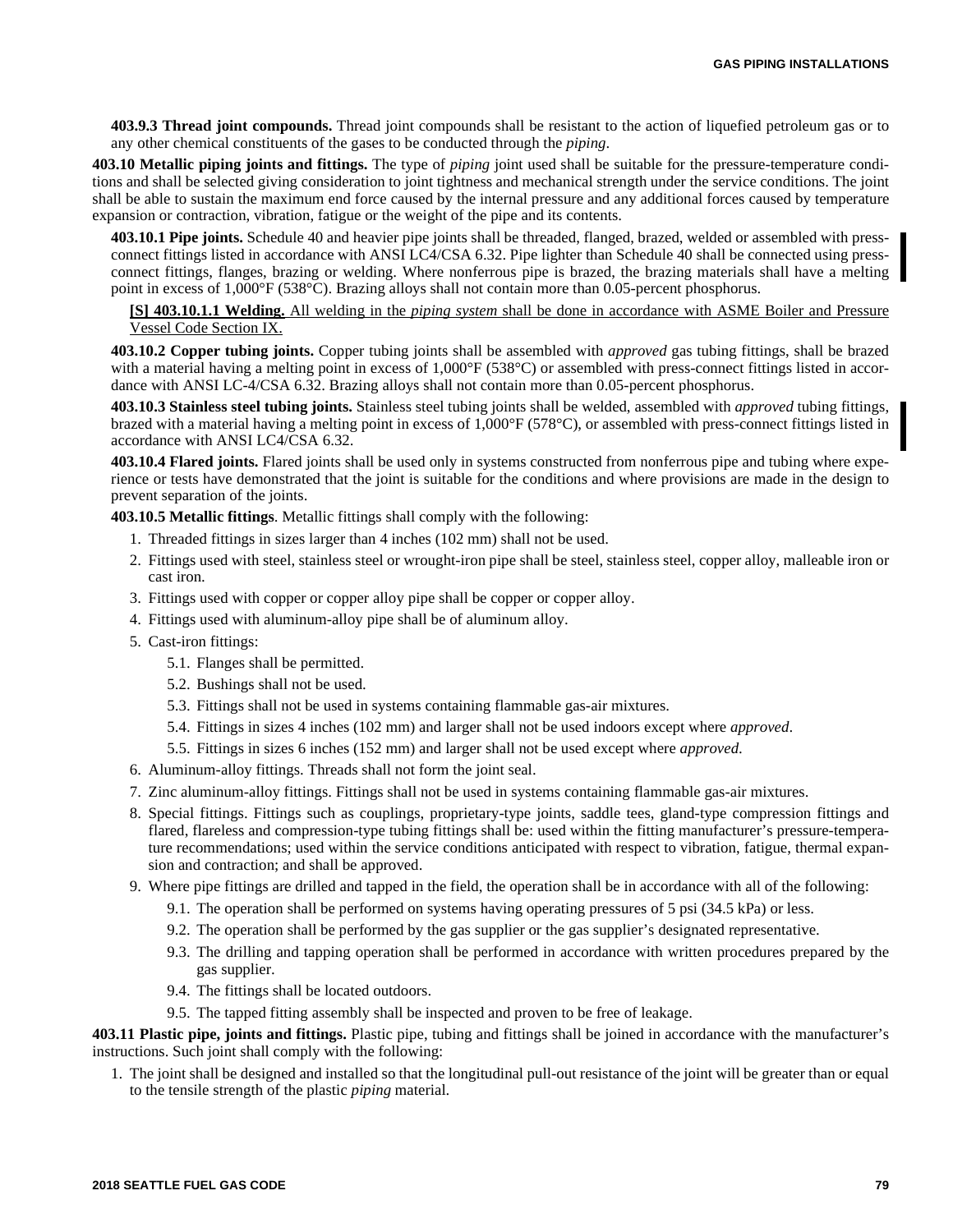- 2. Heat-fusion joints shall be made in accordance with qualified procedures that have been established and proven by test to produce gas-tight joints as strong as or stronger than the pipe or tubing being joined. Joints shall be made with the joining method recommended by the pipe manufacturer. Heat fusion fittings shall be marked "ASTM D2513."
- 3. Where compression-type mechanical joints are used, the gasket material in the fitting shall be compatible with the plastic *piping* and with the gas distributed by the system. An internal tubular rigid stiffener shall be used in conjunction with the fitting. The stiffener shall be flush with the end of the pipe or tubing and shall extend to or beyond the outside end of the compression fitting when installed. The stiffener shall be free of rough or sharp edges and shall not be a force-fit in the plastic. Split tubular stiffeners shall not be used.
- 4. Plastic *piping* joints and fittings for use in liquefied petroleum gas *piping* systems shall be in accordance with NFPA 58.

**403.12 Flanges.** Flanges and flange gaskets shall comply with Sections 403.12.1 through 403.12.7.

**403.12.1 Cast iron.** Cast-iron flanges shall be in accordance with ASME B16.1.

**403.12.2 Steel.** Steel flanges shall be in accordance with ASME B16.5 or ASME B16.47.

**403.12.3 Nonferrous.** Nonferrous flanges shall be in accordance with ASME B16.24.

**403.12.4 Ductile iron.** Ductile-iron flanges shall be in accordance with ASME B16.42.

**403.12.5 Raised face.** Raised face flanges shall not be joined to flat faced cast-iron, ductile-iron or nonferrous material flanges.

**403.12.6 Flange facings.** Standard facings shall be permitted for use under this code. Where 150-pound (1034 kPa) pressurerated steel flanges are bolted to Class 125 cast-iron flanges, the raised face on the steel flange shall be removed.

**403.12.7 Lapped flanges.** Lapped flanges shall be used only above ground or in exposed locations accessible for inspection.

**403.13 Flange gaskets.** Material for gaskets shall be capable of withstanding the design temperature and pressure of the *piping* system, and the chemical constituents of the gas being conducted, without change to its chemical and physical properties. The effects of fire exposure to the joint shall be considered in choosing material. Acceptable materials include metal (plain or corrugated), composition, aluminum "O" rings, spiral wound metal gaskets, rubber-faced phenolic and elastomeric. Where a flanged joint is opened, the gasket shall be replaced. Full-face flange gaskets shall be used with all non-steel flanges.

**403.13.1 Metallic gaskets.** Metallic flange gaskets shall be in accordance with ASME B16.20.

**403.13.2 Nonmetallic gaskets.** Nonmetallic flange gaskets shall be in accordance with ASME B16.21.

# **SECTION 404 (IFGC) PIPING SYSTEM INSTALLATION**

**404.1 Installation of materials.** Materials used shall be installed in strict accordance with the standards under which the materials are accepted and approved. In the absence of such installation procedures, the manufacturer's instructions shall be followed. Where the requirements of referenced standards or manufacturer's instructions do not conform to minimum provisions of this code, the provisions of this code shall apply.

**404.2 CSST.** CSST piping systems shall be installed in accordance with the terms of their approval, the conditions of listing, the manufacturer's instructions and this code.

**404.3 Prohibited locations.** *Piping* shall not be installed in or through a ducted supply, return or exhaust, or a clothes chute, chimney or gas vent, dumbwaiter or elevator shaft. *Piping* installed downstream of the *point of delivery* shall not extend through any townhouse unit other than the unit served by such *piping*.

**404.4 Piping in solid partitions and walls.** Concealed *piping* shall not be located in solid partitions and solid walls, unless installed in a chase or casing.

**404.5 Fittings in concealed locations.** Fittings installed in concealed locations shall be limited to the following types:

- 1. Threaded elbows, tees and couplings.
- 2. Brazed fittings.
- 3. Welded fittings.
- 4. Fittings listed to ANSI LC-1/CSA 6.26 or ANSI LC-4/CSA 6.32.

**404.6 Underground penetrations prohibited.** Gas *piping* shall not penetrate building foundation walls at any point below grade. Gas *piping* shall enter and exit a building at a point above grade and the annular space between the pipe and the wall shall be sealed.

**404.7 Protection against physical damage.** Where piping will be concealed within light-frame construction assemblies, the piping shall be protected against penetration by fasteners in accordance with Sections 404.7.1 through 404.7.3.

**Exception:** Black steel piping and galvanized steel piping shall not be required to be protected.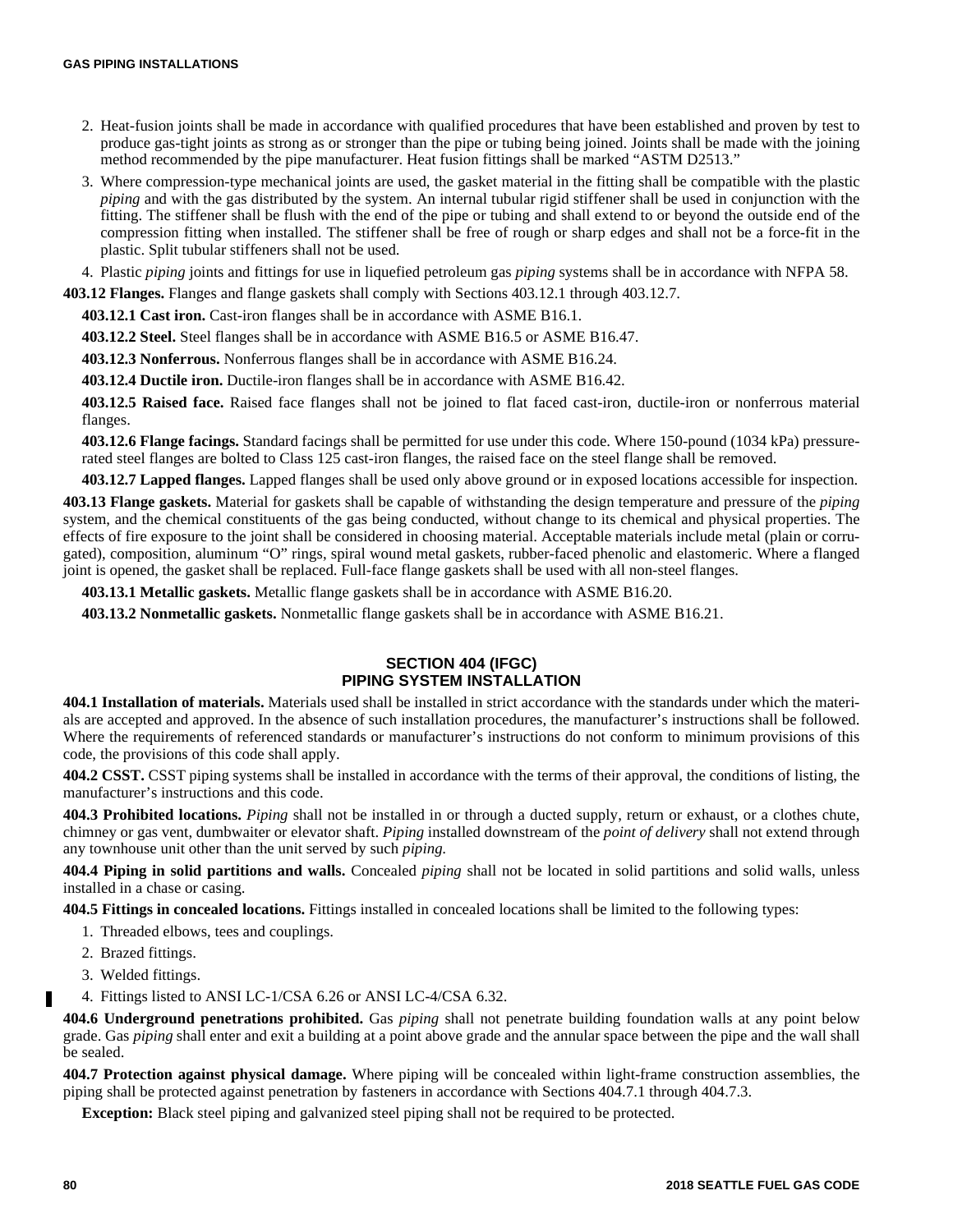**404.7.1 Piping through holes or notches.** Where piping is installed through holes or notches in framing members and the piping is located less than 1-1/2 inches (38 mm) from the framing member face to which wall, ceiling or floor membranes will be attached, the pipe shall be protected by shield plates that cover the width of the pipe and the framing member and that extend not less than 4 inches (102 mm) to each side of the framing member. Where the framing member that the piping passes through is a bottom plate, bottom track, top plate or top track, the shield plates shall cover the framing member and extend not less than 4 inches (102 mm) above the bottom framing member and not less than 4 inches (102 mm) below the top framing member.

**404.7.2 Piping installed in other locations.** Where the piping is located within a framing member and is less than 1-1/2 inches (38 mm) from the framing member face to which wall, ceiling or floor membranes will be attached, the piping shall be protected by shield plates that cover the width and length of the piping. Where the piping is located outside of a framing member and is located less than  $1-1/2$  inches (38 mm) from the nearest edge of the face of the framing member to which the membrane will be attached, the piping shall be protected by shield plates that cover the width and length of the piping.

**404.7.3 Shield plates.** Shield plates shall be of steel material having a thickness of not less than 0.0575 inch (1.463 mm) (No. 16 gage).

**404.8 Piping in solid floors.** *Piping* in solid floors shall be laid in channels in the floor and covered in a manner that will allow *access* to the *piping* with a minimum amount of damage to the building. Where such *piping* is subject to exposure to excessive moisture or corrosive substances, the *piping* shall be protected in an *approved* manner. As an alternative to installation in channels, the *piping* shall be installed in a conduit of Schedule 40 steel, wrought iron, PVC or ABS pipe in accordance with Section 404.8.1 or 404.8.2.

**404.8.1 Conduit with one end terminating outdoors.** The conduit shall extend into an occupiable portion of the building and, at the point where the conduit terminates in the building, the space between the conduit and the gas *piping* shall be sealed to prevent the possible entrance of any gas leakage. The conduit shall extend not less than 2 inches (51 mm) beyond the point where the pipe emerges from the floor. If the end sealing is capable of withstanding the full pressure of the gas pipe, the conduit shall be designed for the same pressure as the pipe. Such conduit shall extend not less than 4 inches (102 mm) outside the building, shall be vented above grade to the outdoors and shall be installed so as to prevent the entrance of water and insects.

**404.8.2 Conduit with both ends terminating indoors.** Where the conduit originates and terminates within the same building, the conduit shall originate and terminate in an accessible portion of the building and shall not be sealed. The conduit shall extend not less than 2 inches (51 mm) beyond the point where the pipe emerges from the floor.

**404.9 Above-ground outdoor piping.** *Piping* installed outdoors shall be elevated not less than 3-1/2 inches (89 mm) above ground and where installed across roof surfaces, shall be elevated not less than 3-1/2 inches (89 mm) above the roof surface. *Piping* installed above ground, outdoors, and installed across the surface of roofs shall be securely supported and located where it will be protected from physical damage. Where passing through an outside wall, the *piping* shall be protected against corrosion by coating or wrapping with an inert material. Where *piping* is encased in a protective pipe sleeve, the annular space between the *piping* and the sleeve shall be sealed.

**404.10 Isolation.** Metallic *piping* and metallic tubing that conveys fuel gas from an LP-gas storage container shall be provided with an *approved* dielectric fitting to electrically isolate the underground portion of the pipe or tube from the above-ground portion that enters a building. Such dielectric fitting shall be installed above ground, outdoors.

**404.11 Protection against corrosion.** Steel pipe or tubing exposed to corrosive action, such as soil conditions or moisture, shall be protected in accordance with Sections 404.11.1 through 404.11.5.

**404.11.1 Galvanizing.** Zinc coating shall not be deemed adequate protection for underground gas *piping.*

**404.11.2 Protection methods.** Underground piping shall comply with one or more of the following:

- 1. The piping shall be made of corrosion-resistant material that is suitable for the environment in which it will be installed.
- 2. Pipe shall have a factory-applied, electrically-insulating coating. Fittings and joints between sections of coated pipe shall be coated in accordance with the coating manufacturer's instructions.
- 3. The piping shall have a cathodic protection system installed and the system shall be monitored and maintained in accordance with an *approved* program.

**404.11.3 Dissimilar metals.** Where dissimilar metals are joined underground, an insulating coupling or fitting shall be used. **404.11.4 Protection of risers.** Steel risers connected to plastic piping shall be cathodically protected by means of a welded anode, except where such risers are anodeless risers.

**404.11.5 Prohibited use.** Uncoated threaded or socket-welded joints shall not be used in *piping* in contact with soil or where internal or external crevice corrosion is known to occur.

**404.12 Minimum burial depth.** Underground *piping* systems shall be installed a minimum depth of 12 inches (305 mm) below grade, except as provided for in Section 404.12.1.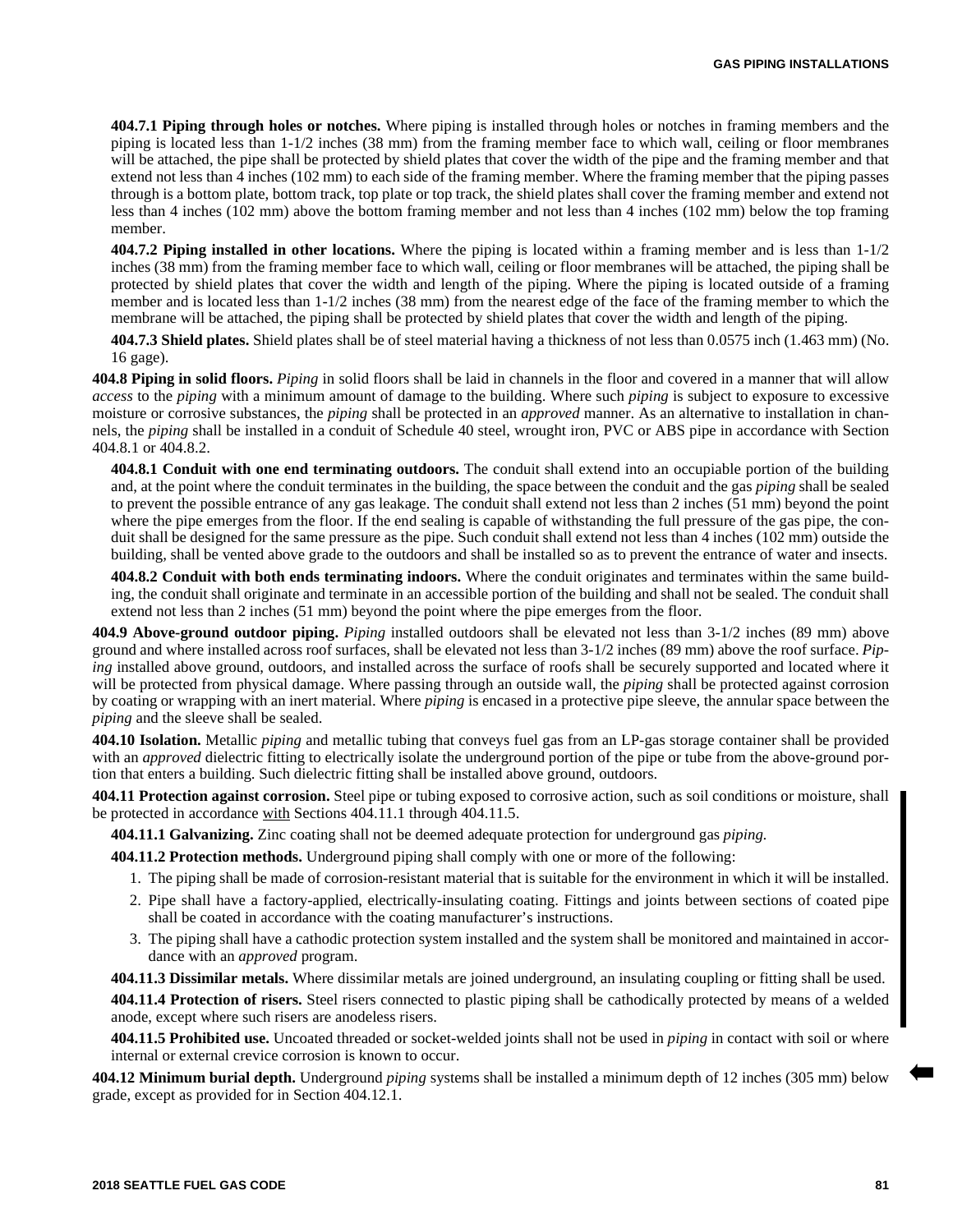**404.12.1 Individual outdoor appliances.** Individual lines to outdoor lights, grills and other *appliance*s shall be installed not less than 8 inches (203 mm) below finished grade, provided that such installation is *approved* and is installed in locations not susceptible to physical damage.

**404.13 Trenches.** The trench shall be graded so that the pipe has a firm, substantially continuous bearing on the bottom of the trench.

**404.14 Piping underground beneath buildings.** *Piping* installed underground beneath buildings is prohibited except where the *piping* is encased in a conduit of wrought iron, plastic pipe, steel pipe, a piping or encasement system listed for installation beneath buildings, or other *approved* conduit material designed to withstand the superimposed loads. The conduit shall be protected from corrosion in accordance with Section 404.11 and shall be installed in accordance with Section 404.14.1 or 404.14.2.

**404.14.1 Conduit with one end terminating outdoors.** The conduit shall extend into an occupiable portion of the building and, at the point where the conduit terminates in the building, the space between the conduit and the gas *piping* shall be sealed to prevent the possible entrance of any gas leakage. The conduit shall extend not less than 2 inches (51 mm) beyond the point where the pipe emerges from the floor. Where the end sealing is capable of withstanding the full pressure of the gas pipe, the conduit shall be designed for the same pressure as the pipe. Such conduit shall extend not less than 4 inches (102 mm) outside of the building, shall be vented above grade to the outdoors and shall be installed so as to prevent the entrance of water and insects.

**404.14.2 Conduit with both ends terminating indoors.** Where the conduit originates and terminates within the same building, the conduit shall originate and terminate in an accessible portion of the building and shall not be sealed. The conduit shall extend not less than 2 inches (51 mm) beyond the point where the pipe emerges from the floor.

**404.15 Outlet closures**. Gas *outlets* that do not connect to *appliance*s shall be capped gas tight.

**Exception:** *Listed* and *labeled* flush-mounted-type quick-disconnect devices and *listed* and *labeled* gas convenience outlets shall be installed in accordance with the manufacturer's instructions.

**404.16 Location of outlets.** The unthreaded portion of *piping outlets* shall extend not less than l inch (25 mm) through finished ceilings and walls and where extending through floors or outdoor patios and slabs, shall be not less than 2 inches (51 mm) above them. The outlet fitting or *piping* shall be securely supported. *Outlets* shall not be placed behind doors. *Outlets* shall be located in the room or space where the *appliance* is installed.

**Exception:** *Listed* and *labeled* flush-mounted-type quick-disconnect devices and *listed* and *labeled* gas convenience *outlets* shall be installed in accordance with the manufacturer's instructions.

**404.17 Plastic pipe.** The installation of plastic pipe shall comply with Sections 404.17.1 through 404.17.3.

**404.17.1 Limitations**. Plastic pipe shall be installed outdoors underground only. Plastic pipe shall not be used within or under any building or slab or be operated at pressures greater than 100 psig (689 kPa) for natural gas or 30 psig (207 kPa) for LPgas.

Exceptions:

- 1. Plastic pipe shall be permitted to terminate above ground outside of buildings where installed in premanufactured anodeless risers or service head adapter risers that are installed in accordance with the manufacturer's instructions.
- 2. Plastic pipe shall be permitted to terminate with a wall head adapter within buildings where the plastic pipe is inserted in a *piping* material for fuel gas use in buildings.
- 3. Plastic pipe shall be permitted under outdoor patio, walkway and driveway slabs provided that the burial depth complies with Section 404.12.

**404.17.2 Connections.** Connections made outdoors and underground between metallic and plastic *piping* shall be made only with transition fittings conforming to ASTM D2513 Category I or ASTM F1973.

**404.17.3 Tracer.** A yellow insulated copper tracer wire or other *approved* conductor, or a product specifically designed for that purpose, shall be installed adjacent to underground nonmetallic *piping*. *Access* shall be provided to the tracer wire or the tracer wire shall terminate above ground at each end of the nonmetallic *piping*. The tracer wire size shall be not less than 18 AWG and the insulation type shall be suitable for direct burial.

**404.18 Pipe cleaning.** The use of a flammable or combustible gas to clean or remove debris from a piping system shall be prohibited.

**404.19 Prohibited devices**. A device shall not be placed inside the *piping* or fittings that will reduce the cross-sectional area or otherwise obstruct the free flow of gas.

Exceptions:

- 1. Approved gas filters.
- 2. An approved fitting or device where the gas piping system has been sized to accommodate the pressure drop of the fitting or device.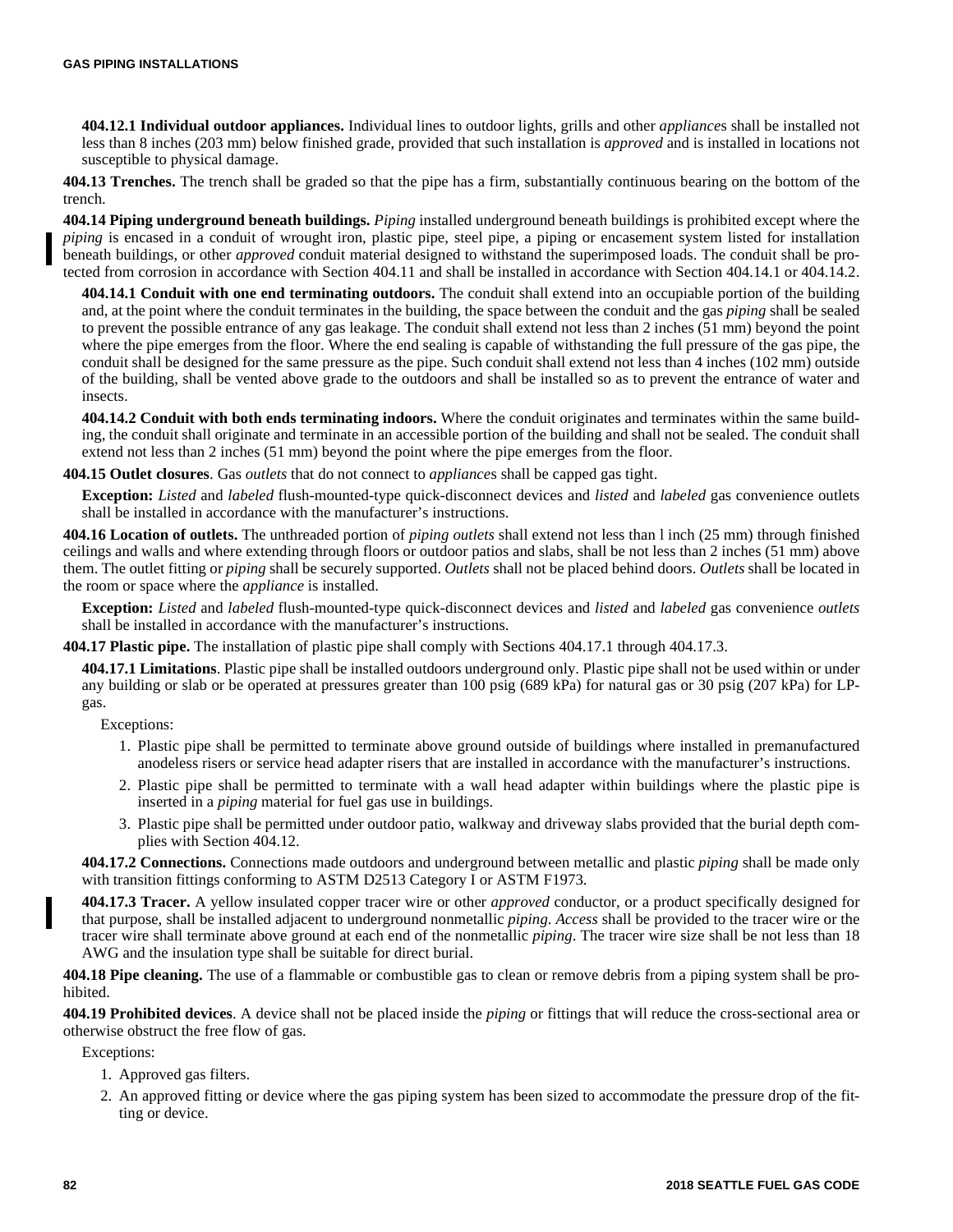**404.20 Testing of piping**. Before any system of *piping* is put in service or concealed, it shall be tested to ensure that it is gas tight. Testing, inspection and purging of *piping* systems shall comply with Section 406.

# **SECTION 405 (IFGS) PIPING BENDS AND CHANGES IN DIRECTION**

**405.1 General.** Changes in direction of pipe shall be permitted to be made by the use of fittings, factory bends or field bends. **405.2 Metallic pipe.** Metallic pipe bends shall comply with the following:

- 1. Bends shall be made only with bending tools and procedures intended for that purpose.
- 2. Bends shall be smooth and free from buckling, cracks or other evidence of mechanical damage.
- 3. The longitudinal weld of the pipe shall be near the neutral axis of the bend.
- 4. Pipe shall not be bent through an arc of more than 90 degrees (1.6 rad).
- 5. The inside radius of a bend shall be not less than six times the outside diameter of the pipe.

**405.3 Plastic pipe.** Plastic pipe bends shall comply with the following:

- 1. The pipe shall not be damaged and the internal diameter of the pipe shall not be effectively reduced.
- 2. Joints shall not be located in pipe bends.
- 3. The radius of the inner curve of such bends shall be not less than 25 times the inside diameter of the pipe.
- 4. Where the *piping* manufacturer specifies the use of special bending tools or procedures, such tools or procedures shall be used.

**405.4 Elbows.** Factory-made welding elbows or transverse segments cut therefrom shall have an arc length measured along the crotch of not less than 1 inch (25 mm) in pipe sizes 2 inches (51 mm) and larger.

### **SECTION 406 (IFGS) INSPECTION, TESTING AND PURGING**

**406.1 General.** Prior to acceptance and initial operation, all *piping* installations shall be visually inspected and pressure tested to determine that the materials, design, fabrication and installation practices comply with the requirements of this code.

**406.1.1 Inspections.** Inspection shall consist of visual examination during or after manufacture, fabrication, assembly or pressure tests.

**[S] 406.1.2 Repairs and additions.** In the event repairs or additions are made after the pressure test, the affected *piping* shall be tested.

Minor repairs and additions, as determined by the *code official*, are not required to be pressure tested provided that the work is inspected and connections are tested with a noncorrosive leak-detecting fluid or other *approved* leak-detecting methods.

**406.1.3 New branches.** Where new branches are installed to new *appliance*s, only the newly installed branches shall be required to be pressure tested. Connections between the new *piping* and the existing *piping* shall be tested with a noncorrosive leak-detecting fluid or other *approved* leak-detecting methods.

**406.1.4 Section testing.** A *piping* system shall be permitted to be tested as a complete unit or in sections. A valve in a line shall not be used as a bulkhead between gas in one section of the *piping* system and test medium in an adjacent section, except where a double block and bleed valve system is installed. A valve shall not be subjected to the test pressure unless it can be determined that the valve, including the valve-closing mechanism, is designed to safely withstand the test pressure.

**406.1.5 Regulators and valve assemblies.** Regulator and valve assemblies fabricated independently of the *piping* system in which they are to be installed shall be permitted to be tested with inert gas or air at the time of fabrication.

**406.1.6 Pipe clearing.** Prior to testing, the interior of the pipe shall be cleared of all foreign material.

**406.2 Test medium.** The test medium shall be air, nitrogen, carbon dioxide or an inert gas. Oxygen shall not be used as a test medium.

**406.3 Test preparation.** Pipe joints, including welds, shall be left exposed for examination during the test.

**Exception:** Covered or concealed pipe end joints that have been previously tested in accordance with this code.

**406.3.1 Expansion joints.** Expansion joints shall be provided with temporary restraints, if required, for the additional thrust load under test.

**406.3.2 Appliance and equipment isolation.** *Appliance*s and *equipment* that are not to be included in the test shall be either disconnected from the *piping* or isolated by blanks, blind flanges or caps. Flanged joints at which blinds are inserted to blank off other *equipment* during the test shall not be required to be tested.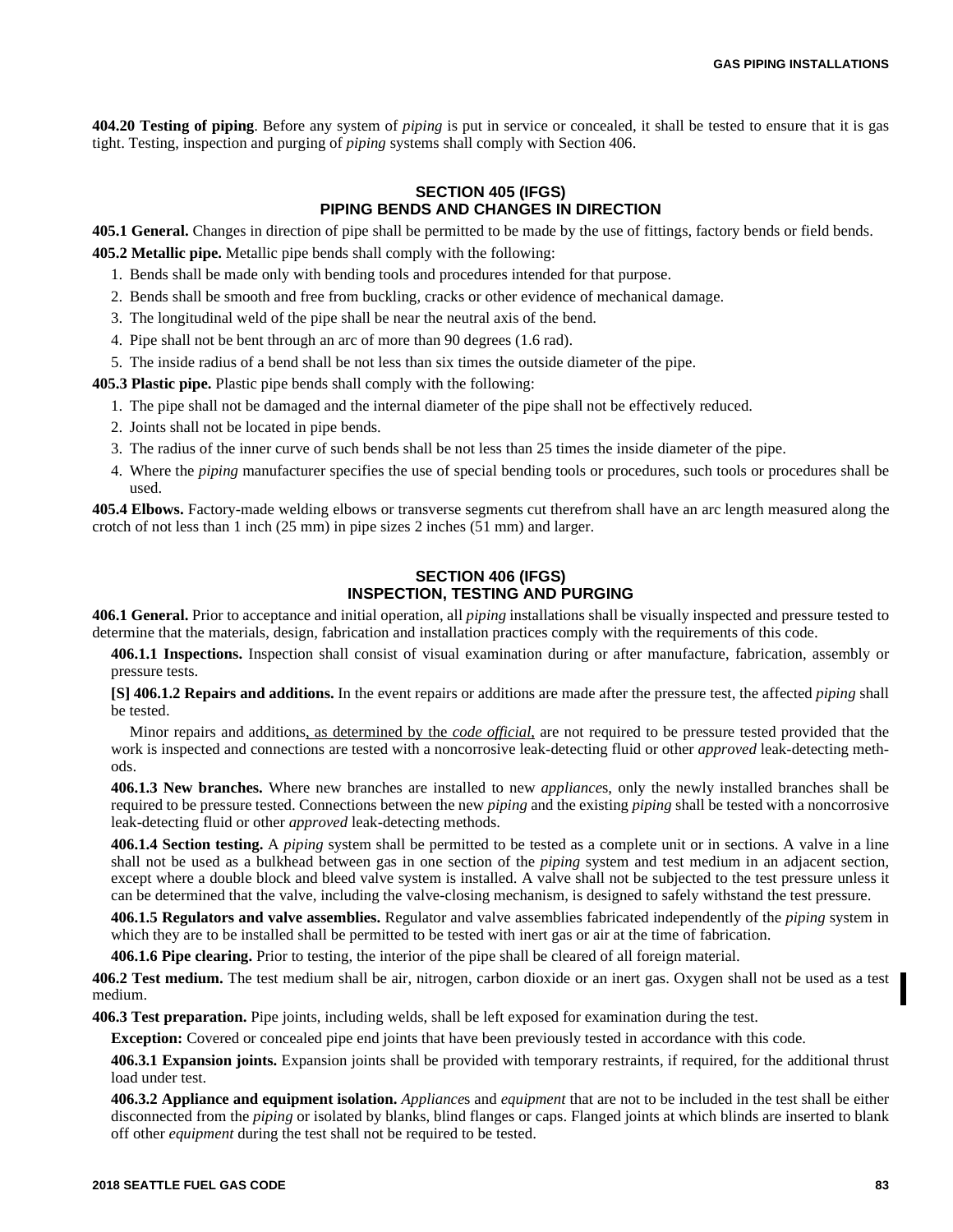**406.3.3 Appliance and equipment disconnection.** Where the *piping* system is connected to *appliance*s or *equipment* designed for operating pressures of less than the test pressure, such *appliance*s or *equipment* shall be isolated from the *piping* system by disconnecting them and capping the outlet(s).

**406.3.4 Valve isolation.** Where the *piping* system is connected to *appliance*s or *equipment* designed for operating pressures equal to or greater than the test pressure, such *appliance*s or *equipment* shall be isolated from the *piping* system by closing the individual *appliance* or *equipment* shutoff valve(s).

**406.3.5 Testing precautions.** Testing of *piping* systems shall be performed in a manner that protects the safety of employees and the public during the test.

**406.4 Test pressure measurement.** Test pressure shall be measured with a manometer or with a pressure-measuring device designed and calibrated to read, record or indicate a pressure loss caused by leakage during the pressure test period. The source of pressure shall be isolated before the pressure tests are made. Mechanical gauges used to measure test pressures shall have a range such that the highest end of the scale is not greater than five times the test pressure.

**406.4.1 Test pressure.** The test pressure to be used shall be not less than 1-1/2 times the proposed maximum working pressure, but not less than 3 psig (20 kPa gauge), irrespective of design pressure. Where the test pressure exceeds 125 psig (862 kPa gauge), the test pressure shall not exceed a value that produces a hoop stress in the *piping* greater than 50 percent of the specified minimum yield strength of the pipe.

406.4.2 Test duration. Test duration shall be not less than 1/2 hour for each 500 cubic feet (14 m<sup>3</sup>) of pipe volume or fraction thereof. When testing a system having a volume less than 10 cubic feet  $(0.28 \text{ m}^3)$  or a system in a single-family dwelling, the test duration shall be not less than 10 minutes. The duration of the test shall not be required to exceed 24 hours.

**406.5 Detection of leaks and defects.** The *piping* system shall withstand the test pressure specified without showing any evidence of leakage or other defects.

Any reduction of test pressures as indicated by pressure gauges shall be deemed to indicate the presence of a leak unless such reduction can be readily attributed to some other cause.

**406.5.1 Detection methods.** The leakage shall be located by means of an *approved* gas detector, a noncorrosive leak detection fluid or other *approved* leak detection methods.

**406.5.2 Corrections.** Where leakage or other defects are located, the affected portion of the *piping* system shall be repaired or replaced and retested.

**406.6 Piping system and equipment leakage check.** Leakage checking of systems and *equipment* shall be in accordance with Sections 406.6.1 through 406.6.4.

**406.6.1 Test gases.** Leak checks using fuel gas shall be permitted in *piping* systems that have been pressure tested in accordance with Section 406.

**406.6.2 Before turning gas on.** During the process of turning gas on into a system of new gas *piping*, the entire system shall be inspected to determine that there are no open fittings or ends and that all valves at unused outlets are closed and plugged or capped.

**406.6.3 Leak check.** Immediately after the gas is turned on into a new system or into a system that has been initially restored after an interruption of service, the *piping* system shall be checked for leakage. Where leakage is indicated, the gas supply shall be shut off until the necessary repairs have been made.

**406.6.4 Placing appliances and equipment in operation.** *Appliance*s and *equipment* shall not be placed in operation until after the *piping* system has been checked for leakage in accordance with Section 406.6.3, the *piping* system has been purged in accordance with Section 406.7 and the connections to the appliances have been checked for leakage.

**406.7 Purging.** The purging of piping shall be in accordance with Sections 406.7.1 through 406.7.3.

**406.7.1 Piping systems required to be purged outdoors.** The purging of piping systems shall be in accordance with the provisions of Sections 406.7.1.1 through 406.7.1.4 where the *piping* system meets either of the following:

- 1. The design operating gas pressure is greater than 2 psig (13.79 kPa).
- 2. The piping being purged contains one or more sections of pipe or tubing meeting the size and length criteria of Table 406.7.1.1.

**406.7.1.1 Removal from service.** Where existing gas piping is opened, the section that is opened shall be isolated from the gas supply and the line pressure vented in accordance with Section 406.7.1.3. Where gas *piping* meeting the criteria of Table 406.7.1.1 is removed from service, the residual fuel gas in the *piping* shall be displaced with an inert gas.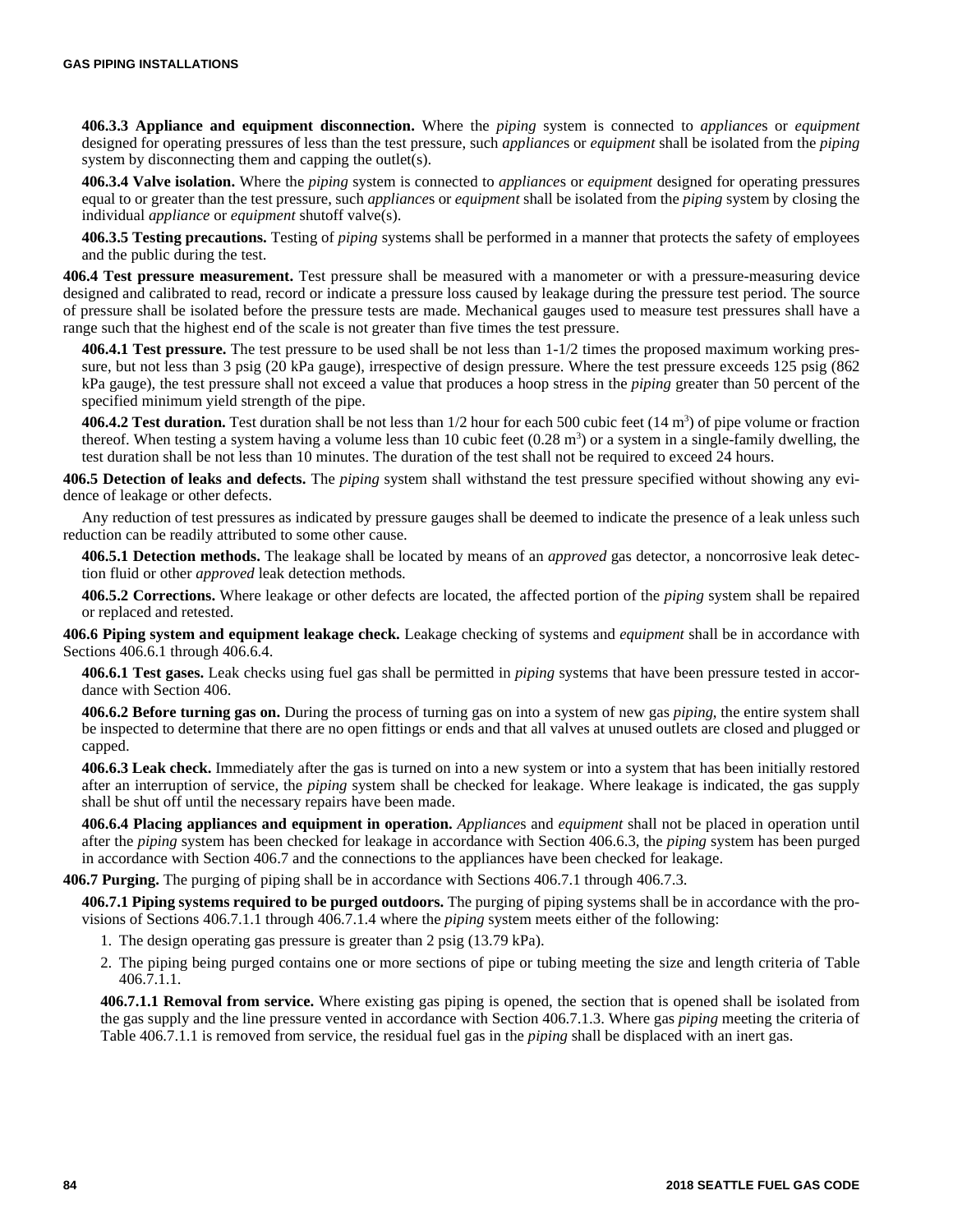| 922 AND LENGTH OF THING                           |                                   |  |  |  |
|---------------------------------------------------|-----------------------------------|--|--|--|
| <b>NOMINAL PIPE SIZE</b><br>(inches) <sup>a</sup> | <b>LENGTH OF PIPING</b><br>(feet) |  |  |  |
| $\geq$ 2-1/2 < 3                                  | > 50                              |  |  |  |
| > 3 < 4                                           | >30                               |  |  |  |
| > 4 < 6                                           | >15                               |  |  |  |
| > 6 < 8                                           | >10                               |  |  |  |
|                                                   | Any length                        |  |  |  |

#### **TABLE 406.7.1.1 SIZE AND LENGTH OF PIPING**

For SI: 1 inch = 25.4 mm, 1 foot = 304.8 mm.

a. CSST EHD size of 62 is equivalent to nominal 2-inch pipe or tubing size.

**406.7.1.2 Placing in operation.** Where gas *piping* containing air and meeting the criteria of Table 406.7.1.1 is placed in operation, the air in the *piping* shall first be displaced with an inert gas. The inert gas shall then be displaced with fuel gas in accordance with Section 406.7.1.3.

**406.7.1.3 Outdoor discharge of purged gases.** The open end of a *piping* system being pressure vented or purged shall discharge directly to an outdoor location. Purging operations shall comply with all of the following requirements:

- 1. The point of discharge shall be controlled with a shutoff valve.
- 2. The point of discharge shall be located not less than 10 feet (3048 mm) from sources of ignition, not less than 10 feet (3048 mm) from building openings and not less than 25 feet (7620 mm) from mechanical air intake openings.
- 3. During discharge, the open point of discharge shall be continuously attended and monitored with a combustible gas indicator that complies with Section 406.7.1.4.
- 4. Purging operations introducing fuel gas shall be stopped when 90 percent fuel gas by volume is detected within the pipe.
- 5. Persons not involved in the purging operations shall be evacuated from all areas within 10 feet (3048 mm) of the point of discharge.

**406.7.1.4 Combustible gas indicator.** Combustible gas indicators shall be listed and shall be calibrated in accordance with the manufacturer's instructions. Combustible gas indicators shall numerically display a volume scale from zero percent to 100 percent in 1-percent or smaller increments.

**406.7.2 Piping systems allowed to be purged indoors or outdoors.** The purging of piping systems shall be in accordance with the provisions of Section 406.7.2.1 where the piping system meets both of the following:

- 1. The design operating gas pressure is 2 psig (13.79 kPa) or less.
- 2. The piping being purged is constructed entirely from pipe or tubing not meeting the size and length criteria of Table 406.7.1.1.

**406.7.2.1 Purging procedure.** The piping system shall be purged in accordance with one or more of the following:

- 1. The piping shall be purged with fuel gas and shall discharge to the outdoors.
- 2. The piping shall be purged with fuel gas and shall discharge to the indoors or outdoors through an appliance burner not located in a combustion chamber. Such burner shall be provided with a continuous source of ignition.
- 3. The piping shall be purged with fuel gas and shall discharge to the indoors or outdoors through a burner that has a continuous source of ignition and that is designed for such purpose.
- 4. The piping shall be purged with fuel gas that is discharged to the indoors or outdoors, and the point of discharge shall be monitored with a listed combustible gas detector in accordance with Section 406.7.2.2. Purging shall be stopped when fuel gas is detected.
- 5. The *piping* shall be purged by the gas supplier in accordance with written procedures.

**406.7.2.2 Combustible gas detector.** Combustible gas detectors shall be listed and shall be calibrated or tested in accordance with the manufacturer's instructions. Combustible gas detectors shall be capable of indicating the presence of fuel gas.

**406.7.3 Purging appliances and equipment.** After the *piping* system has been placed in operation, appliances and *equipment* shall be purged before being placed into operation.

# **SECTION 407 (IFGC) PIPING SUPPORT**

**407.1 General.** *Piping* shall be provided with support in accordance with Section 407.2.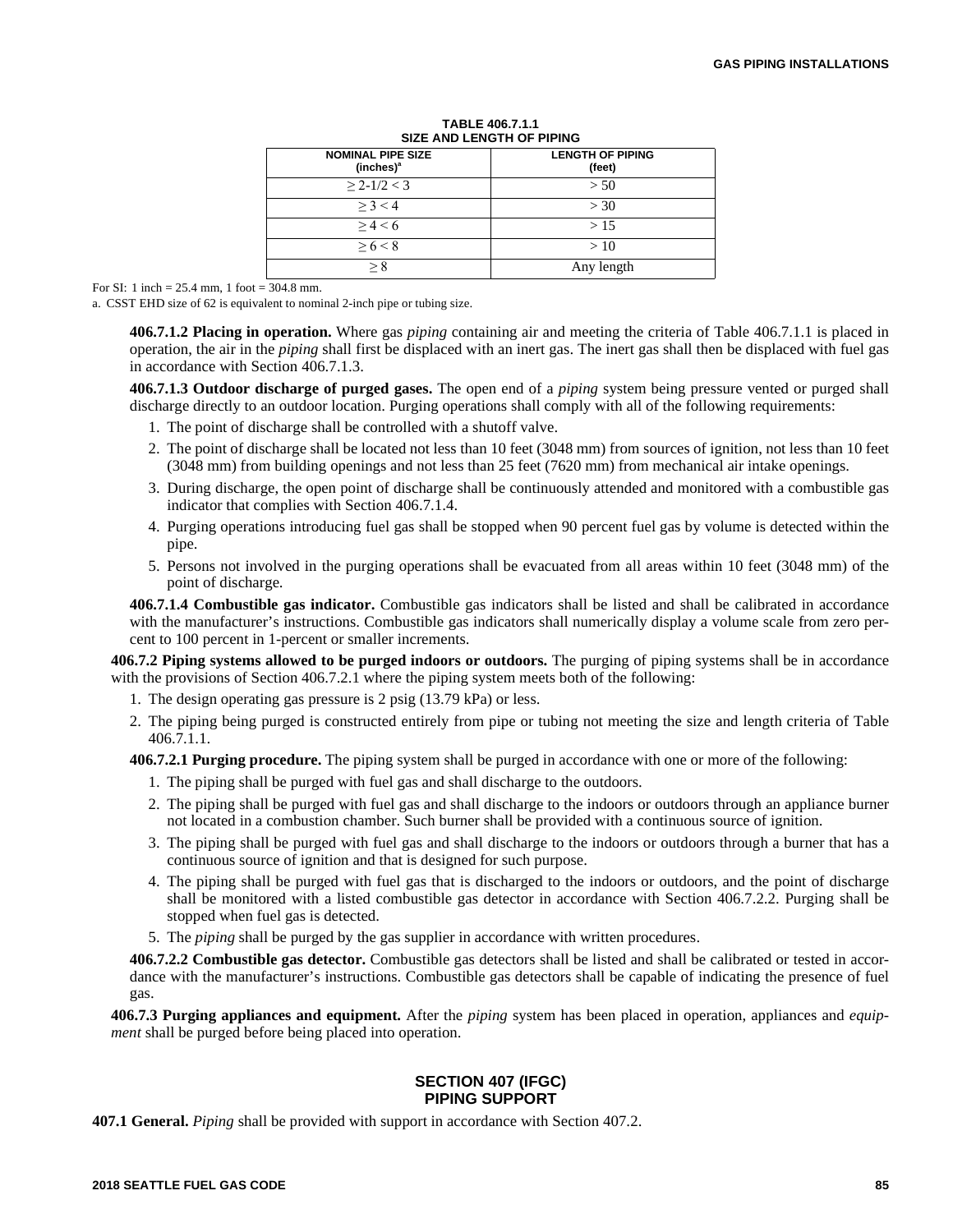**407.2 Design and installation.** *Piping* shall be supported with metal pipe hooks, metal pipe straps, metal bands, metal brackets, metal hangers or building structural components, suitable for the size of *piping*, of adequate strength and quality, and located at intervals so as to prevent or damp out excessive vibration. *Piping* shall be anchored to prevent undue strains on connected *appliance*s and shall not be supported by other *piping*. Pipe hangers and supports shall conform to the requirements of MSS SP-58 and shall be spaced in accordance with Section 415. Supports, hangers and anchors shall be installed so as not to interfere with the free expansion and contraction of the *piping* between anchors. The components of the supporting *equipment* shall be designed and installed so that they will not be disengaged by movement of the supported *piping*.

## **SECTION 408 (IFGC) DRIPS AND SLOPED PIPING**

**408.1 Slopes.** *Piping* for other than dry gas conditions shall be sloped not less than 1/4 inch in 15 feet (6.3 mm in 4572 mm) to prevent traps.

**408.2 Drips.** Where wet gas exists, a drip shall be provided at any point in the line of pipe where condensate could collect. A drip shall be provided at the outlet of the meter and shall be installed so as to constitute a trap wherein an accumulation of condensate will shut off the flow of gas before the condensate will run back into the meter.

**408.3 Location of drips.** Drips shall be provided with ready access to permit cleaning or emptying. A drip shall not be located where the condensate is subject to freezing.

**408.4 Sediment trap.** Where a sediment trap is not incorporated as part of the appliance, a sediment trap shall be installed downstream of the appliance shutoff valve as close to the inlet of the appliance as practical. The sediment trap shall be either a tee fitting having a capped nipple of any length installed vertically in the bottommost opening of the tee as illustrated in Figure 408.4 or other device approved as an effective sediment trap. Illuminating appliances, ranges, clothes dryers, decorative vented appliances for installation in vented fireplaces, gas fireplaces and outdoor grills need not be so equipped.



**FIGURE 408.4 METHOD OF INSTALLING A TEE FITTING SEDIMENT TRAP**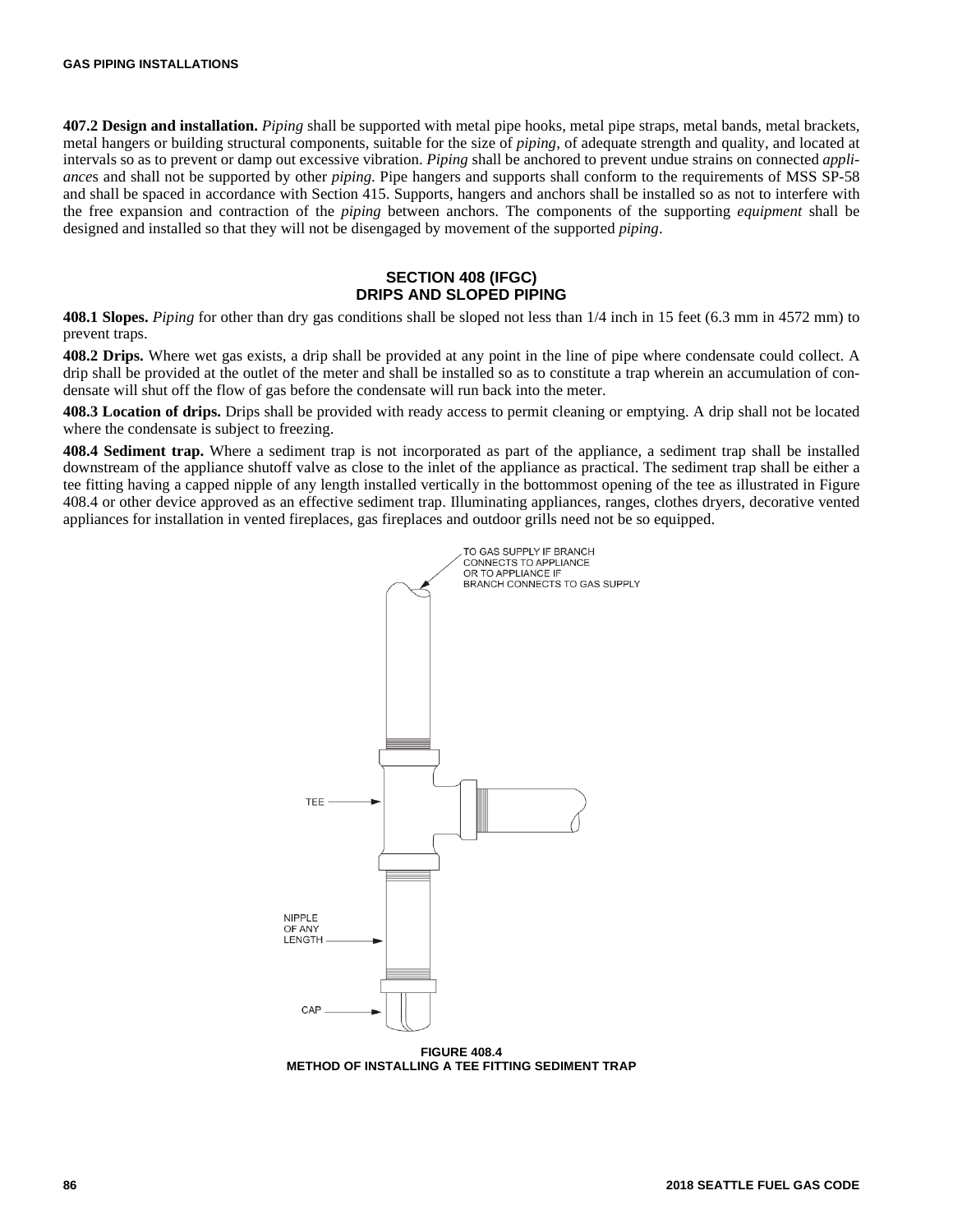### **SECTION 409 (IFGC) SHUTOFF VALVES**

**409.1 General.** *Piping* systems shall be provided with shutoff valves in accordance with this section.

**409.1.1 Valve approval.** Shutoff valves shall be of an *approved* type; shall be constructed of materials compatible with the *piping*; and shall comply with the standard that is applicable for the pressure and application, in accordance with Table 409.1.1.

|                        | <b>APPLIANCE SHUTOFF</b>                            | <b>OTHER VALVE APPLICATIONS</b>   |                                 |                                 |                                   |  |
|------------------------|-----------------------------------------------------|-----------------------------------|---------------------------------|---------------------------------|-----------------------------------|--|
| <b>VALVE STANDARDS</b> | <b>VALVE APPLICATION UP</b><br>TO 1/2 psig PRESSURE | UP TO 1/2 psig<br><b>PRESSURE</b> | UP TO 2 psig<br><b>PRESSURE</b> | UP TO 5 psig<br><b>PRESSURE</b> | UP TO 125 psig<br><b>PRESSURE</b> |  |
| ANSI Z21.15/CGA 9.1    |                                                     |                                   |                                 |                                 |                                   |  |
| <b>ASME B16.44</b>     |                                                     |                                   |                                 | $\mathbf{v}^{\mathsf{b}}$       |                                   |  |
| <b>ASME B16.33</b>     |                                                     |                                   |                                 |                                 |                                   |  |

**TABLE 409.1.1 MANUAL GAS VALVE STANDARDS** 

For SI: 1 pound per square inch gauge = 6.895 kPa.

a. If labeled 2G.

b. If labeled 5G.

**409.1.2 Prohibited locations.** Shutoff valves shall be prohibited in concealed locations and *furnace plenums*.

**409.1.3 Access to shutoff valves.** Shutoff valves shall be located in places so as to provide *access* for operation and shall be installed so as to be protected from damage.

**409.2 Meter valve.** Every meter shall be equipped with a shutoff valve located on the supply side of the meter.

**409.3 Shutoff valves for multiple-house line systems.** Where a single meter is used to supply gas to more than one building or tenant, a separate shutoff valve shall be provided for each building or tenant.

**409.3.1 Multiple tenant buildings.** In multiple tenant buildings, where a common *piping* system is installed to supply other than one- and two-family dwellings, shutoff valves shall be provided for each tenant. Each tenant shall have access to the shutoff valve serving that tenant's space.

**409.3.2 Individual buildings.** In a common system serving more than one building, shutoff valves shall be installed outdoors at each building.

**409.3.3 Identification of shutoff valves.** Each house line shutoff valve shall be plainly marked with an identification tag attached by the installer so that the *piping* systems supplied by such valves are readily identified.

**409.4 MP regulator valves.** A *listed* shutoff valve shall be installed immediately ahead of each MP regulator.

**409.5 Appliance shutoff valve.** Each *appliance* shall be provided with a shutoff valve in accordance with Section 409.5.1, 409.5.2 or 409.5.3.

**409.5.1 Located within same room.** The shutoff valve shall be located in the same room as the *appliance*. The shutoff valve shall be within 6 feet (1829 mm) of the *appliance*, and shall be installed upstream of the union, connector or quick disconnect device it serves. Such shutoff valves shall be provided with *access*. Shutoff valves serving movable appliances, such as cooking appliances and clothes dryers, shall be considered to be provided with access where installed behind such appliances. *Appliance* shutoff valves located in the firebox of a *fireplace* shall be installed in accordance with the *appliance* manufacturer's instructions.

**409.5.2 Vented decorative appliances and room heaters.** Shutoff valves for vented decorative appliances, room heaters and decorative appliances for installation in vented *fireplaces* shall be permitted to be installed in an area remote from the appliances where such valves are provided with ready *access*. Such valves shall be permanently identified and shall not serve another *appliance*. The *piping* from the shutoff valve to within 6 feet (1829 mm) of the *appliance* shall be designed, sized and installed in accordance with Sections 401 through 408.

**409.5.3 Located at manifold.** Where the *appliance* shutoff valve is installed at a manifold, such shutoff valve shall be located within 50 feet (15 240 mm) of the *appliance* served and shall be readily accessible and permanently identified. The *piping* from the manifold to within 6 feet (1829 mm) of the *appliance* shall be designed, sized and installed in accordance with Sections 401 through 408.

**409.6 Shutoff valve for laboratories.** Where provided with two or more fuel gas outlets, including table-, bench- and hoodmounted outlets, each laboratory space in educational, research, commercial and industrial occupancies shall be provided with a single dedicated shutoff valve through which all such gas outlets shall be supplied. The dedicated shutoff valve shall be readily accessible, located within the laboratory space served, located adjacent to the egress door from the space and shall be identified by approved signage stating "Gas Shutoff."

**409.7 Shutoff valves in tubing systems.** Shutoff valves installed in tubing systems shall be rigidly and securely supported independently of the tubing.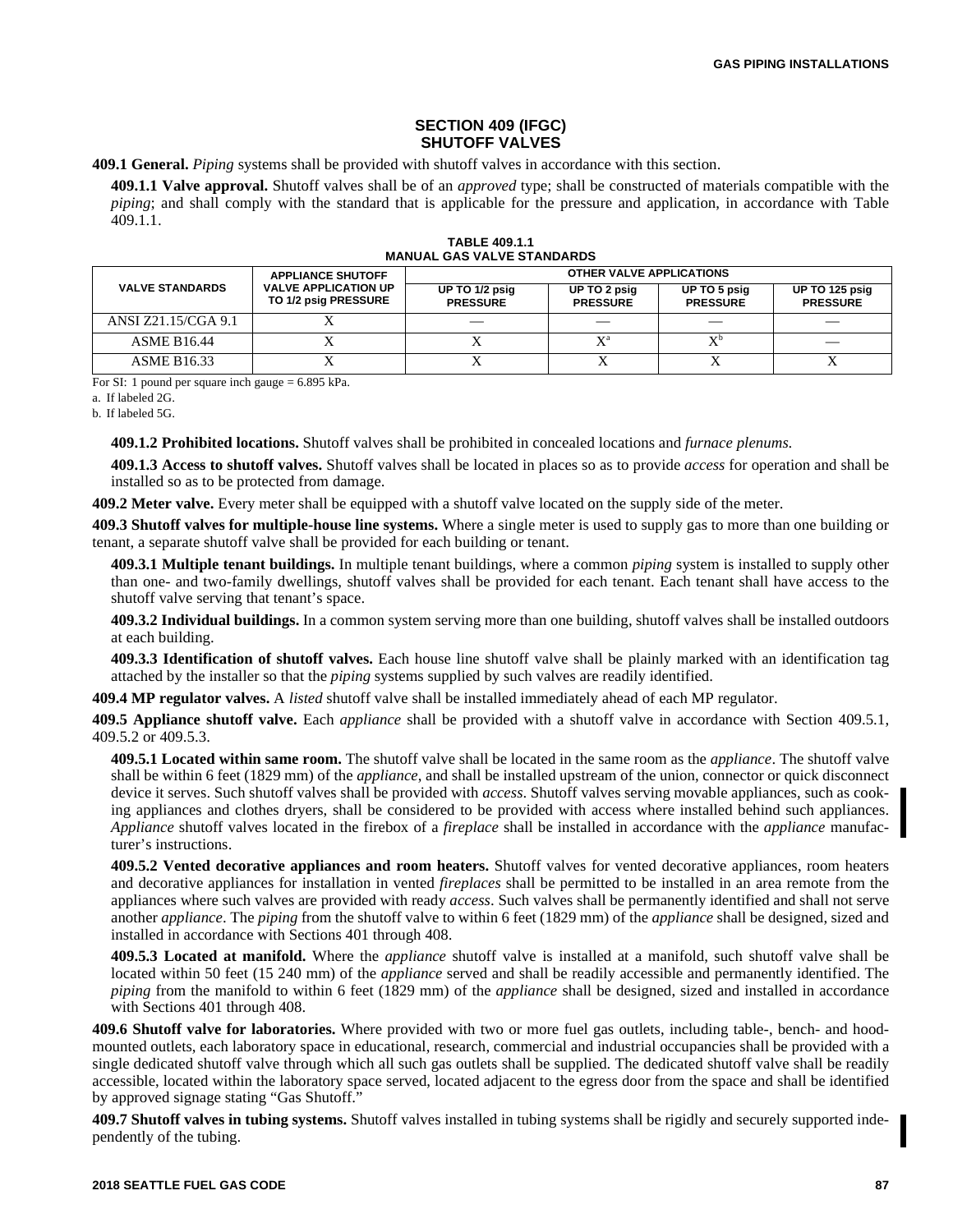# **SECTION 410 (IFGC) FLOW CONTROLS**

**410.1 Pressure regulators.** A line pressure regulator shall be installed where the *appliance* is designed to operate at a lower pressure than the supply pressure. Line gas pressure regulators shall be *listed* as complying with ANSI Z21.80/CSA 6.22. *Access* shall be provided to pressure regulators. Pressure regulators shall be protected from physical damage. Regulators installed on the exterior of the building shall be *approved* for outdoor installation.

**410.2 MP regulators.** MP pressure regulators shall comply with the following:

- 1. The MP regulator shall be approved and shall be suitable for the inlet and outlet gas pressures for the application.
- 2. The MP regulator shall maintain a reduced outlet pressure under lock-up (no-flow) conditions.
- 3. The capacity of the MP regulator, determined by published ratings of its manufacturer, shall be adequate to supply the appliances served.
- 4. The MP pressure regulator shall be provided with access. Where located indoors, the regulator shall be vented to the outdoors or shall be equipped with a leak-limiting device, in either case complying with Section 410.3.
- 5. A tee fitting with one opening capped or plugged shall be installed between the MP regulator and its upstream shutoff valve. Such tee fitting shall be positioned to allow connection of a pressure-measuring instrument and to serve as a sediment trap.
- 6. A tee fitting with one opening capped or plugged shall be installed not less than 10 pipe diameters downstream of the MP regulator outlet. Such tee fitting shall be positioned to allow connection of a pressure-measuring instrument. The tee fitting is not required where the MP regulator serves an appliance that has a pressure test port on the gas control inlet side and the appliance is located in the same room as the MP regulator.
- 7. Where connected to rigid piping, a union shall be installed within 1 foot (304 mm) of either side of the MP regulator.

**410.3 Venting of regulators.** Pressure regulators that require a vent shall be vented directly to the outdoors. The vent shall be designed to prevent the entry of insects, water and foreign objects.

**Exception:** A vent to the outdoors is not required for regulators equipped with and *labeled* for utilization with an *approved* vent-limiting device installed in accordance with the manufacturer's instructions.

**410.3.1 Vent piping.** Vent *piping* for relief vents and breather vents shall be constructed of materials allowed for gas *piping* in accordance with Section 403. Vent *piping* shall be not smaller than the vent connection on the pressure-regulating device. Vent *piping* serving relief vents and combination relief and breather vents shall be run independently to the outdoors and shall serve only a single device vent. Vent *piping* serving only breather vents is permitted to be connected in a manifold arrangement where sized in accordance with an *approved* design that minimizes backpressure in the event of diaphragm rupture. Regulator vent *piping* shall not exceed the length specified in the regulator manufacturer's instructions.

**410.4 Excess flow valves.** Where automatic *excess flow valves* are installed, they shall be listed in accordance with ANSI Z21.93/CSA 6.30 and shall be sized and installed in accordance with the manufacturer's instructions.

**410.5 Flashback arrestor check valve.** Where fuel gas is used with oxygen in any hot work operation, a listed protective device that serves as a combination flashback arrestor and backflow check valve shall be installed at an approved location on both the fuel gas and oxygen supply lines. Where the pressure of the piped fuel gas supply is insufficient to ensure such safe operation, approved equipment shall be installed between the gas meter and the appliance that increases pressure to the level required for such safe operation.

# **SECTION 411 (IFGC) APPLIANCE AND MANUFACTURED HOME CONNECTIONS**

**411.1 Connecting appliances.** Except as required by Section 411.1.1, appliances shall be connected to the piping system by one of the following:

- 1. Rigid metallic pipe and fittings.
- 2. Corrugated stainless steel tubing (CSST) where installed in accordance with the manufacturer's instructions.
- 3. Semirigid metallic tubing and metallic fittings. Lengths shall not exceed 6 feet (1829 mm) and shall be located entirely in the same room as the appliance. Semirigid metallic tubing shall not enter a motor-operated appliance through an unprotected knockout opening.
- 4. Listed and labeled appliance connectors in compliance with ANSI Z21.24/CGA 6.10 and installed in accordance with the manufacturer's instructions and located entirely in the same room as the appliance.
- 5. Listed and labeled quick-disconnect devices used in conjunction with listed and labeled appliance connectors.
- 6. Listed and labeled convenience outlets used in conjunction with listed and labeled appliance connectors.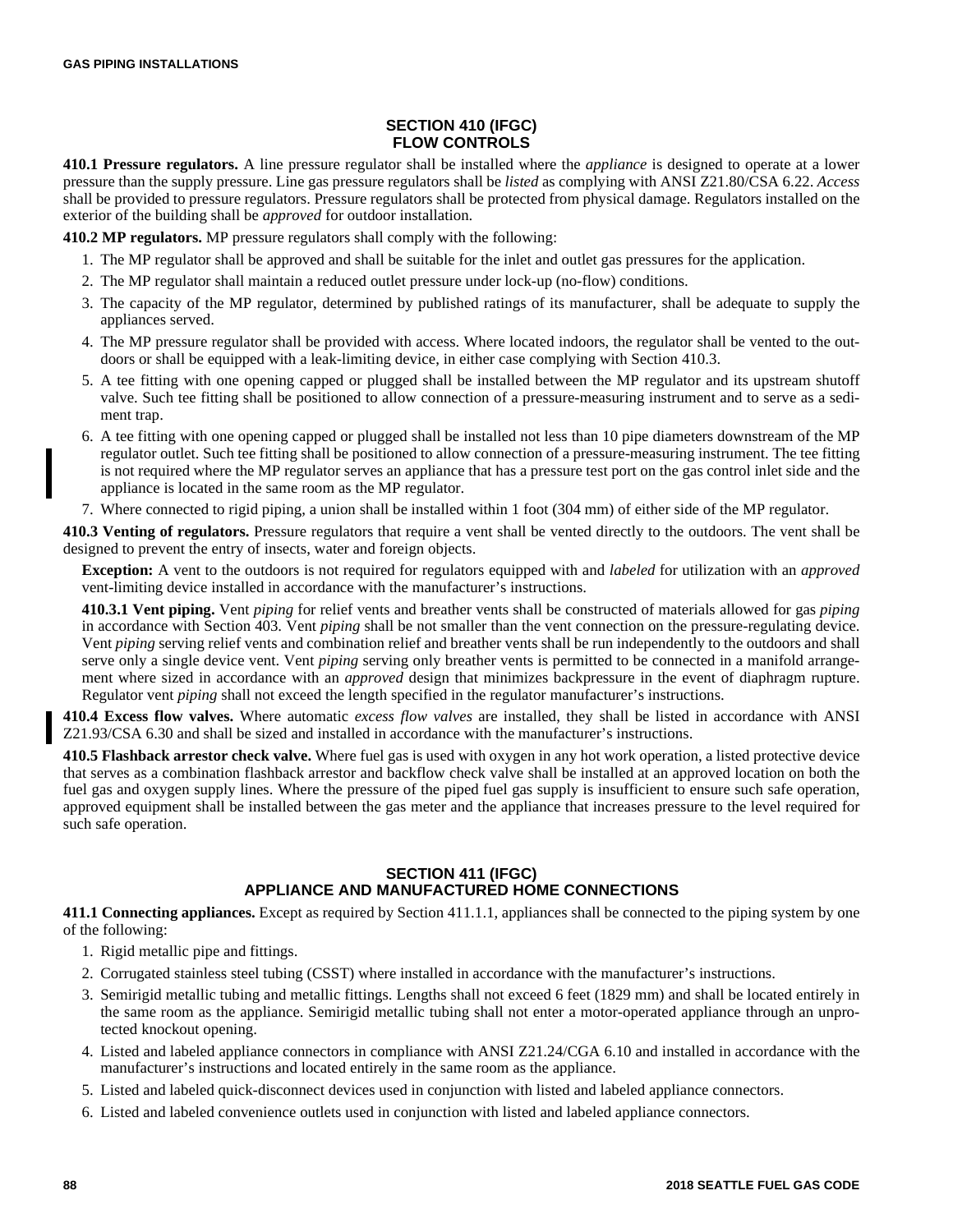- 7. Listed and labeled outdoor appliance connectors in compliance with ANSI Z21.75/CSA 6.27 and installed in accordance with the manufacturer's instructions.
- 8. Listed outdoor gas hose connectors in compliance with ANSI Z21.54 used to connect portable outdoor appliances. The gas hose connection shall be made only in the outdoor area where the appliance is used, and shall be to the gas piping supply at an appliance shutoff valve, a listed quick-disconnect device or listed gas convenience outlet.
- 9. Gas hose connectors for use in laboratories and educational facilities in accordance with Section 411.4.

**411.1.1 Commercial cooking appliances.** Commercial cooking appliances installed on casters and appliances that are moved for cleaning and sanitation purposes shall be connected to the piping system with an appliance connector listed as complying with ANSI Z21.69/CSA 6.16. The commercial cooking appliance connector installation shall be configured in accordance with the manufacturer's instructions. Movement of appliances with casters shall be limited by a restraining device installed in accordance with the connector and appliance manufacturer's instructions.

**411.1.2 Protection against damage.** Connectors and tubing shall be installed so as to be protected against physical damage.

**411.1.3 Connector installation.** *Appliance* fuel connectors shall be installed in accordance with the manufacturer's instructions and Sections 411.1.3.1 through 411.1.3.4.

**411.1.3.1 Maximum length.** Connectors shall have an overall length not to exceed 6 feet (1829 mm). Measurement shall be made along the centerline of the connector. Only one connector shall be used for each *appliance*.

**Exception:** Rigid metallic *piping* used to connect an *appliance* to the *piping* system shall be permitted to have a total length greater than 6 feet (1829 mm), provided that the connecting pipe is sized as part of the *piping* system in accordance with Section 402 and the location of the *appliance* shutoff valve complies with Section 409.5.

**411.1.3.2 Minimum size.** Connectors shall have the capacity for the total demand of the connected *appliance*.

**411.1.3.3 Prohibited locations and penetrations.** Connectors shall not be concealed within, or extended through, walls, floors, partitions, ceilings or *appliance* housings.

Exceptions:

- 1. Connectors constructed of materials allowed for *piping* systems in accordance with Section 403 shall be permitted to pass through walls, floors, partitions and ceilings where installed in accordance with Section 409.5.2 or 409.5.3.
- 2. Rigid steel pipe connectors shall be permitted to extend through openings in *appliance* housings.
- 3. *Fireplace* inserts that are factory equipped with grommets, sleeves or other means of protection in accordance with the listing of the *appliance*.
- 4. Semirigid tubing and *listed* connectors shall be permitted to extend through an opening in an *appliance* housing, cabinet or casing where the tubing or connector is protected against damage.

**411.1.3.4 Shutoff valve.** A shutoff valve not less than the nominal size of the connector shall be installed ahead of the connector in accordance with Section 409.5.

**411.1.4 Movable appliances.** Where appliances are equipped with casters or are otherwise subject to periodic movement or relocation for purposes such as routine cleaning and maintenance, such appliances shall be connected to the supply system *piping* by means of an *appliance* connector listed as complying with ANSI Z21.69/CSA 6.16 or by means of Item 1 of Section 411.1. Such flexible connectors shall be installed and protected against physical damage in accordance with the manufacturer's instructions.

**411.1.5 (IFGS) Connection of gas engine-powered air conditioners.** Internal combustion engines shall not be rigidly connected to the gas supply *piping*.

**411.1.6 Unions.** A union fitting shall be provided for *appliance*s connected by rigid metallic pipe. Such unions shall be accessible and located within 6 feet (1829 mm) of the *appliance*.

**411.2 Manufactured home connections.** Manufactured homes shall be connected to the distribution *piping* system by one of the following materials:

- 1. Metallic pipe in accordance with Section 403.4.
- 2. Metallic tubing in accordance with Section 403.5.
- 3. *Listed* and *labeled* connectors in compliance with ANSI Z21.75/CSA 6.27 and installed in accordance with the manufacturer's instructions.

**411.3 Suspended low-intensity infrared tube heaters.** Suspended low-intensity infrared tube heaters shall be connected to the building *piping* system with a connector *listed* for the application complying with ANSI Z21.24/CGA 6.10. The connector shall be installed as specified by the tube heater manufacturer's instructions.

**411.4 Injection Bunsen-type burners.** Injection Bunsen-type burners used in laboratories and educational facilities shall be connected to the gas supply system by either a listed or unlisted hose.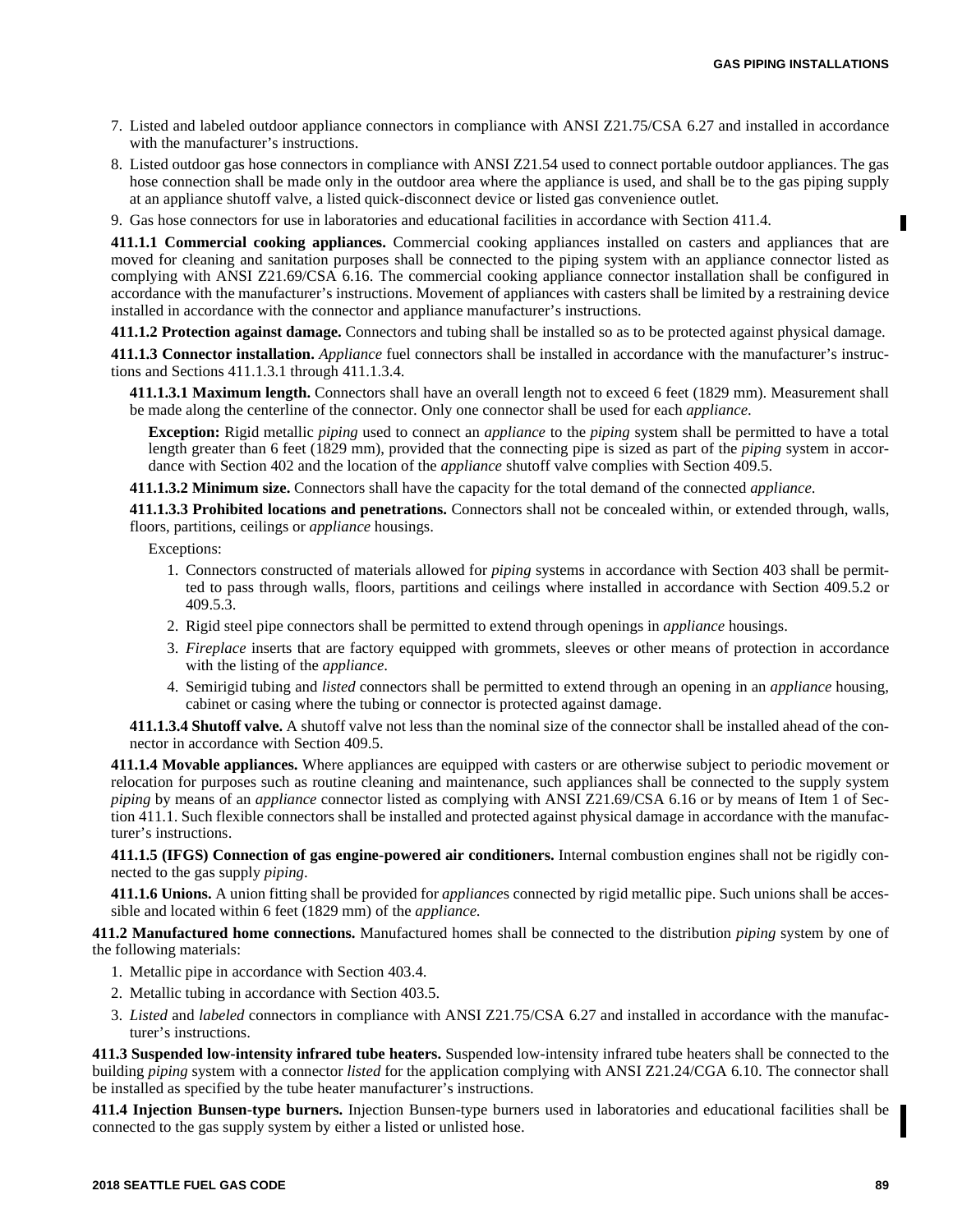# **SECTION 412 (IFGC) LIQUEFIED PETROLEUM GAS MOTOR VEHICLE FUEL-DISPENSING FACILITIES**

**[F] 412.1 General.** Motor fuel-dispensing facilities for LP-gas fuel shall be in accordance with this section and the *International Fire Code*. The operation of LP-gas motor fuel-dispensing facilities shall be regulated by the *International Fire Code*

**[F] 412.2 Storage and dispensing.** Storage vessels and *equipment* used for the storage or dispensing of LP-gas shall be *approved* or *listed* in accordance with Sections 412.3 and 412.4

**[F] 412.3 Approved equipment.** Containers; pressure-relief devices, including pressure-relief valves; and pressure regulators and *piping* used for LP-gas shall be *approved*.

**[F] 412.4 Listed equipment.** Hoses, hose connections, vehicle fuel connections, dispensers, LP-gas pumps and electrical *equipment* used for LP-gas shall be listed.

**[F] 412.5 Attendants.** Motor vehicle fueling operations shall be conducted by qualified attendants or in accordance with Section 412.9 by persons trained in the proper handling of LP-gas.

**[F] 412.6 Location.** The point of transfer for LP-gas dispensing operations shall be separated from buildings and other exposures in accordance with the following:

- 1. Not less than 25 feet (7620 mm) from buildings where the exterior wall is not part of a fire-resistance-rated assembly having a rating of 1 hour or greater.
- 2. Not less than 25 feet (7620 mm) from combustible overhangs on buildings, measured from a vertical line dropped from the face of the overhang at a point nearest the point of transfer.
- 3. Not less than 25 feet (7620 mm) from the lot line of property that can be built upon.
- 4. Not less than 25 feet (7620 mm) from the centerline of the nearest mainline railroad track.
- 5. Not less than 10 feet (3048 mm) from public streets, highways, thoroughfares, sidewalks and driveways.
- 6. Not less than 10 feet (3048 mm) from buildings where the exterior wall is part of a fire-resistance-rated assembly having a rating of 1 hour or greater.

**Exception:** The point of transfer for LP-gas dispensing operations need not be separated from canopies that are constructed in accordance with the *International Building Code* and that provide weather protection for the dispensing equipment.

Liquefied petroleum gas containers shall be located in accordance with the *International Fire Code*. Liquefied petroleum gas storage and dispensing *equipment* shall be located outdoors and in accordance with the *International Fire Code*.

**[F] 412.7 Additional requirements for LP-gas dispensers and equipment.** LP-gas dispensers and related equipment shall comply with the following provisions:

- 1. Pumps shall be fixed in place and shall be designed to allow control of the flow and to prevent leakage and accidental discharge.
- 2. Dispensing devices installed within 10 feet (3048 mm) of where vehicle traffic occurs shall be protected against physical damage by mounting on a concrete island 6 inches (152 mm) or more in height, or shall be protected in accordance with Section 312 of the *International Fire Code*.
- 3. Dispensing devices shall be securely fastened to their mounting surface in accordance with the dispenser manufacturer's instructions.

**[F] 412.8 Installation of dispensing devices and equipment.** The installation and operation of LP-gas dispensing systems shall be in accordance with this section and the *International Fire Code*. Liquefied petroleum gas dispensers and dispensing stations shall be installed in accordance with manufacturers' specifications and their listing.

**[F] 412.8.1 Product control valves.** The dispenser system piping shall be protected from uncontrolled discharge in accordance with the following:

- 1. Where mounted on a concrete base, a means shall be provided and installed within 1/2 inch (12.7 mm) of the top of the concrete base that will prevent flow from the supply piping in the event that the dispenser is displaced from its mounting.
- 2. A manual shutoff valve and an excess flow-control check valve shall be located in the liquid line between the pump and the dispenser inlet where the dispensing device is installed at a remote location and is not part of a complete storage and dispensing unit mounted on a common base.
- 3. An excess flow-control check valve or an emergency shutoff valve shall be installed in or on the dispenser at the point where the dispenser hose is connected to the liquid piping.
- 4. A *listed* automatic-closing-type hose nozzle valve with or without a latch-open device shall be provided on island-type dispensers.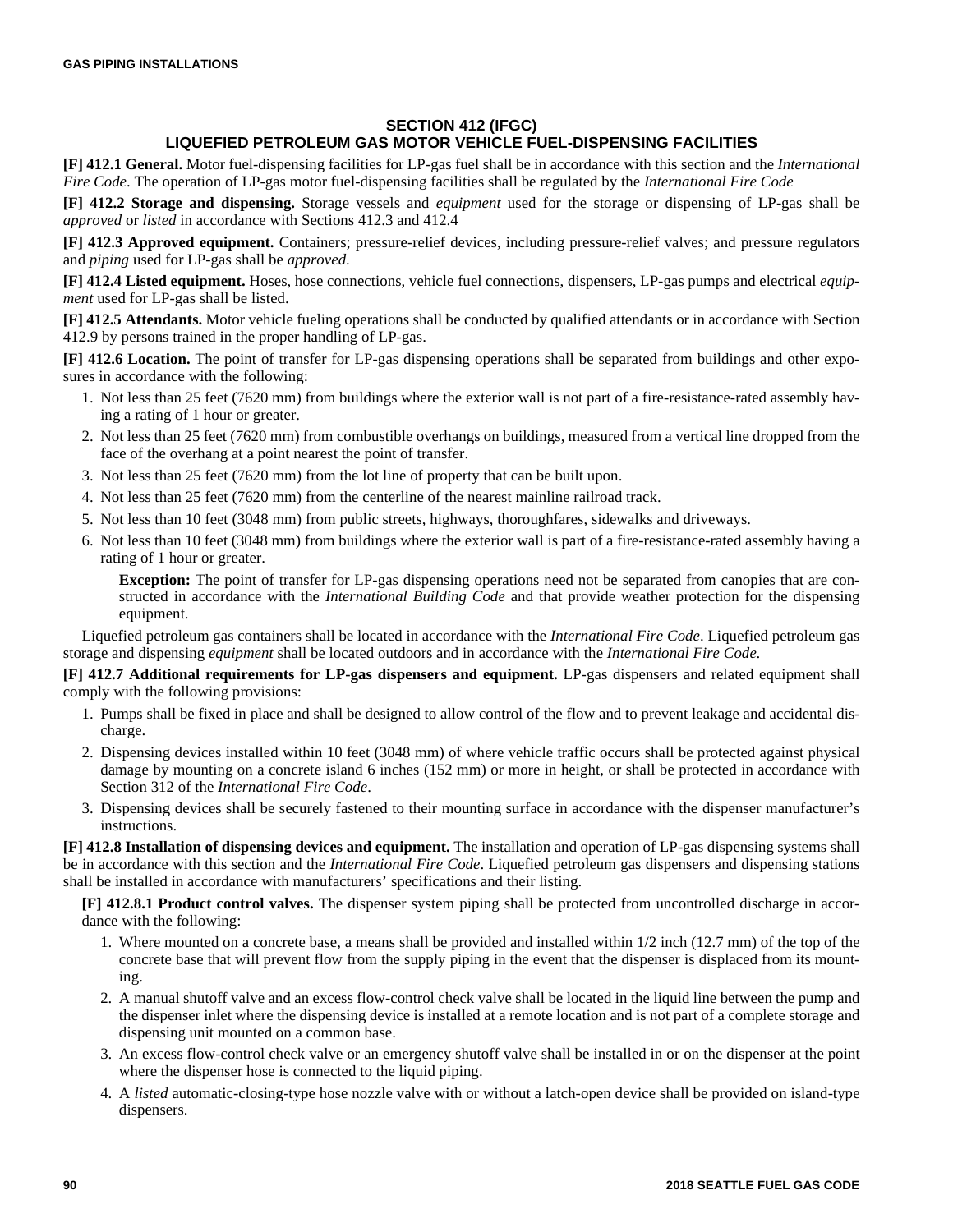**[F] 412.8.2 Hoses.** Hoses and *piping* for the dispensing of LP-gas shall be provided with hydrostatic relief valves. The hose length shall not exceed 18 feet (5486 mm). An *approved* method shall be provided to protect the hose against mechanical damage.

**[F] 412.8.3 Vehicle impact protection.** Where installed within 10 feet (3048 mm) of vehicle traffic, LP-gas storage containers, pumps and dispensers shall be protected in accordance with Section 2307.5, Item 2 of the *International Fire Code*.

**[F] 412.8.4 Breakaway protection.** Dispenser hoses shall be equipped with a *listed* emergency breakaway device designed to retain liquid on both sides of the breakaway point. Where hoses are attached to hose-retrieving mechanisms, the emergency breakaway device shall be located such that the breakaway device activates to protect the dispenser from displacement.

**[F] 412.9 Public fueling of motor vehicles.** Self-service LP-gas dispensing systems, including key, code and card lock dispensing systems, shall be limited to the filling of permanently mounted containers providing fuel to the LP-gas-powered vehicle.

The requirements for self-service LP-gas dispensing systems shall be in accordance with the following:

- 1. The arrangement and operation of the transfer of product into a vehicle shall be in accordance with this section and Chapter 61 of the *International Fire Code*.
- 2. The system shall be provided with an emergency shutoff switch located within 100 feet (30 480 mm) of, but not less than 20 feet (6096 mm) from, dispensers.
- 3. The *owner* of the LP-gas motor fuel-dispensing facility or the owner's designee shall provide for the safe operation of the system and the training of users.
- 4. The dispenser and hose-end valve shall release not more than 4 cubic centimeters of liquid to the atmosphere upon breaking of the connection with the fill valve on the vehicle.
- 5. Fire extinguishers shall be provided in accordance with Section 2305.5 of the *International Fire Code*.
- 6. Warning signs shall be provided in accordance with Section 2305.6 of the *International Fire Code*.
- 7. The area around the dispenser shall be maintained in accordance with Section 2305.7 of the *International Fire Code*.

# **SECTION 413 (IFGC)**

# **COMPRESSED NATURAL GAS MOTOR VEHICLE FUEL-DISPENSING FACILITIES**

**[F] 413.1 General.** Motor fuel-dispensing facilities for CNG fuel shall be in accordance with this section and the *International Fire Code.* The operation of CNG motor fuel-dispensing facilities shall be regulated by the *International Fire Code.*

**[F] 413.2 General.** Storage vessels and *equipment* used for the storage, compression or dispensing of CNG shall be *approved* or *listed* in accordance with Sections 413.2.1 through 413.2.3.

**[F] 413.2.1 Approved equipment.** Containers; compressors; pressure-relief devices, including pressure-relief valves; and pressure regulators and *piping* used for CNG shall be *approved.*

**[F] 413.2.2 Listed equipment.** Hoses, hose connections, dispensers, gas detection systems and electrical *equipment* used for CNG shall be *listed.* Vehicle fueling connections shall be *listed* and *labeled.*

**[F] 413.2.3 General.** Residential fueling *appliance*s shall be in accordance with Section 413.4.

**[F] 413.3 Location of dispensing operations and equipment.** Compression, storage and dispensing *equipment* shall be located outdoors, above ground.

## **Exceptions:**

- 1. Compression, storage or dispensing *equipment* is not prohibited in buildings where such buildings are of noncombustible construction as set forth in the *International Building Code* and are unenclosed for not less than three-quarters of their perimeter.
- 2. Compression, storage and dispensing *equipment* is allowed to be located indoors or in vaults in accordance with the *International Fire Code*.

**[F] 413.3.1 Location on property.** In addition to the fuel-dispensing requirements of the *International Fire Code,* compression, storage and dispensing *equipment* not located in vaults complying with the *International Fire Code* and other than residential fueling appliances shall not be installed:

- 1. Beneath power lines.
- 2. Less than 10 feet (3048 mm) from the nearest building or property that could be built on, public street, sidewalk or source of ignition.

**Exception:** Dispensing *equipment* need not be separated from canopies that provide weather protection for the dispensing *equipment* and are constructed in accordance with the *International Building Code.*

3. Less than 25 feet (7620 mm) from the nearest rail of any railroad track.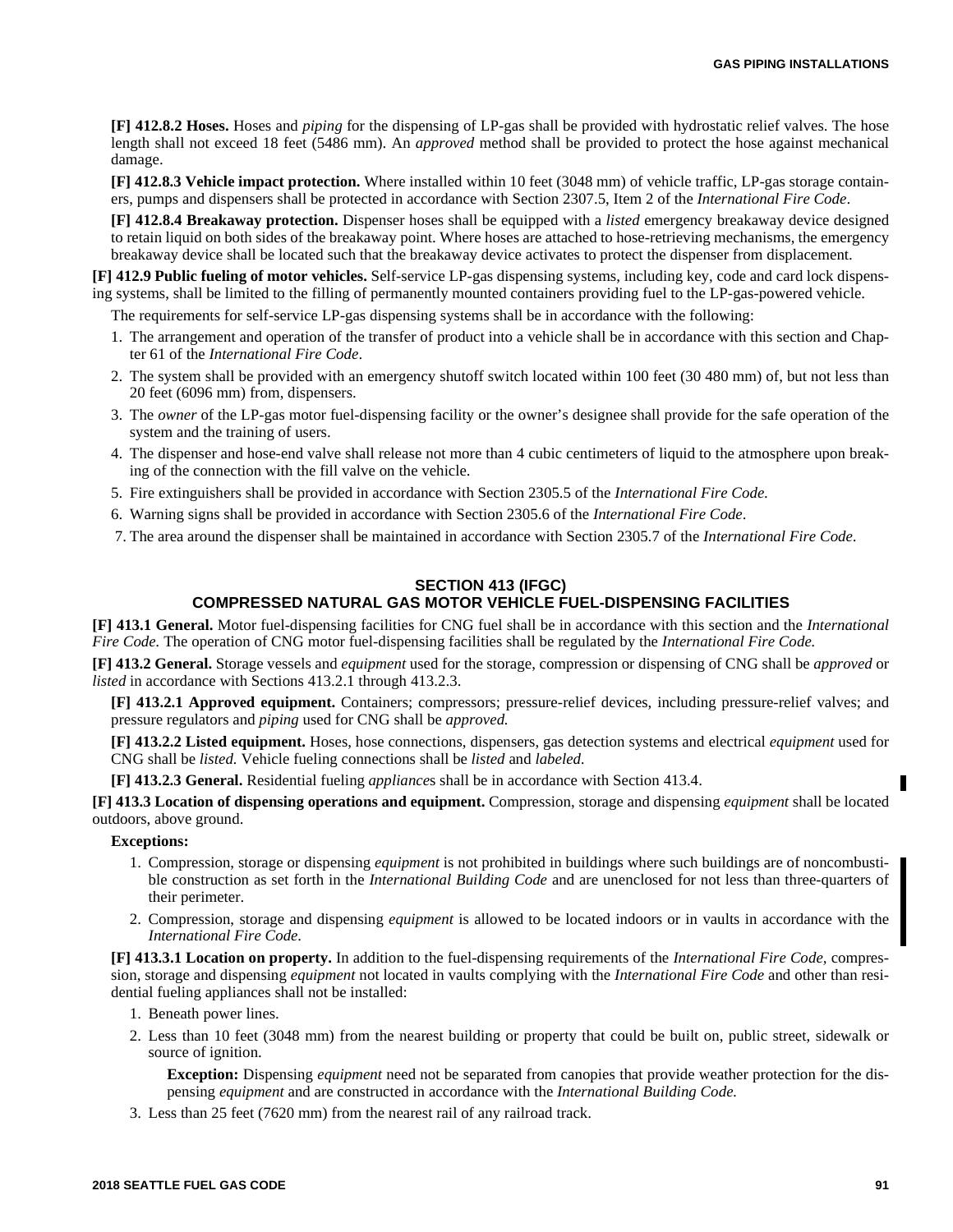- 4. Less than 50 feet (15 240 mm) from the nearest rail of any railroad main track or any railroad or transit line where power for train propulsion is provided by an outside electrical source, such as third rail or overhead catenary.
- 5. Less than 50 feet (15 240 mm) from the vertical plane below the nearest overhead wire of a trolley bus line.

**[F] 413.4 Residential fueling appliance installation.** Residential fueling *appliance*s shall be installed in accordance with Sections 413.4.1 through 413.4.3.

**[F] 413.4.1 Listing and installation.** Residential fueling appliances shall be listed in accordance with ANSI NGV 5.1. Residential fueling appliances shall be installed in accordance with the appliance manufacturer's installation instructions.

**[F] 413.4.2 Gas connections.** Residential fueling appliances shall not be rigidly connected to the gas supply piping.

**[F] 413.4.3 Indoor installation.** A residential fueling appliance installed indoors or used for indoor fueling shall comply with all of the following:

- 1. The capacity shall not exceed 5 cubic feet per minute (0.14 m3 /min) of natural gas.
- 2. Fuel gas from the pressure relief and blowdown systems shall be vented to the outdoors.
- 3. A methane gas detector shall be installed in the room or space containing the appliance or where fueling occurs and shall be located not lower than 6 inches (152 mm) from the highest point in the room or space. The detector shall be set to activate at one-fifth of the lower limit of flammability of natural gas and shall be interlocked with the residential fuel appliance to stop or prevent its operation upon activation. The detector shall have an audible or visible alarm.
- 4. The capacity of a residential fueling appliance installed outdoors for outdoor fueling shall not exceed 10 feet cubic per minute  $(0.28 \text{ m}^3/\text{min})$  of natural gas. Residential fueling appliances located outdoors shall be installed on a firm, noncombustible base.

**[F] 413.5 Private fueling of motor vehicles.** Self-service CNG-dispensing systems, including key, code and card lock dispensing systems, shall be limited to the filling of permanently mounted fuel containers on CNG-powered vehicles.

In addition to the requirements in the *International Fire Code,* the owner of a self-service CNG-dispensing facility shall ensure the safe operation of the system and the training of users.

**[F] 413.6 Pressure regulators.** Pressure regulators shall be designed, installed or protected so their operation will not be affected by the elements (freezing rain, sleet, snow, ice, mud or debris). This protection is allowed to be integral with the regulator.

**[F] 413.7 Valves.** *Piping* to *equipment* shall be provided with a remote manual shutoff valve. Such valve shall be provided with ready access.

**[F] 413.8 Emergency shutdown control.** An emergency shutdown device shall be located within 75 feet (22 860 mm) of, but not less than 25 feet (7620 mm) from, dispensers and shall also be provided in the compressor area. Upon activation, the emergency shutdown system shall automatically shut off the power supply to the compressor and close valves between the main gas supply and the compressor and between the storage containers and dispensers.

**[F] 413.9 Discharge of CNG from motor vehicle fuel storage containers.** The discharge of CNG from motor vehicle fuel cylinders for the purposes of maintenance, cylinder certification, calibration of dispensers or other activities shall be in accordance with this section. The discharge of CNG from motor vehicle fuel cylinders shall be accomplished through a closed transfer system or an *approved* method of atmospheric venting in accordance with Section 413.9.1 or 413.9.2.

**[F] 413.9.1 Closed transfer system.** A documented procedure that explains the logical sequence for discharging the cylinder shall be provided to the code official for review and approval. The procedure shall include what actions the operator will take in the event of a low-pressure or high-pressure natural gas release during the discharging activity. A drawing illustrating the arrangement of *piping,* regulators and *equipment* settings shall be provided to the code official for review and approval. The drawing shall illustrate the *piping* and regulator arrangement and shall be shown in spatial relation to the location of the compressor, storage vessels and emergency shutdown devices.

**[F] 413.9.2 Atmospheric venting.** Atmospheric venting of motor vehicle fuel cylinders shall be in accordance with Sections 413.9.2.1 through 413.9.2.6.

**[F] 413.9.2.1 Plans and specifications.** A drawing illustrating the location of the vessel support, *piping,* the method of grounding and bonding, and other requirements specified herein shall be provided to the code official for review and approval.

**[F] 413.9.2.2 Cylinder stability.** A method of rigidly supporting the vessel during the venting of CNG shall be provided. The selected method shall provide not less than two points of support and shall prevent horizontal and lateral movement of the vessel. The system shall be designed to prevent movement of the vessel based on the highest gas-release velocity through valve orifices at the vessel's rated pressure and volume. The structure or appurtenance shall be constructed of *noncombustible materials.*

**[F] 413.9.2.3 Separation.** The structure or appurtenance used for stabilizing the cylinder shall be separated from the site *equipment,* features and exposures and shall be located in accordance with Table 413.9.2.3.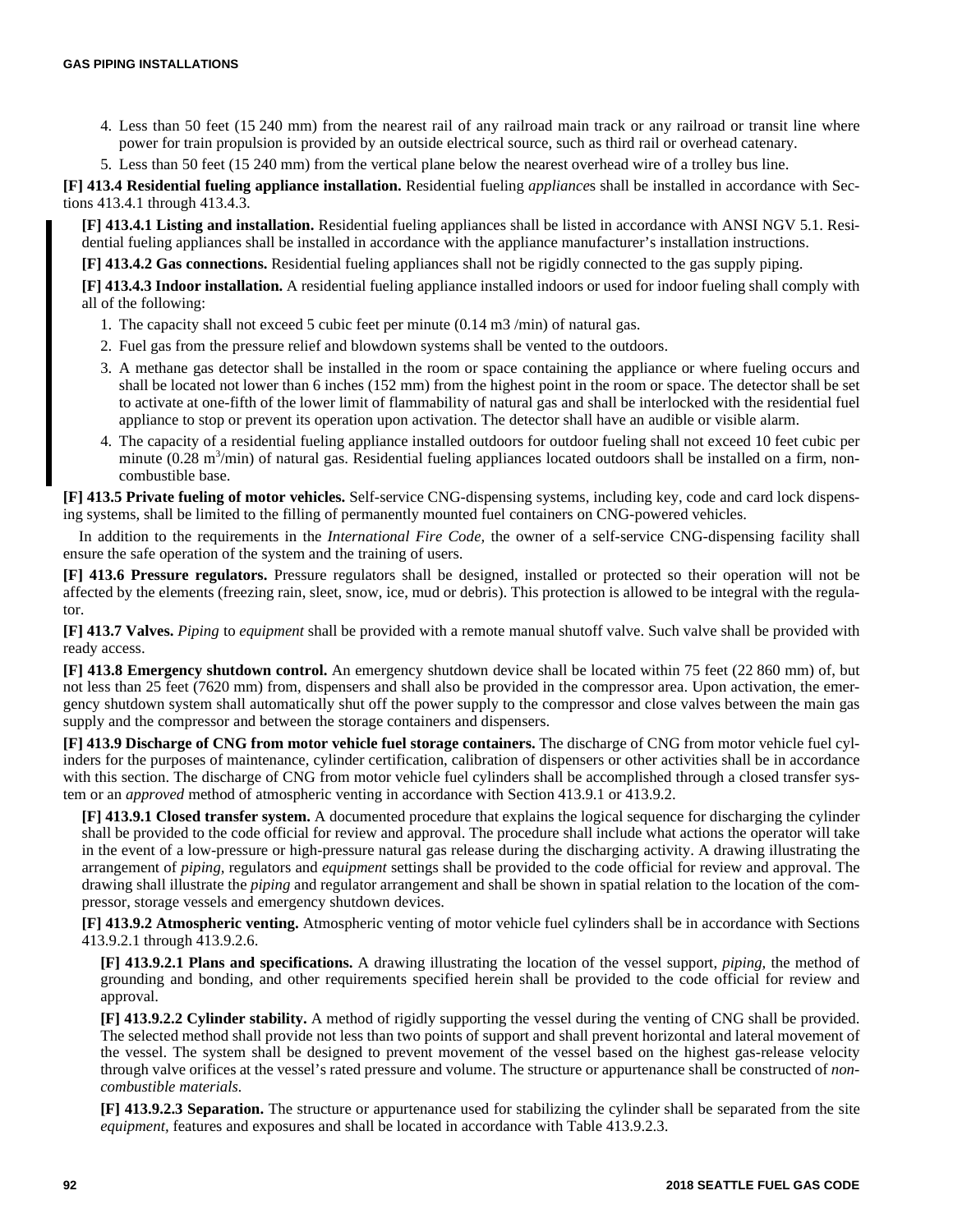| <b>EQUIPMENT OR FEATURE</b>        | <b>MINIMUM SEPARATION (feet)</b> |
|------------------------------------|----------------------------------|
| <b>Buildings</b>                   | 25                               |
| Building openings                  | つう                               |
| Lot lines                          |                                  |
| Public ways                        |                                  |
| Vehicles                           | 25                               |
| CNG compressor and storage vessels | 25                               |
| CNG dispensers                     | 25                               |

| [F] TABLE 413.9.2.3                                |  |  |  |
|----------------------------------------------------|--|--|--|
| SEPARATION DISTANCE FOR ATMOSPHERIC VENTING OF CNG |  |  |  |

For SI: 1 foot = 304.8 mm.

**[S][F] 413.9.2.4 Grounding and bonding.** The structure or appurtenance used for supporting the cylinder shall be grounded in accordance with ((NFPA 70)) the *Seattle Electrical Code*. The cylinder valve shall be bonded prior to the commencement of venting operations.

**[F] 413.9.2.5 Vent tube.** A vent tube that will divert the gas flow to the atmosphere shall be installed on the cylinder prior to the commencement of the venting and purging operation. The vent tube shall be constructed of pipe or tubing materials *approved* for use with CNG in accordance with the *International Fire Code.*

The vent tube shall be capable of dispersing the gas not less than 10 feet (3048 mm) above grade level. The vent tube shall not be provided with a rain cap or other feature that would limit or obstruct the gas flow.

At the connection fitting of the vent tube and the CNG cylinder, a *listed* bidirectional detonation flame arrester shall be provided.

**[F] 413.9.2.6 Signage.** Approved NO SMOKING signs shall be posted within 10 feet (3048 mm) of the cylinder support structure or appurtenance. *Approved* CYLINDER SHALL BE BONDED signs shall be posted on the cylinder support structure or appurtenance.

# **SECTION 414 (IFGC) SUPPLEMENTAL AND STANDBY GAS SUPPLY**

**414.1 Use of air or oxygen under pressure.** Where air or oxygen under pressure is used in connection with the gas supply, effective means such as a backpressure regulator and relief valve shall be provided to prevent air or oxygen from passing back into the gas *piping*. Where oxygen is used, installation shall be in accordance with NFPA 51.

**414.2 Interconnections for standby fuels.** Where supplementary gas for standby use is connected downstream from a meter or a service regulator where a meter is not provided, a device to prevent backflow shall be installed. A three-way valve installed to admit the standby supply and at the same time shut off the regular supply shall be permitted to be used for this purpose.

# **SECTION 415 (IFGS) PIPING SUPPORT INTERVALS**

**415.1 Interval of support.** *Piping* shall be supported at intervals not exceeding the spacing specified in Table 415.1. Spacing of supports for CSST shall be in accordance with the CSST manufacturer's instructions. **TABLE 415.1**

| <b>SUPPORT OF PIPING</b>                     |                                      |                                                            |                                      |  |
|----------------------------------------------|--------------------------------------|------------------------------------------------------------|--------------------------------------|--|
| STEEL PIPE, NOMINAL SIZE OF PIPE<br>(inches) | <b>SPACING OF SUPPORTS</b><br>(feet) | <b>NOMINAL SIZE OF TUBING (SMOOTH-WALL)</b><br>(inch O.D.) | <b>SPACING OF SUPPORTS</b><br>(feet) |  |
|                                              |                                      |                                                            |                                      |  |
| $3/4$ or 1                                   |                                      | $5/8$ or $3/4$                                             |                                      |  |
| 1-1/4 or larger<br>(horizontal)              | 10                                   | 7/8 or 1<br>(horizontal)                                   |                                      |  |
| 1-1/4 or larger<br>(vertical)                | Every floor level                    | or larger<br>(vertical)                                    | Every floor level                    |  |

For SI: 1 inch =  $25.4$  mm, 1 foot =  $304.8$  mm.

### **SECTION 416 (IFGS) OVERPRESSURE PROTECTION DEVICES**

**416.1 Where required.** Where the serving gas supplier delivers gas at a pressure greater than 2 psi for piping systems serving appliances designed to operate at a gas pressure of 14 inches w.c. or less, overpressure protection devices shall be installed. Pip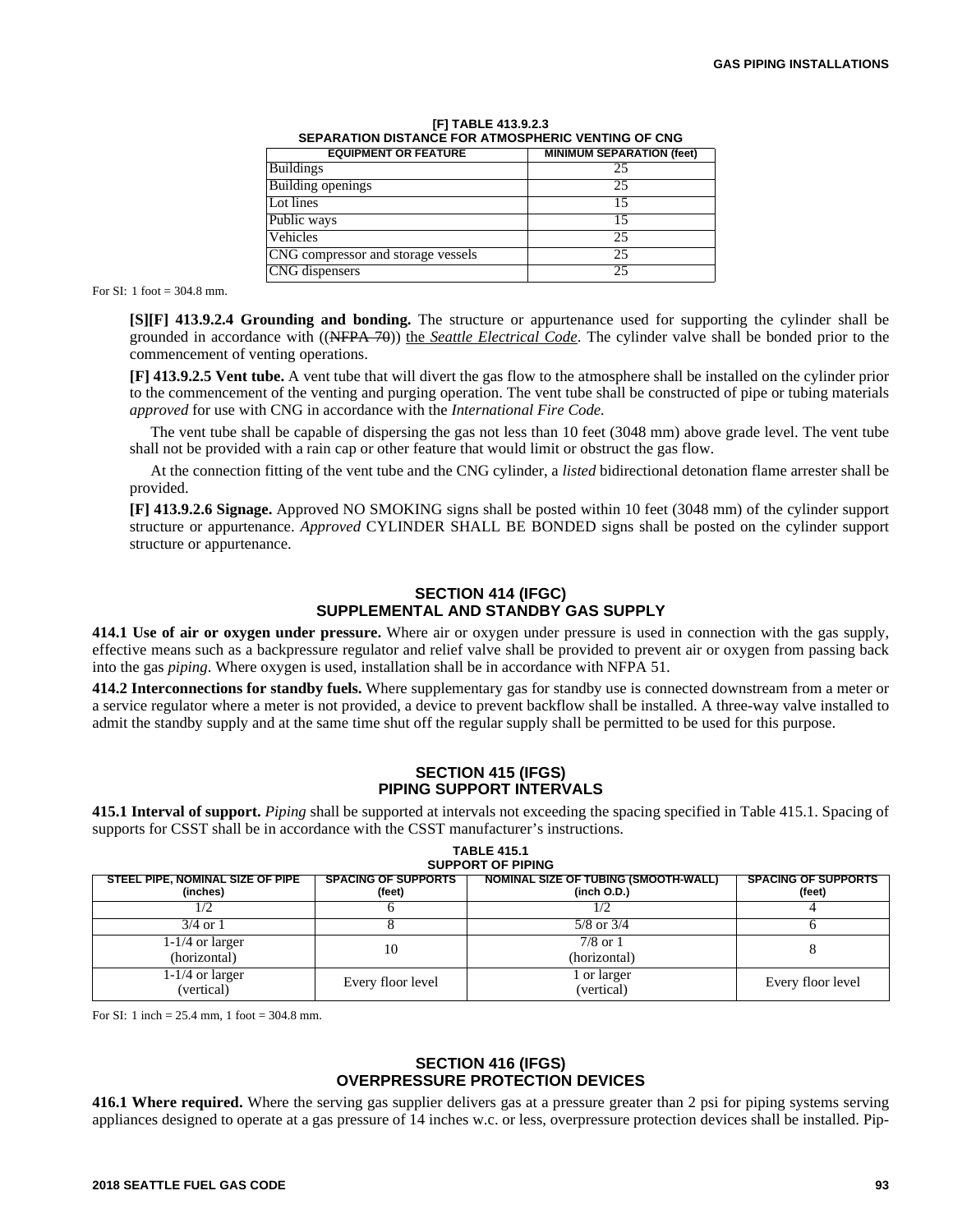ing systems serving equipment designed to operate at inlet pressures greater than 14 inches w.c. shall be equipped with overpressure protection devices as required by the appliance manufacturer's installation instructions.

**416.2 Pressure limitation requirements.** The requirements for pressure limitation shall be in accordance with Sections 416.2.1 through 416.2.5.

**416.2.1 Pressure under 14 inches w.c.** Where piping systems serving appliances designed to operate with a gas supply pressure of 14 inches w.c. or less are required to be equipped with overpressure protection by Section 416.1, each overpressure protection device shall be adjusted to limit the gas pressure to each connected appliance to 2 psi or less upon a failure of the line pressure regulator.

**416.2.2 Pressure over 14 inches w.c.** Where piping systems serving appliances designed to operate with a gas supply pressure greater than 14 inches w.c. are required to be equipped with overpressure protection by Section 416.1, each overpressure protection device shall be adjusted to limit the gas pressure to each connected appliance as required by the appliance manufacturer's installation instructions.

**416.2.3 Device capability.** Each overpressure protection device installed to meet the requirements of this section shall be capable of limiting the pressure to its connected appliance(s) as required by this Section 416.2.1, independently of any other pressure control equipment in the piping system.

**416.2.4 Failure detection.** Each gas piping system for which an overpressure protection device is required by Section 416 shall be designed and installed so that a failure of the primary pressure control device(s) is detectable.

**416.2.5 Relief valve.** Where a pressure relief valve is used to meet the requirements of Section 416, it shall have a flow capacity such that the pressure in the protected system is maintained at or below the limits specified in Section 416.2.1 under all of the following conditions:

- 1. The line pressure regulator for which the relief valve is providing overpressure protection has failed wide open.
- 2. The gas pressure at the inlet of the line pressure regulator for which the relief valve is providing overpressure protection is not less than the regulator's normal operating inlet pressure.
- **416.3 Overpressure protection devices.** Overpressure protection devices shall be one of the following:
	- 1. Pressure relief valve.
	- 2. Monitoring regulator.
	- 3. Series regulator installed upstream from the line regulator and set to continuously limit the pressure on the inlet of the line regulator to the maximum values specified by Section 416.2.1.
	- 4. Automatic shutoff device installed in series with the line pressure regulator and set to shut off when the pressure on the downstream *piping* system reaches the maximum values specified by Section 416.2.1. This device shall be designed so that it will remain closed until manually reset.

The devices specified in this section shall be installed either as an integral part of the service or line pressure regulator or as separate units. Where separate overpressure protection devices are installed, they shall comply with Sections 416.3.1 through 416.3.6.

**416.3.1 Construction and installation.** Overpressure protection devices shall be constructed of materials so that the operation of the devices will not be impaired by corrosion of external parts by the atmosphere or of internal parts by the gas. Overpressure protection devices shall be designed and installed so that they can be operated to determine whether the valve is free. The devices shall be designed and installed so that they can be tested to determine the pressure at which they will operate and examined for leakage when in the closed position.

**416.3.2 External control piping.** External control *piping* shall be designed and installed so that damage to the control *piping* of one device will not render both the regulator and the overpressure protection device inoperative.

**416.3.3 Setting.** Each overpressure protection device shall be set so that the gas pressure supplied to the connected appliances does not exceed the limits specified in Sections 416.2.1 and 416.2.2.

**416.3.4 Unauthorized operation.** Where unauthorized operation of any shutoff valve could render an overpressure protection device inoperative, one of the following shall be accomplished:

- 1. The valve shall be locked in the open position. Authorized personnel shall be instructed in the importance of leaving the shutoff valve open and of being present while the shutoff valve is closed so that it can be locked in the open position before leaving the premises.
- 2. Duplicate relief valves shall be installed, each having adequate capacity to protect the system, and the isolating valves and three-way valves shall be arranged so that only one relief valve can be rendered inoperative at a time.
- **416.3.5 Vents.** The discharge stacks, vents and outlet parts of all overpressure protection devices shall be located so that gas is safely discharged to the outdoors. Discharge stacks and vents shall be designed to prevent the entry of water, insects and